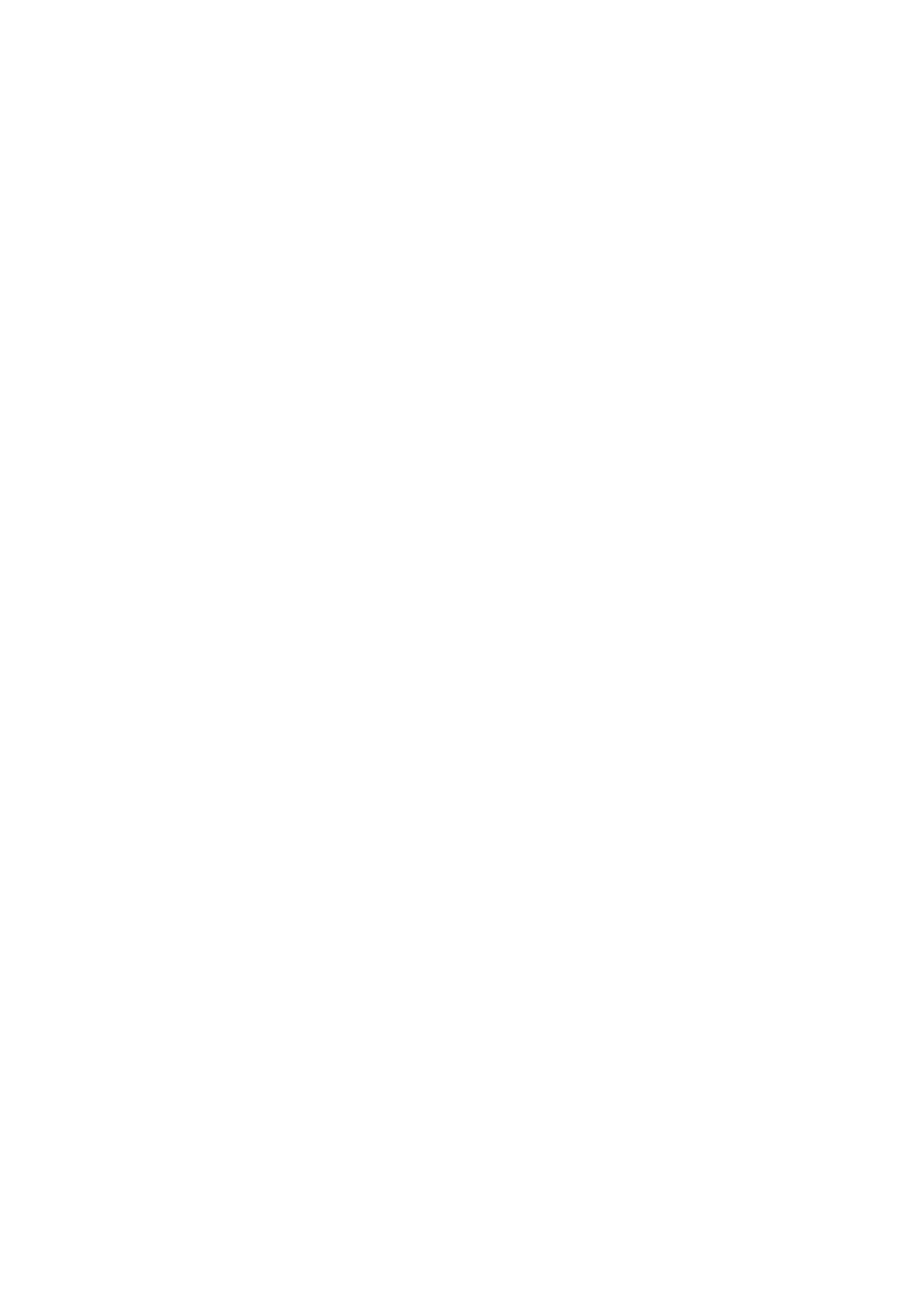# **REPORT**

#### **Background**

The European Union is in the process of improving, modernising and streamlining regulations concerning all aspects of the agri-food chain. These new regulations aim to strengthen the health and safety aspects of the food chain and to shift regulation to a more risked based approach. They also aim to promote consistency in how regulations are applied throughout the EU and across industries. Together, these enhanced regulations will replace over 70 existing European directives and regulations and are known collectively as the **Smarter Rules for Safer Food** (**SRSF**) package.

#### **Details**

Two of the 3 principal regulations of the new SRSF relate to the area of plant health. Namely the **Plant Health Regulation** (EU 2016/2031) and the over-arching **Official Controls Regulation** (EU 2017/625). Both of these Regulations (as well as their underlying tertiary legislation) have applied to member states since the 14th December 2019. The **EU Legislation (Plant Health) (Jersey) Regulations 202-** implements both the Plant Health Regulation and the Official Controls Regulations as they relate to the area of Plant Health and ensures their continuing application post-Brexit. It provides Government with the powers to apply, audit, inspect and enforce the regulations in line with the overarching EU provisions.

The agri-food industry is the EU's second largest economic sector, with an annual value in the region of  $\epsilon$ 750 billion. Whilst a key driver in the development of SRSF was to ensure customer safety, the regulations will also improve the long-term health of the food industries by promoting sustainable food production. An obvious example being offsetting potential pesticide use by promoting effective biosecurity protocols.

Equally, pests and diseases can and have had significant negative impacts on our environment as well as our industry. The Food and Agriculture Organisation (FAO) cites invasive pests as one of the main factors in biodiversity loss worldwide. More locally, the devastating impacts of Dutch Elm Disease in the 1970s can still be seen across the Island and behind the scenes measures are in place to protect the Island's natural resources from a number of current threats to our natural environment.

Both now and post-Brexit we are committed to ensuring parity between our local legislation and the EU's statutory controls in the area of Plant Health. Continued alignment with EU control procedures and practices in this area not only facilitates trade with both the UK and EU, it affords access to international expertise and robust scientific information and allows us to adopt evidence based, scientifically tested procedures and practices.

The Plant Health Regulation (EU 2016/2031) replaces Directive 2000/29/EC. This shift to a directly applicable regulation has major benefits in terms of efficiencies and equivalence across the EU. By applying this regulation under the **European Union** [Legislation \(Implementation\) \(Jersey\) Law 2014](https://www.jerseylaw.je/laws/revised/Pages/17.245.aspx) we can ensure that it remains applicable post-Brexit and that the Island will benefit from the intended ambulatory effect of the new regime so that future changes will apply in Jersey automatically, improving efficiency and allowing the Island's plant health legislation to maintain uniformity with EU standards. Once this regulation is in effect, the only exception to the ambulatory effect will be any new National Measures that the UK introduces. These are currently included in Schedule 1 of the regulations and these may be updated by Order to ensure we can react quickly to rapidly emerging plant health risks. This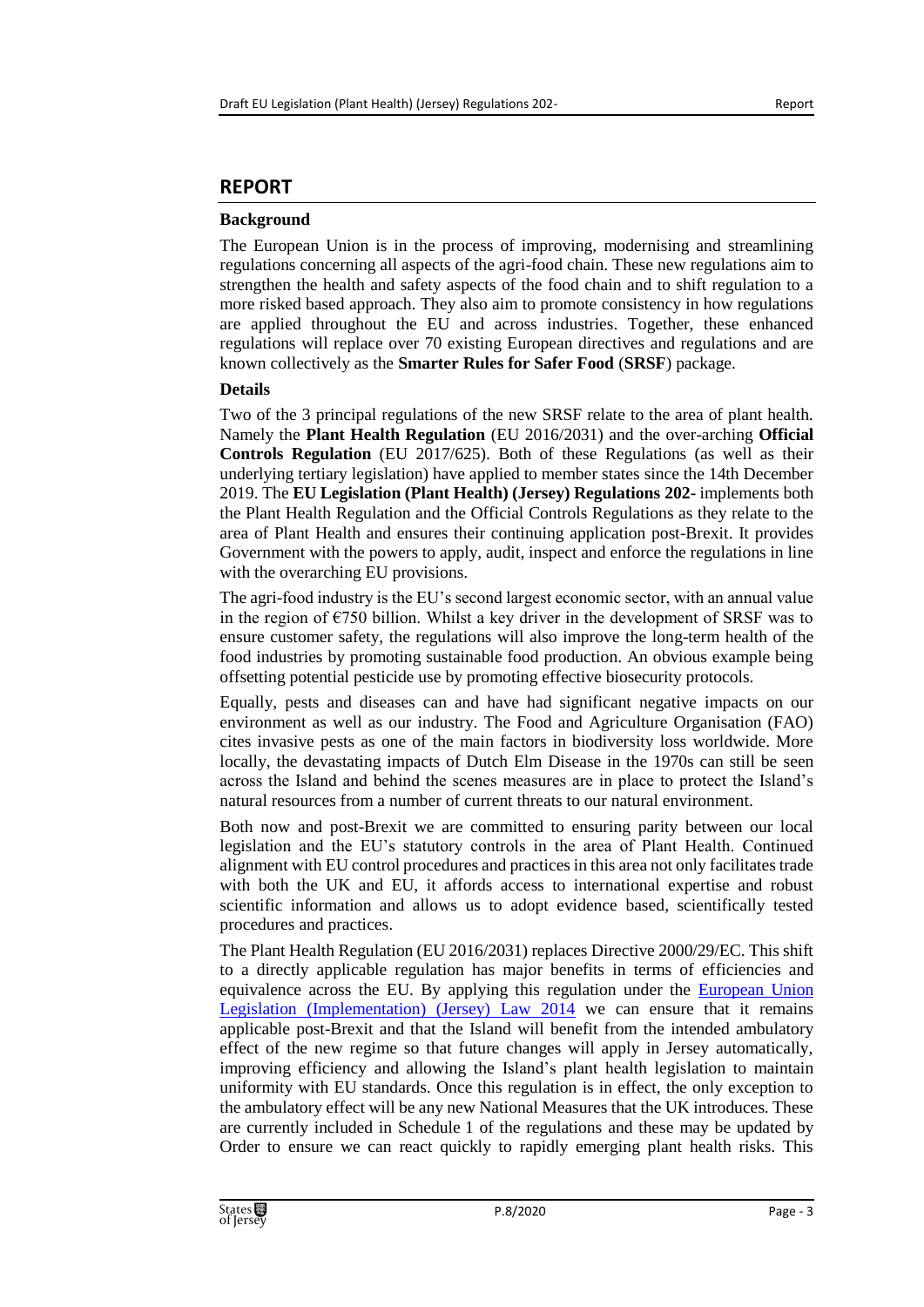legislation also includes all current EU plant health emergency decisions made prior to the 14th December 2019, within Regulation 5. This brings local legislation in line with all current EU provisions.

In contrast, Regulation 48 allows for the Minister to limit the ambulatory effect of EU provisions once the UK leaves the EU should that be necessitated by a specific phytosanitary risk.

We need modern risk-based regulation to tackle the increasing biosecurity threat posed by strengthened global trade. SRSF aims to increase plant health regulation using a riskbased approach, targeting inspections and compliance checking in areas that are shown to pose a higher risk coupled with increased transparency of the official controls conducted by government. Regulation 50 provides that the Minister conducts and publishes periodic reviews of these regulations and their operation, the first of which is due in December 2024.

One example of the major changes in the new Plant Health Regulation is with regards the plant passporting scheme. Traditionally plant passports were only used for higher risk commodities subject to specific threats, but their scope has now been widened to include all plants that are intended to be replanted. This will increase traceability across the sectors and allow tracing back outbreaks more rapidly and effectively as well as providing assurance in areas such as agricultural seed production.

The new Regulation also provide for controls in the internet sales market. A significant number of plants and plant products enter the Island this way, and it can be argued that the frequency of these low-value consignments present a high risk. While some controls already exist, the new regulation will provide a greater ability to monitor this risk pathway.

The Regulation also creates a broader category of professional operators, those that are professionally involved in planting, breeding, production or sales of plants or plant products. The Plant Health Inspectorate will maintain a register of these operators (Regulation 50) and the regulation makes certain legal requirements of these operators in terms of record keeping and compliance. The requirement to keep a register of professional operators is covered by Regulation 7.

Those operators who wish to sell plants and plant products to trade or industry (known as authorised operators) will need to apply for the authorisation to issue plant passports to their goods, as covered by Part 7 of the Regulation. Whilst this has always been the case, the change in scope of the plant passporting system and revised requirements in terms of the auditing of those operators will see this area also undergo a degree of change.

The Official Controls Regulation (EU 2017/625) also places statutory requirements on government. Examples include auditing of the official controls, publishing of data and the formalisation of rights to appeal (Regulation 47).

In conclusion, adopting the plant health aspects of the SRSF provides a valuable opportunity to ensure our environmental protection credentials in this area are in line with national and international standards as well as ensuring local producers are both protected and accredited to continue to trade into both UK and EU markets.

It is extremely important that Government acknowledges the increasingly vital role that plant health and biosecurity more broadly plays for Jersey. As an Island positioned between the UK and mainland EU, we are afforded some protection by our geographical separation, but our relatively close proximity to France and frequent freight and passenger movements provide pathways for transmission of plant health and biosecurity risks. Part of Jersey's sense of place and attractiveness to tourists and high net-worth individuals is provided by its green and natural 'feel' and the green landscape also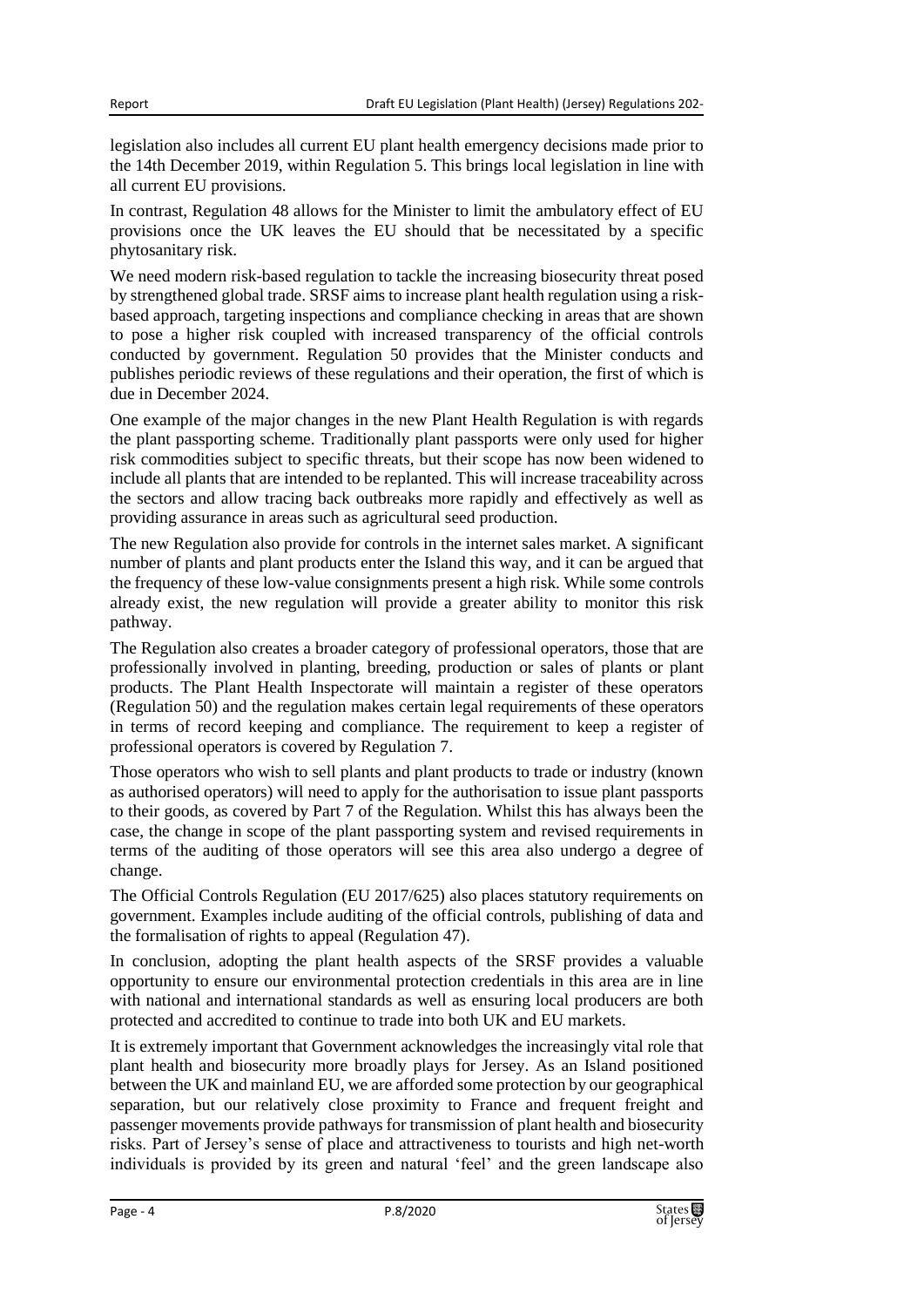contributes to ecosystem services with regard to water and air quality, carbon sequestration, biodiversity and human wellbeing. Should this landscape be jeopardised by largescale biosecurity threats, and the resultant control measures required, the impacts would be far reaching, expensive and could take decades to recover from.

#### **Financial and manpower implications**

There are no immediate financial or manpower implications arising from this decision, however, there may be a requirement for funding in the short to medium term while services adapt to the new scope of the regulations.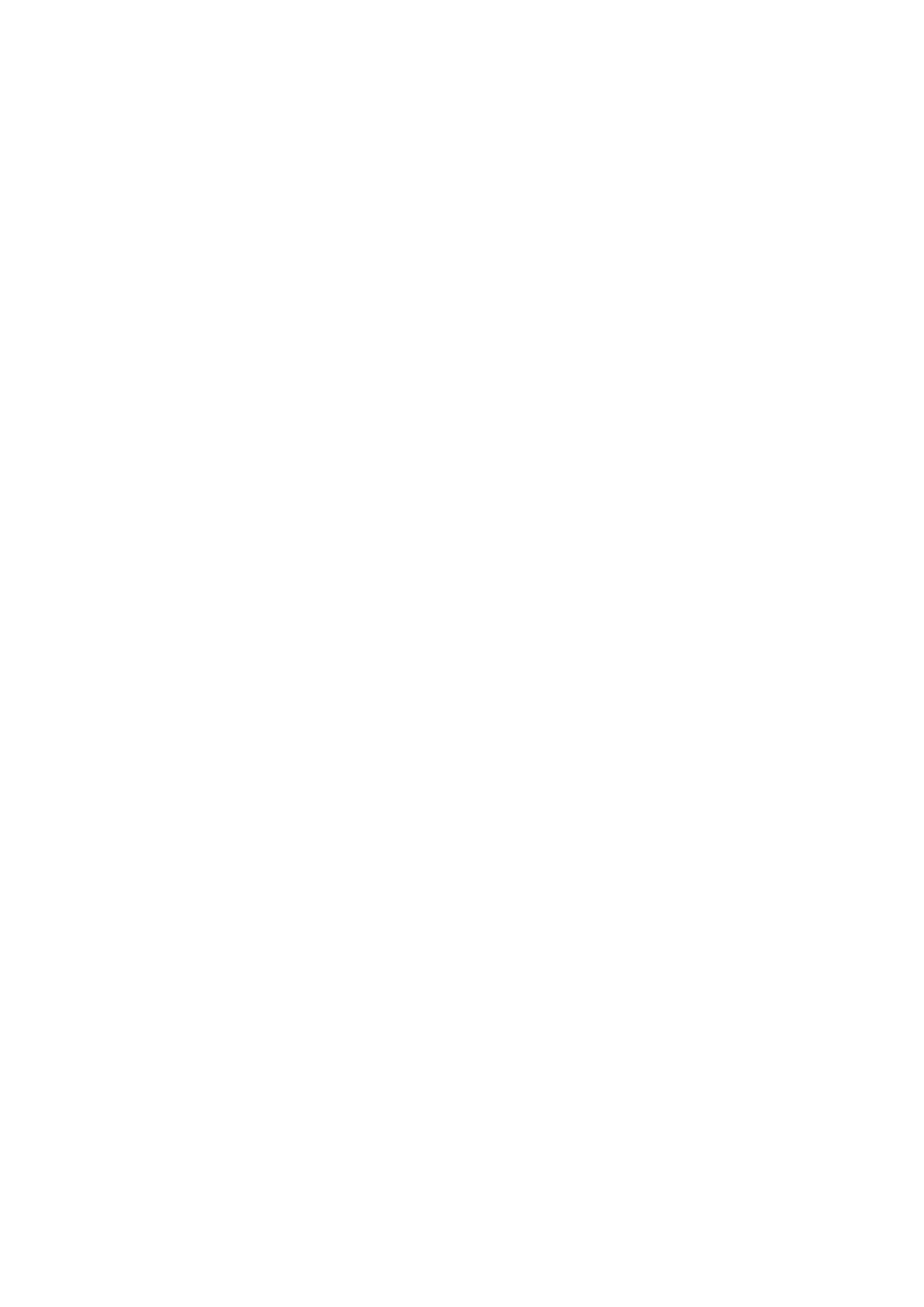# **EXPLANATORY NOTE**

The Draft EU Legislation (Plant Health) (Jersey) Regulations 202- , if passed, will give effect in Jersey law to certain EU instruments concerning plant health and official controls in relation to plant health. Specifically, these instruments are Regulation (EU) 2016/2031 of the European Parliament and of the Council on protective measures against pests of plants (OJ L 317, 23.11.2016, p.4) ("the EU Plant Health Regulation"), Regulation (EU) 2017/625 of the European Parliament and of the Council on official controls and other official activities performed to ensure the application of food and feed law, rules on animal health and welfare, plant health and plant protection products (OJ L 95, 7.4.2017, p.1) ("the Official Controls Regulation"), Commission Implementing Regulation (EU) 2019/2072 establishing uniform conditions for the implementation of Regulation (EU) 2016/2031 of the European Parliament and the Council, as regards protective measures against pests of plants (OJ L 319, 10.12.2019, p.1) ("the Phytosanitary Conditions Regulation") and a series of EU Emergency Decisions concerning plant health (which are listed in Regulation 2).

*Regulation 1* contains general interpretative provisions, including provisions about the EU Plant Health Regulation and the Official Controls Regulation.

*Regulation 2* lists the instruments comprising the EU Emergency Decisions.

*Regulation 3* specifies certain plant pests which are to be subject to measures under Article 31(1) of the EU Plant Health Regulation.

*Regulation 4* provides the meaning of the term "close proximity".

*Regulation 5* gives effect to the EU Plant Health Regulation, the Official Controls Regulation, the Phytosanitary Conditions Regulation and the EU Emergency Decisions in Jersey law (to the extent that such provisions do not already have effect in Jersey under Protocol 3). These instruments are to be given effect on an ambulatory basis as the EU plant health regime is fast moving. The ambulatory effect will also extend to EU instruments which are implementing acts or delegated acts of the European Commission in relation to the EU Plant Health Regulation and the Official Controls Regulation insofar as it relates to plant health.

*Regulation 6* confirms that the Minister for the Environment ("the Minister") is the competent authority for the purposes of these Regulations and the EU instruments to which these Regulations give effect in Jersey law.

*Regulation 7* provides that the Minister is responsible for keeping a register of professional operators.

*Regulation 8* contains a derogation in relation to one of the implementing acts of the European Commission in relation to plant health which deals with prior notification of certain consignments.

*Regulations 9 to 12* enable plant health inspectors in GHE to issue notices on responsible operators in relation to certain controlled consignments and other regulated items in certain circumstances (suspicion of non-compliance, consignments not correctly present for official controls or which pose a risk to plant health) and set out the provisions which the notices may include.

*Regulation 13* enables the Minister to grant permits authorising inspection centres and commercial storage facilities for the purposes of official controls. The respective facilities must comply with one of the implementing acts of the European Commission in relation to minimum requirements for border control posts.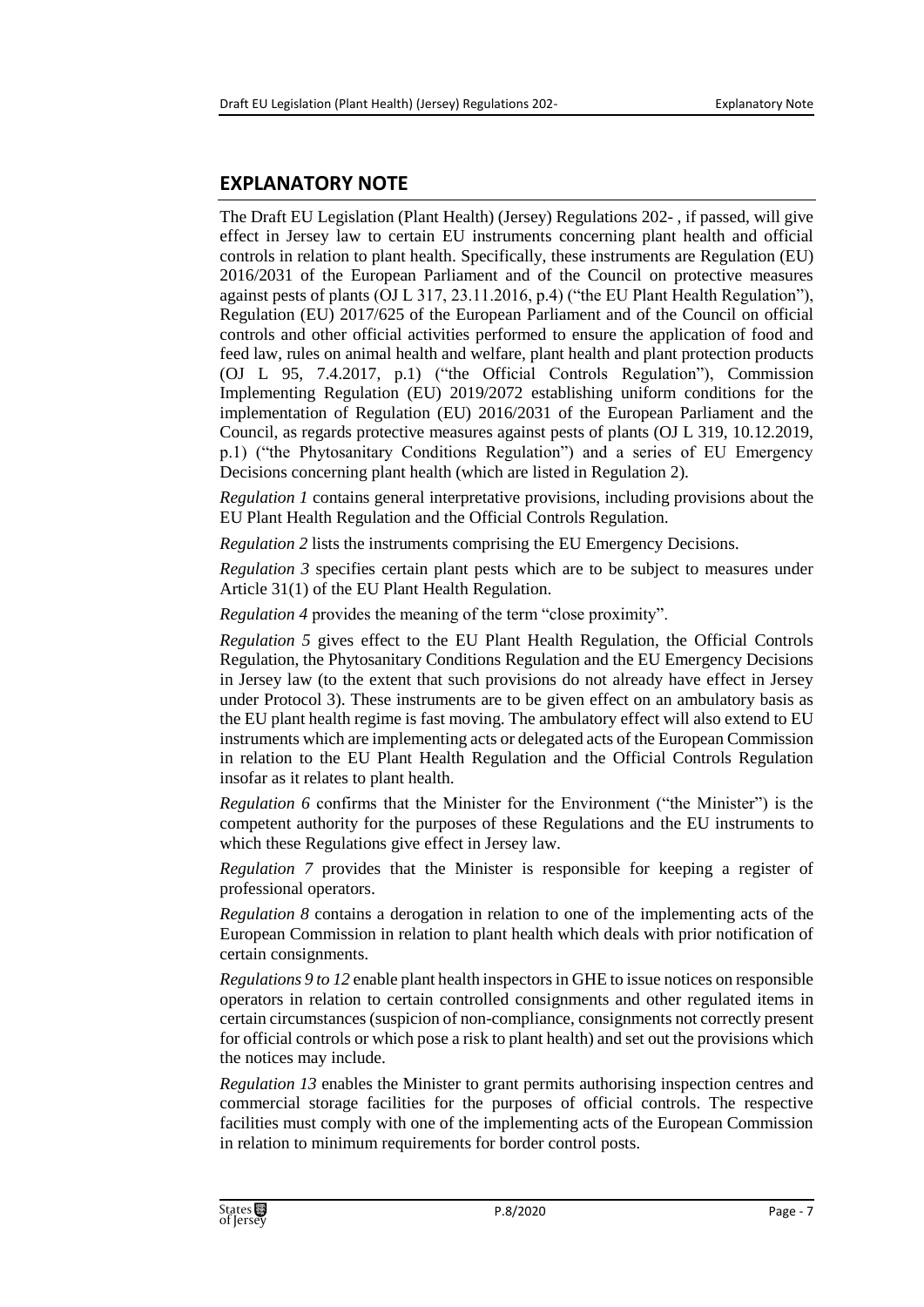*Regulation 14* introduces Part 5, which deals with situations where a plant health inspector suspects or becomes aware that a controlled plant pest or prohibited material is present in Jersey.

*Regulation 15* enables a plant health inspector to serve a notice with the aim of preventing the establishment of the plant pest.

*Regulation 16* allows a plant health inspector to take action to deal with any controlled plant pest or infected material.

*Regulation 17* enables the Minister to establish demarcated areas and to specify the measures to be taken in those areas.

*Regulation 18* introduces Schedule 1. Schedule 1 sets out certain temporary national measures in relation to plants, plant products and other objects being introduced into Jersey from the EU or third countries (as appropriate). The Minister may amend Schedule 1 by Order to update such temporary measures as needed.

*Regulation 19* requires professional operators with a principal place of business in Jersey to register with the Minister.

*Regulations 20 to 22* deal with certain other applications contemplated by the EU Plant Health Regulation and authorisations permitting activities to be carried out under derogations provided for in an implementing act or a delegated act of the European Commission. The Minister may impose conditions or limit the period of authorisation and may modify, suspend or revoke an authorisation.

*Regulation 23* introduces Schedule 2. Schedule 2 contains specific measures relating to certain solanaceous species. The measures give effect to the requirements of the existing EU Directives in relation to potatoes (specifically, Council Directive 69/464/EEC on control of Potato Wart Disease (OJ L 323, 24.12.1969, p.1), Council Directive 93/85/EEC on the control of potato ring rot (OJ L 259, 18.10.1993, p.1), Council Directive 98/57/EC on the control of Ralstonia solanacearum (Smith) Yabuuchi et al. (OJ L 235, 21.8.1998, p.1) and Council Directive 2007/33/EC on the control of potato cyst (OJ L 156, 16.6.2007, p.12)). The Minister may amend Schedule 2 by Order to enable these Regulations to be future-proofed if those measures change.

*Regulations 24 to 26* concern notification requirements in relation to the organisation of official controls in respect of potatoes (Regulation 24), citrus fruit (Regulation 25) and other plant products (Regulation 26). The Minister may amend Regulation 26 by Order to keep the list of plants and products up to date.

*Regulations 27 to 33* provide general powers to plant health inspectors. Regulation 27 contains interpretation. Regulation 28 contains a power of entry into premises without warrant. Regulation 29 provides a power of entry with a warrant from the Bailiff. Regulation 30 allows a plant health inspector to issue a notice requiring the provision of information. Regulation 31 confers a further power of entry which applies if a notice is not complied with. Regulation 32 enables a plant health inspector to remove a mark incorrectly applied to wood packaging material. Regulation 33 confers a power to issue a notice prohibiting the use of materials used to apply such a mark.

*Regulation 34* allows a customs officer to disclose information to the Minister.

*Regulation 35* enables the Minister to provide information to UK and EU competent authorities.

*Regulation 36* contains miscellaneous provisions in relation to notices given by plant health inspectors.

*Regulation 37* makes provision about the service of notices.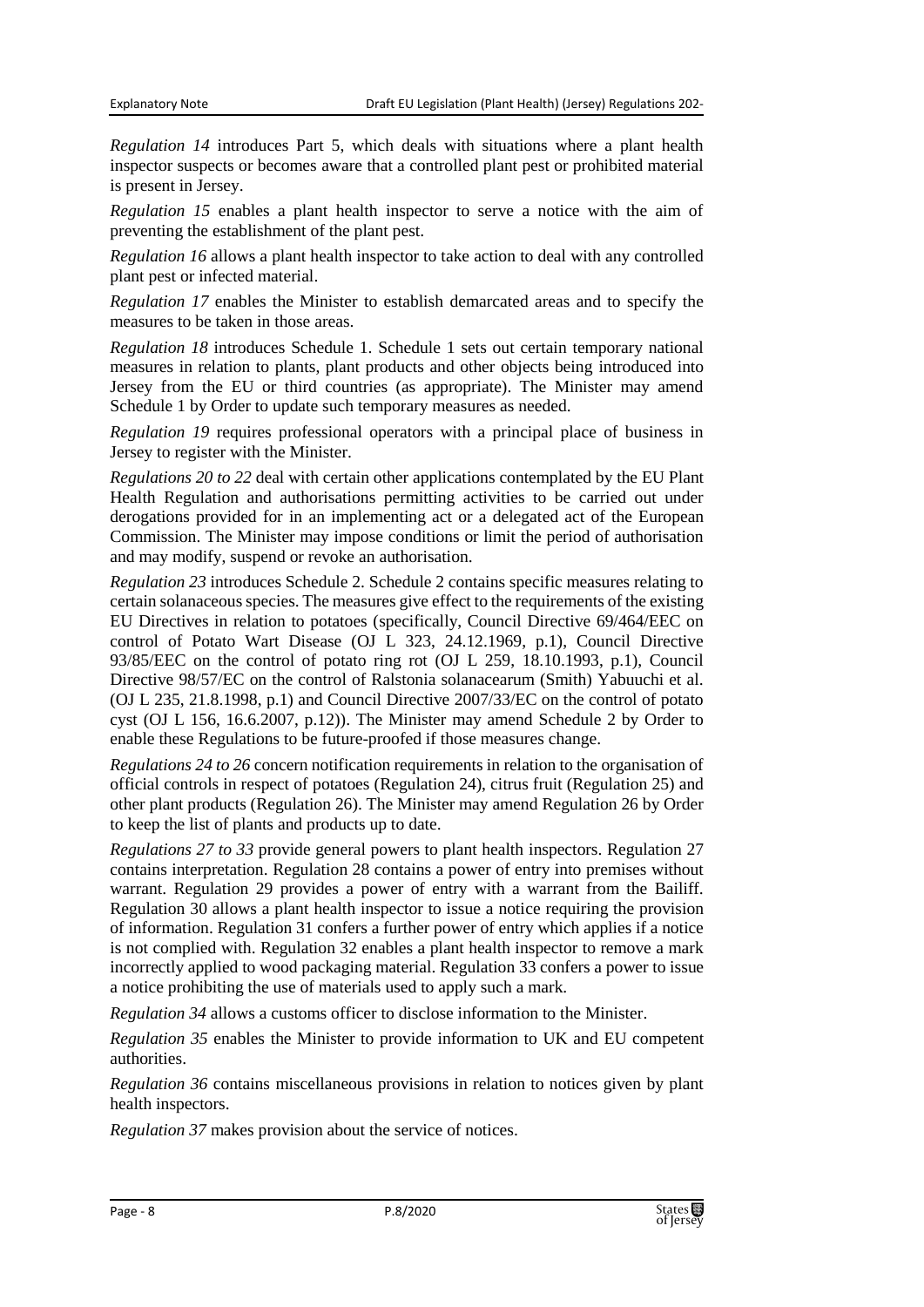*Regulation 38* creates certain criminal offences carrying an unlimited fine. This is done by reference to other provisions of these Regulations, including provisions of the Schedules. In particular, Schedules 3 and 4 list provisions of the EU Plant Health Regulation, the Official Controls Regulation and certain of the EU Emergency Decisions the contravention of which are to constitute criminal offences. The Minister may amend Schedule 3 and 4 by Order to update the provisions of those EU instruments so as to maintain up to date the list of provisions which attract criminal sanction.

*Regulation 39* provides that failure to comply with a notice without reasonable excuse is an offence carrying an unlimited fine.

*Regulation 40* makes the provision of false or misleading information an offence carrying an unlimited fine.

*Regulation 41* makes it an offence carrying an unlimited fine to dishonestly issue, alter or re-use a plant passport or a phytosanitary certificate.

*Regulation 42* renders obstruction of a plant health inspector an offence carrying an unlimited fine.

*Regulation 43* provides that disclosure of information received from a customs officer is an offence carrying imprisonment for up to 2 years, an unlimited fine, or both.

*Regulation 44* makes provision in relation to offences committed by bodies corporate and others.

*Regulation 45* specifies that methods and techniques for official controls must be in accordance with the Official Controls Regulation. In particular, specific references is made to an operator having the right to a second expert opinion and to the Minister having power to designate official laboratories outside Jersey for official controls purposes.

*Regulation 46* enables the Minister to make Orders prescribing fees.

*Regulation 47* provides a right of appeal to the Royal Court in relation to decisions and acts under these Regulations, the EU Plant Health Regulation and the Official Controls Regulation.

*Regulation 48* enables the Minister, by Order, to impose limits on the ambulatory effect of the EU instruments given effect to by these Regulations.

*Regulation 49* provides that Orders under these Regulations may contain consequential etc provisions.

*Regulation 50* requires the Minister to periodically review these Regulations and to report thereon.

*Regulation 51* amends the Plant Health (Jersey) Law 2003 to clarify the relationship between the Law and these Regulations and to expand the compensation scheme in Article 6 to cover things done under these Regulations.

*Regulation 52* repeals the Plant Health (Jersey) Order 2005.

*Regulation 53* is the citation and commencement provision.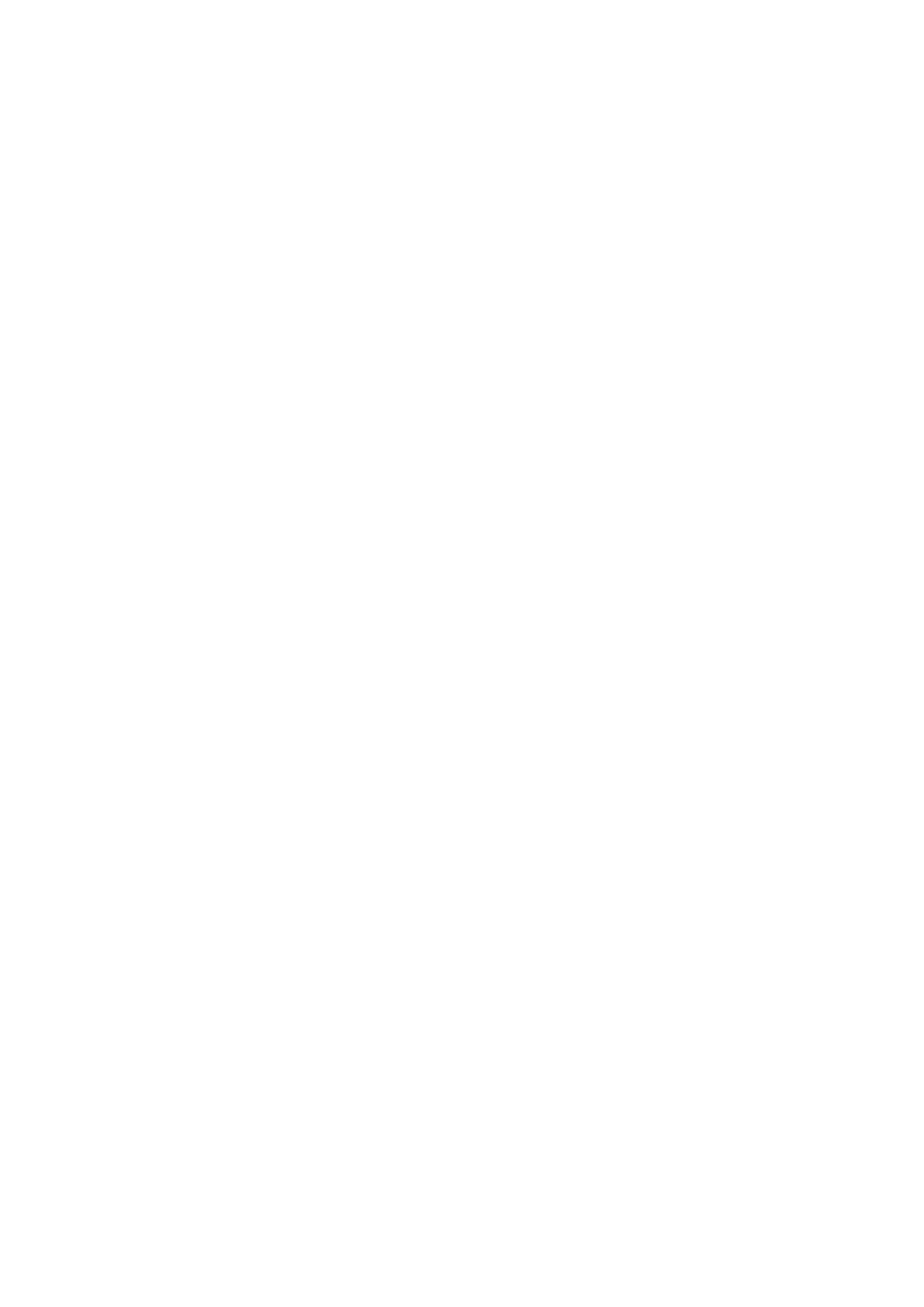

# **DRAFT EU LEGISLATION (PLANT HEALTH) (JERSEY) REGULATIONS 202-**

#### **Contents**

| <b>PART 1</b>       |                                                                            | 17 |
|---------------------|----------------------------------------------------------------------------|----|
| <b>INTRODUCTION</b> |                                                                            | 17 |
| 1                   |                                                                            |    |
| 2                   |                                                                            |    |
| 3                   | Measures adopted under Article 30(1) of the EU Plant Health Regulation. 21 |    |
| 4                   | Article 82 of the EU Plant Health Regulation: meaning of "close proximity" |    |
|                     |                                                                            |    |
| <b>PART 2</b>       |                                                                            | 21 |
|                     | <b>EFFECT OF EU INSTRUMENTS</b>                                            | 21 |
| 5                   |                                                                            |    |
| <b>PART 3</b>       |                                                                            | 22 |
|                     | <b>COMPETENT AUTHORITY</b>                                                 | 22 |
| 6                   |                                                                            |    |
| 7                   |                                                                            |    |
| <b>PART4</b>        |                                                                            | 24 |
|                     | OFFICIAL CONTROLS ON CONTROLLED CONSIGNMENTS FROM THIRD COUNTRIES          |    |
|                     | AND OTHER OFFICIAL CONTROLS ON GOODS FROM THIRD COUNTRIES                  | 24 |
| 8                   | Derogation to requirement to give prior notification in accordance with    |    |
|                     | Article 1(1) of Implementing Regulation (EU) 2019/1013  24                 |    |
| 9                   |                                                                            |    |
| 10                  | Consignments not correctly presented for official controls  25             |    |
| 11                  | Official measures in relation to non-compliant consignments or             |    |
|                     |                                                                            |    |
| 12                  |                                                                            |    |
| 13                  | Authorisation of inspection centres and commercial storage facilities 26   |    |
| <b>PART 5</b>       |                                                                            | 26 |

[OFFICIAL ACTIVITIES TO PREVENT THE ESTABLISHMENT OR SPREAD OF PLANT](#page-25-2) PESTS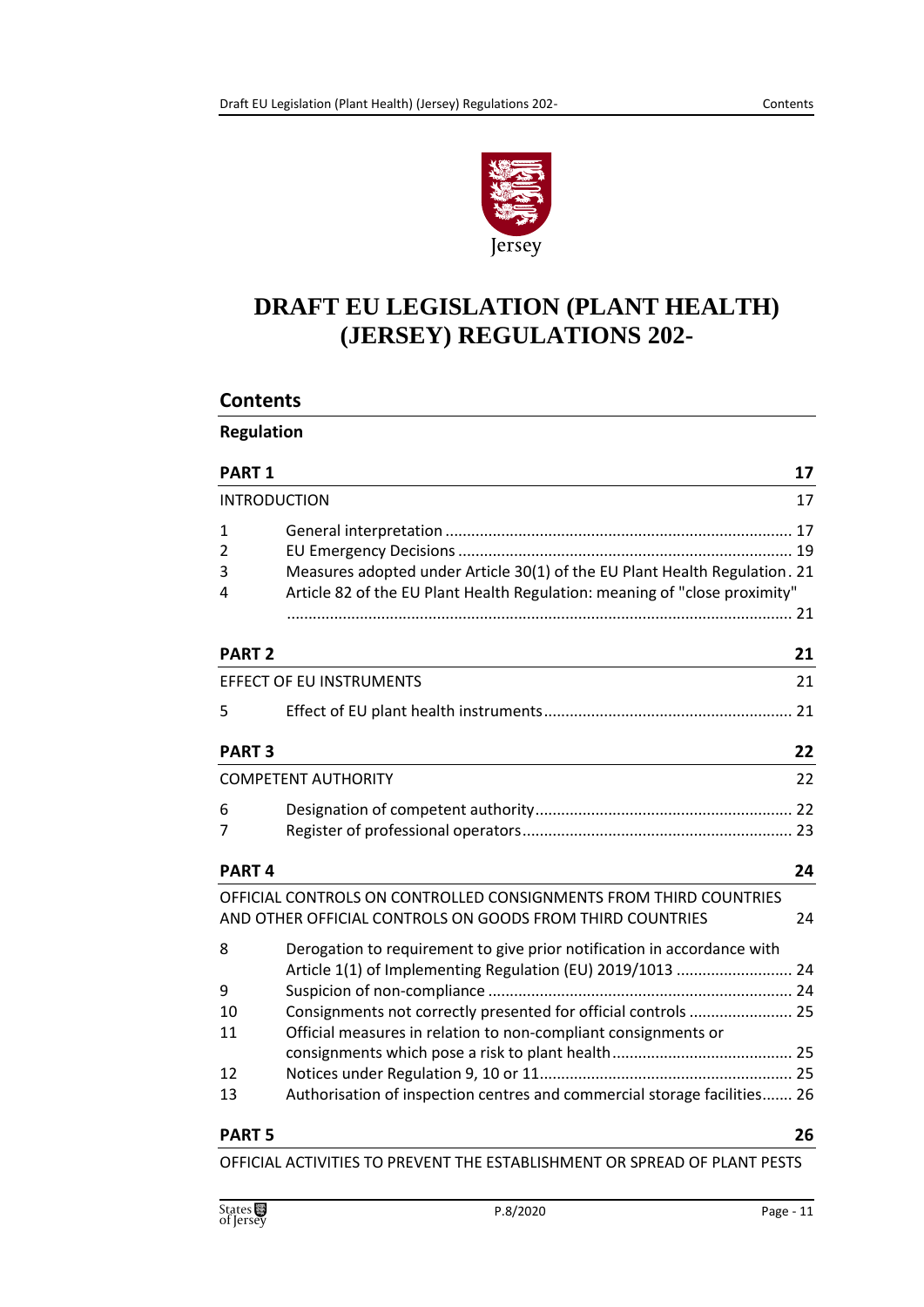| 14<br>Notices in relation to controlled plant pests or prohibited material27<br>15<br>16<br>Establishment of demarcated areas and measures to be taken in those<br>17<br>PART <sub>6</sub><br>29<br><b>TEMPORARY NATIONAL MEASURES</b><br>29<br>Temporary national measures: further provision in Schedule 1<br>.29<br>18<br><b>PART7</b><br>29<br>REGISTRATION, AUTHORISATIONS AND CERTIFICATES<br>29<br>19<br>20<br>21<br>22<br><b>PART 8</b><br>30<br>MEASURES RELATING TO CERTAIN SOLANACEOUS SPECIES<br>30<br>Measures relating to certain solanaceous species: further provision in<br>23<br><b>PART 9</b><br>31<br>NOTIFICATION REQUIREMENTS FOR THE ORGANISATION OF OFFICIAL CONTROLS<br>31<br>24<br>25<br>Notification requirements in relation to other plants and plant products 31<br>26<br><b>PART 10</b><br>33<br>GENERAL POWERS OF PLANT HEALTH INSPECTORS AND ENFORCEMENT<br>33<br>27<br>28<br>Right of entry conferred by a warrant issued by the Bailiff35<br>29<br>30<br>31<br>Removal of ISPM 15 mark from wood packaging material 37<br>32<br>Marking of wood packaging material: power of seizure 37<br>33<br>34<br>Disclosure of information to other competent authorities38<br>35<br><b>PART 11</b><br>38<br>MISCELLANEOUS PROVISIONS AS TO NOTICES<br>38<br>36<br>37 |  | 26 |
|------------------------------------------------------------------------------------------------------------------------------------------------------------------------------------------------------------------------------------------------------------------------------------------------------------------------------------------------------------------------------------------------------------------------------------------------------------------------------------------------------------------------------------------------------------------------------------------------------------------------------------------------------------------------------------------------------------------------------------------------------------------------------------------------------------------------------------------------------------------------------------------------------------------------------------------------------------------------------------------------------------------------------------------------------------------------------------------------------------------------------------------------------------------------------------------------------------------------------------------------------------------------------------------------|--|----|
|                                                                                                                                                                                                                                                                                                                                                                                                                                                                                                                                                                                                                                                                                                                                                                                                                                                                                                                                                                                                                                                                                                                                                                                                                                                                                                |  |    |
|                                                                                                                                                                                                                                                                                                                                                                                                                                                                                                                                                                                                                                                                                                                                                                                                                                                                                                                                                                                                                                                                                                                                                                                                                                                                                                |  |    |
|                                                                                                                                                                                                                                                                                                                                                                                                                                                                                                                                                                                                                                                                                                                                                                                                                                                                                                                                                                                                                                                                                                                                                                                                                                                                                                |  |    |
|                                                                                                                                                                                                                                                                                                                                                                                                                                                                                                                                                                                                                                                                                                                                                                                                                                                                                                                                                                                                                                                                                                                                                                                                                                                                                                |  |    |
|                                                                                                                                                                                                                                                                                                                                                                                                                                                                                                                                                                                                                                                                                                                                                                                                                                                                                                                                                                                                                                                                                                                                                                                                                                                                                                |  |    |
|                                                                                                                                                                                                                                                                                                                                                                                                                                                                                                                                                                                                                                                                                                                                                                                                                                                                                                                                                                                                                                                                                                                                                                                                                                                                                                |  |    |
|                                                                                                                                                                                                                                                                                                                                                                                                                                                                                                                                                                                                                                                                                                                                                                                                                                                                                                                                                                                                                                                                                                                                                                                                                                                                                                |  |    |
|                                                                                                                                                                                                                                                                                                                                                                                                                                                                                                                                                                                                                                                                                                                                                                                                                                                                                                                                                                                                                                                                                                                                                                                                                                                                                                |  |    |
|                                                                                                                                                                                                                                                                                                                                                                                                                                                                                                                                                                                                                                                                                                                                                                                                                                                                                                                                                                                                                                                                                                                                                                                                                                                                                                |  |    |
|                                                                                                                                                                                                                                                                                                                                                                                                                                                                                                                                                                                                                                                                                                                                                                                                                                                                                                                                                                                                                                                                                                                                                                                                                                                                                                |  |    |
|                                                                                                                                                                                                                                                                                                                                                                                                                                                                                                                                                                                                                                                                                                                                                                                                                                                                                                                                                                                                                                                                                                                                                                                                                                                                                                |  |    |
|                                                                                                                                                                                                                                                                                                                                                                                                                                                                                                                                                                                                                                                                                                                                                                                                                                                                                                                                                                                                                                                                                                                                                                                                                                                                                                |  |    |
|                                                                                                                                                                                                                                                                                                                                                                                                                                                                                                                                                                                                                                                                                                                                                                                                                                                                                                                                                                                                                                                                                                                                                                                                                                                                                                |  |    |
|                                                                                                                                                                                                                                                                                                                                                                                                                                                                                                                                                                                                                                                                                                                                                                                                                                                                                                                                                                                                                                                                                                                                                                                                                                                                                                |  |    |
|                                                                                                                                                                                                                                                                                                                                                                                                                                                                                                                                                                                                                                                                                                                                                                                                                                                                                                                                                                                                                                                                                                                                                                                                                                                                                                |  |    |
|                                                                                                                                                                                                                                                                                                                                                                                                                                                                                                                                                                                                                                                                                                                                                                                                                                                                                                                                                                                                                                                                                                                                                                                                                                                                                                |  |    |
|                                                                                                                                                                                                                                                                                                                                                                                                                                                                                                                                                                                                                                                                                                                                                                                                                                                                                                                                                                                                                                                                                                                                                                                                                                                                                                |  |    |
|                                                                                                                                                                                                                                                                                                                                                                                                                                                                                                                                                                                                                                                                                                                                                                                                                                                                                                                                                                                                                                                                                                                                                                                                                                                                                                |  |    |
|                                                                                                                                                                                                                                                                                                                                                                                                                                                                                                                                                                                                                                                                                                                                                                                                                                                                                                                                                                                                                                                                                                                                                                                                                                                                                                |  |    |
|                                                                                                                                                                                                                                                                                                                                                                                                                                                                                                                                                                                                                                                                                                                                                                                                                                                                                                                                                                                                                                                                                                                                                                                                                                                                                                |  |    |
|                                                                                                                                                                                                                                                                                                                                                                                                                                                                                                                                                                                                                                                                                                                                                                                                                                                                                                                                                                                                                                                                                                                                                                                                                                                                                                |  |    |
|                                                                                                                                                                                                                                                                                                                                                                                                                                                                                                                                                                                                                                                                                                                                                                                                                                                                                                                                                                                                                                                                                                                                                                                                                                                                                                |  |    |
|                                                                                                                                                                                                                                                                                                                                                                                                                                                                                                                                                                                                                                                                                                                                                                                                                                                                                                                                                                                                                                                                                                                                                                                                                                                                                                |  |    |
|                                                                                                                                                                                                                                                                                                                                                                                                                                                                                                                                                                                                                                                                                                                                                                                                                                                                                                                                                                                                                                                                                                                                                                                                                                                                                                |  |    |
|                                                                                                                                                                                                                                                                                                                                                                                                                                                                                                                                                                                                                                                                                                                                                                                                                                                                                                                                                                                                                                                                                                                                                                                                                                                                                                |  |    |
|                                                                                                                                                                                                                                                                                                                                                                                                                                                                                                                                                                                                                                                                                                                                                                                                                                                                                                                                                                                                                                                                                                                                                                                                                                                                                                |  |    |
|                                                                                                                                                                                                                                                                                                                                                                                                                                                                                                                                                                                                                                                                                                                                                                                                                                                                                                                                                                                                                                                                                                                                                                                                                                                                                                |  |    |
|                                                                                                                                                                                                                                                                                                                                                                                                                                                                                                                                                                                                                                                                                                                                                                                                                                                                                                                                                                                                                                                                                                                                                                                                                                                                                                |  |    |
|                                                                                                                                                                                                                                                                                                                                                                                                                                                                                                                                                                                                                                                                                                                                                                                                                                                                                                                                                                                                                                                                                                                                                                                                                                                                                                |  |    |
|                                                                                                                                                                                                                                                                                                                                                                                                                                                                                                                                                                                                                                                                                                                                                                                                                                                                                                                                                                                                                                                                                                                                                                                                                                                                                                |  |    |
|                                                                                                                                                                                                                                                                                                                                                                                                                                                                                                                                                                                                                                                                                                                                                                                                                                                                                                                                                                                                                                                                                                                                                                                                                                                                                                |  |    |
|                                                                                                                                                                                                                                                                                                                                                                                                                                                                                                                                                                                                                                                                                                                                                                                                                                                                                                                                                                                                                                                                                                                                                                                                                                                                                                |  |    |
|                                                                                                                                                                                                                                                                                                                                                                                                                                                                                                                                                                                                                                                                                                                                                                                                                                                                                                                                                                                                                                                                                                                                                                                                                                                                                                |  |    |
|                                                                                                                                                                                                                                                                                                                                                                                                                                                                                                                                                                                                                                                                                                                                                                                                                                                                                                                                                                                                                                                                                                                                                                                                                                                                                                |  |    |
|                                                                                                                                                                                                                                                                                                                                                                                                                                                                                                                                                                                                                                                                                                                                                                                                                                                                                                                                                                                                                                                                                                                                                                                                                                                                                                |  |    |
|                                                                                                                                                                                                                                                                                                                                                                                                                                                                                                                                                                                                                                                                                                                                                                                                                                                                                                                                                                                                                                                                                                                                                                                                                                                                                                |  |    |
|                                                                                                                                                                                                                                                                                                                                                                                                                                                                                                                                                                                                                                                                                                                                                                                                                                                                                                                                                                                                                                                                                                                                                                                                                                                                                                |  |    |
|                                                                                                                                                                                                                                                                                                                                                                                                                                                                                                                                                                                                                                                                                                                                                                                                                                                                                                                                                                                                                                                                                                                                                                                                                                                                                                |  |    |
|                                                                                                                                                                                                                                                                                                                                                                                                                                                                                                                                                                                                                                                                                                                                                                                                                                                                                                                                                                                                                                                                                                                                                                                                                                                                                                |  |    |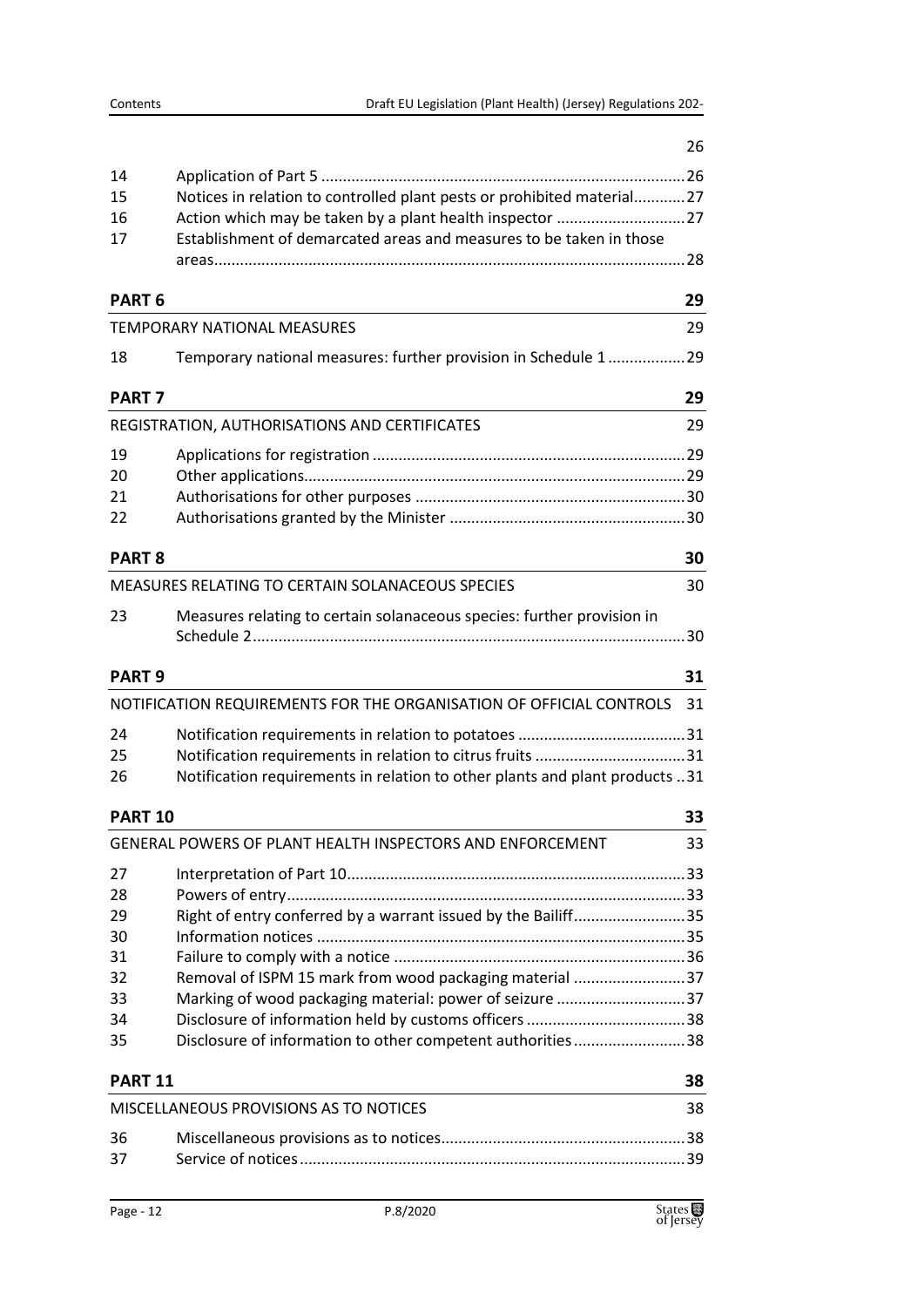# **[PART 12](#page-39-0) 40**

| <b>OFFENCES</b> |                                                                               | 40 |
|-----------------|-------------------------------------------------------------------------------|----|
| 38              |                                                                               |    |
| 39              |                                                                               |    |
| 40              |                                                                               |    |
| 41              |                                                                               |    |
| 42              |                                                                               |    |
| 43              | Offence relating to the disclosure of information held by customs officers 41 |    |
| 44              |                                                                               |    |
|                 |                                                                               |    |

# **[PART 13](#page-42-0) 43**

| MISCELLANEOUS |  | 43 |
|---------------|--|----|
| 45            |  |    |
| 46            |  |    |
| 47            |  |    |
| 48            |  |    |
| 49            |  |    |
| 50            |  |    |
| 51            |  |    |
| 52            |  |    |
| 53            |  |    |
|               |  |    |

# **[SCHEDULE 1](#page-45-0) 46**

|                                                | TEMPORARY NATIONAL MEASURES                                                                                                                                               | 46 |
|------------------------------------------------|---------------------------------------------------------------------------------------------------------------------------------------------------------------------------|----|
|                                                | PART 1 - PLANTS, PLANT PRODUCTS OR OTHER OBJECTS FROM THIRD COUNTRIES 46                                                                                                  |    |
| $\mathbf{1}$<br>$2 \left( \frac{1}{2} \right)$ | Temporary measures applying to the introduction of plants, plant products<br>PART 2 - PLANTS, PLANT PRODUCTS OR OTHER OBJECTS FROM ANOTHER PART OF<br>THE UNION TERRITORY | 46 |
| $3 \sim$<br>4                                  | Temporary measures applying to the introduction of plants, plant products<br>or other objects from another part of the Union territory 47                                 |    |
| <b>SCHEDULE 2</b>                              |                                                                                                                                                                           | 48 |
|                                                | MEASURES RELATING TO THE PLANTING OF CERTAIN SOLANACEOUS SPECIES AND<br>THE CONTROL OF RELEVANT PLANT PESTS                                                               | 48 |
|                                                | PART 1 - GENERAL INTERPRETATION                                                                                                                                           | 48 |
|                                                | PART 2 - GENERAL PROVISIONS RELATING TO THE PLANTING OF CERTAIN<br><b>SOLANACEOUS SPECIES</b>                                                                             | 48 |
|                                                | PART 3 – MEASURES FOR THE CONTROL OF POTATO WART DISEASE                                                                                                                  | 49 |
| $\overline{3}$                                 |                                                                                                                                                                           |    |
|                                                |                                                                                                                                                                           |    |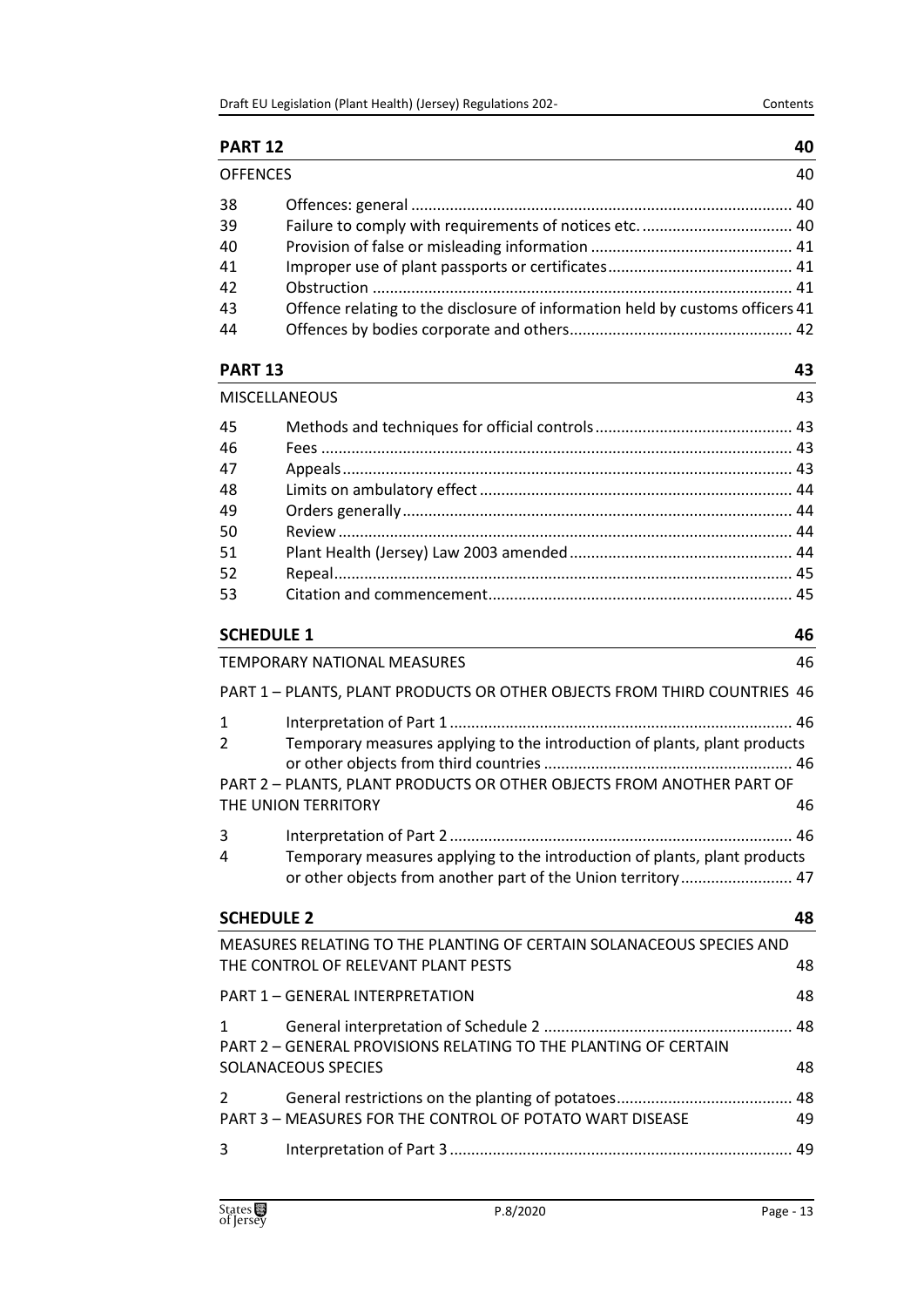| 4<br>5<br>6                               | Official measures relating to contaminated plots of land 49<br>Prohibition on the planting of potatoes on contaminated plots49<br>Revocation of the demarcation of a contaminated plot 50<br>PART 4 - MEASURES FOR THE CONTROL OF EUROPEAN POPULATIONS OF POTATO |    |
|-------------------------------------------|------------------------------------------------------------------------------------------------------------------------------------------------------------------------------------------------------------------------------------------------------------------|----|
|                                           | <b>CYST NEMATODE</b>                                                                                                                                                                                                                                             | 50 |
| 7                                         |                                                                                                                                                                                                                                                                  |    |
| 8                                         |                                                                                                                                                                                                                                                                  |    |
| 9                                         |                                                                                                                                                                                                                                                                  |    |
| 10                                        | Notices in relation to infested fields and contaminated susceptible material                                                                                                                                                                                     |    |
| 11                                        | Prohibition on the planting of potatoes in infested fields51                                                                                                                                                                                                     |    |
| 12                                        |                                                                                                                                                                                                                                                                  |    |
| 13                                        |                                                                                                                                                                                                                                                                  |    |
| 14                                        | Controls on potatoes for industrial processing or grading52                                                                                                                                                                                                      |    |
| 15                                        |                                                                                                                                                                                                                                                                  |    |
| 16                                        | Further investigations for the presence of Potato cyst nematodes52                                                                                                                                                                                               |    |
|                                           | PART 5 - MEASURES FOR THE CONTROL OF POTATO RING ROT                                                                                                                                                                                                             | 53 |
| 17                                        |                                                                                                                                                                                                                                                                  |    |
| 18                                        |                                                                                                                                                                                                                                                                  |    |
| 19                                        | Measures to be taken following the confirmation of the presence of Potato                                                                                                                                                                                        |    |
| 20                                        | Restrictions in relation to susceptible material or objects contaminated or                                                                                                                                                                                      |    |
| 21                                        | Measures in relation to a contaminated place of production55                                                                                                                                                                                                     |    |
| 22                                        | Additional measures applicable to a unit of protected crop production  57                                                                                                                                                                                        |    |
| 23                                        | Measures to be taken in demarcated zones for the control of Potato ring rot                                                                                                                                                                                      |    |
|                                           | PART 6 - MEASURES FOR THE CONTROL OF POTATO BROWN ROT                                                                                                                                                                                                            | 59 |
| 24                                        |                                                                                                                                                                                                                                                                  |    |
| 25                                        |                                                                                                                                                                                                                                                                  |    |
| 26                                        | Measures to be taken following the confirmation of the presence of Potato                                                                                                                                                                                        |    |
| 27                                        | Restrictions in relation to susceptible material or objects contaminated or                                                                                                                                                                                      |    |
|                                           |                                                                                                                                                                                                                                                                  |    |
| 28                                        | Measures which may be required in relation to a contaminated place of                                                                                                                                                                                            |    |
| 29                                        | Additional measures in relation to units of protected crop production  64                                                                                                                                                                                        |    |
| 30                                        | Measures to be taken in demarcated zones for the control of Potato brown                                                                                                                                                                                         |    |
|                                           | PART 7 - MEASURES RELATING TO EGYPTIAN POTATOES                                                                                                                                                                                                                  | 67 |
| 31                                        | Measures for the purposes of Article 7 of Commission Implementing                                                                                                                                                                                                |    |
| <b>SCHEDULE 3</b>                         |                                                                                                                                                                                                                                                                  | 68 |
|                                           | OFFENCES: RELEVANT PROVISIONS IN THE EU REGULATIONS                                                                                                                                                                                                              | 68 |
|                                           |                                                                                                                                                                                                                                                                  |    |
| PART 1 - EU PLANT HEALTH REGULATION<br>68 |                                                                                                                                                                                                                                                                  |    |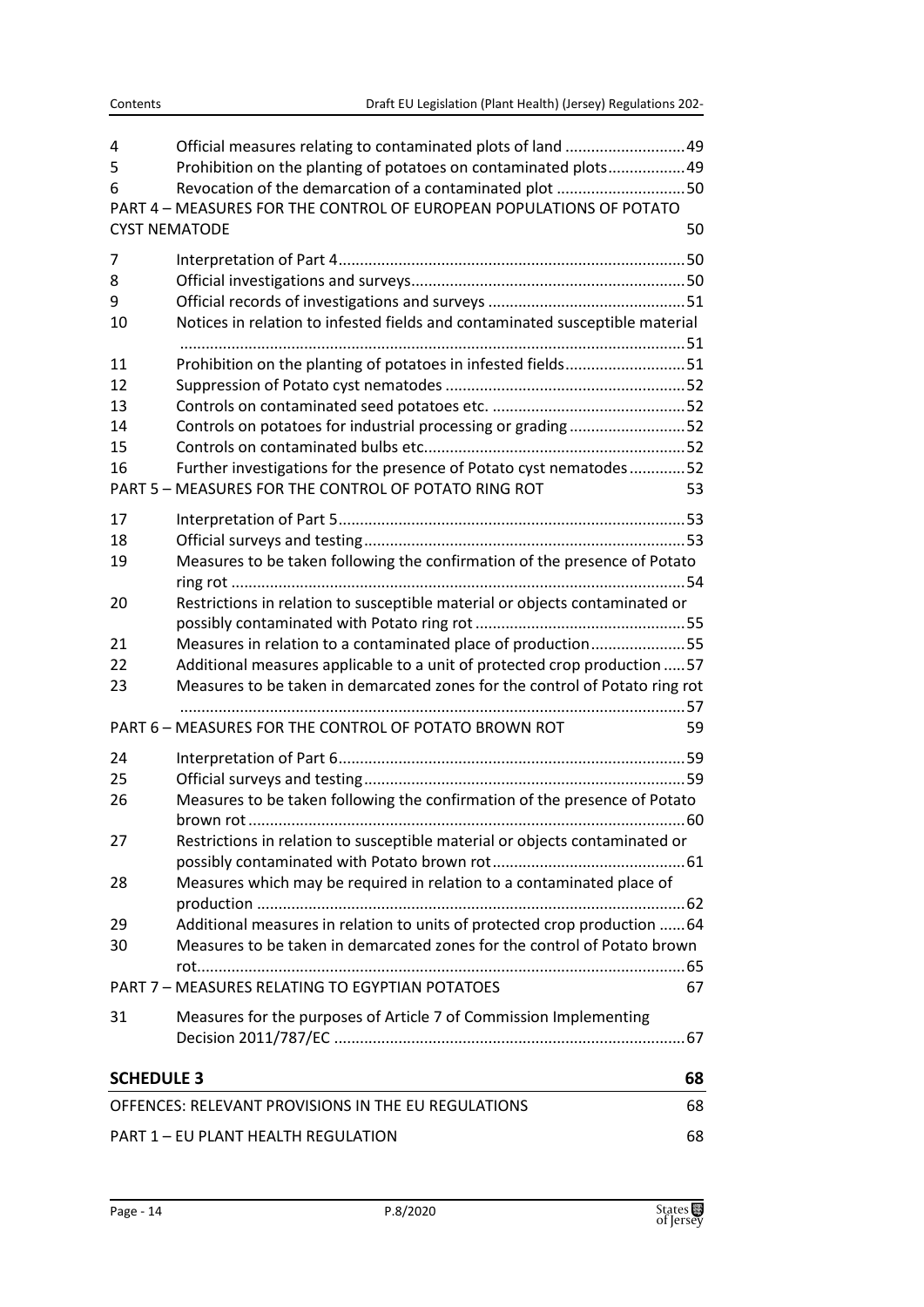| Draft EU Legislation (Plant Health) (Jersey) Regulations 202- | Contents |
|---------------------------------------------------------------|----------|
| PART 2 - OFFICIAL CONTROLS REGULATION                         | 74       |
| PART 3 - OTHER FU LEGISLATION                                 | 75       |
| <b>SCHEDULE 4</b>                                             | 77       |
| OFFENCES RELATING TO EU EMERGENCY DECISIONS                   | 77       |
| <b>ENDNOTES</b>                                               | 83       |
| Table of Endnote References.                                  | 83       |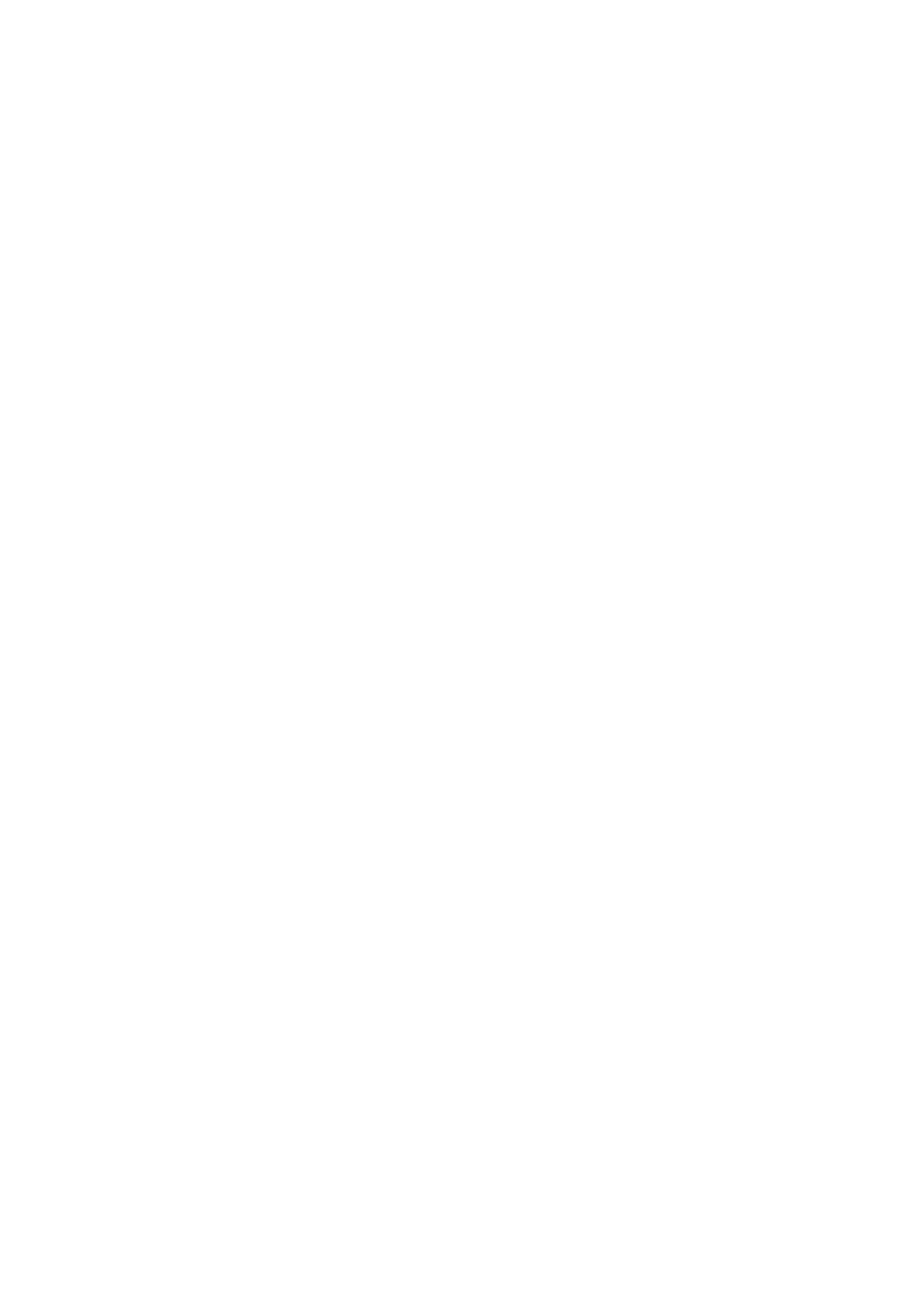

# **DRAFT EU LEGISLATION (PLANT HEALTH) (JERSEY) REGULATIONS 202-**

*Made [date to be inserted] Coming into force [date to be inserted]*

<span id="page-16-0"></span>**THE STATES** make these Regulations under Article 2 of the European Union Legislation (Implementation) (Jersey) Law 2014<sup>1</sup> .

# **PART 1**

#### INTRODUCTION

# <span id="page-16-2"></span><span id="page-16-1"></span>**1 General interpretation**

(1) In these Regulations –

"controlled consignment" means a consignment containing a plant, plant product or other object –

- (a) which must not be brought into the Union territory without a phytosanitary certificate for export or a phytosanitary certificate for re-export under –
	- (i) Article 72 or 74 of the EU Plant Health Regulation,
	- (ii) an EU Emergency Decision, or
	- (iii) any other EU plant health rule, other than Article 73 of the EU Plant Health Regulation; or
- (b) which was exported from the Union to a third country and is returning to the Union following the refusal by that third country to allow its entry into the country;

"controlled plant pest" means –

- (a) a plant pest of a description specified in Annex 2, 3 or 4 to the Phytosanitary Conditions Regulation;
- (b) a plant pest of a description specified in an EU Emergency Decision; or
- (c) a plant pest subject to controls under any other EU plant health rule;

"customs officer" means an officer within the meaning of the Customs and Excise (Jersey) Law 1999<sup>2</sup>;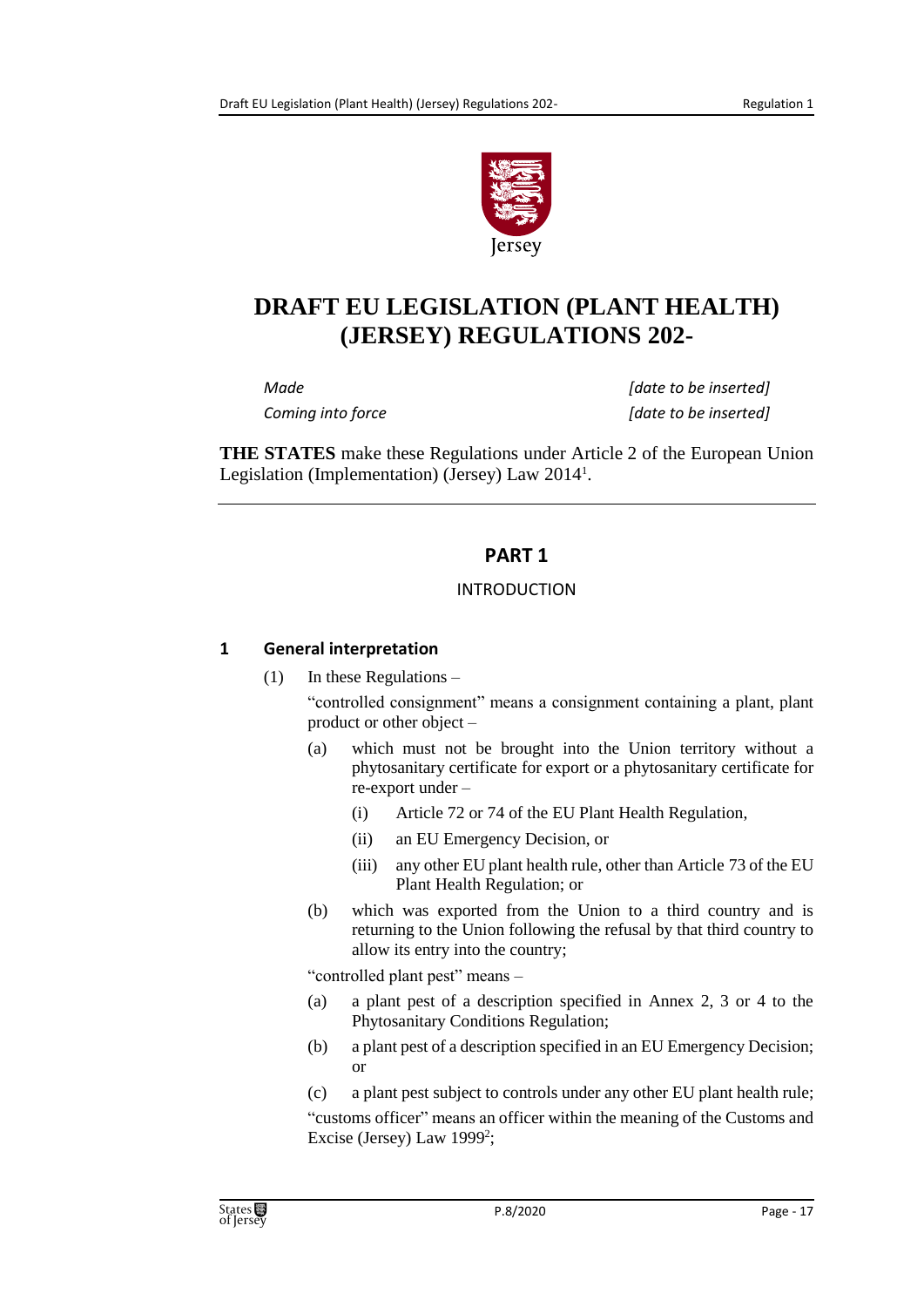"EU Emergency Decision" means an instrument specified in Regulation 2(1);

"EU Plant Health Regulation" means Regulation (EU) 2016/2031 of the European Parliament and of the Council on protective measures against pests of plants (OJ L 317, 23.11.2016, p.4), amending Regulations (EU) 228/2013, (EU) 652/2014 and (EU) 1143/2014 of the European Parliament and of the Council and repealing Council Directives 69/464/EEC, 74/647/EEC, 93/85/EEC, 98/57/EC, 2000/29/EC, 2006/91/EC and 2007/33/EC;

"EU plant health rule" means a rule within the meaning given in Article 1(2)(g) of the Official Controls Regulation;

"ISPM 15" means International Standard for Phytosanitary Measures No. 15 of March 2002 on Guidelines for regulating wood packaging material in international trade, prepared by the Secretariat of the International Plant Protection Convention established by the Food and Agriculture Organisation of the United Nations;

"Minister" means the Minister for the Environment;

"Official Controls Regulation" means Regulation (EU) 2017/625 of the European Parliament and of the Council on official controls and other official activities performed to ensure the application of food and feed law, rules on animal health and welfare, plant health and plant protection products (OJ L 95, 7.4.2017, p.1), amending Regulations (EC) 999/2001, (EC) 396/2005, (EC) 1069/2009, (EC) 1107/2009, (EU) 1151/2012, (EU) 652/2014, (EU) 2016/429 and (EU) 2016/2031 of the European Parliament and of the Council, Council Regulations (EC) 1/2005 and (EC) 1099/2009 and Council Directives 98/58/EC, 1999/74/EC, 2007/43/EC, 2008/119/EC and 2008/120/EC, and repealing Regulations (EC) 854/2004 and (EC) 882/2004 of the European Parliament and of the Council, Council Directives 89/608/EEC, 89/662/EEC, 90/425/EEC, 91/496/EEC, 96/23/EC, 96/93/EC and 97/78/EC and Council Decision 92/438/EEC;

"Phytosanitary Conditions Regulation" means Commission Implementing Regulation (EU) 2019/2072 establishing uniform conditions for the implementation of Regulation (EU) 2016/2031 of the European Parliament and the Council, as regards protective measures against pests of plants (OJ L 319, 10.12.2019, p.1);

"plant health inspector" means a person authorised by the Minister to be an inspector under the Plant Health (Jersey) Law 2003<sup>3</sup>;

"plant pest" means a pest within the meaning given in Article 1(1) and (2) of the EU Plant Health Regulation;

"premises" includes any land, building, vehicle, vessel, aircraft, hovercraft, freight container, railway wagon, trailer or movable building or structure;

"prohibited material" means –

- (a) a plant, plant product or other object which is carrying or is infected with or infested by, or which may be carrying or infected with or infested by, a controlled plant pest;
- (b) a plant, plant product or other object whose entry into the Union territory or Jersey is prohibited under an EU plant health rule; or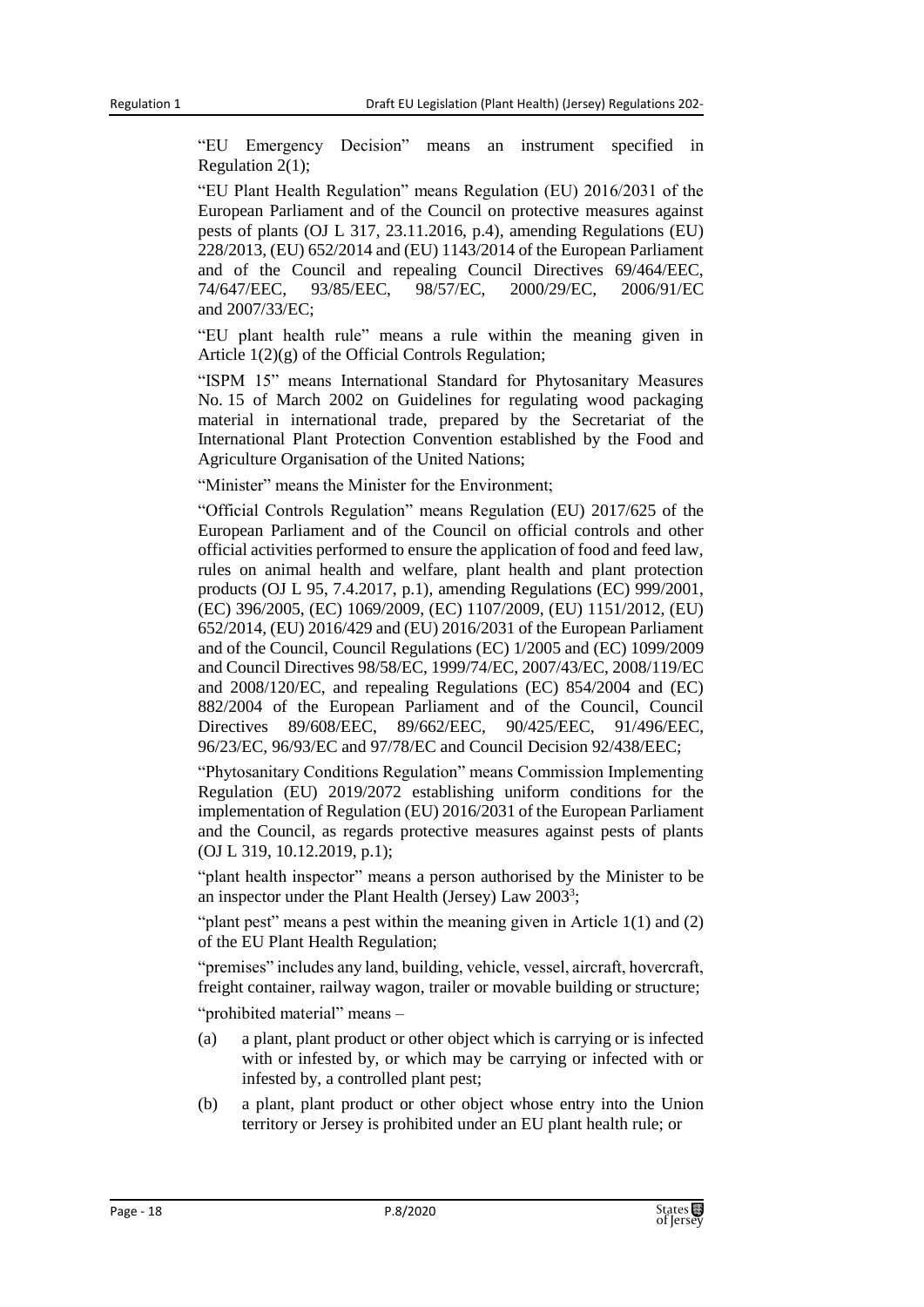(c) a plant, plant product or other object whose movement within the Union territory or whose movement into, within or from Jersey is prohibited under an EU plant health rule;

"regulated item" means –

- (a) any plant, plant product or other object to which the EU Plant Health Regulation applies, other than any plant, plant product or other object which is part of a controlled consignment; and
- (b) a controlled plant pest;

"responsible operator", in relation to a controlled consignment or regulated item, means an operator who is required to ensure that the consignment or item is presented for official controls in accordance with Article 47(5) of the Official Controls Regulation.

- (2) Unless the context otherwise requires
	- (a) terms used in these Regulations and defined in the EU Plant Health Regulation or Official Controls Regulation have the same meaning as in the EU instrument in question;
	- (b) subject to Regulation 48, a reference in these Regulations to the EU Plant Health Regulation, the Official Controls Regulation, the Phytosanitary Conditions Regulation or an EU Emergency Decision is to be construed as a reference to that EU instrument as amended, substituted, extended or applied from time to time by any other EU provision, or as it otherwise has effect in the EU from time to time by virtue of any judgment of the European Court; and
	- (c) a reference in these Regulations to the EU Plant Health Regulation or the Official Controls Regulation is to be construed as including any implementing act or delegated act (within the meaning given in Articles 290 and 291 of the Treaty on the Functioning of the European Union) adopted by the Commission under or in relation to the EU Plant Health Regulation or the Official Controls Regulation or for which the legal basis otherwise is or includes the EU Plant Health Regulation or the Official Controls Regulation.

# <span id="page-18-0"></span>**2 EU Emergency Decisions**

- (1) The following are EU Emergency Decisions
	- (a) Commission Decision 98/109/EC authorising Member States temporarily to take emergency measures against the dissemination of *Thrips palmi* Karny as regards Thailand (OJ L 27, 3.2.1998, p.47);
	- (b) Commission Decision 2002/757/EC on provisional emergency phytosanitary measures to prevent the introduction into and the spread within the Community of *Phytophthora ramorum* Werres, De Cock & Man in 't Veld sp. Nov. (OJ L 252, 20.9.2002, p.37);
	- (c) Commission Decision 2004/200/EC on measures to prevent the introduction into and the spread within the Community of Pepino Mosaic Virus (OJ L 64, 2.3.2004, p.43);
	- (d) Commission Implementing Decision 2011/787/EU authorising member States temporarily to take emergency measures against the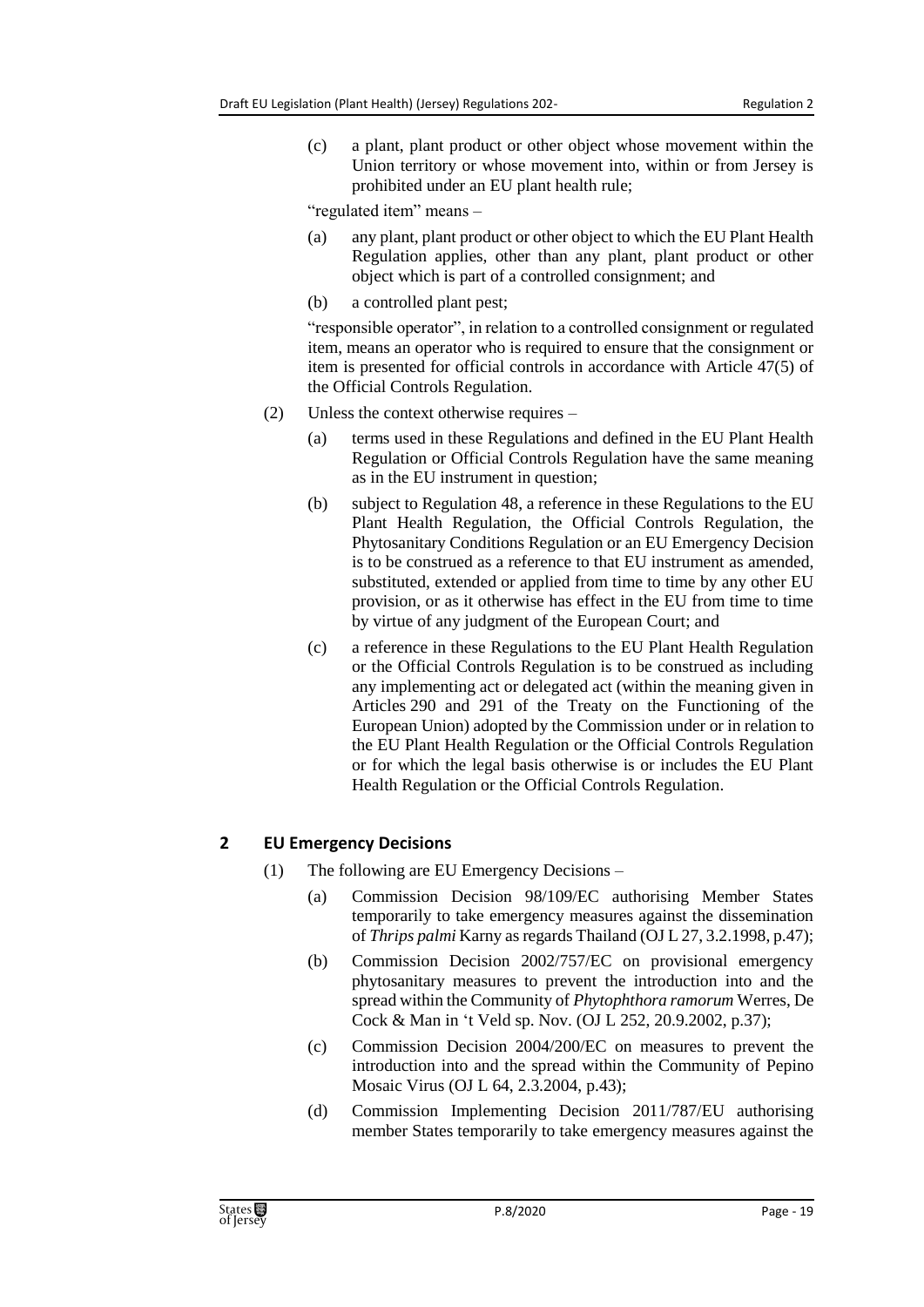dissemination of *Ralstonia solanacearum* (Smith) Yabuuchi et al. as regards Egypt (OJ L 319, 2.12.2011, p.112.);

- (e) Commission Implementing Decision 2012/138/EU as regards emergency measures to prevent the introduction into and the spread within the Union of *Anoplophora chinensis* (Forster) (OJ L 64, 3.3.2018, p.38);
- (f) Commission Implementing Decision 2012/270/EU as regards emergency measures to prevent the introduction into and the spread within the Union of *Epitrix cucumeris* (Harris), *Epitrix papa* sp.n., *Epitrix subcrinita* (Lec.) and *Epitrix tuberis* (Gentner) (OJ L 132, 23.5.2012, p.18);
- (g) Commission Implementing Decision 2012/535/EU on emergency measures to prevent the spread within the Union of *Bursaphelenchus xylophilus* (Steiner et Buhrer) Nickle et al. (the pine wood nematode) (OJ L 266, 2.10.2012, p.42);
- (h) Commission Implementing Decision 2012/697/EU as regards measures to prevent the introduction into and the spread within the Union of the genus *Pomacea* (Perry) (OJ L 697, 10.11.2012, p.14);
- (i) Commission Implementing Decision (EU) 2015/789 as regards measures to prevent the introduction into and the spread within the Union of *Xylella fastidiosa* (Wells et al.) (OJ L 125, 21.5.2015, p.36);
- (j) Commission Implementing Decision (EU) 2015/893 as regards measures to prevent the introduction into and the spread within the Union of *Anoplophora glabripennis* (Motschulksy) (OJ L 146, 11.6.2015, p.16);
- (k) Commission Implementing Decision (EU) 2016/715 setting out measures in respect of certain fruits originating in certain third countries to prevent the introduction into and the spread within the Union of the harmful organism *Phyllosticta citricarpa* (McAlpine) Van der Aa. (OJ L 125, 13.5.2016, p.16);
- (l) Commission Implementing Decision (EU) 2017/198 as regards measures to prevent the introduction into and the spread within the Union of *Pseudomonas syringae* pv. *actinidiae* Takikawa, Serizawa, Ichikawa, Tsuyuma & Goto (OJ L 31, 4.2.2017, p.29);
- (m) Commission Implementing Decision (EU) 2018/638 establishing emergency measures to prevent the introduction into and spread within the Union of the harmful organism *Spodoptera frugiperda* (Smith) (OJ L 105, 25.4.2018, p.31);
- (n) Commission Implementing Decision (EU) 2018/1503 establishing measures to prevent the introduction into and the spread within the Union of *Aromia bungii* (Faldermann) (OJ L 254, 10.10.2018, p.9);
- (o) Commission Implementing Decision (EU) 2019/1615 establishing emergency measures to prevent the introduction into and the spread within the Union of Tomato brown rugose fruit virus (ToBRFV) (OJ L 250, 30.9.2015, p.91);
- (p) Commission Implementing Decision (EU) 2019/1739 establishing emergency measures to prevent the introduction into and the spread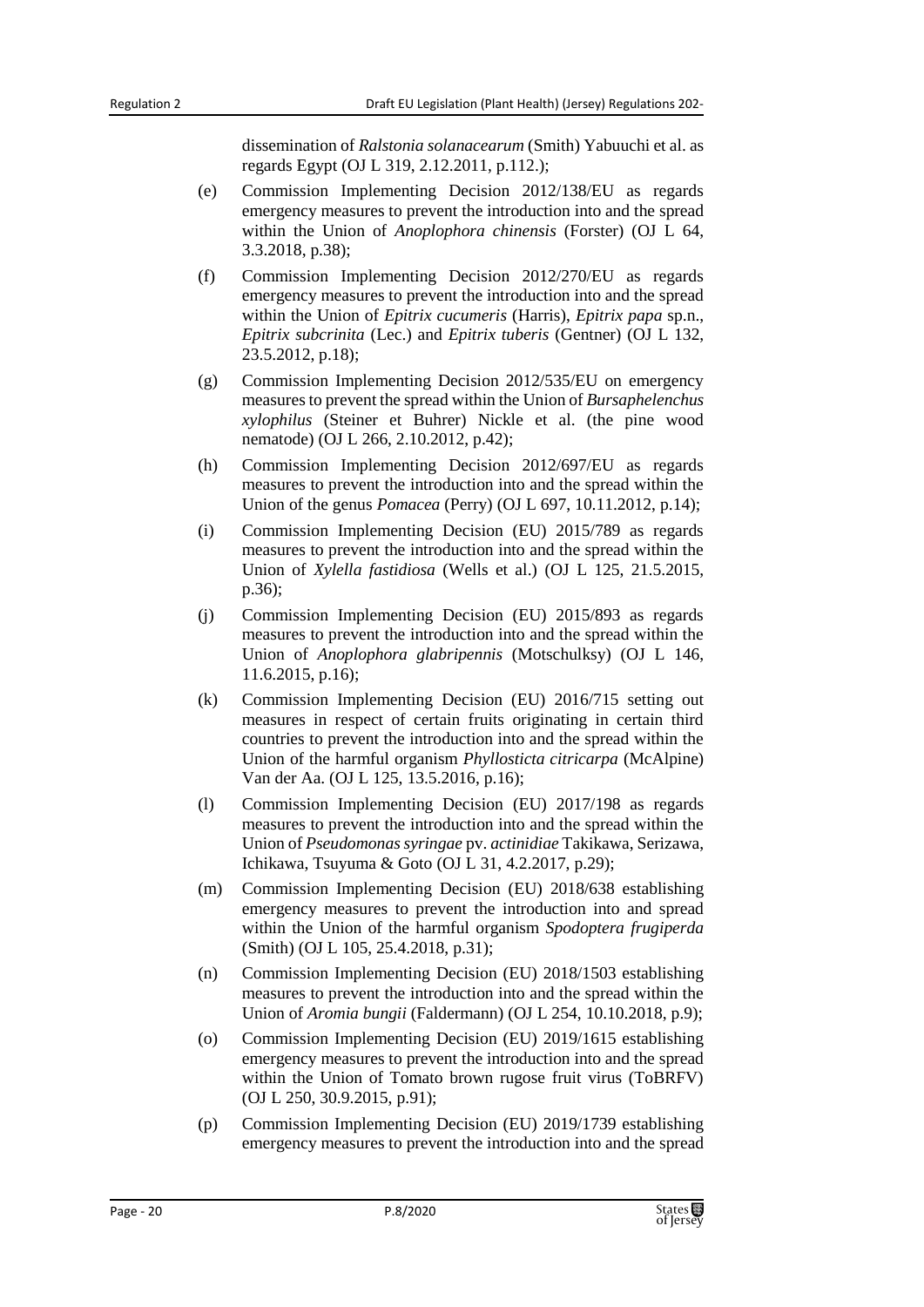within the Union of Rose Rosette Virus (OJ L 265, 18.10.2019, p.12); and

- (q) Commission Implementing Decision (EU) 2019/2032 establishing measures to prevent the introduction into and the spread within the Union of *Fusarium circinatum* Nirenberg & O'Donnell (formerly *Gibberella circinata*) (OJ L 313, 4.12.2019, p.94).
- (2) The Minister may by Order amend paragraph (1).

# <span id="page-20-0"></span>**3 Measures adopted under Article 30(1) of the EU Plant Health Regulation**

A reference in the EU Plant Health Regulation to a pest that is subject to the measures adopted under Article  $30(1)$  includes the following plant pests –

- (a) *Epitrix cucumeris* (Harris), *Epitrix* papa. (Orlova-Bienkowskaja), *Epitrix subcrinita* (Lec.) or *Epitrix tuberis* (Gentner);
- (b) *Pseudomonas syringae* pv. *actinidiae* Takikawa, Serizawa, Ichikawa, Tsuyuma & Goto;
- (c) Rose rosette virus; and
- (d) Tomato brown rugose fruit virus.

# <span id="page-20-1"></span>**4 Article 82 of the EU Plant Health Regulation: meaning of "close proximity"**

<span id="page-20-2"></span>For the purposes of Article 82 of the EU Plant Health Regulation, premises in Jersey of a registered operator are to be regarded as being in close proximity to any other premises of that operator which are also in Jersey.

# **PART 2**

# EFFECT OF EU INSTRUMENTS

# <span id="page-20-4"></span><span id="page-20-3"></span>**5 Effect of EU plant health instruments**

- (1) Subject to paragraph (4), the following EU instruments have effect in Jersey to the extent, if any, that they do not have effect under Article 2 of the European Union (Jersey) Law  $1973^4$  –
	- (a) the EU Plant Health Regulation;
	- (b) the Official Controls Regulation, in so far as it applies to EU plant health rules;
	- (c) the Phytosanitary Conditions Regulation;
	- (d) any EU instrument which is an implementing act or delegated act adopted by the Commission under or in relation to the EU Plant Health Regulation or the Official Controls Regulation or for which the legal basis otherwise is or includes the EU Plant Health Regulation or the Official Controls Regulation; and
	- (e) each EU Emergency Decision.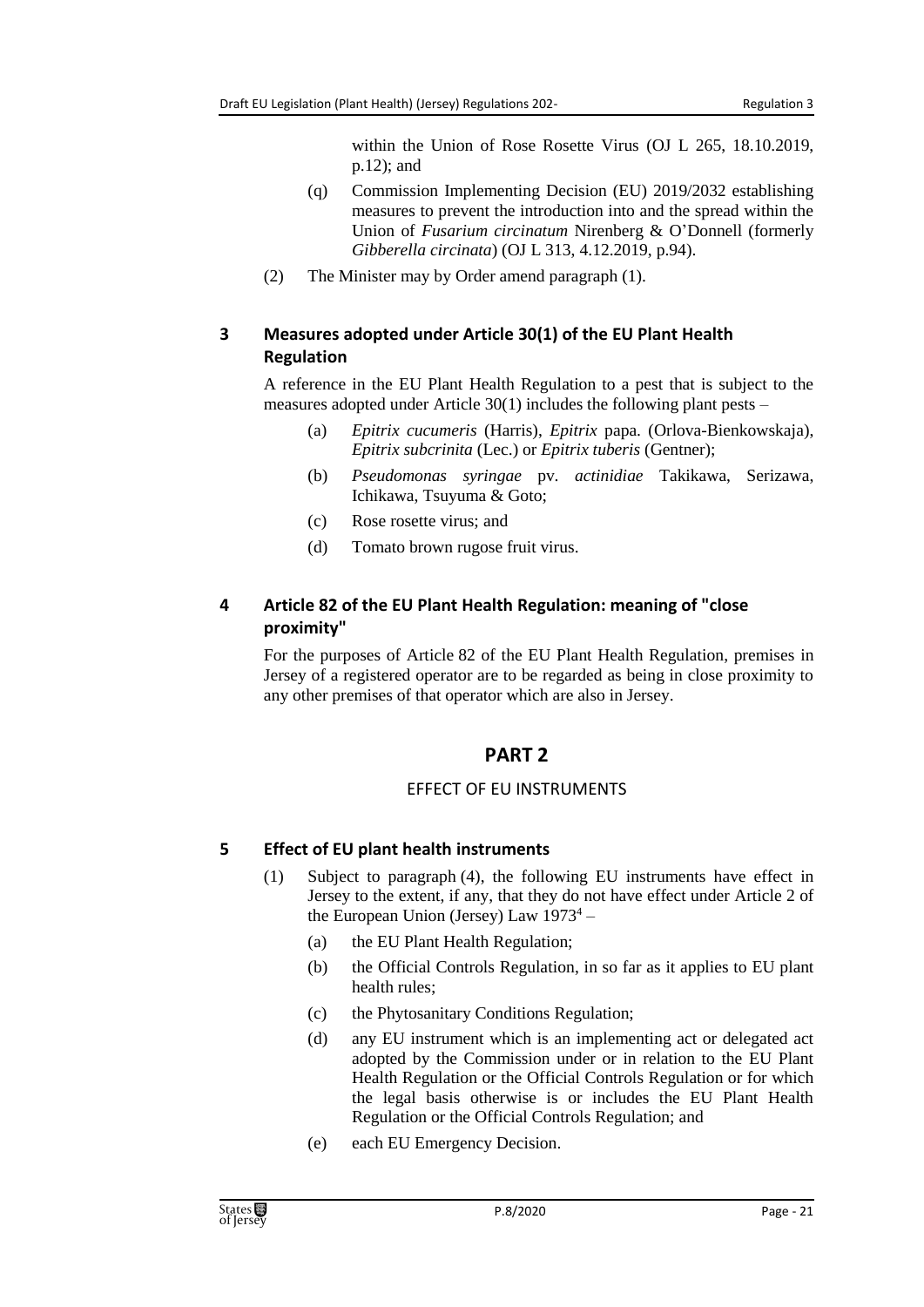- (2) A reference in the EU instruments specified in paragraph (1) to member States or the EU (however expressed) is to be construed as including Jersey.
- (3) A reference in those EU instruments to member States or the EU (however expressed) is to be construed as also including the United Kingdom, Guernsey and the Isle of Man.
- (4) The EU instruments specified in paragraph (1) have effect in Jersey subject to the exception set out in paragraph (5) which applies despite anything to the contrary in those EU instruments.
- (5) A plant or plant product of *Fraxinus* L. other than wood without bark or foliage that does not retain any of its natural round surface must not be introduced into Jersey, regardless of the country from which it originates, unless it carries an internationally approved mark conforming to international standards confirming it has been kiln dried to below twenty per cent moisture content through an appropriate time and temperature schedule as approved by the national plant protection organisation of the country where it was treated.
- (6) The Minister may by Order make further provision in relation to exceptions to paragraph (5).
- (7) A person must not, without the written authority of a plant health inspector, knowingly engage in any activity in Jersey that involves –
	- (a) the genetic modification of a plant pest; or
	- (b) the use or keeping of plant pests that the person knows to be genetically modified.
- (8) In paragraph  $(7)$  –

"genetic modification" of a plant pest means modification of the genetic complement of the pest;

<span id="page-21-0"></span>"genetically modified plant pest" includes an organism or material that contains such a plant pest or a part of such a plant pest, other than *Agrobacterium* species and organisms that have been modified to eliminate all pathogenic genetic sequences.

# **PART 3**

#### COMPETENT AUTHORITY

#### <span id="page-21-2"></span><span id="page-21-1"></span>**6 Designation of competent authority**

- (1) The Minister is designated as the competent authority responsible for the organisation and the performance of official controls and other official activities in Jersey in so far as they relate to –
	- (a) plants;
	- (b) non-forestry material;
	- (c) plant pests;
	- (d) trees;
	- (e) forestry material;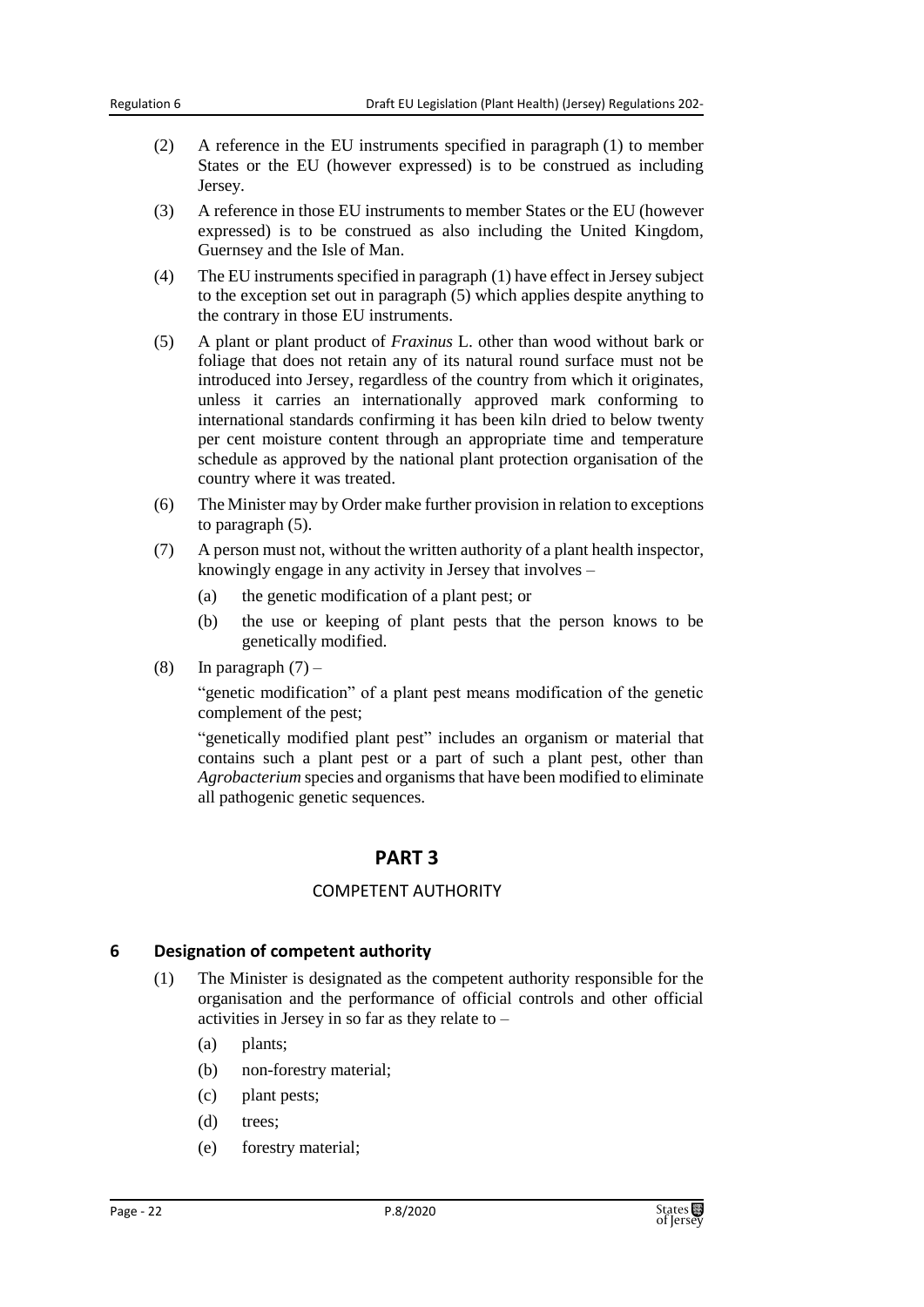- (f) tree pests; and
- (g) professional operators, including forestry professional operators.
- (2) In this Regulation –

"forestry material" means –

- (a) wood which retains part or all of its natural round surface, with or without bark;
- (b) wood in the form of chips, particles, shavings, sawdust, wood waste or scrap;
- (c) conifer trees over 3m in height; or
- (d) bark which has been removed or become detached from, or from part of, a living, felled or fallen tree;

"forestry professional operator" means a professional operator who carries out one or more of the following activities, but no other activities described in Article 2(9) of the EU Plant Health Regulation –

- (a) the introduction of forestry material into Jersey;
- (b) the storage, aggregation or movement of forestry material within Jersey, the movement of forestry material into Jersey from another part of the Union territory or the movement of forestry material from Jersey to another part of the Union territory;
- (c) the export of forestry material from Jersey to a third country;
- (d) the treatment and marking of wood packaging material or forestry material in accordance with Annex 1 to ISPM 15 or the repair of wood packaging material in Jersey;
- (e) the introduction of tree pests into Jersey, the movement of tree pests within Jersey or the holding or multiplication of tree pests in Jersey, for official testing, scientific or educational purposes, trials, varietal selection or breeding; or
- (f) the introduction of trees or forestry material into Jersey or the movement of trees or forestry material within Jersey, for use in official testing, scientific or educational purposes, trials, varietal selection or breeding;

"non-forestry material" means plants, plant products or other objects (as defined in the EU Plant Health Regulation), other than forestry material;

"tree" means a living tree or shrub, or a living part of a tree or shrub, at any stage of its growth;

"tree pest" means a plant pest which is injurious to trees or wood;

"wood packaging material" means wood or wood products (excluding paper products) used, or intended to be used, for supporting, protecting or carrying a commodity of any kind, including dunnage.

# <span id="page-22-0"></span>**7 Register of professional operators**

The Minister is responsible for keeping and updating the register of professional operators referred to in Article 65(1) of the EU Plant Health Regulation for Jersey.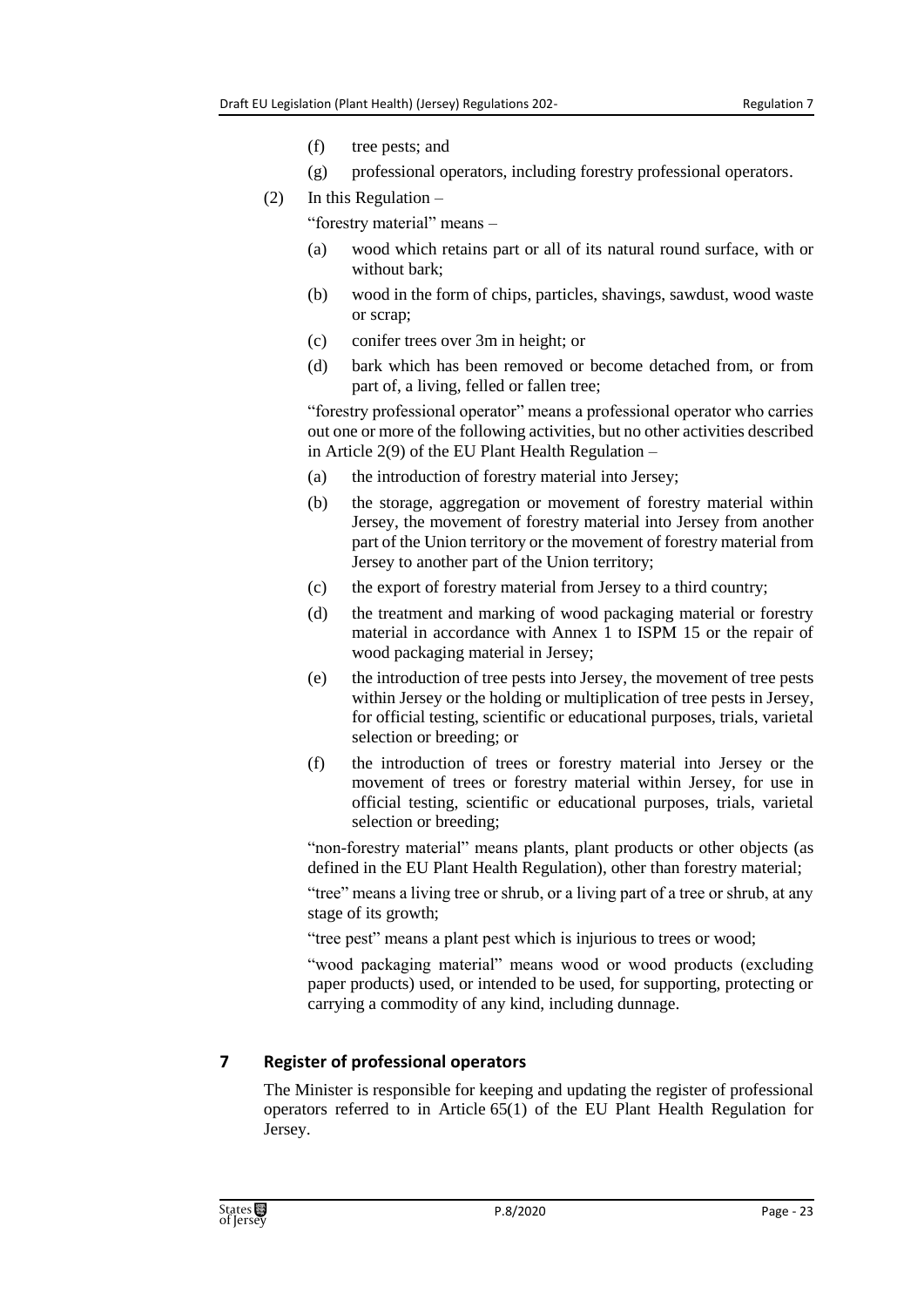# **PART 4**

# <span id="page-23-1"></span><span id="page-23-0"></span>OFFICIAL CONTROLS ON CONTROLLED CONSIGNMENTS FROM THIRD COUNTRIES AND OTHER OFFICIAL CONTROLS ON GOODS FROM THIRD **COUNTRIES**

# <span id="page-23-2"></span>**8 Derogation to requirement to give prior notification in accordance with Article 1(1) of Implementing Regulation (EU) 2019/1013**

- (1) The responsible operator of a controlled consignment which is to be brought into Jersey by air must notify the Minister of the consignment's expected arrival at least four working hours before its expected arrival in Jersey.
- (2) In the case of any controlled consignment which consists, in whole or in part, of unprocessed logs or sawn or chipped wood and is to be brought into Jersey, the operator must notify the Minister of the consignment's arrival at least three working days before its expected arrival in Jersey.
- (3) Article 1(1) of Commission Implementing Regulation (EU) 2019/1013 does not apply to any responsible operator of a controlled consignment referred to in paragraph (1) or (2).
- (4) In this Regulation –

"Commission Implementing Regulation (EU) 2019/1013" means Commission Implementing Regulation (EU) 2019/1013 on prior notification of consignments of certain categories of animals and goods entering the Union (OJ L 165, 21.6.2019, p.4);

"working day" means any day, other than –

- (a) a Saturday or Sunday;
- (b) Christmas Day or Good Friday; or
- (c) a day that is a public holiday under the Public Holidays and Bank Holidays (Jersey) Act 2010<sup>5</sup>;

"working hour" means a period of one hour between the hours of 8am and 4pm during a working day.

#### <span id="page-23-3"></span>**9 Suspicion of non-compliance**

- (1) This Regulation applies where a plant health inspector suspects that a controlled consignment or a regulated item is likely to be, or has been, brought into Jersey from a third country in contravention of an EU plant health rule or that any such consignment or item may not otherwise comply with an EU plant health rule.
- (2) A plant health inspector must serve a notice on the responsible operator
	- (a) placing the consignment or item under official detention; and
	- (b) prohibiting the consignment or item from entry into the Union territory,

pending the outcome of official controls to confirm or eliminate the suspicion referred to in paragraph (1).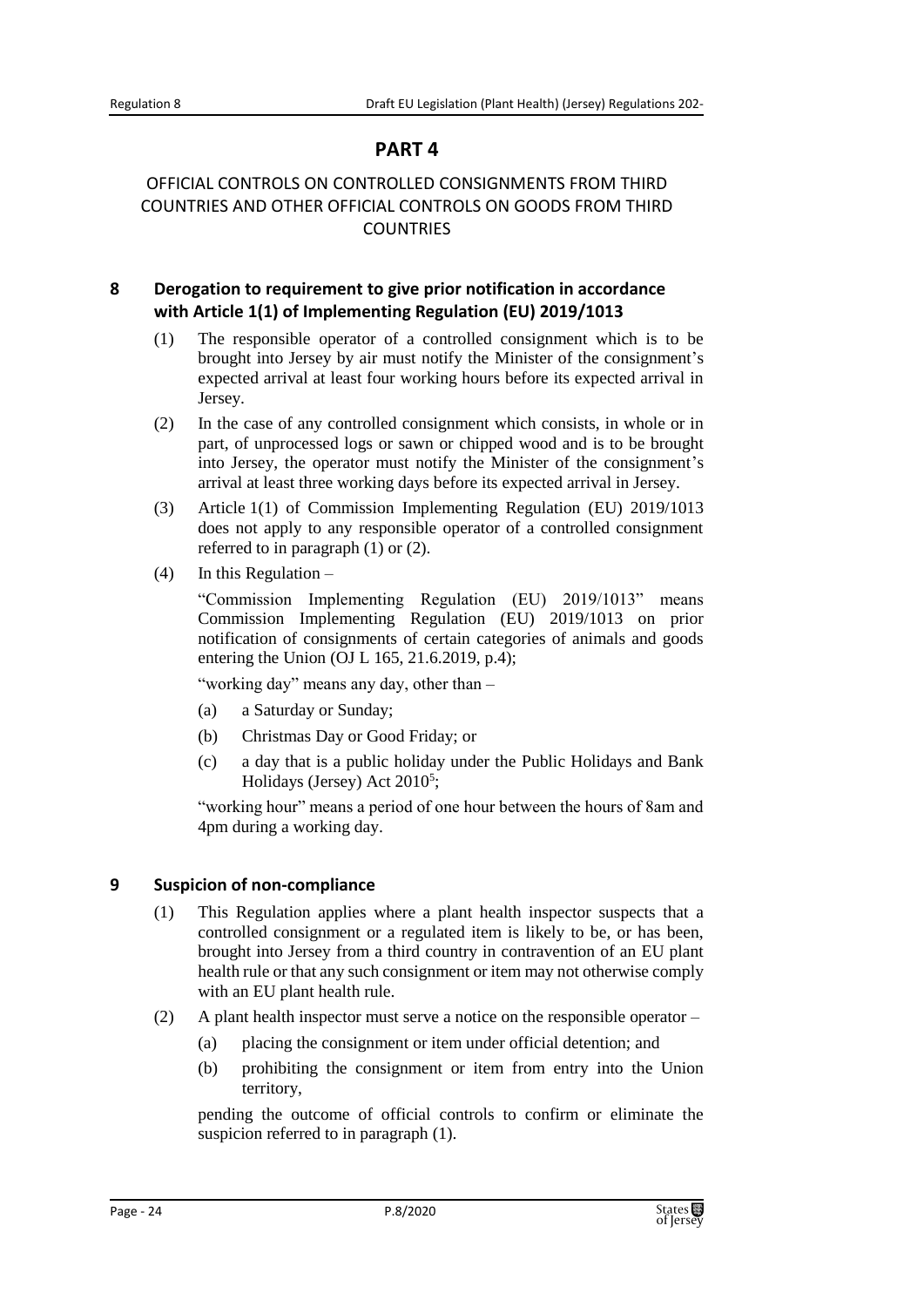(3) Paragraph (1) applies to any controlled consignment or regulated item whether or not its ultimate destination is in Jersey.

#### <span id="page-24-0"></span>**10 Consignments not correctly presented for official controls**

Where a plant health inspector suspects or is aware that a controlled consignment or regulated item has not been presented for official controls in accordance with Article 47(1) of the Official Controls Regulation, or in accordance with the other requirements referred to in Article 66(6) of that Regulation, the plant health inspector must serve a notice on the responsible operator recalling the consignment and placing the consignment under official detention.

#### <span id="page-24-1"></span>**11 Official measures in relation to non-compliant consignments or consignments which pose a risk to plant health**

- (1) This Regulation applies to
	- (a) any controlled consignment or regulated item which, in the opinion of a plant health inspector, has been brought into Jersey from a third country in contravention of an EU plant health rule;
	- (b) any controlled consignment or regulated item which has been brought into Jersey from a third country which does not otherwise comply with an EU plant health rule;
	- (c) any consignment which has been brought into Jersey from a third country and which, in the opinion of a plant health inspector, poses a risk to plant health in Jersey or to any other part of the Union territory.
- (2) A plant health inspector must serve a notice on the responsible operator (or, in the case of a consignment which is not a controlled consignment, the operator responsible for the consignment) –
	- (a) placing the consignment or item under official detention; and
	- (b) setting out the measures which the operator who is responsible for the consignment or item must take in relation to the consignment or item.

# <span id="page-24-2"></span>**12 Notices under Regulation 9, 10 or 11**

A notice under Regulation 9, 10 or 11 may include any of the following –

- (a) the measures that the responsible operator must take in relation to the consignment or item to isolate or quarantine the consignment or item or otherwise deal with the risk to plant health arising from the consignment or item;
- (b) where a plant health inspector requires the consignment or item to be destroyed or otherwise disposed of, re-exported or treated, the measures that the responsible operator must take to destroy or otherwise dispose of, re-export or treat the consignment or item; and
- (c) any other measures which the plant health inspector considers are appropriate in light of the suspected or known contravention or the risk to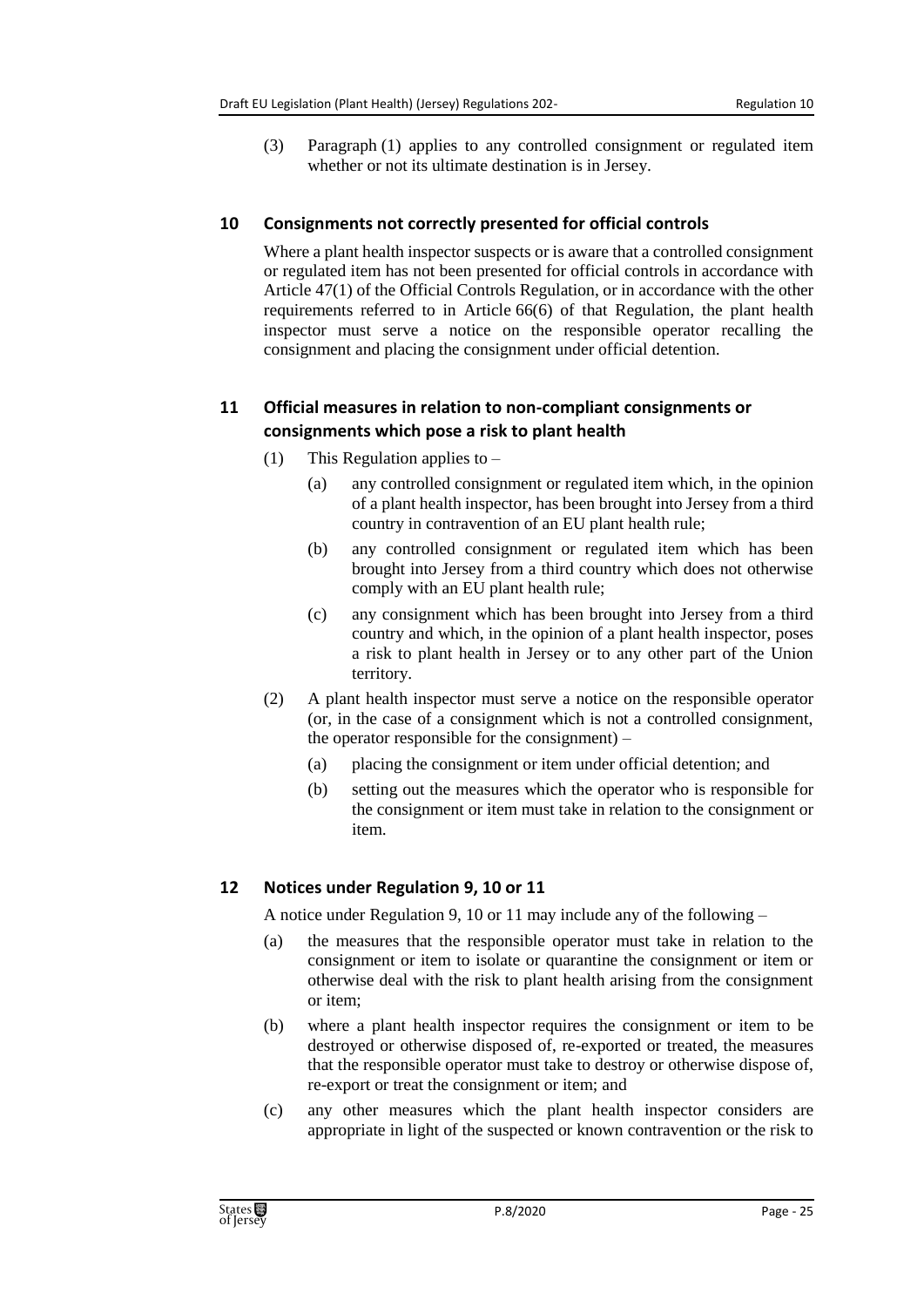plant health in Jersey or to any other part of the Union territory arising from the consignment or item.

#### <span id="page-25-0"></span>**13 Authorisation of inspection centres and commercial storage facilities**

- (1) The Minister may grant a permit which authorises
	- (a) the use of a facility as an inspection centre for the purpose of carrying out official controls and other official activities on controlled consignments and other regulated items on their arrival in Jersey; or
	- (b) the use of commercial storage facilities as a place at which identity checks and physical checks may be performed on controlled consignments and other regulated items on their arrival in Jersey.
- (2) An application for a permit must be made to the Minister by the operator of the facility or commercial storage facilities in the manner and form required by the Minister.
- (3) A permit may only be granted under paragraph  $(1)(a)$  if the Minister is satisfied that the facility complies with the requirements specified in respect of inspection centres in Article 8 of Regulation (EU) 2019/1014.
- (4) A permit may only be granted under paragraph (1)(b) if the Minister is satisfied that the commercial storage facilities comply with the requirements specified in respect of commercial storage facilities in Article 3(11) of Regulation (EU) 2019/1014.
- (5) A permit granted under paragraph  $(1)(a)$  or (b) must be in writing and may be granted –
	- (a) subject to conditions or without conditions; and
	- (b) for an indefinite period or a specified period.
- (6) A permit granted under paragraph (1)(a) or (b) may include provision permitting the Minister to modify, suspend or revoke the permit at any time by notice in writing.
- (7) In this Regulation, "Regulation (EU) 2019/1014" means Commission Implementing Regulation (EU) 2019/1014 of 12 June 2019 to lay down detailed rules on minimum requirements for border control posts, including inspection centres, and for the format, categories and abbreviations to use for listing border control posts and control points (OJ L 165, 21.6.2019, p.10).

# **PART 5**

#### <span id="page-25-2"></span><span id="page-25-1"></span>OFFICIAL ACTIVITIES TO PREVENT THE ESTABLISHMENT OR SPREAD OF PLANT PESTS

#### <span id="page-25-3"></span>**14 Application of Part 5**

This Part applies if a plant health inspector suspects that a controlled plant pest or prohibited material is present or likely to be present, or becomes aware that a controlled plant pest or prohibited material is present, on any premises in Jersey.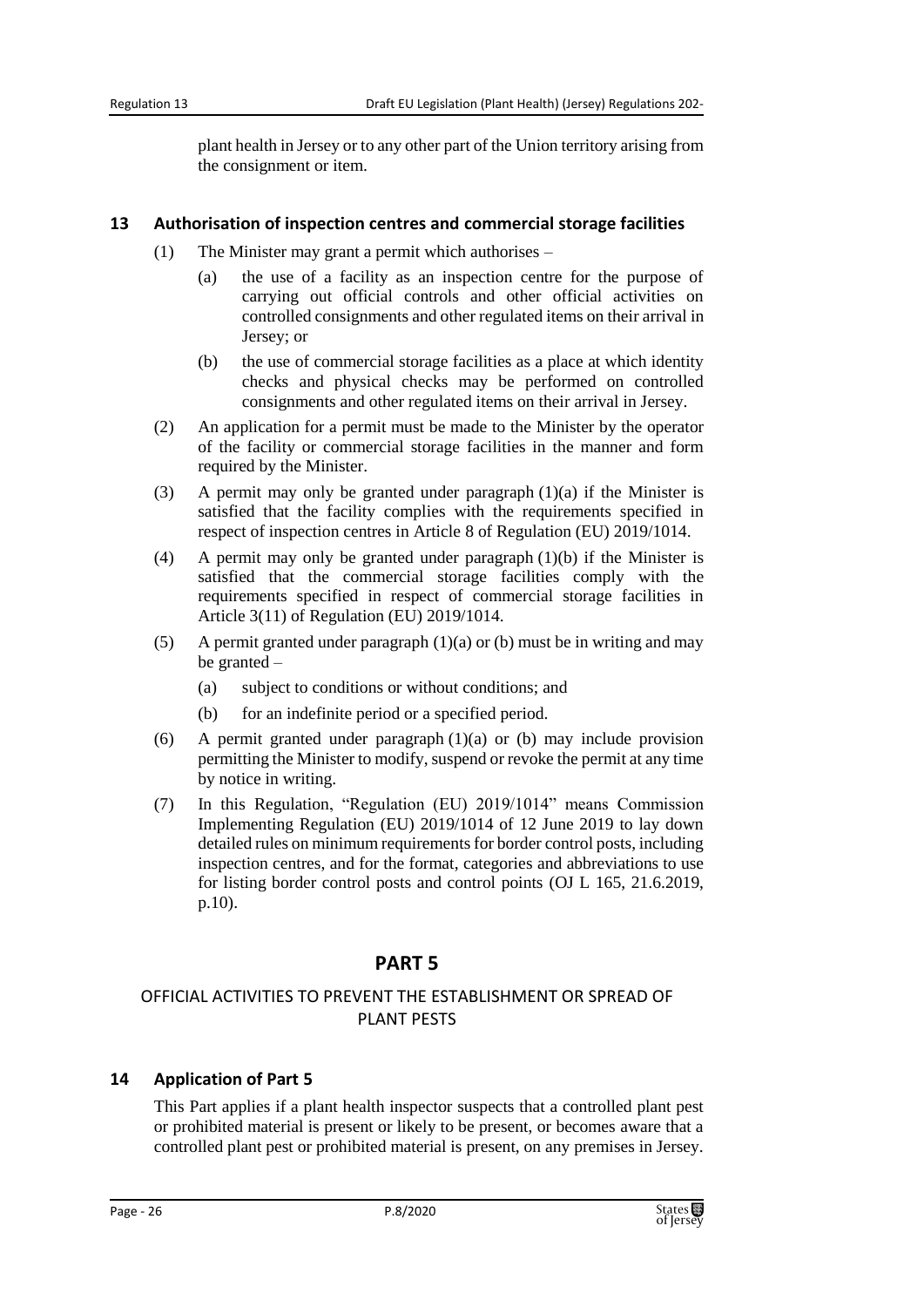#### <span id="page-26-0"></span>**15 Notices in relation to controlled plant pests or prohibited material**

- (1) A plant health inspector may serve a notice on the appropriate person
	- (a) requiring the appropriate person to treat, destroy or otherwise dispose of the controlled plant pest or prohibited material;
		- (b) prohibiting for the period specified in the notice  $-$ 
			- (i) the removal of any controlled plant pest or prohibited material from the premises, or
			- (ii) any activity which the inspector considers necessary to prohibit in order to prevent the establishment or spread of a controlled plant pest;
		- (c) requiring the removal of any controlled plant pest or prohibited material from the premises; or
	- (d) requiring the taking of any other steps, as specified in the notice, which the inspector considers necessary to eradicate the controlled plant pest or prevent its establishment or spread.
- (2) If a plant health inspector has reasonable grounds for believing that it is necessary for the purpose of preventing the spread of, or ensuring the eradication of, any controlled plant pest from any premises, the inspector may serve a notice on the occupier imposing any prohibition or requiring any reasonable step to be taken for that purpose.
- (3) In paragraph (1), "appropriate person" means
	- (a) in the case of premises used by a professional operator, the professional operator; and
	- (b) in the case of any other premises
		- (i) the occupier or any other person in charge of the premises, or
		- (ii) any other person who is in charge of the controlled plant pest or the prohibited material at those premises.

#### <span id="page-26-1"></span>**16 Action which may be taken by a plant health inspector**

- (1) A plant health inspector may, on giving reasonable notice, enter any premises and any adjacent premises for the purpose of taking steps to –
	- (a) eradicate, destroy or otherwise deal with any controlled plant pest;
	- (b) prevent the spread of any controlled plant pest; or
	- (c) destroy, treat or otherwise deal with any infected material.
- (2) Before entering any premises for the purposes specified in paragraph (1), a plant health inspector must, if requested to do so, produce a document showing that he or she is an inspector and any warrant issued under Regulation 29.
- (3) Paragraph (1) does not apply to any premises which are used wholly or mainly as a private dwelling unless 24 hours' notice has been given to the occupier.
- (4) A plant health inspector may
	- (a) be accompanied –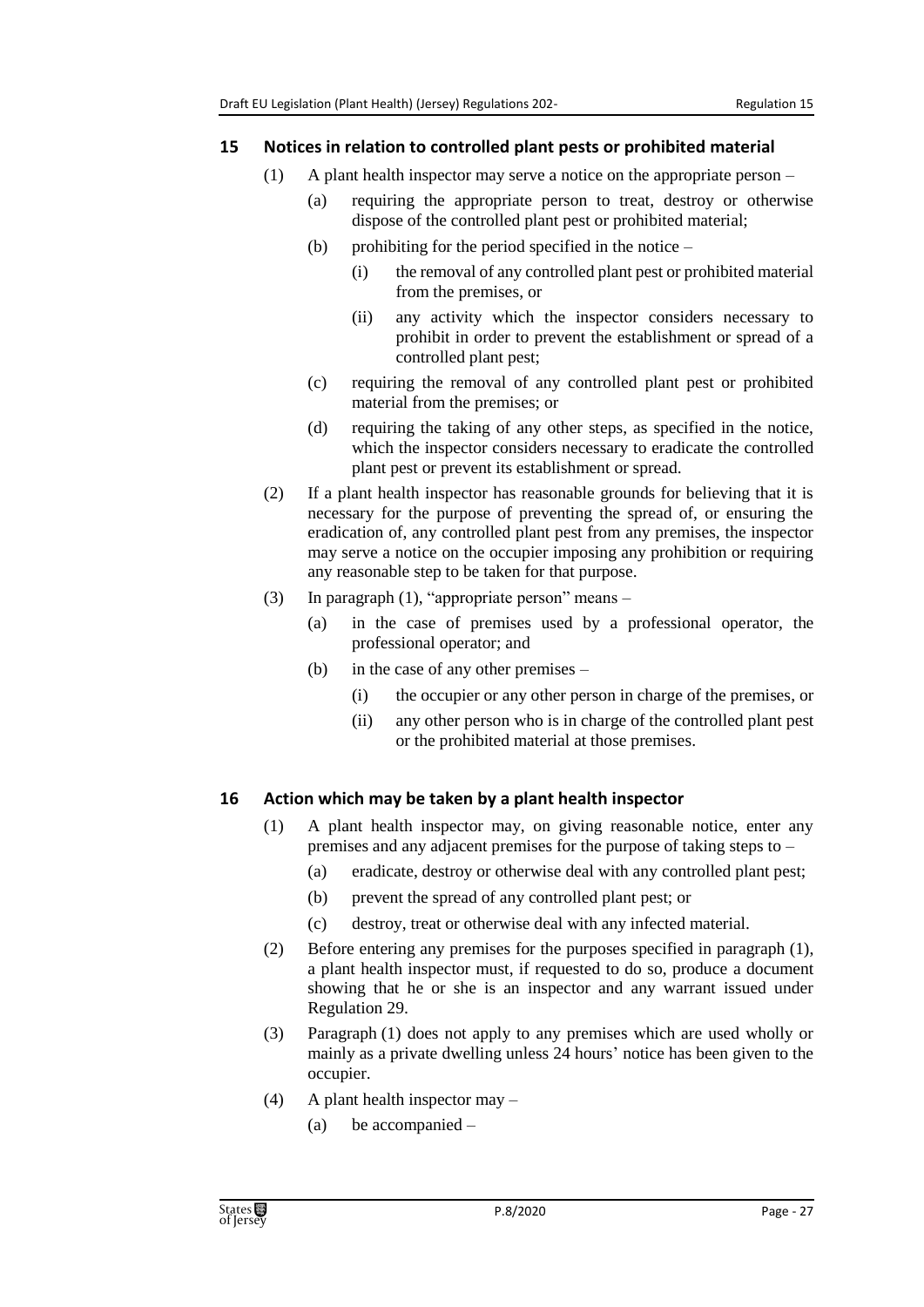- (i) by a representative of the European Commission or an authorised officer of any competent authority designated in Union territory for the purpose of the EU Plant Health Regulation or the Official Controls Regulation, or
- (ii) such other persons as the inspector considers necessary; and
- (b) bring onto the premises such equipment and vehicles as the inspector considers necessary.
- (5) A person accompanying a plant health inspector under paragraph (4) may
	- (a) bring onto the premises any equipment or vehicles that the person considers necessary; and
	- (b) carry out work on the premises in a manner directed by a plant health inspector.
- (6) In paragraph (1), "infected material" means
	- (a) a plant, plant product or other object which is carrying or infected with a controlled plant pest or may be carrying or be infected with a controlled plant pest; and
	- (b) a plant, plant product or other object which is not carrying or infected with a controlled plant pest but whose presence or existence may, in the opinion of a plant health inspector, cause a controlled plant pest to spread or be spread.

#### <span id="page-27-0"></span>**17 Establishment of demarcated areas and measures to be taken in those areas**

- (1) This Regulation applies where the Minister has officially confirmed the presence of a controlled plant pest which is not known to be present in Jersey or in an area of Jersey where it was not previously present.
- (2) The Minister may by notice
	- (a) demarcate an area in relation to the presence of the controlled plant pest for the purpose of eradicating or containing the plant pest; and
	- (b) specify the prohibitions or restrictions which are to apply to the demarcated area for that purpose.
- (3) A notice under paragraph  $(2)$ 
	- (a) must be in writing;
	- (b) must describe the extent of the demarcated area;
	- (c) must specify the date on which any such prohibitions or restrictions are to commence;
	- (d) must be published in a manner appropriate to bring it to the attention of the public; and
	- (e) may be amended or revoked, in whole or in part, by further notice.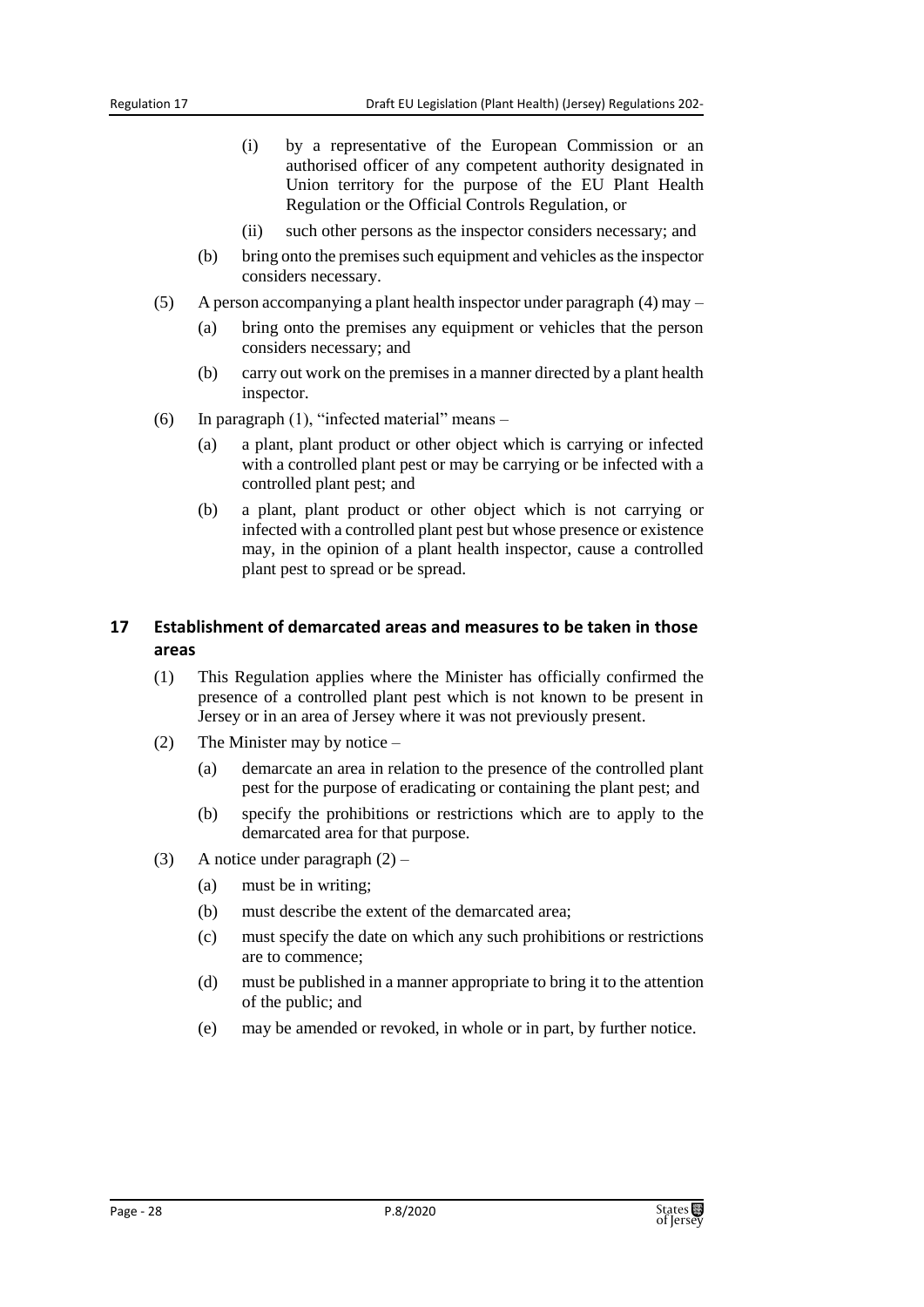# **PART 6**

#### TEMPORARY NATIONAL MEASURES

#### <span id="page-28-2"></span><span id="page-28-1"></span><span id="page-28-0"></span>**18 Temporary national measures: further provision in Schedule 1**

- (1) Schedule 1 contains additional temporary measures to prevent the entry of certain controlled plant pests into Jersey, and their establishment in, and spread within, Jersey.
- <span id="page-28-3"></span>(2) The Minister may by Order amend Schedule 1.

# **PART 7**

#### REGISTRATION, AUTHORISATIONS AND CERTIFICATES

#### <span id="page-28-5"></span><span id="page-28-4"></span>**19 Applications for registration**

An application for registration under Article 66(1) of the EU Plant Health Regulation which is to be submitted to the Minister must be submitted in the manner and form required by the Minister.

#### <span id="page-28-6"></span>**20 Other applications**

- (1) The following applications must be made to the Minister in the manner and form required by the Minister –
	- (a) an application for a temporary authorisation to permit a relevant activity for official testing, scientific or educational purposes, trials, varietal selection or breeding;
	- (b) an application for an authorisation referred to in Article 64(2) of the EU Plant Health Regulation;
	- (c) an application for an authorisation referred to in Article 89(1) of the EU Plant Health Regulation;
	- (d) an application for an authorisation referred to in Article 98(1) of the EU Plant Health Regulation; and
	- (e) an application for the issue of a phytosanitary certificate for export, a phytosanitary certificate for re-export or a pre-export certificate.
- (2) In this Regulation "relevant activity" means an activity which would otherwise be prohibited under the EU Plant Health Regulation or an EU Emergency Decision involving –
	- (a) the introduction of a plant pest or a plant, plant product or other object into Jersey;
	- (b) the movement of a plant pest or a plant, plant product or other object within Jersey;
	- (c) the holding of a controlled plant pest or a plant, plant product or other object at premises in Jersey; or
	- (d) the multiplication of a plant pest at premises in Jersey.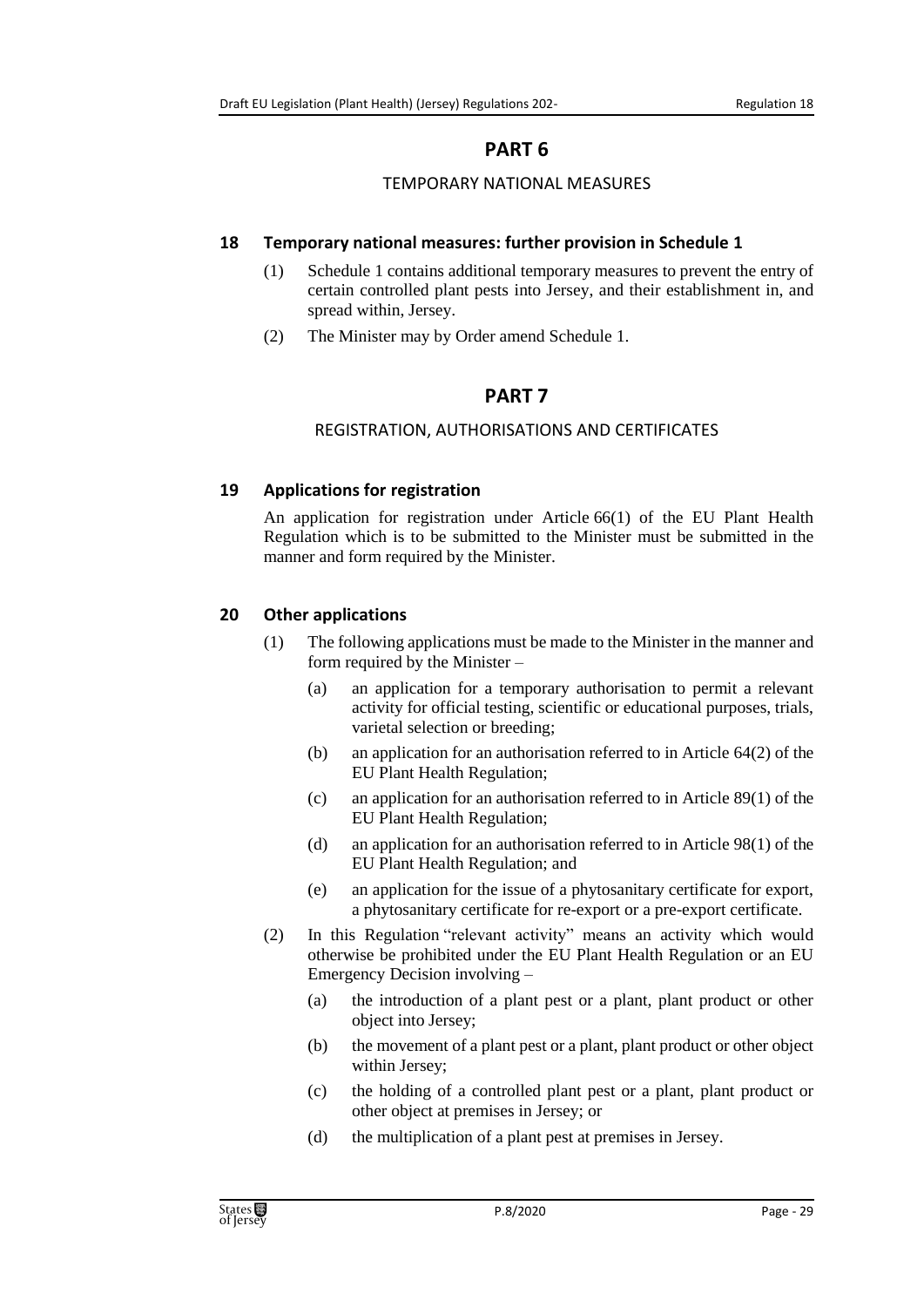#### <span id="page-29-0"></span>**21 Authorisations for other purposes**

- (1) The Minister may grant an authorisation to permit the carrying out of
	- (a) any activity specified in a plant health derogation; or
	- (b) any other activity which requires the approval of the Minister as competent authority under the EU Plant Health Regulation, the Official Controls Regulation or these Regulations.
- (2) An application for any such authorisation must be made to the Minister in the manner and form required by the Minister.
- (3) In this Regulation, a "plant health derogation" means
	- (a) a derogation from provisions of the EU Plant Health Regulation which is set out in an implementing or delegated act adopted by the European Commission under the EU Plant Health Regulation or the Official Controls Regulation; or
	- (b) a derogation in any decision within the meaning of Article 288 of the Treaty on the Functioning of the European Union, which continues to apply for the purposes of the EU Plant Health Regulation on or after the date this Regulation comes into force and allows member States to authorise an activity which would otherwise be prohibited by or under the EU Plant Health Regulation.

#### <span id="page-29-1"></span>**22 Authorisations granted by the Minister**

- (1) An authorisation granted by the Minister for the purposes of the EU Plant Health Regulation or these Regulations must be in writing and may be granted –
	- (a) subject to conditions; or
	- (b) for an indefinite period or a specified period.
- <span id="page-29-2"></span>(2) The Minister may modify, suspend or revoke an authorisation granted under paragraph (1) at any time by notice in writing.

#### **PART 8**

#### MEASURES RELATING TO CERTAIN SOLANACEOUS SPECIES

#### <span id="page-29-4"></span><span id="page-29-3"></span>**23 Measures relating to certain solanaceous species: further provision in Schedule 2**

- (1) Schedule 2 contains specific measures relating to certain solanaceous species.
- (2) The Minister may by Order amend Schedule 2.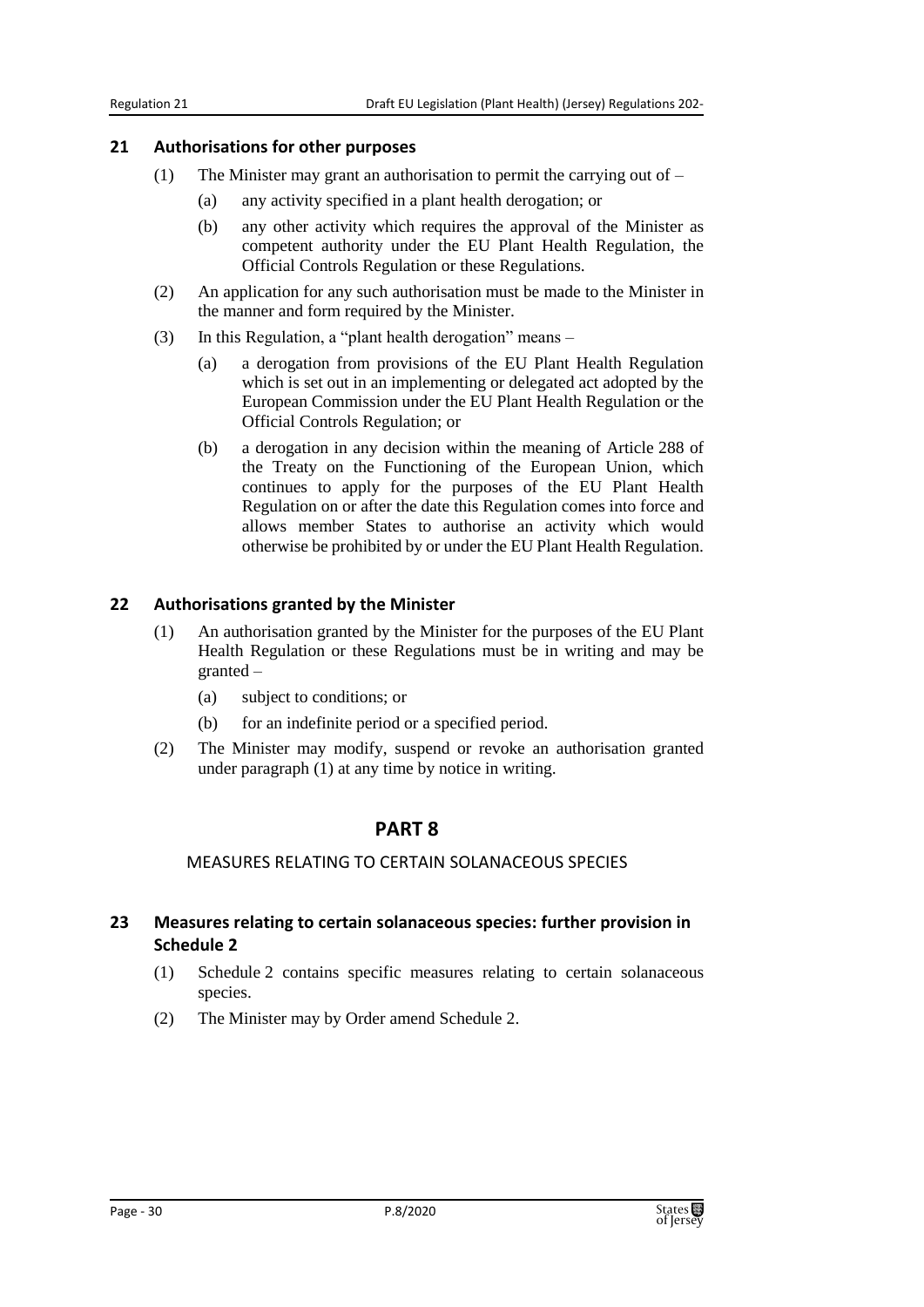# **PART 9**

# <span id="page-30-1"></span><span id="page-30-0"></span>NOTIFICATION REQUIREMENTS FOR THE ORGANISATION OF OFFICIAL CONTROLS

# <span id="page-30-2"></span>**24 Notification requirements in relation to potatoes**

- (1) A person who is bringing any of the following potatoes into Jersey must provide written notification to a plant health inspector of the matters referred to in paragraph (2) at least two days prior to the expected date of their arrival in Jersey –
	- (a) seed potatoes, wherever grown or suspected to have been grown; or
	- (b) potatoes, other than seed potatoes, grown or suspected to have been grown in Poland, Portugal, Romania or Spain and any other member State where *Epitrix* spp. is present.
- (2) The matters are
	- (a) the expected time and date of their arrival;
	- (b) their intended use;
	- (c) their intended destination;
	- (d) their variety and quantity; and
	- (e) the identification number of the producer of the potatoes.
- (3) In paragraph (1)(b), "Spain" has the same meaning as in paragraph 3 of Schedule 1.

# <span id="page-30-3"></span>**25 Notification requirements in relation to citrus fruits**

- (1) A professional operator who is introducing notifiable citrus fruits into Jersey must provide written notification to the Minister of the matters referred to in paragraph (2) prior to their arrival in Jersey.
- (2) The matters are—
	- (a) the expected date of their introduction into Jersey;
	- (b) their volume;
	- (c) the identification numbers of their containers; and
	- (d) the names, addresses and the locations of the premises in Jersey at which they are to be processed.
- (3) In paragraph (1), "notifiable citrus fruits" means fruits of *Citrus* L., *Fortunella* Swingle, *Poncirus* Raf., *Microcitrus* Swingle, *Naringi* Adans., or *Swinglea* Merr., originating in a third country, which are to be industrially processed into juice in Jersey.

# <span id="page-30-4"></span>**26 Notification requirements in relation to other plants and plant products**

(1) A person who brings any of the following plants or plant products into Jersey must notify a plant health inspector in writing of the matters referred to in paragraph (2) prior to their arrival in Jersey –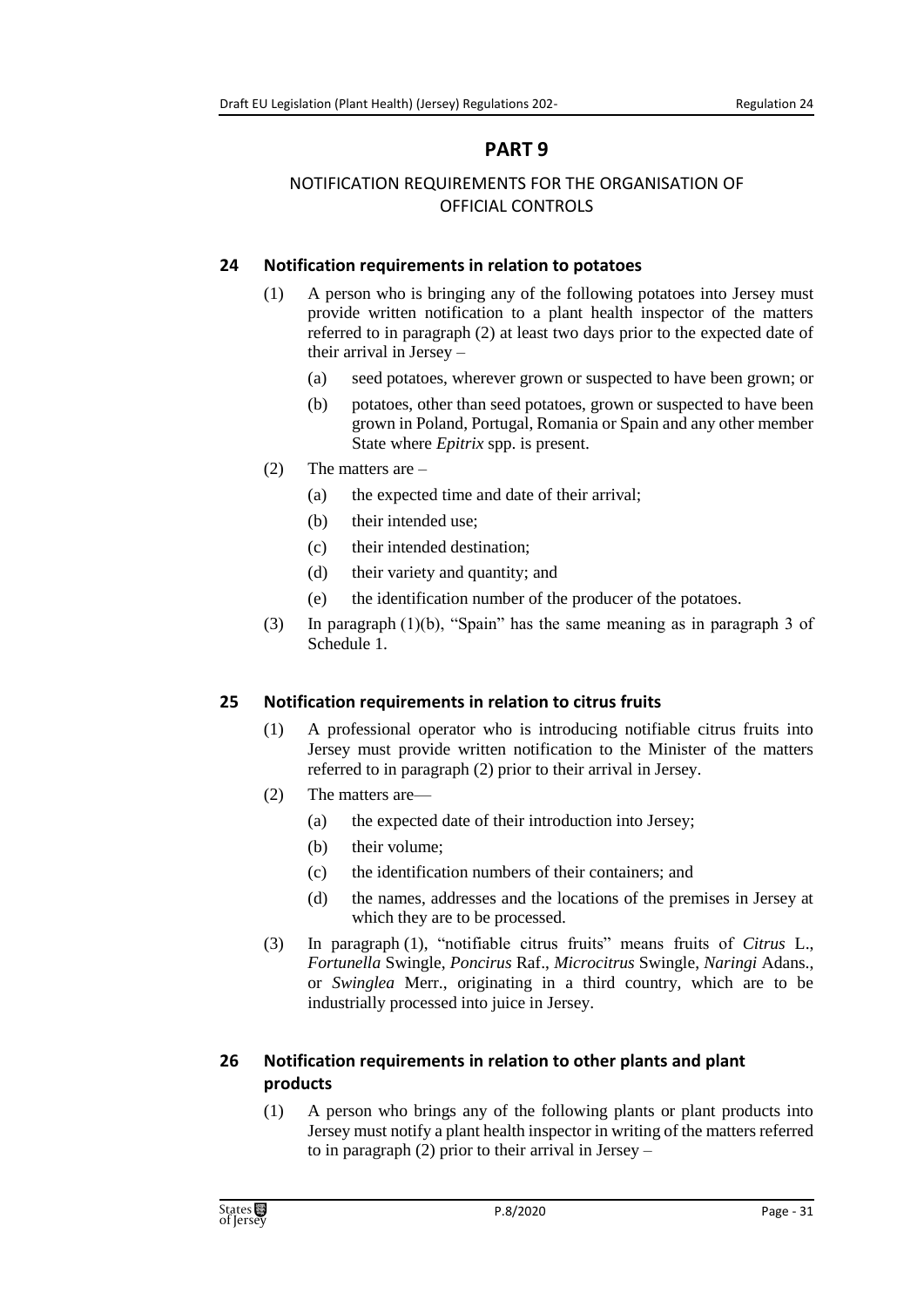- (a) plants of *Abies* Mill., *Larix* Mill., *Picea* A. Dietr., *Pinus* L. and *Pseudotsuga* Carr;
- (b) plants for planting, other than seeds, of *Dipladenia* A.DC., *Euphorbia pulcherrima* Willd., *Ficus* L., *Hibiscus* L., *Mandevilla* Lindl., *Nerium oleander* L., *Platanus* L., *Prunus* L., *Quercus* spp., other than *Quercus suber*, *Ulmus* L. and plants for planting of *Begonia* L., other than corms, seeds and tubers;
- (c) plants, other than fruit and seeds, of *Amelanchier* Med., *Castanea* Mill., *Chaenomeles* Lindl., *Cotoneaster* Ehrh., *Crataegus* L., *Cydonia* Mill., *Eriobotrya* Lindl., *Malus* Mill., *Mespilus* L., *Photinia davidiana* (Dcne.) Cardot, *Pyracantha* Roem., *Pyrus* L., *Sorbus* L.;
- (d) plants of *Palmae*, intended for planting, having a diameter of the stem at the base of over 5 cm and belonging to the following taxa: *Areca catechu* L., *Arenga pinnata* (Wurmb) Merr., *Bismarckia* Hildebr. & H. Wendl., *Borassus flabellifer* L., *Brahea* Mart., *Butia* Becc., *Calamus merrillii* Becc., *Caryota cumingii* Lodd. ex Mart., *Caryota maxima* Blume, *Chamaerops* L., *Cocos nucifera* L., *Copernicia* Mart., *Corypha utan* Lam., *Elaeis guineensis* Jacq., *Howea forsteriana* Becc., *Jubaea* Kunth, *Livistona* R. Br., *Metroxylon sagu* Rottb., *Phoenix* L., *Pritchardia* Seem. & H. Wendl., *Ravenea rivularis* Jum. & H. Perrier, *Roystonea regia* (Kunth) O. F. Cook, *Sabal* Adans., *Syagrus* Mart., *Trachycarpus* H. Wendl., *Trithrinax* Mart., *Washingtonia* Raf;
- (e) live pollen for pollination of *Amelanchier* Med., *Chaenomeles* Lindl., *Cotoneaster* Ehrh., *Crataegus* L., *Cydonia* Mill., *Eriobotrya* Lindl., *Malus* Mill., *Mespilus* L., *Photinia davidiana* (Dcne.) Cardot, *Pyracantha Roem*., *Pyrus* L. and *Sorbus* L;
- (f) solid fuel wood from another member State, or solid fuel wood from a third country to which Article 47(1) of the Official Controls Regulation does not apply; and
- (g) products derived from wood that retains any bark or any of its original round surface (including, but not limited to, woodchip, cladding that retains its natural edge and cut trees for display or other purposes).
- (2) The matters are
	- (a) the intended date of the arrival of the consignment in Jersey;
	- (b) the intended destination of the consignment;
	- (c) the genus, species and quantity of the plants or wood in the consignment;
	- (d) the country from which they have been, or are to be, consigned;
	- (e) in the case of plants intended for planting, the official identification number of the supplier of the plants; and
	- (f) in the case of solid wood fuel and products derived from unprocessed wood –
		- (i) the address of the consignor, and
		- (ii) details of any phytosanitary treatments applied to the wood or product.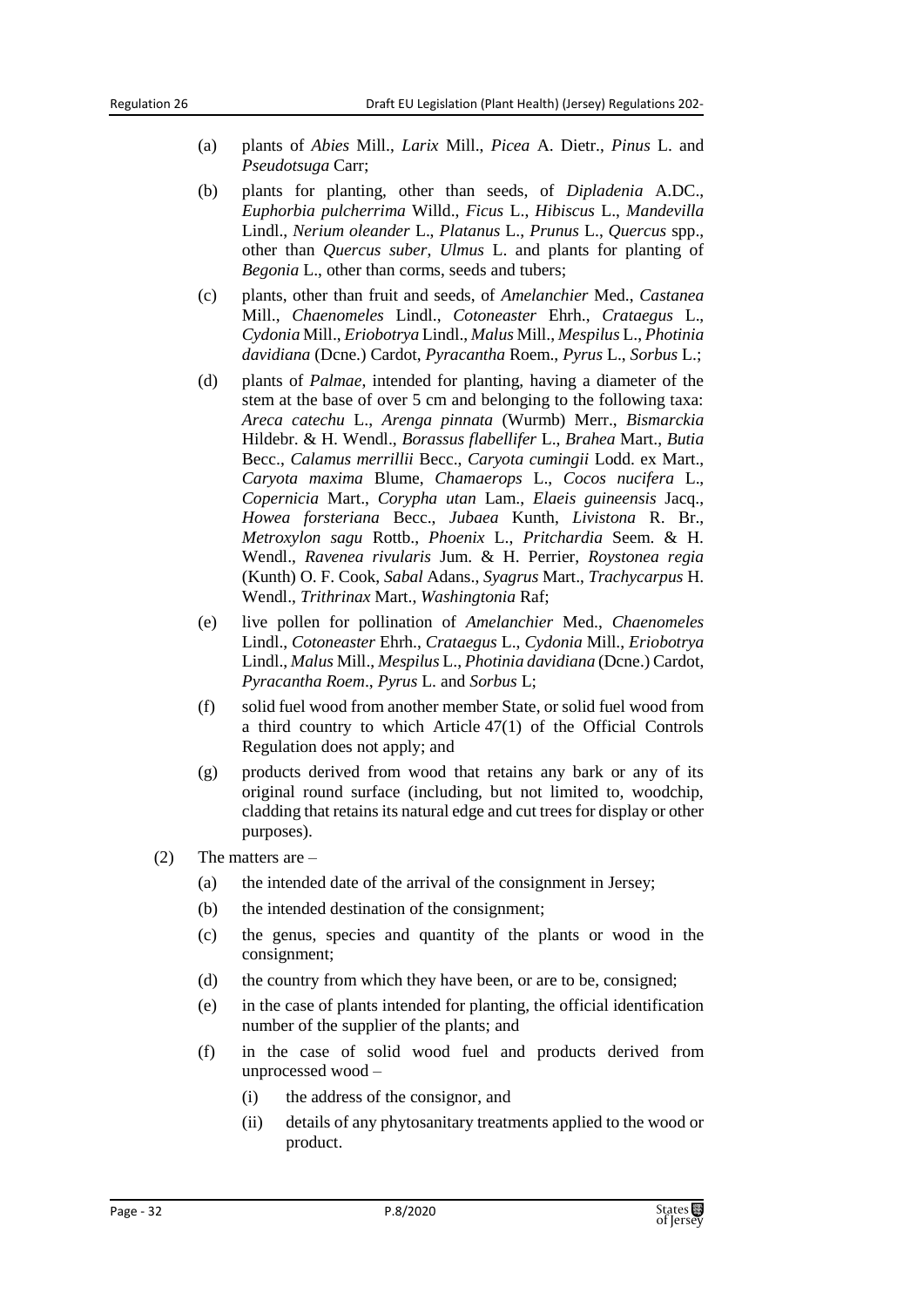- (3) In this Regulation, "solid fuel wood" means fuel wood in the form of logs, billets, twigs, faggots or other similar forms.
- <span id="page-32-0"></span>(4) The Minister may by Order amend paragraphs (1) to (3).

# **PART 10**

#### <span id="page-32-1"></span>GENERAL POWERS OF PLANT HEALTH INSPECTORS AND ENFORCEMENT

# <span id="page-32-2"></span>**27 Interpretation of Part 10**

 $(1)$  In this Part –

"ISPM 15 mark" means the mark referred to in Article 96(1) of the EU Plant Health Regulation;

"wood packaging material" includes any wood or other object which is required to be treated and marked in accordance with Annex 1 to ISPM 15.

(2) For the purposes of Regulations 32 and 33, a person "incorrectly" applies the ISPM 15 mark to wood packaging material if the person applies the mark otherwise than in the manner specified in Article 96(1) of the EU Plant Health Regulation, as read with Article 97(1) of the EU Plant Health Regulation.

#### <span id="page-32-3"></span>**28 Powers of entry**

- (1) A plant health inspector may enter any premises at a reasonable time for the purpose of  $-$ 
	- (a) performing official controls to verify that
		- (i) an operator is complying with the Official Controls Regulation,
		- (ii) a professional operator is complying with the EU Plant Health Regulation,
		- (iii) a person is complying with these Regulations, or
		- (iv) any plants, plant products or other objects which are subject to an EU plant health rule or to the requirements in Schedule 1 comply with the rule or those requirements;
	- (b) carrying out other official activities which are to be performed by the Minister under the Official Controls Regulation or the EU Plant Health Regulation;
	- (c) enforcing the Official Controls Regulation, the EU Plant Health Regulation or these Regulations;
	- (d) verifying information supplied by a person in connection with an application for registration or for an authorisation or permit made under these Regulations; and
	- (e) ascertaining whether a condition of an authorisation or permit granted by the Minister under these Regulations or for the purpose of the EU Plant Health Regulation or the Official Controls Regulation is being or has been complied with.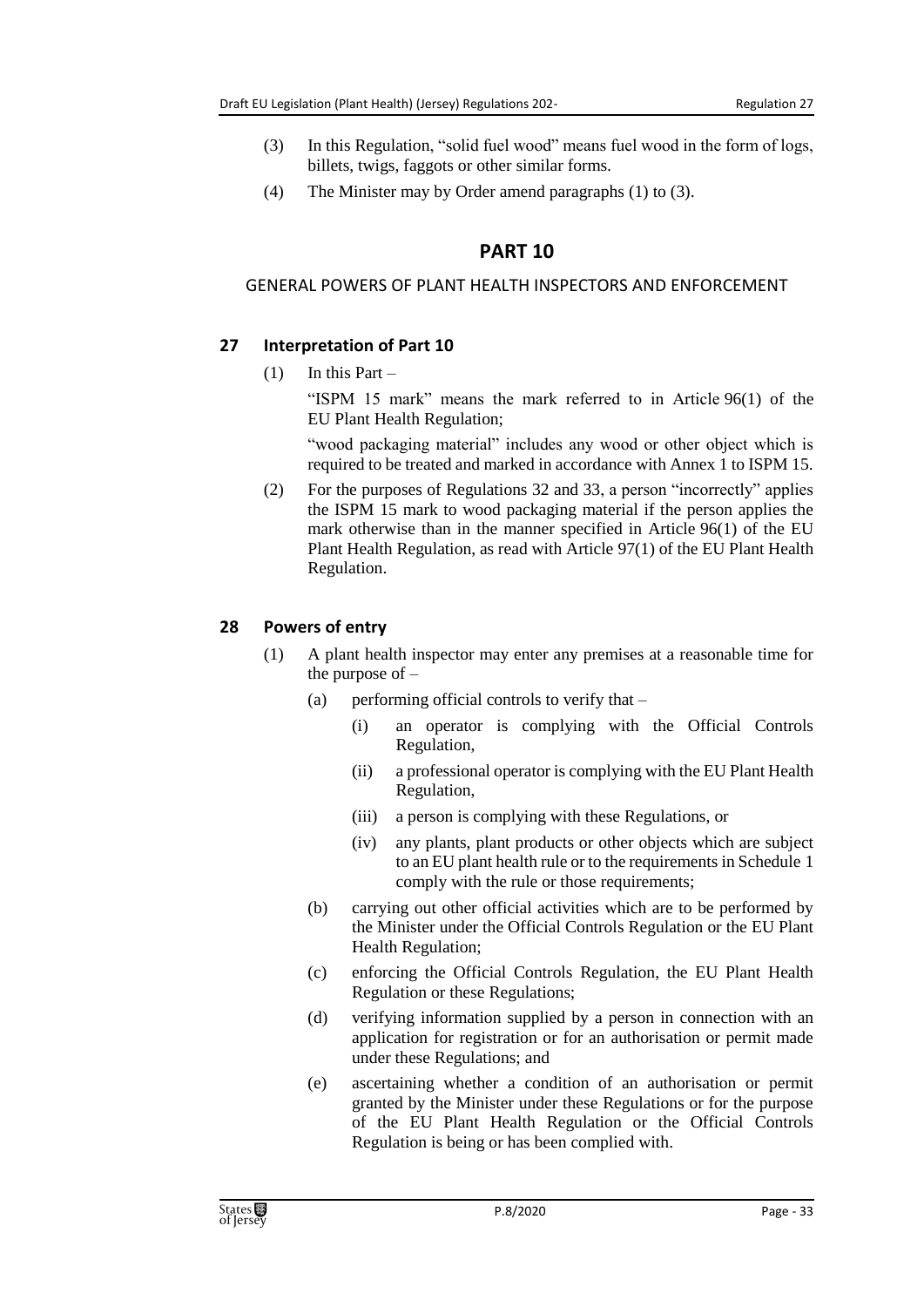- (2) Before entering any premises for the purposes specified in paragraph (1), a plant health inspector must, if requested to do so, produce a document showing that he or she is an inspector and any warrant issued under Regulation 29.
- (3) Paragraph (1) does not apply to any premises which are used wholly or mainly as a private dwelling unless 24 hours' notice has been given to the occupier.
- (4) A plant health inspector who enters premises for a purpose specified in paragraph (1) may –
	- (a) examine, photograph or mark any part of the premises, any object on the premises or anything that is attached to or otherwise forms part of the premises;
	- (b) in the case of premises being used to manufacture wood packaging material, examine or test any treatment facility, machinery, tools or other equipment used for the manufacture of wood packaging material or observe and monitor the manufacture of wood packaging material;
	- (c) take samples of or from
		- (i) any plant pest,
		- (ii) any plant, plant product or other object, or
		- (iii) any container, package or item which has been or may have been contact with a plant pest or plant, plant product or other object;
	- (d) open any container or package or require the owner or person in charge of any container or package to open the container or package; and
	- (e) inspect or make copies of any documents or records (in whatever form they may be held) relating to the production of, or any activities relating to, any plant, plant product or other object.
- (5) A plant health inspector may destroy or otherwise dispose of any sample taken under this Regulation when the sample is no longer required.
- (6) A plant health inspector may
	- (a) be accompanied
		- (i) by a representative of the European Commission or an authorised officer of any competent authority designated in Union territory for the purpose of the EU Plant Health Regulation or the Official Controls Regulation, or
		- (ii) such other persons as the inspector considers necessary; and
	- (b) bring onto the premises such equipment and vehicles as the inspector considers necessary.
- (7) A plant health inspector who is accompanied by a person mentioned in paragraph  $(6)(a)(i)$  may –
	- (a) show the person any documents or records which are inspected by the inspector under paragraph  $(4)(e)$ ; and
	- (b) make copies, or require copies to be made, of those documents or records for that person.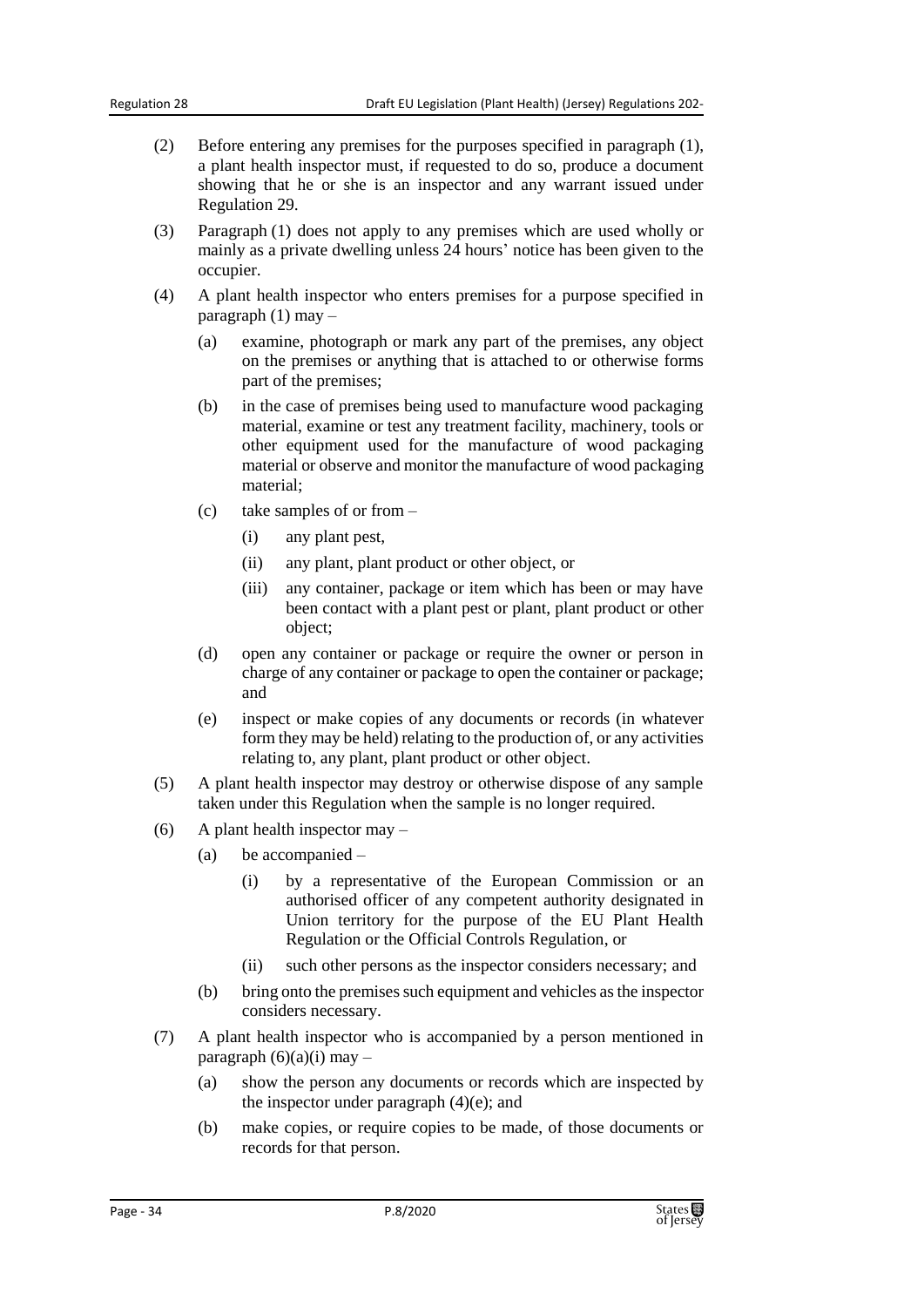- (8) A person accompanying a plant health inspector under paragraph  $(6)(a)(ii)$  $may -$ 
	- (a) bring onto the premises any equipment or vehicles that the person considers necessary; and
	- (b) carry out work on the premises in a manner directed by a plant health inspector.

#### <span id="page-34-0"></span>**29 Right of entry conferred by a warrant issued by the Bailiff**

- (1) The Bailiff may by signed warrant permit a plant health inspector to enter premises for a purpose mentioned in any of Regulations 16, 28 and 31, if necessary by reasonable force, if the Bailiff, on sworn information in writing, is satisfied that –
	- (a) there are reasonable grounds to enter those premises; and
	- (b) any of the conditions in paragraph (2) are met.
- (2) The conditions are that
	- (a) entry to the premises has been, or is likely to be, refused and notice of the intention to apply for a warrant has been given to the occupier;
	- (b) asking for admission to the premises, or giving notice of the intention to apply for a warrant, would defeat the object of the entry;
	- (c) entry is required urgently; or
	- (d) the premises are unoccupied or the occupier is temporarily absent.
- (3) A warrant is valid for one month.
- (4) A plant health inspector who enters any unoccupied premises must leave them as effectively secured against unauthorised entry as they were before entry.

#### <span id="page-34-1"></span>**30 Information notices**

- (1) A plant health inspector may by notice in writing require an appropriate person to give to the inspector, within the time specified in the notice, any information which the person may possess as to –
	- (a) the plants grown or products stored at any time on the premises specified in the notice;
	- (b) any plant pest or plant, plant product or other object referred to in paragraph  $(4)(b)$ ; or
	- (c) the persons who have had, or are likely to have had, any plant pest or plant, plant product or other object referred to in paragraph (4)(b) in their possession or under their charge.
- (2) The time within which the information is required to be given to the inspector must be reasonable.
- (3) An appropriate person must produce for examination by the inspector any authorisation, official statement, certificate, plant passport, record, invoice or other document relating to a plant pest or any plant, plant product or other object specified in the notice.
- (4) In this Regulation, "appropriate person" means –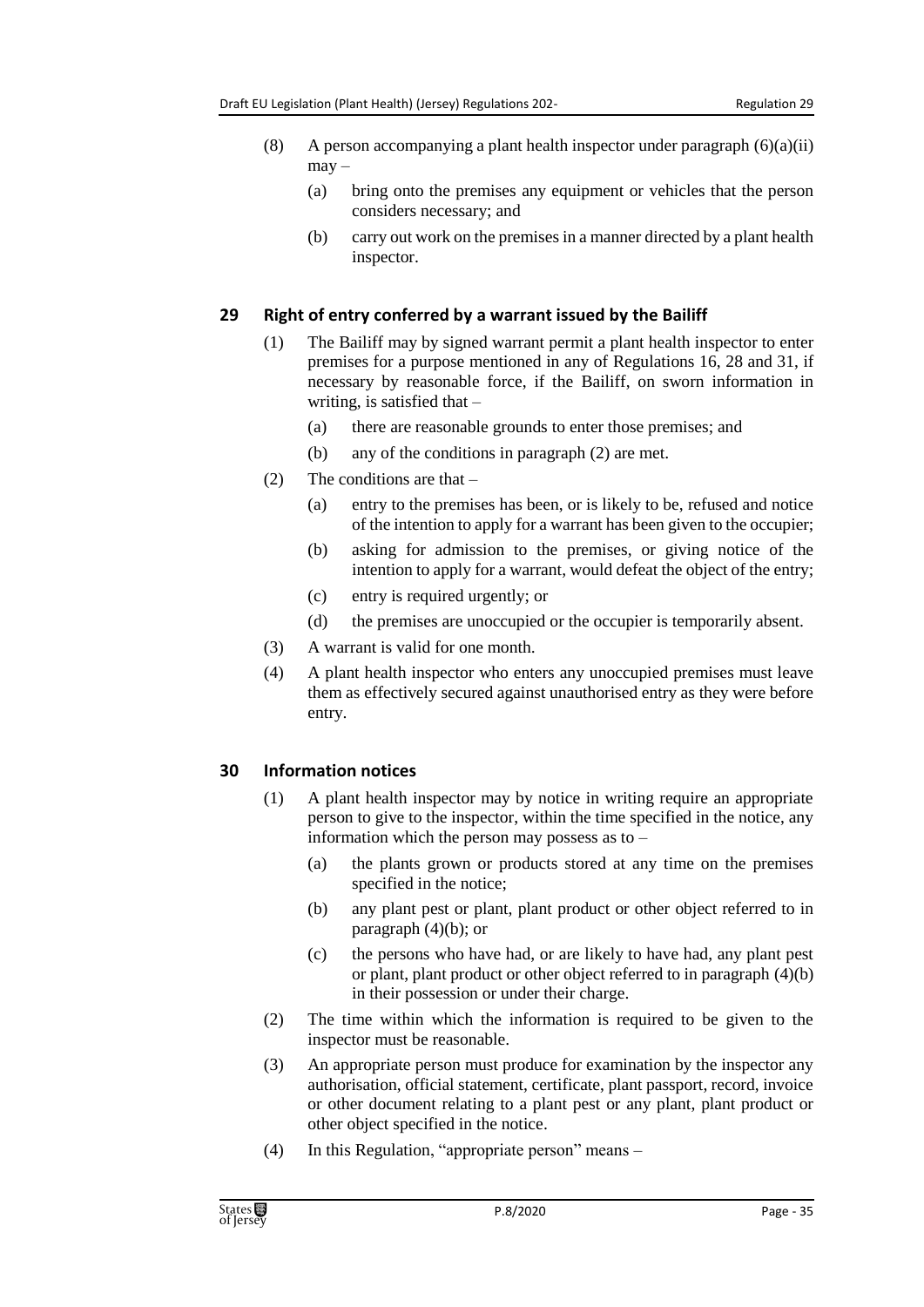- (a) a person who is the owner, occupier or other person in charge of the premises specified in the notice;
- (b) a person who has, has had, or is reasonably suspected by the inspector to have or have had, possession or charge of –
	- (i) a controlled plant pest,
	- (ii) any plant, plant product or other object which was carrying a controlled plant pest or which was infected with or infested by a controlled plant pest, or
	- (iii) any plant, plant product or other object which the inspector knows or suspects to have been imported into or exported from Jersey; or
- (c) a person who, as auctioneer, salesperson or otherwise, has sold, offered for sale or otherwise disposed of a controlled plant pest.

#### <span id="page-35-0"></span>**31 Failure to comply with a notice**

- (1) If a person fails to comply with a notice served on that person under these Regulations, a plant health inspector may enter any premises specified in the notice at all reasonable times to take or cause to be taken any steps that the plant health inspector considers necessary to ensure compliance with the notice or to remedy the consequences of the failure to carry them out.
- (2) The reasonable costs of taking such steps are recoverable by the Minister as a debt from the person on whom the notice was served.
- (3) Before acting under paragraph (1), a plant health inspector must, if requested to do so, produce a document showing that he or she is an inspector and any warrant issued under Regulation 29.
- (4) Paragraph (1) does not apply to any premises which are used wholly or mainly as a private dwelling unless 24 hours' notice has been given to the occupier.
- (5) A plant health inspector may
	- (a) be accompanied
		- (i) by a representative of the European Commission or an authorised officer of any competent authority designated in Union territory for the purpose of the EU Plant Health Regulation or the Official Controls Regulation, or
		- (ii) such other persons as the inspector considers necessary; and
	- (b) bring onto the premises such equipment and vehicles as the inspector considers necessary.
- (6) A person accompanying a plant health inspector under paragraph  $(5)$  may
	- (a) bring onto the premises any equipment or vehicles that the person considers necessary; and
	- (b) carry out work on the premises in a manner directed by a plant health inspector.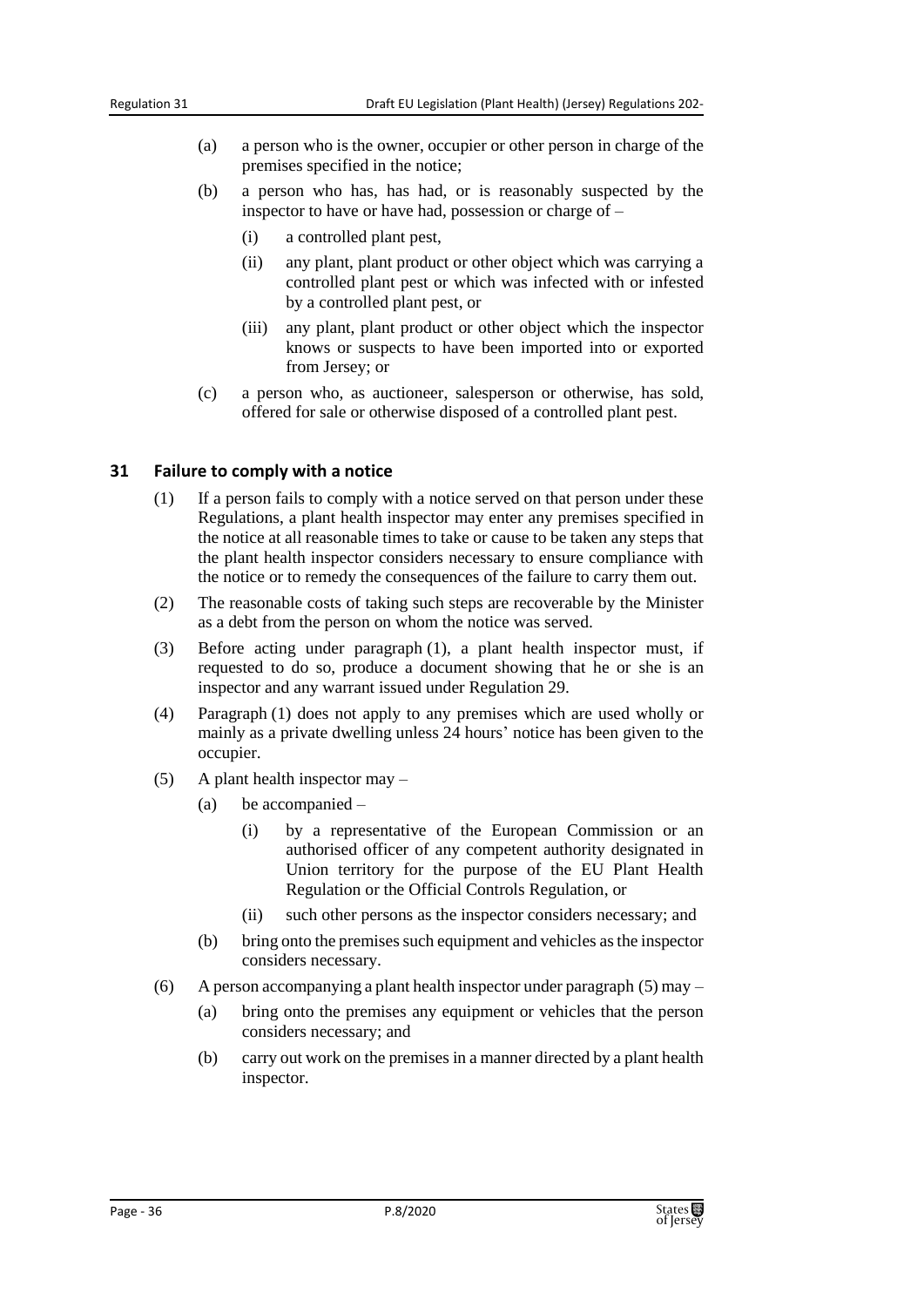### **32 Removal of ISPM 15 mark from wood packaging material**

Where a plant health inspector knows, or has reasonable grounds for suspecting, that the ISPM 15 mark has been incorrectly applied to wood packaging material, the inspector may remove the mark or, by notice in writing, require another person to remove it.

## **33 Marking of wood packaging material: power of seizure**

- (1) This Regulation applies where a plant health inspector knows, or has reasonable grounds for suspecting, that a person has incorrectly applied, or intends to incorrectly apply, the ISPM 15 mark to wood packaging material at any premises in Jersey.
- (2) The plant health inspector may seize and detain from that person or from those premises any stencil, template or other item of equipment that appears to the inspector to be capable of being used to apply the ISPM 15 mark.
- (3) If, in the opinion of the plant health inspector, it is not for the time being practicable for the inspector to seize and remove any item, the inspector may require any person on the premises to ensure that the item is not removed or otherwise interfered with until such time as the inspector may seize and remove it.
- (4) The plant health inspector must make reasonable efforts to give written notice to the appropriate person –
	- (a) stating what has been seized and the reason for its seizure; and
	- (b) explaining the effect of paragraph (5).
- (5) Any item seized under paragraph (2) may be retained by the Minister for as long as is necessary in all the circumstances, and in particular for the purposes of proceedings in relation to an offence specified in Regulation 38(1).
- (6) Where the retention of the item is no longer necessary and no order has been made by the court under Article 2 of the Criminal Justice (Forfeiture Orders) (Jersey) Law 2001<sup>6</sup> it must be returned to the appropriate person.
- (7) Where the item is required to be returned to the appropriate person and reasonable efforts have been made, without success, to return the item to that person, the Minister may dispose of the item in whatever way the Minister thinks appropriate.
- (8) In this Regulation –

"appropriate person" means –

- (a) in the case of an item seized from a person, the person from whom the item was seized;
- (b) in the case of an item seized from premises, the occupier or any other person in charge of the premises;
- (c) in the case of an item seized from a person or premises which does not belong to a person falling within paragraph (a) or (b), the person to whom it belongs and who asserts ownership over it.
- (9) Nothing in this Regulation affects the powers of a plant health inspector under Regulation 32.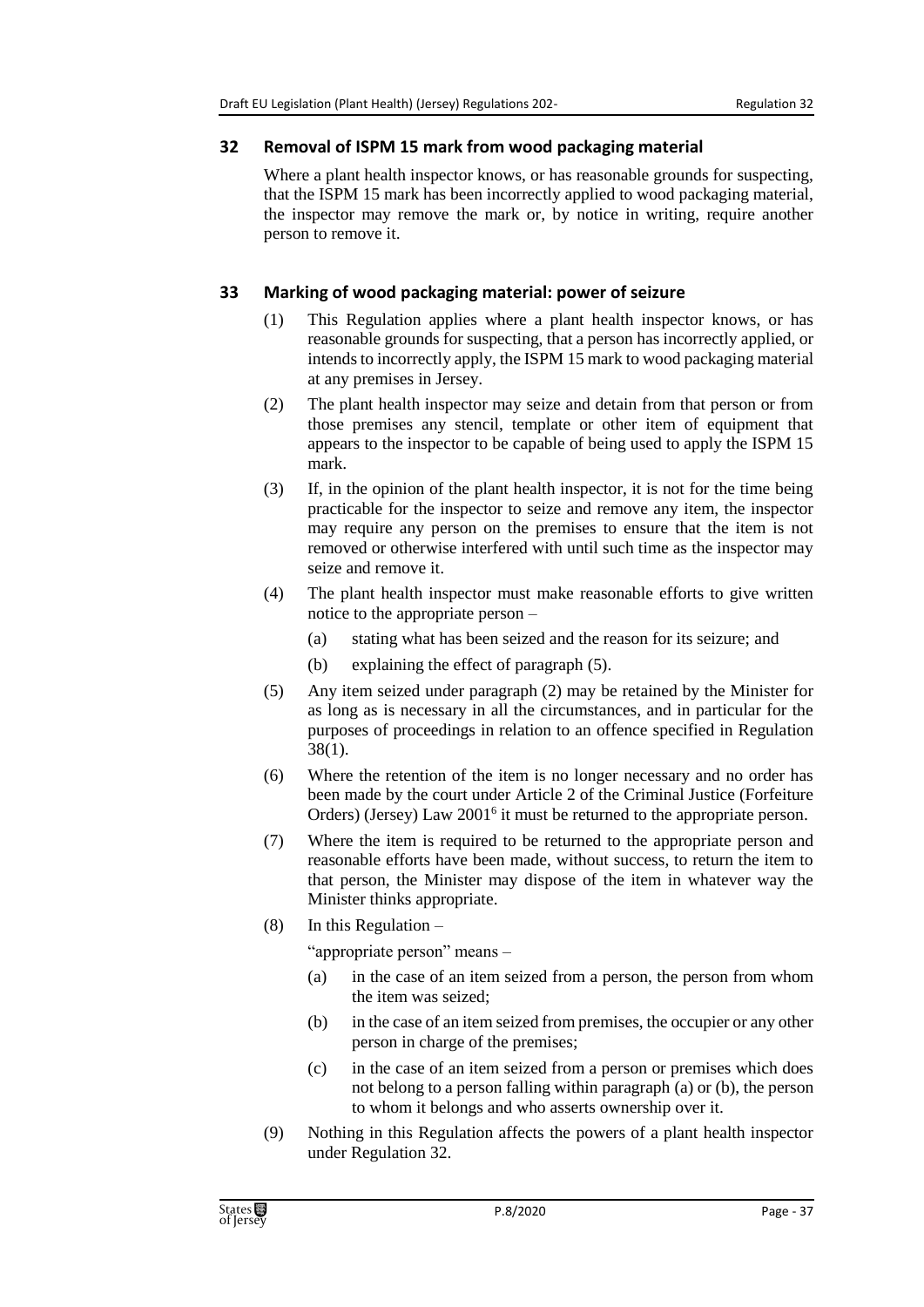#### **34 Disclosure of information held by customs officers**

- (1) A customs officer may disclose any information in his or her possession to the Minister for the purposes of enabling or assisting the Minister to carry out any function conferred on the Minister under the EU Plant Health Regulation, the Official Controls Regulation or these Regulations.
- (2) Nothing in this Regulation prejudices any other power or requirement to disclose information.

#### **35 Disclosure of information to other competent authorities**

- (1) For the purposes of enabling the Minister to carry out functions as competent authority under the EU Plant Health Regulation and the Official Controls Regulation, the Minister may disclose information to a UK authority that the Minister has received in the execution and performance of the Minister's functions.
- (2) Nothing in paragraph (1) affects any other power or requirement of the Minister to disclose information which exists under Union legislation or an enactment.
- (3) In particular, the Minister may disclose information to other competent authorities in member States in the performance of the Minister's functions under the EU Plant Health Regulation, the Official Controls Regulation and these Regulations.
- (4) In this Regulation, "UK authority" means
	- (a) in relation to England, the Secretary of State or the Forestry Commissioners;
	- (b) in relation to Northern Ireland, the Department for Agriculture, Environment and Rural Affairs;
	- (c) in relation to Scotland, the Scottish Ministers;
	- (d) in relation to Wales, the Welsh Ministers.
- (5) The Minister may be Order amend paragraph (4).

# **PART 11**

#### MISCELLANEOUS PROVISIONS AS TO NOTICES

#### **36 Miscellaneous provisions as to notices**

- (1) This Regulation applies to any notice given by a plant health inspector under these Regulations.
- (2) The notice may
	- (a) specify one or more requirements or alternative requirements;
	- (b) specify the manner in which and the period in which any requirement or condition specified in the notice must be carried out or fulfilled; or
	- (c) require the owner or any other person who appears to be in charge of the premises to which the notice relates to –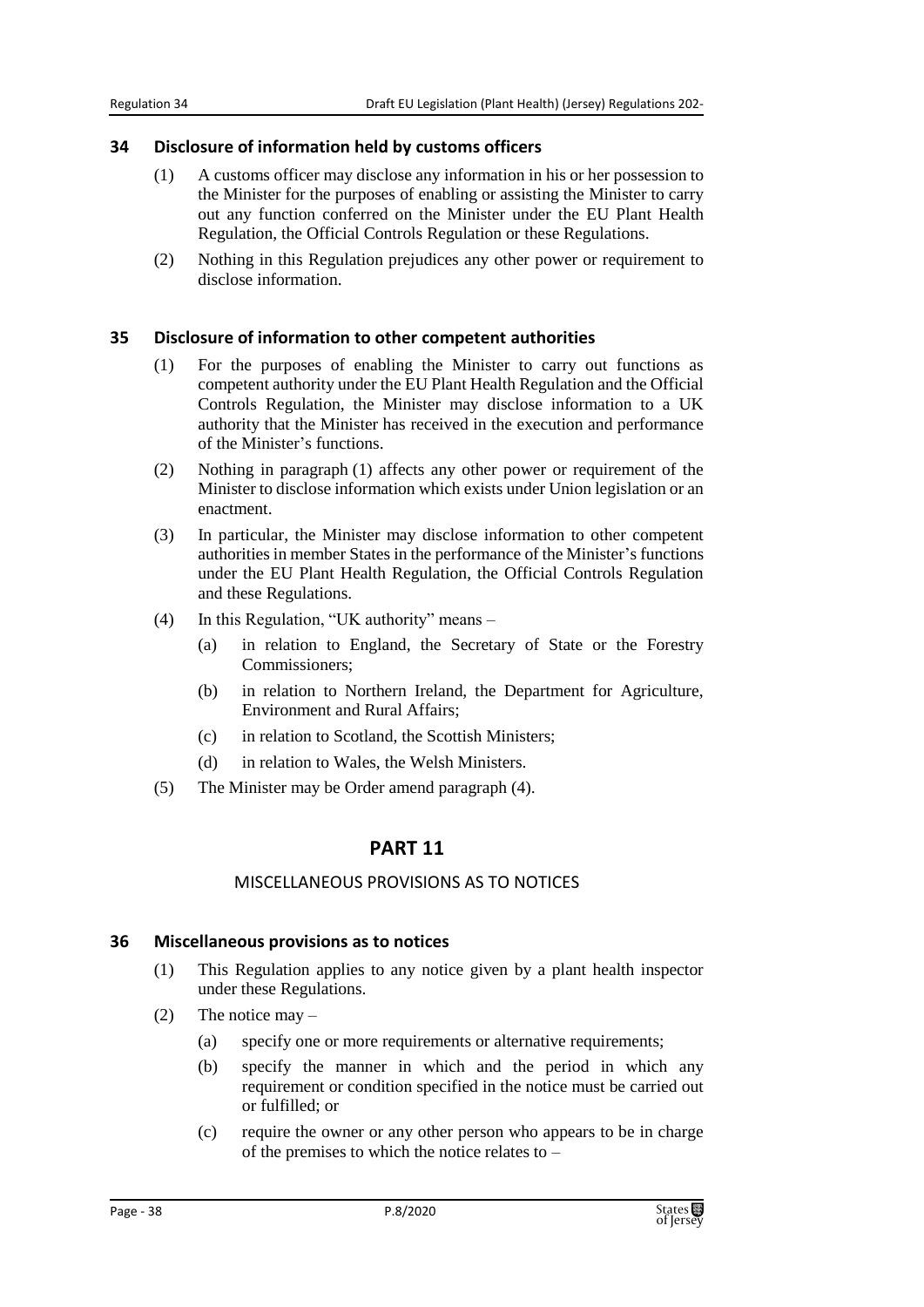- (i) notify the Minister of any change in occupation of the premises, the date of the change and the name of the new occupier, and
- (ii) inform the new occupier of the premises of the contents of the notice.
- (3) Any destruction, disposal, re-export or treatment of a plant, plant product or other object or a plant pest which is required to be carried out under the notice must be carried out, or arranged to be carried out, to the satisfaction of a plant health inspector by the person on whom the notice has been served.
- (4) A plant health inspector may amend or withdraw the notice by a further notice.
- (5) The notice may define by reference to a map or plan or otherwise the extent of the premises referred to in the notice.

### **37 Service of notices**

- (1) A notice given by a plant health inspector under these Regulations is validly served on a person by –
	- (a) delivering it to the person personally;
	- (b) leaving it at the person's proper address; or
	- (c) sending it by post or electronic means to the person's proper address.
- (2) In the case of an unincorporated association, a notice may be served on or given to an officer of the association.
- (3) If the name or address of any occupier of premises on whom a notice is to be served or given under the relevant legislation cannot, after reasonable enquiry, be ascertained, the notice may be served by leaving it conspicuously affixed to a building or object on the premises.
- (4) If the notice is urgent it may be served in the manner provided for under paragraph (3) and a copy subsequently served in the manner provided for under paragraph (1) if this is possible after reasonable enquiry.
- (5) For the purposes of this Regulation and Article 7 of the Interpretation (Jersey) Law 1954<sup>7</sup> , "proper address" means –
	- (a) in the case of a body corporate or limited liability partnership or an officer of the body or partnership –
		- (i) the registered or principal office in Jersey of the body or partnership, or
		- (ii) the email address of the officer;
	- (b) in the case of any other partnership or a partner or person having control or management of the partnership business –
		- (i) the principal office in Jersey of the partnership, or
		- (ii) the email address of the partner or person having control or management;
	- (c) in the case of an unincorporated association or an officer of the association –
		- (i) the office of the association, or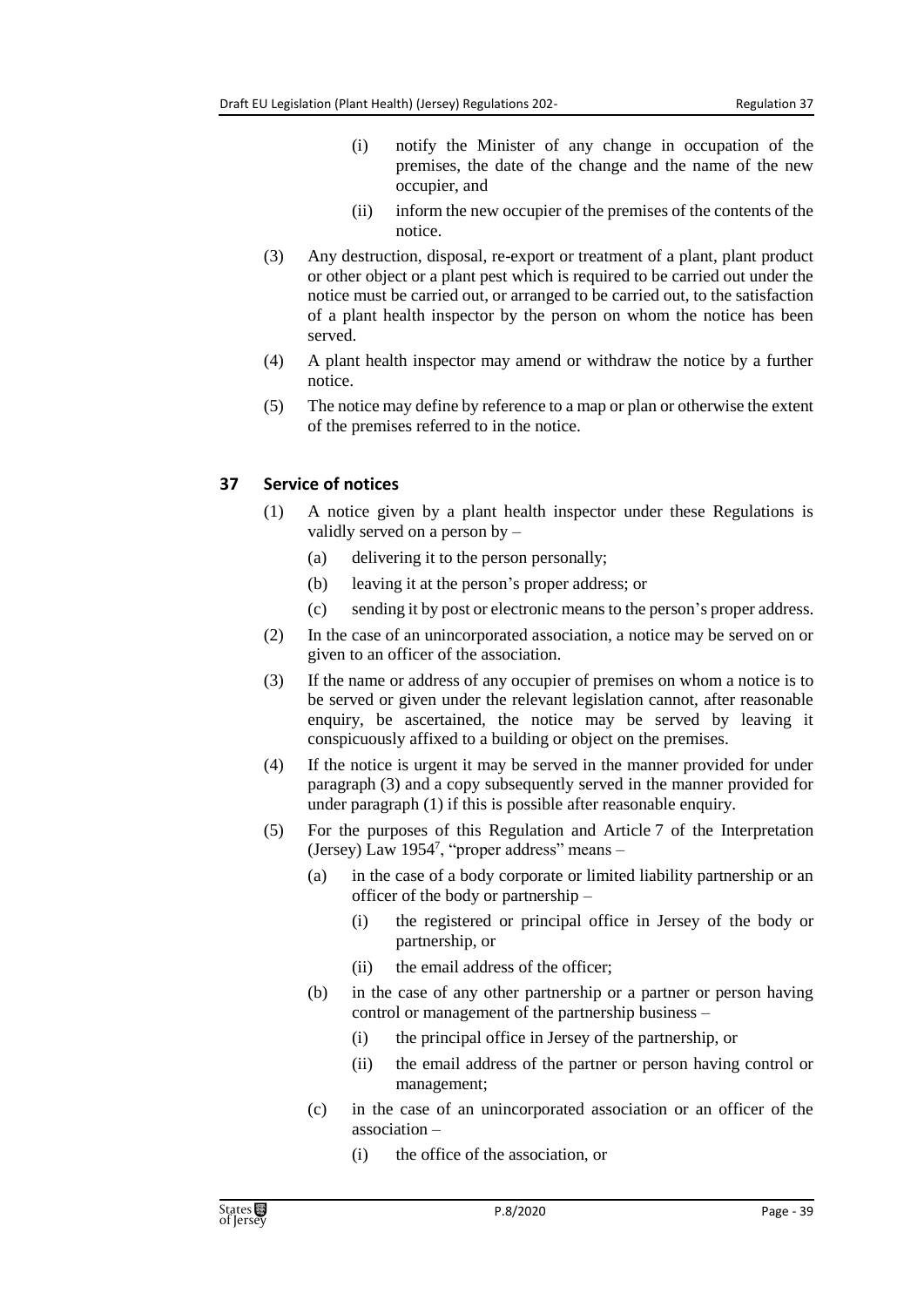- (ii) the email address of the officer;
- (d) in any other case, a person's last known address, which includes an email address.
- (6) The Minister may be Order amend this Regulation.

#### **PART 12**

#### **OFFENCES**

#### **38 Offences: general**

- (1) A person commits an offence, and is liable to a fine, if the person, without reasonable excuse, contravenes –
	- (a) Regulation  $5(5)$  or  $(7)$ ;
	- (b) paragraph 2(1) or 4 of Schedule 1;
	- (c) paragraphs  $2(1)$  or  $(2)$ ,  $5(1)$  or  $(2)$ ,  $11(1)$ ,  $12(1)$ ,  $13(1)$ ,  $14(1)$ ,  $15$ , 20(1), 21(7), 22(2), 27(1), 28(7), 29(2) or 31(2) of Schedule 2;
	- (d) Regulation 24(1), 25(1) or 26(1);
	- (e) a provision of the EU Plant Health Regulation specified in Part 1 of Schedule 3;
	- (f) a provision of the Official Controls Regulation specified in Part 2 of Schedule 3 in so far as it applies to plants, plant products or other objects which are subject to an EU plant health rule;
	- (g) a provision of other EU legislation specified in Part 3 of Schedule 3; or
	- (h) a provision of an EU Emergency Decision specified in Schedule 4.
- (2) But paragraph (1) does not apply to anything done under
	- (a) an authorisation or permit granted under these Regulations; or
	- (b) a notice given by a plant health inspector or the Minister under these Regulations.
- (3) The Minister may by Order amend Schedule 3 and Schedule 4.

#### **39 Failure to comply with requirements of notices etc.**

A person commits an offence, and is liable to a fine, if the person, without reasonable excuse, contravenes –

- (a) a provision or condition of a notice served on the person under these Regulations;
- (b) a provision or condition of an authorisation or permit granted to the person under these Regulations; or
- (c) a provision or condition of a direction given under these Regulations.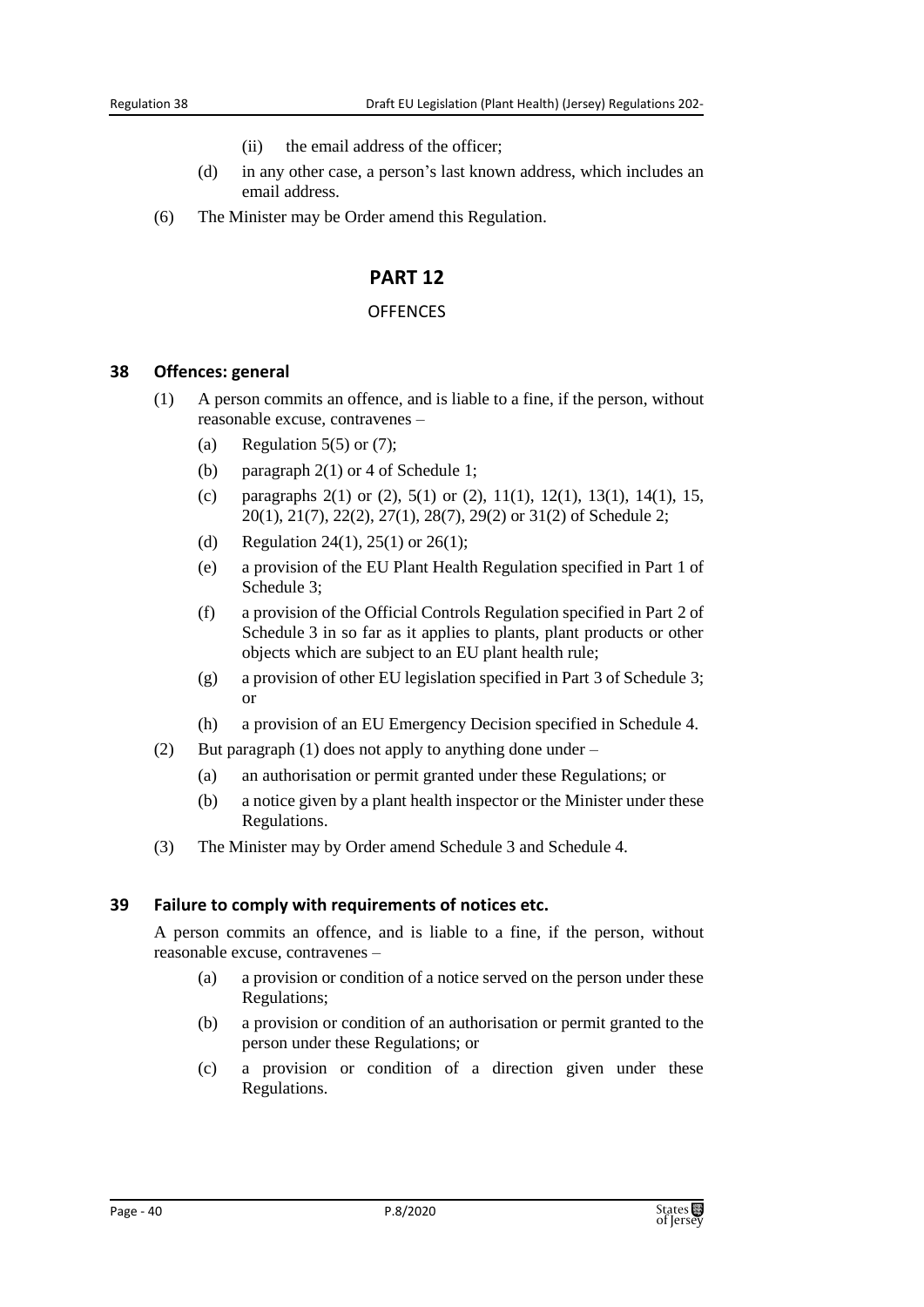#### **40 Provision of false or misleading information**

A person commits an offence, and is liable to a fine, if, for the purposes of obtaining an authorisation or a permit or procuring the issue of plant passport or certificate, the person –

- (a) knowingly or recklessly makes a statement or representation which is false in a material particular;
- (b) knowingly or recklessly furnishes a document or information which is false in a material particular; or
- (c) intentionally fails to disclose any material information.

# **41 Improper use of plant passports or certificates**

- (1) A person commits an offence, and is liable to a fine, if the person
	- (a) dishonestly issues a plant passport or a certificate;
	- (b) dishonestly alters a plant passport or a certificate; or
	- (c) dishonestly re-uses a plant passport or a certificate.
- (2) In paragraph (1), "certificate" means a phytosanitary certificate for export, a phytosanitary certificate for re-export or a pre-export certificate.

# **42 Obstruction**

- (1) A person commits an offence, and is liable to a fine, if the person
	- (a) intentionally obstructs a plant health inspector or an authorised person acting in the execution or enforcement of the EU Plant Health Regulation, the Official Controls Regulation or these Regulations;
	- (b) without reasonable excuse, fails to give to a plant health inspector or an authorised person any assistance or information which the inspector or authorised person may reasonably require for those purposes; or
	- (c) fails to produce a document or record when required to do so by the Minister or a plant health inspector acting in the execution or enforcement of the EU Plant Health Regulation, the Official Controls Regulation or these Regulations.
- (2) In paragraph (1), "authorised person" means a person authorised by the Minister.

# **43 Offence relating to the disclosure of information held by customs officers**

A person commits an offence, and is liable to imprisonment for a term of 2 years and to a fine, if the person, without lawful authority or reasonable excuse, discloses any information received from a customs officer under Regulation 34(1) and –

- (a) the information relates to a person whose identity is specified in the disclosure or can be deduced from the disclosure;
- (b) the disclosure is for a purpose other than specified in Regulation 34(1); and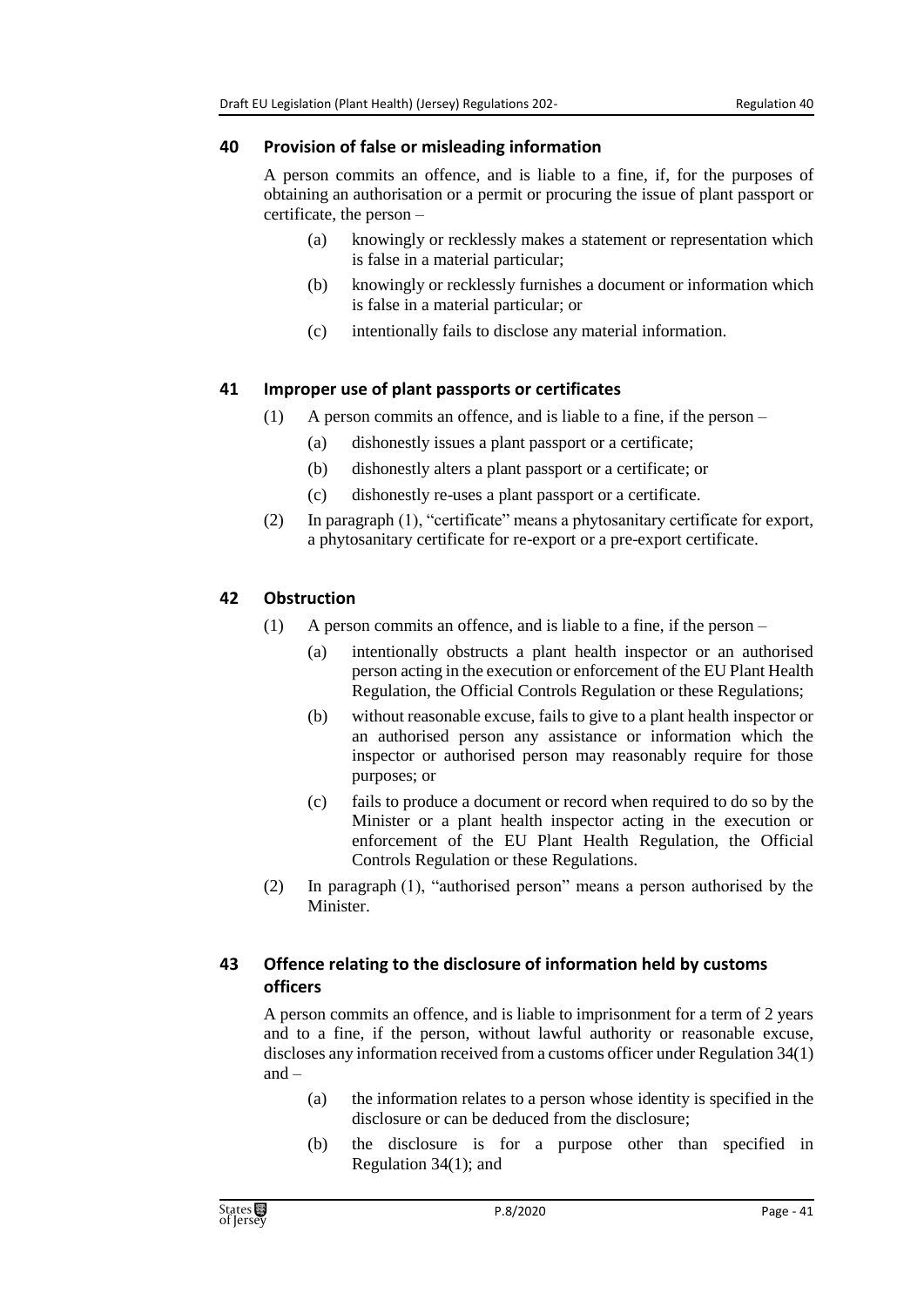(c) the customs officer has not given his or her prior consent to the disclosure.

#### **44 Offences by bodies corporate and others**

(1) In this Regulation –

"relevant offence" means an offence under these Regulations that is committed by a limited liability partnership, a separate limited partnership, an incorporated limited partnership or another body corporate;

"relevant person" means –

- (a) if the relevant offence is committed by a limited liability partnership, a partner of the partnership;
- (b) if the relevant offence is committed by a separate limited partnership or an incorporated limited partnership –
	- (i) a general partner, or
	- (ii) a limited partner who is participating in the management of the partnership;
- (c) if the relevant offence is committed by a body corporate other than an incorporated limited partnership –
	- (i) a director, manager, secretary or other similar officer of the body corporate, and
	- (ii) if the affairs of the body corporate are managed by its members, a member who is acting in connection with the member's functions of management; and
- (d) a person purporting to act in any capacity described in subparagraphs (a) to (c) in relation to the partnership or body that commits the relevant offence.
- (2) If a relevant offence is proved to have been committed with the consent or connivance of a relevant person, that relevant person is also guilty of the offence and liable in the same manner as the partnership or body corporate to the penalty provided for that offence.
- (3) Paragraph (4) applies if a relevant offence
	- (a) is an offence that may be committed by neglect; and
	- (b) is proved to be attributable to any neglect on the part of a relevant person.
- (4) The relevant person is also guilty of the offence and liable in the same manner as the partnership or body corporate to the penalty provided for that offence.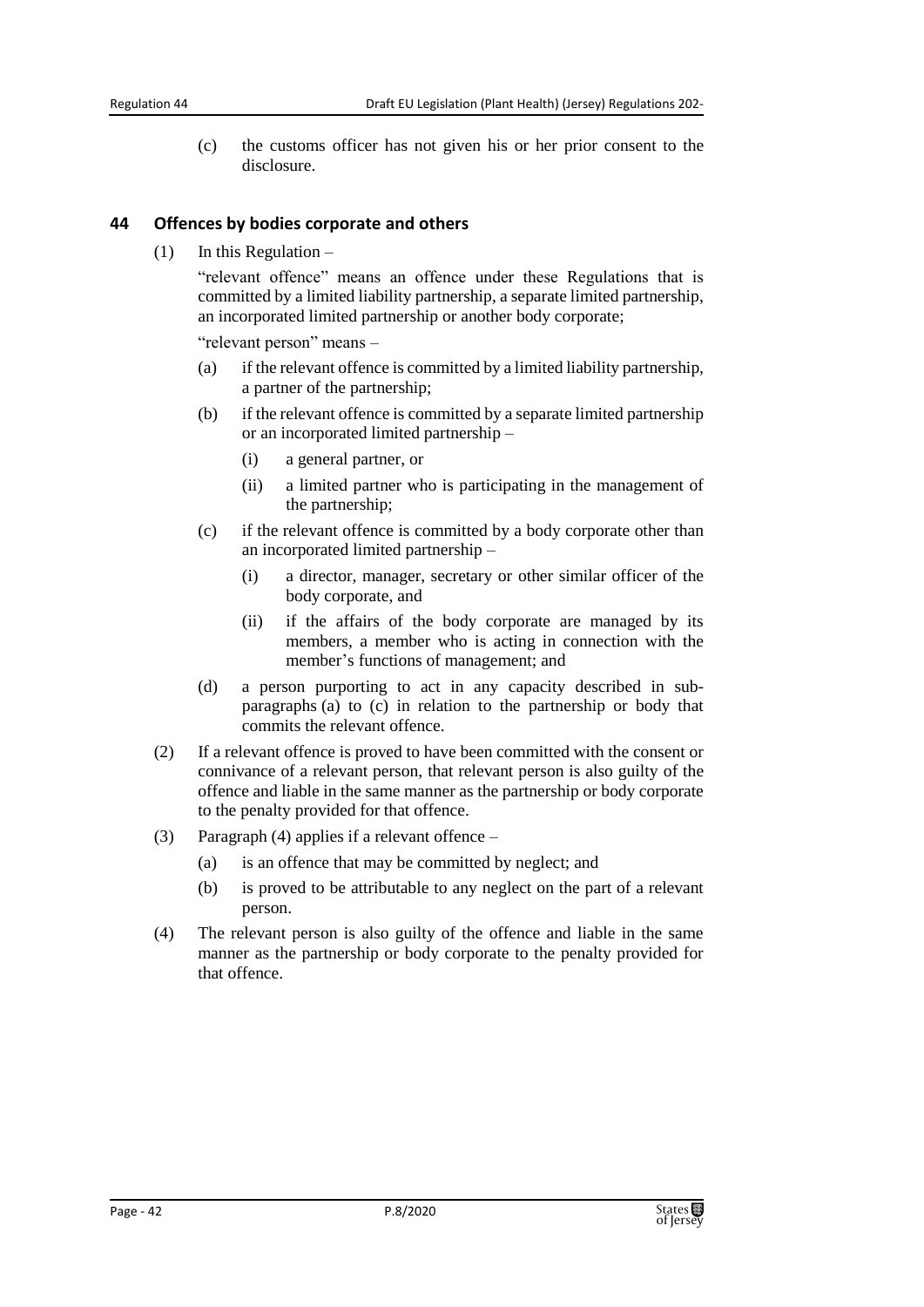# **PART 13**

### MISCELLANEOUS

### **45 Methods and techniques for official controls**

- (1) The methods and techniques for official controls under these Regulations must be in accordance with Article 14 of the Official Controls Regulation.
- (2) Without limiting paragraph (1), Article 35 of the Official Controls Regulation provides for an operator whose animals or goods are subject to sampling, analysis, test or diagnosis to have the right to a second expert opinion at the operator's own expense.
- (3) Without limiting paragraph (1), Article 37 of the Official Controls Regulation provides for the Minister, as competent authority, to designate as an official laboratory (to carry out the laboratory analyses, tests and diagnoses on samples taken during official controls and other official activities) a laboratory located in another member State or third country that is a Contracting Party to the Agreement on the European Economic Area, subject to compliance with the conditions in that Article.

#### **46 Fees**

- (1) The Minister may by Order prescribe fees payable for any authorisation, certificate, plant passport, permit or registration, or any inspection or other service or control provided under the Plant Health Regulation, the Official Controls Regulation or these Regulations.
- (2) Without limiting paragraph (1), the Order may
	- (a) include fees in respect of anything done by a plant health inspector or another person, whether or not it is done at the request of the person required to pay the fee; and
	- (b) make provision for the recovery of such fees or the refusal of any service if a fee prescribed for the service is not paid.
- (3) Fees in relation to official controls performed under the Official Controls Regulation must be calculated, set, charged and collected in accordance with *Chapter VI* of the Official Controls Regulation.
- (4) The Plant Health (Field Inspections Fees) (Jersey) Order 2014<sup>8</sup> applies to inspections carried out under these Regulations.

## **47 Appeals**

- (1) There is a right of appeal to the Royal Court against
	- (a) a refusal, modification, suspension, revocation or cancellation of any authorisation, registration or permit under these Regulations or the imposition of a condition under any such authorisation, registration or permit;
	- (b) any requirement or other decision of the Minister or a plant health inspector under these Regulations; or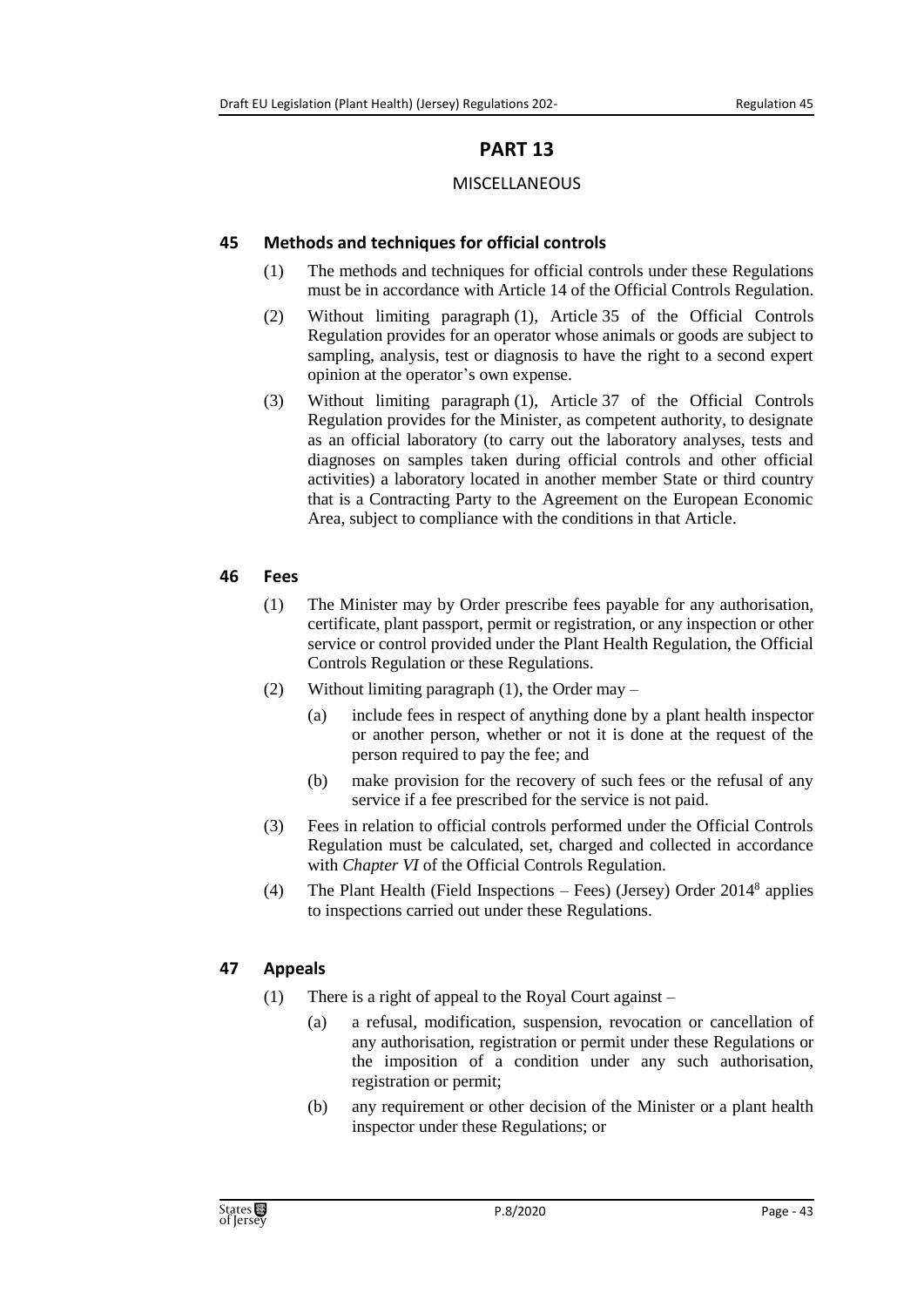- (c) any other act under the EU Plant Health Regulation, the Official Controls Regulation or these Regulations prescribed by Order of the Minister for the purposes of this Regulation.
- (2) An appeal must be brought within 21 days after the appellant is served with a written copy of the decision, requirement, or other act, against which the appeal is brought, or within any further time that the Royal Court may allow.
- (3) Unless the Royal Court so orders, the lodging of an appeal does not operate to stay the effect of a decision, requirement or other act pending the determination of the appeal.
- (4) On hearing the appeal, the Royal Court may
	- (a) confirm, reverse or vary the decision, requirement, or other act, against which the appeal is brought; and
	- (b) make any order as to the costs of the appeal as it thinks fit.

#### **48 Limits on ambulatory effect**

- (1) Paragraph (2) has effect where a provision of an EU instrument which has effect in Jersey under Regulation 5(1) is to be or has been amended, substituted, extended or applied from time to time by another EU instrument, or otherwise is to have or has effect in the EU from time to time by virtue of any judgment of the European Court.
- (2) The Minister may by Order provide that an amendment, substitution, extension or effect specified in the Order is not to have effect in Jersey.
- (3) An Order under paragraph (2) does not have retrospective effect.
- (4) Where an Order is in force under this Regulation, no subsequent amendment, substitution, extension or change of effect in respect of the provision specified in the Order is to have effect in Jersey unless a further Order under paragraph (2) so provides.

#### **49 Orders generally**

An Order under these Regulations may contain any consequential, incidental, supplementary and transitional provisions as the Minister considers to be necessary or expedient.

#### **50 Review**

- (1) The Minister must from time to time  $-$ 
	- (a) carry out a review of these Regulations and their operation; and
	- (b) publish a report setting out the conclusions of the review.
- (2) The first report must be published before 14th December 2024.
- (3) Subsequent reports must be published at intervals not exceeding five years.

#### **51 Plant Health (Jersey) Law 2003 amended**

In the Plant Health (Jersey) Law  $2003^9$  –

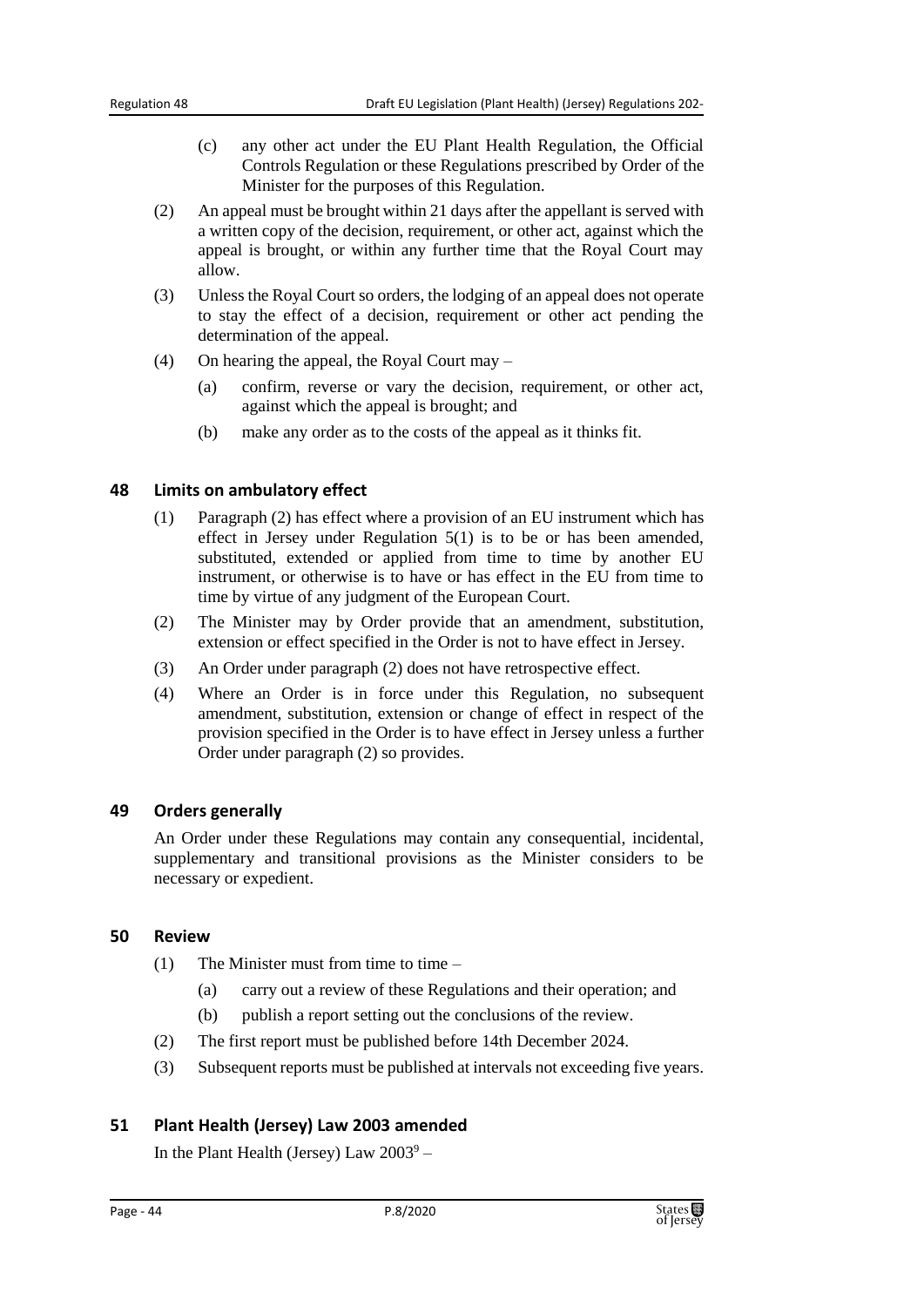(a) after Article 2 (object of this Law) is inserted –

## **"2A Relationship with the EU Legislation (Plant Health) (Jersey) Regulations 202-**

Nothing in or under this Law derogates from the EU Legislation (Plant Health) (Jersey) Regulations 202-<sup>10</sup>.";

(b) in Article 6 (compensation) after "an Order" in both places it occurs is inserted "or the EU Legislation (Plant Health) (Jersey) Regulations 202-<sup>11</sup>".

## **52 Repeal**

The Plant Health (Jersey) Order 2005<sup>12</sup> is repealed.

### **53 Citation and commencement**

- (1) These Regulations may be cited as the EU Legislation (Plant Health) (Jersey) Regulations 202-.
- (2) These Regulations, apart from paragraphs (2) to (6) of Regulation 5 and Regulation 48, come into force 14 days after they are made.
- (3) Paragraphs (2) to (6) of Regulation 5 and Regulation 48 come into force on the commencement of Article 2 of the European Union (Repeal and Amendment) (Jersey) Law 2018<sup>13</sup>.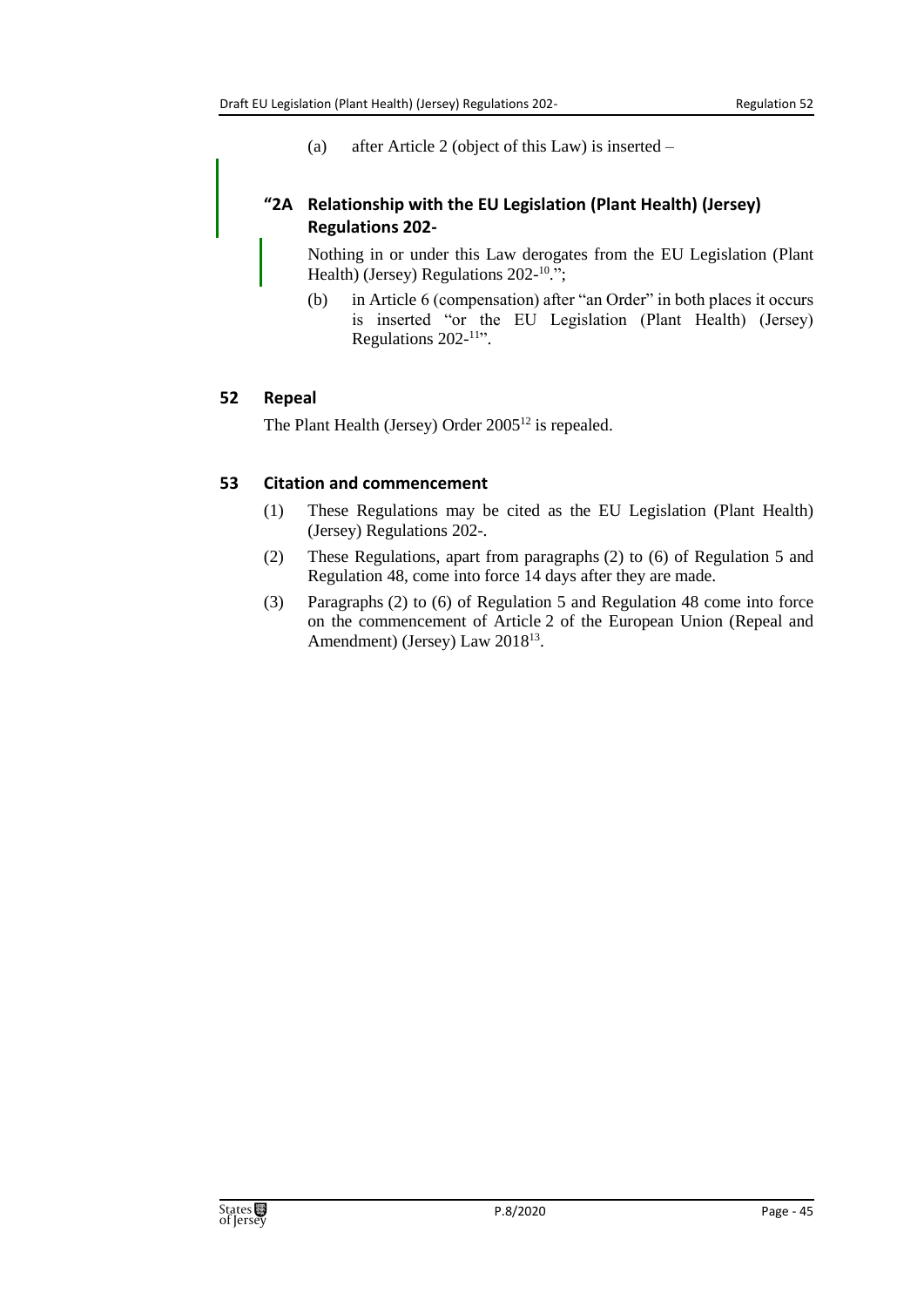# **SCHEDULE 1**

#### (Regulation 18)

#### **TEMPORARY NATIONAL MEASURES**

### PART 1 – PLANTS, PLANT PRODUCTS OR OTHER OBJECTS FROM THIRD **COUNTRIES**

#### **1 Interpretation of Part 1**

In this Schedule, "introduce" means introduce into Jersey from a third country or another part of the Union territory.

#### **2 Temporary measures applying to the introduction of plants, plant products or other objects from third countries**

- (1) A person must not introduce any used machinery or vehicles which have been operated for agricultural or forestry purposes and exported from Switzerland unless the machinery or vehicles –
	- (a) have been exported from an area established by the national plant protection organisation in accordance with ISPM 4 as an area that is free from *Ceratocystis platani* (J.M. Walter) Engelbr. & T.C. Harr.; or
	- (b) in the case of any machinery or vehicles exported from an area infested with *Ceratocystis platani* (J.M. Walter) Engelbr. & T.C. Harr., they have been cleaned and were free from soil and plant debris prior to being moved out of the area.
- (2) In paragraph (1), "ISPM 4" means International Standard for Phytosanitary Measures No. 4 of November 1995 on the requirements for the establishment of pest free areas, prepared by the Secretariat of the IPPC established by the Food and Agriculture Organisation of the United Nations.

### PART 2 – PLANTS, PLANT PRODUCTS OR OTHER OBJECTS FROM ANOTHER PART OF THE UNION TERRITORY

#### **3 Interpretation of Part 2**

In this Part –

"move" means move within Jersey;

"official statement" means a statement issued by, or under the supervision of, an authorised representative of the competent authority in the member State of origin;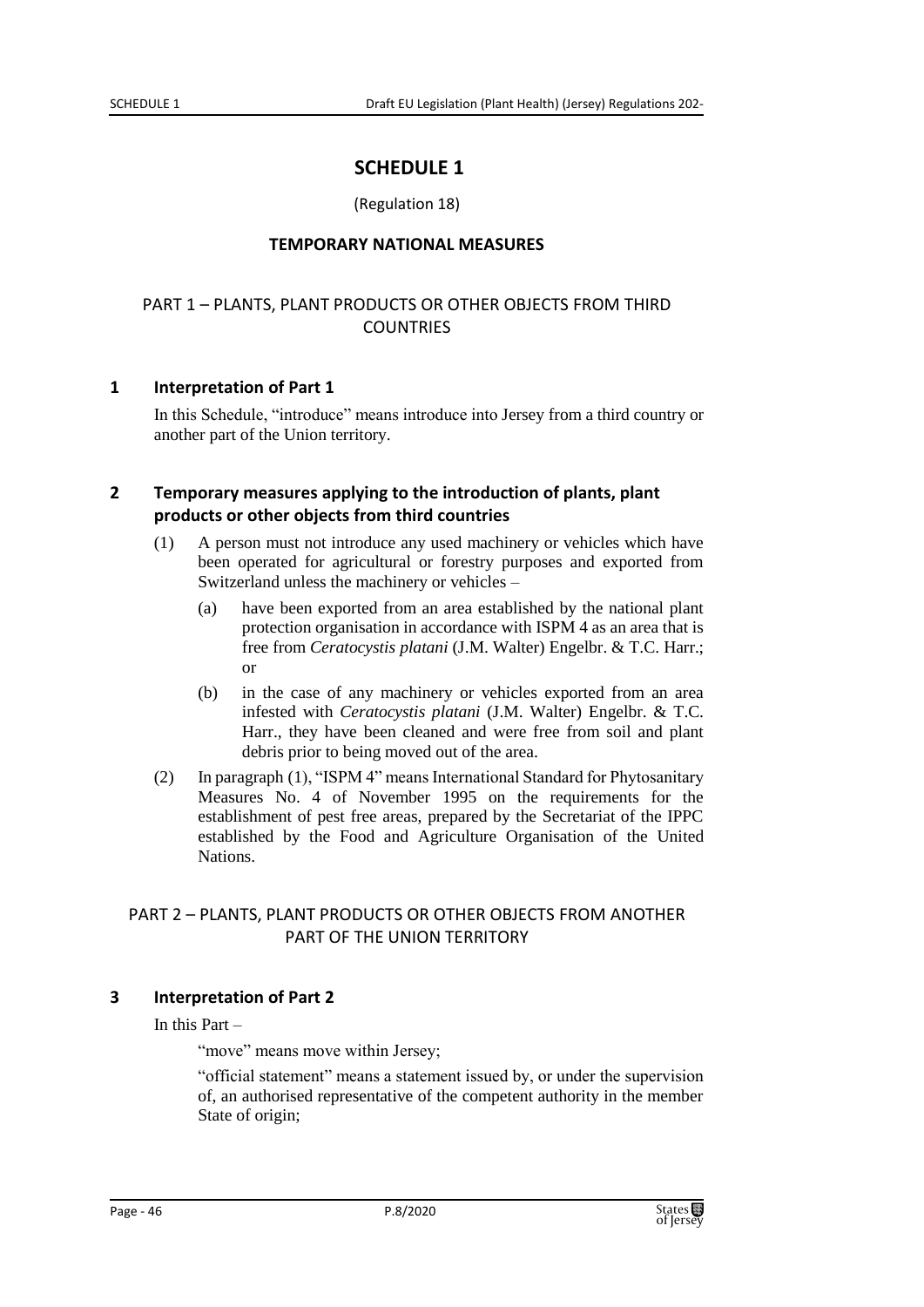"Spain" means that part of Spain which is included within the Union territory for the purposes of the EU Plant Health Regulation, other than the Balearic Islands.

## **4 Temporary measures applying to the introduction of plants, plant products or other objects from another part of the Union territory**

A person must not introduce or move any plants, plant products or other objects described in column 2 of Table 1 unless they are accompanied by an official statement confirming the matters set out in the corresponding entry in column 3 of that Table.

|     | Table 1                                                                                                                                                                                                                                                 |                                                                                                                                                                                                              |  |
|-----|---------------------------------------------------------------------------------------------------------------------------------------------------------------------------------------------------------------------------------------------------------|--------------------------------------------------------------------------------------------------------------------------------------------------------------------------------------------------------------|--|
| (I) | (2)<br>Description of plants, plant products<br>or other objects                                                                                                                                                                                        | (3)<br>Details of official statement                                                                                                                                                                         |  |
| 1.  | Tubers of <i>Solanum tuberosum</i> L.,<br>including those intended for planting<br>which originate in Spain except where<br>those tubers originate in an area which<br>has been established in accordance<br>with Article 5 of Decision<br>2012/270/EU. | The official statement must confirm<br>that the tubers have been washed so<br>that there is no more than $0.1\%$ of soil<br>remaining.                                                                       |  |
| 2.  | Tubers of Solanum tuberosum L.,<br>originating in Poland.                                                                                                                                                                                               | The official statement must confirm<br>that the tubers have been found free<br>from <i>Clavibacter michiganensis</i> ssp.<br>Sepedonicus (Spieckermann and<br>Kotthoff) David et al. in laboratory<br>tests. |  |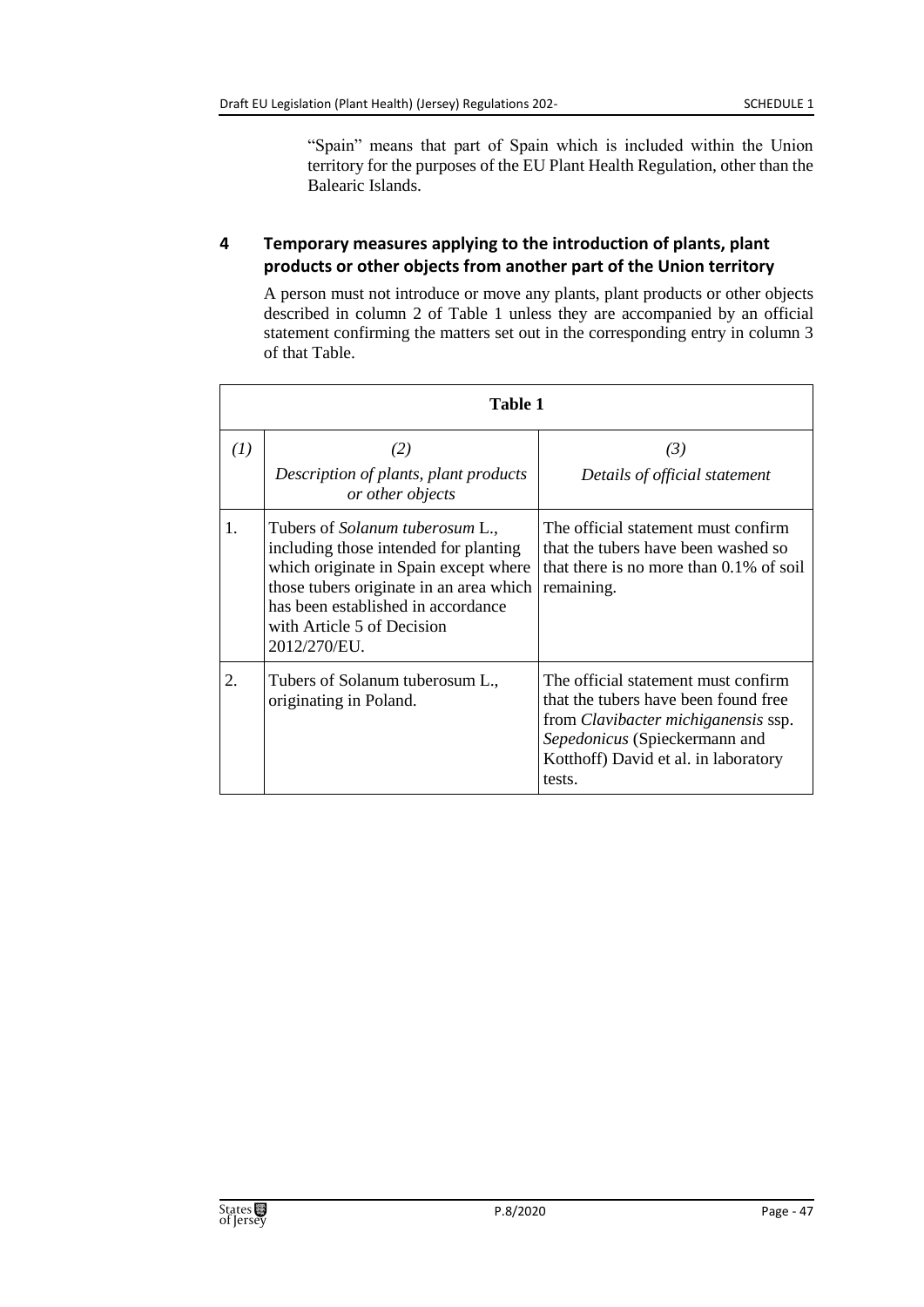# **SCHEDULE 2**

#### (Regulation 23)

## **MEASURES RELATING TO THE PLANTING OF CERTAIN SOLANACEOUS SPECIES AND THE CONTROL OF RELEVANT PLANT PESTS**

### PART 1 – GENERAL INTERPRETATION

#### **1 General interpretation of Schedule 2**

In this Schedule –

"Directive 93/85/EEC" means Council Directive 93/85/EEC on the control of potato ring rot (OJ L 259, 18.10.1993, p.1);

"Directive 98/57/EC" means Council Directive 98/57/EC on the control of *Ralstonia solanacearum* (Smith) Yabuuchi *et al*. (OJ L 235, 21.8.1998, p.1);

"Directive 2007/33/EC" means Council Directive 2007/33/EC on the control of potato cyst nematodes and repealing Directive 69/465/EEC (OJ L 156, 16.6.2007, p.12);

"potato" means any tuber or true seed or any other plant of *Solanum tuberosum* L. or other tuber-forming species of the genus *Solanum* L.;

"Potato brown rot" means either the disease of potatoes caused by *Ralstonia solanancearum* (Smith) Yabuuchi *et al*. or that bacterium, as the context requires;

"Potato ring rot" means either the disease of potatoes which is caused by the bacterium *Clavibacter michiganensis* (Smith) Davis *et al*. spp. *Sependonicus* (Spieckermann and Kotthof) Davis *et al*. or that bacterium, as the context requires;

"true seed" means seed in the botanical sense other than seed not intended for planting.

## PART 2 – GENERAL PROVISIONS RELATING TO THE PLANTING OF CERTAIN SOLANACEOUS SPECIES

## **2 General restrictions on the planting of potatoes**

- (1) A person must not knowingly plant, or knowingly cause or permit to be planted, any potatoes or any potatoes produced from those potatoes, which have been grown in a third country, other than Switzerland.
- (2) A person must not knowingly plant, or knowingly cause or permit to be planted, any potatoes unless –
	- (a) they derive in direct line from potato material which has been obtained under an officially approved programme in the EU or Switzerland;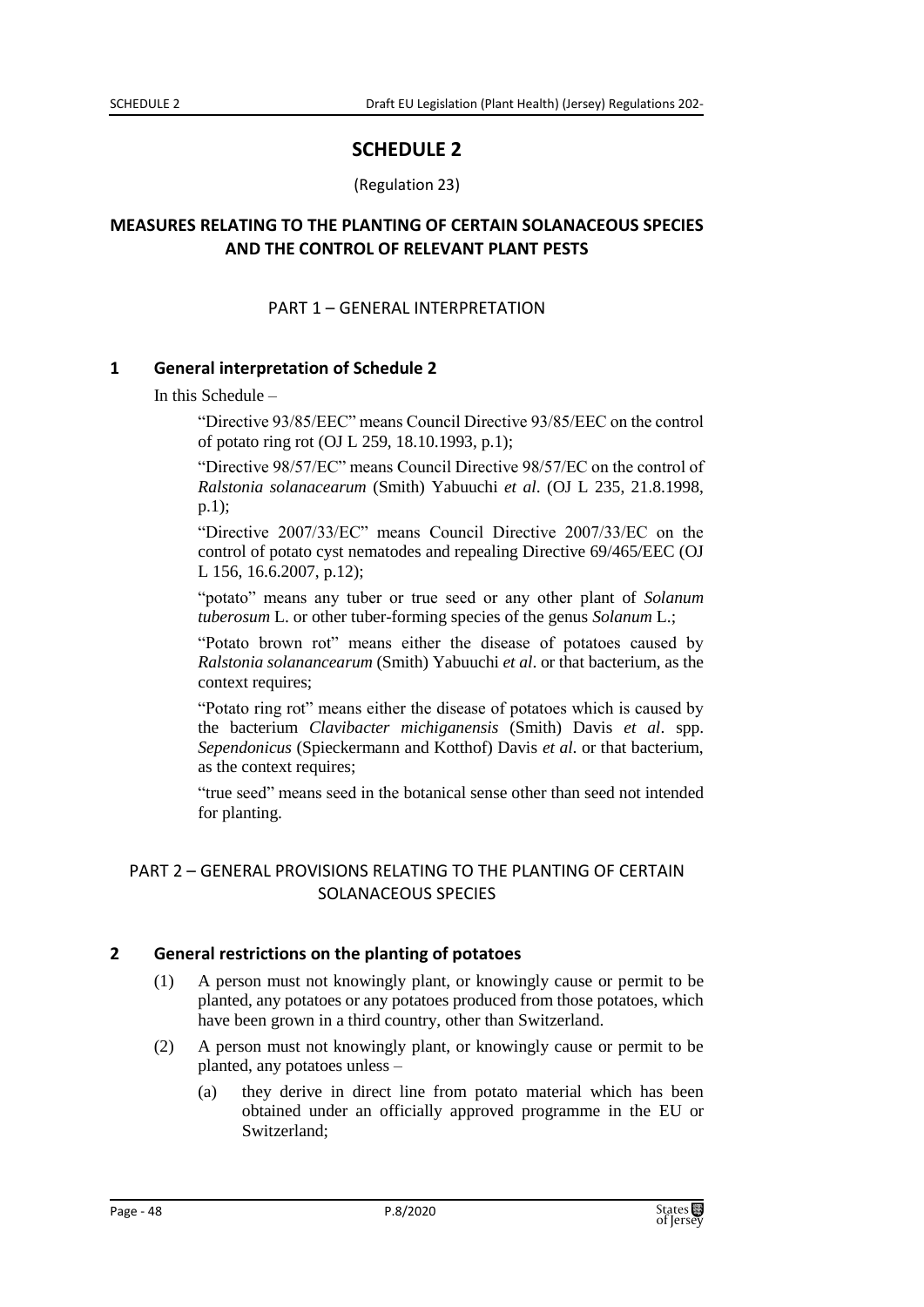- (b) they have been found to be free from Potato ring rot in official tests using the methods set out in Annex 1 to Directive 93/85/EEC; and
- (c) they have been found to be free from Potato brown rot in official tests using the methods set out in Annex 2 to Directive 98/57/EC.
- (3) Sub-paragraphs (1) and (2) do not prohibit the planting of potatoes of the selection known as "Jersey Royal".

### PART 3 – MEASURES FOR THE CONTROL OF POTATO WART DISEASE

## **3 Interpretation of Part 3**

In this Part –

- (a) "Potato wart disease" means either the disease of potatoes which is caused by the fungus *Synchytrium endobioticum* (Schilbersky) Percival or that fungus, as the context requires;
- (b) a plot of land is to be regarded as a contaminated plot if Potato wart disease is confirmed by an official test to be present on at least one plant that is growing or was grown on that plot.

### **4 Official measures relating to contaminated plots of land**

- (1) A plant health inspector must demarcate any contaminated plot and a safety zone around that plot which is large enough to ensure the protection of the surrounding areas.
- (2) A plant health inspector must serve a notice on the occupier or other person in charge of the contaminated plot requiring any potato tubers or haulms which are present on the contaminated plot, or which come from the contaminated plot, to be treated in such a way that the Potato wart disease present on them is destroyed.
- (3) Where a plant health inspector is satisfied that any potato tubers or haulms are contaminated with Potato wart disease and the inspector cannot determine whether those tubers or haulms have been present on a contaminated plot, the inspector may serve a notice on the occupier or other person in charge of the contaminated plot which requires the whole batch containing the affected tubers or haulms to be treated in such a way that there is no risk of Potato wart disease spreading.

## **5 Prohibition on the planting of potatoes on contaminated plots**

- (1) Where a contaminated plot is demarcated under paragraph 4(1), a person must not –
	- (a) grow any potatoes on the plot; or
	- (b) grow or store any plants intended for transplanting on the plot.
- (2) A person must not grow potatoes in a safety zone demarcated under paragraph 4(1) unless a plant health inspector is satisfied that they are of a variety which is resistant to the races of Potato wart disease found on the contaminated plot to which the safety zone relates.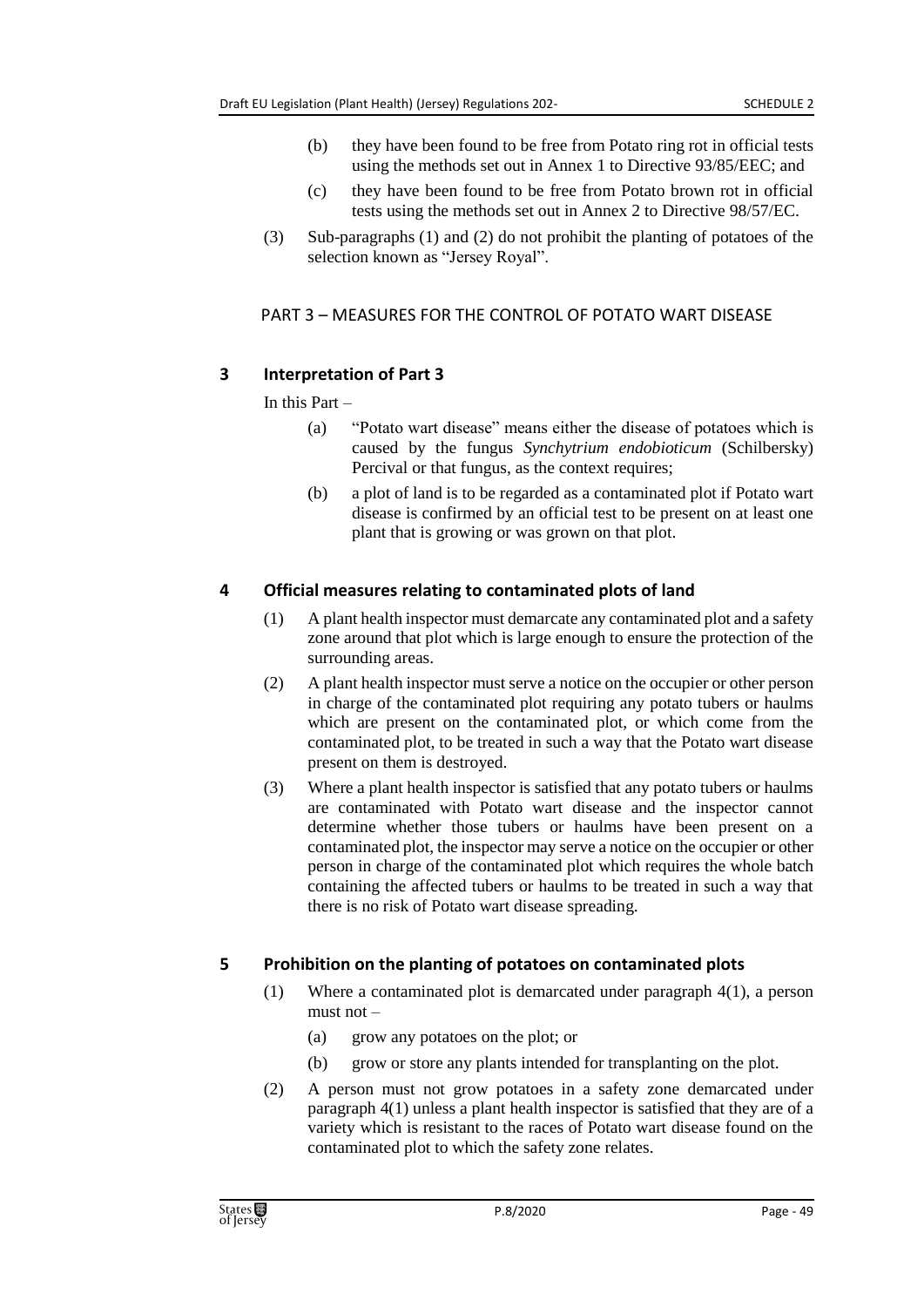(3) A potato variety is to be considered resistant to a particular race of Potato wart disease for the purposes of sub-paragraph (2) where that variety reacts to contamination by the pathogenic agent of that race in such a way that there is no danger of secondary infection.

#### **6 Revocation of the demarcation of a contaminated plot**

Where a plant health inspector is satisfied that Potato wart disease is no longer present on a plot which was demarcated under paragraph 4(1) or on its associated safety zone, the inspector must revoke that demarcation.

### PART 4 – MEASURES FOR THE CONTROL OF EUROPEAN POPULATIONS OF POTATO CYST NEMATODE

#### **7 Interpretation of Part 4**

In this Part—

"field" means an area which has been demarcated as a field for the purposes of Article 3 of Directive 2007/33/EC;

"host plants" means plants with roots of *Capsicum* spp., *Solanum lycopersicum* L. or *Solanum melongena* L.;

"infested field" means a field which is recorded as infested under paragraph 9(1);

"Potato cyst nematode" means any cyst-forming nematode of the species *Globodera pallida* (Stone) Behrens or *Globodera rostochiensis* (Wollenweber) Behrens that infests and multiplies on potatoes, including any strain or pathotype of any such nematode;

"susceptible bulbs" means bulbs, tubers or rhizomes, grown in soil and intended for planting, other than those for which there is evidence by their packaging or by other means that they are intended for sale to final consumers not involved in professional plant or cut flower production, of *Allium ascalonicum* L., *Allium cepa* L., *Dahlia* spp., *Gladiolus* Tourn. Ex L., *Hyacinthus* spp., *Iris* spp., *Lilium* spp., *Narcissus* L. or *Tulipa* L.;

"susceptible material" means host plants, susceptible bulbs or susceptible plants;

"susceptible plants" means plants with roots of *Allium porrum* L., *Asparagus officinalis* L., *Beta vulgaris* L., *Brassica* spp. or *Fragaria* L.

#### **8 Official investigations and surveys**

The Minister must ensure that –

(a) official investigations are carried out in accordance with Articles 4 and 5 of Directive 2007/33/EC for the presence of Potato cyst nematodes in fields in which seed potatoes or susceptible material intended for the production of plants for planting are to be planted or stored; and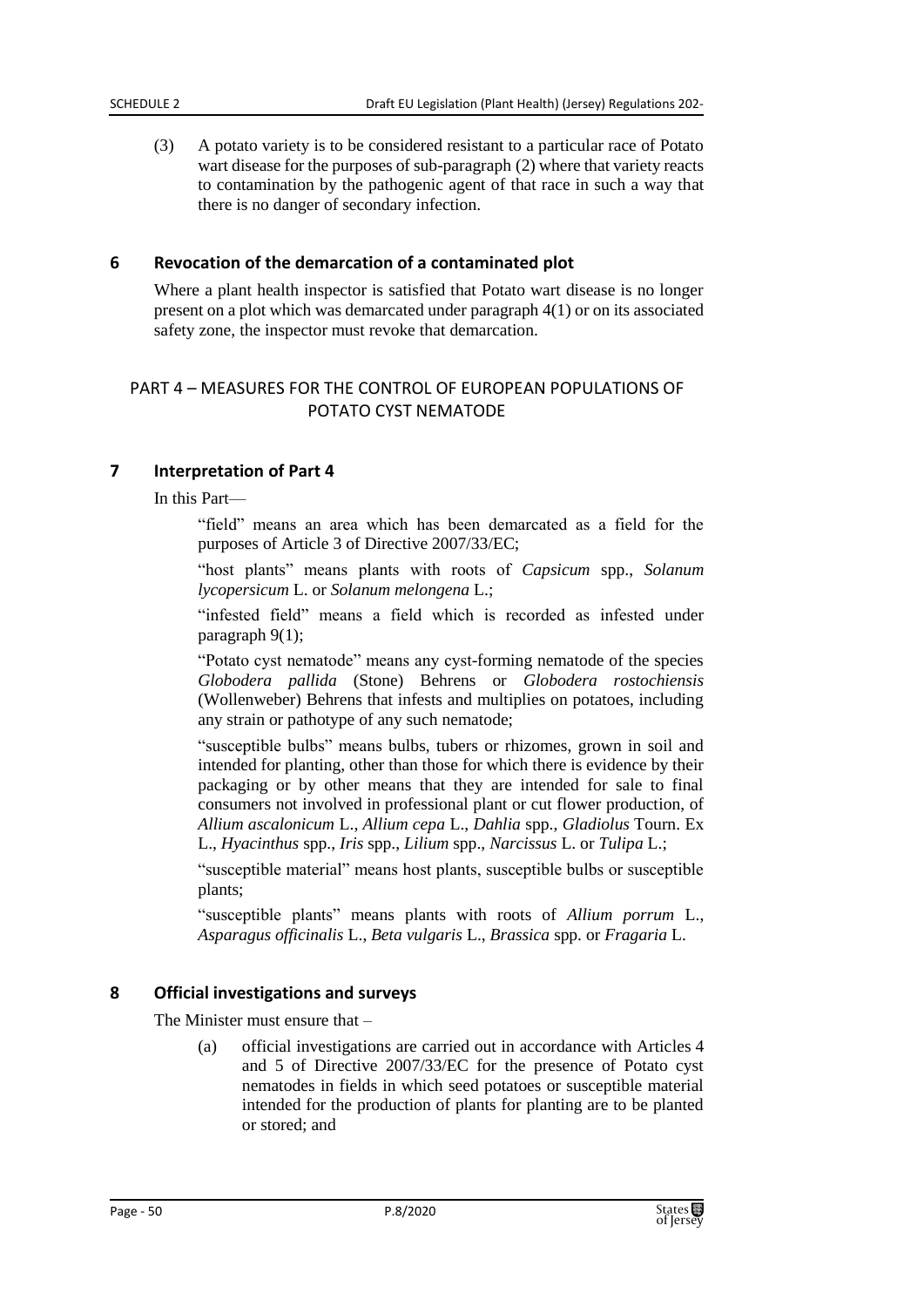(b) official surveys are carried out in accordance with Article 6 of Directive 2007/33/EC for the presence of Potato cyst nematodes in fields used for the production of potatoes, other than those intended for the production of seed potatoes.

### **9 Official records of investigations and surveys**

- (1) The Minister must ensure that the results of each official investigation or official survey carried out under paragraph 8 are recorded to indicate whether Potato cyst nematodes were found in the fields during the investigation or survey.
- (2) Where the officially approved measures set out in Section 3(C) of Annex 3 to Directive 2007/33/EC have been taken in a field which has been recorded as infested under sub-paragraph (1) and, following the completion of those measures, it is confirmed that Potato cyst nematodes are no longer present, the Minister must ensure that the record is updated accordingly.

# **10 Notices in relation to infested fields and contaminated susceptible material**

- (1) A plant health inspector must serve a notice in writing on the occupier or other person in charge of an infested field which specifies the boundaries of the field.
- (2) The notice may not be withdrawn until it is confirmed, in accordance with paragraph 9(2) that Potato cyst nematode is no longer present in the field.
- (3) A plant health inspector must by notice designate as contaminated any susceptible material which comes from a field that has been officially recorded as infested under paragraph 9(1) or any susceptible material which has been in contact with soil in which Potato cyst nematodes have been found.

## **11 Prohibition on the planting of potatoes in infested fields**

- (1) Unless authorised to do so by a plant health inspector, a person must not
	- (a) plant any potatoes that are intended for the production of seed potatoes in an infested field; or
	- (b) plant or store any susceptible material which is intended for planting in an infested field.
- (2) A plant health inspector may authorise the planting of susceptible bulbs or susceptible plants in an infested field.
- (3) An authorisation under sub-paragraph (2) must be by notice and must contain the measures set out in Section 3(A) of Annex 3 to Directive 2007/22/EC.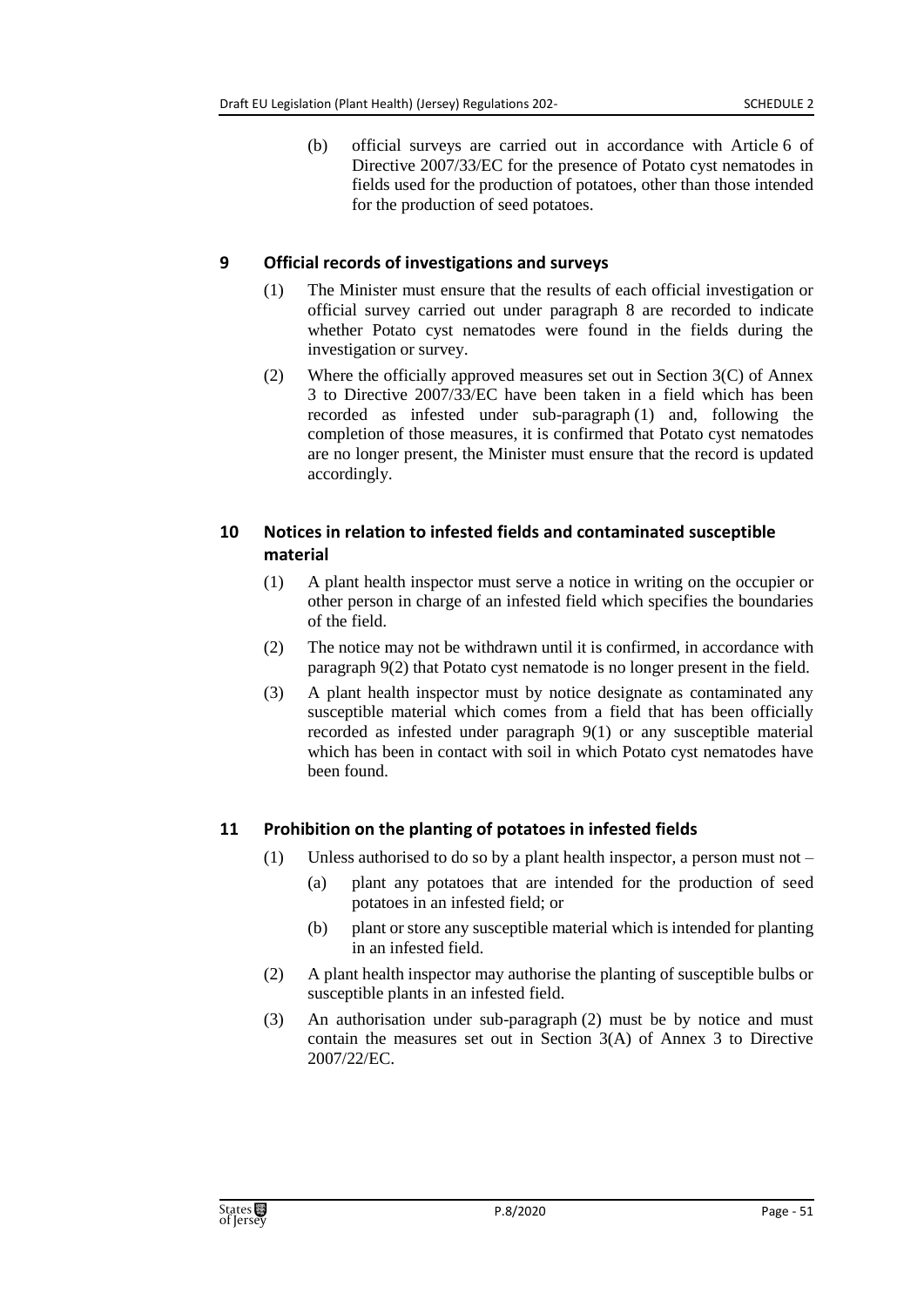#### **12 Suppression of Potato cyst nematodes**

- (1) A person must not plant any potatoes that are not intended for the production of seed potatoes in an infested field unless authorised to do so by a plant health inspector.
- (2) An authorisation under sub-paragraph (1) must be by notice and may only be given if the inspector is satisfied that all reasonable steps to suppress Potato cyst nematodes in the field have been taken in accordance with the official control programme adopted by the Minister for the suppression of Potato cyst nematodes.

#### **13 Controls on contaminated seed potatoes etc.**

- (1) A person must not plant any seed potatoes or any host plants which have been designated as infested under paragraph 10(3), unless authorised to do so by a plant health inspector.
- (2) An authorisation under sub-paragraph (1) must be by notice and must contain the measures which the inspector considers necessary to decontaminate those seed potatoes or plants.

#### **14 Controls on potatoes for industrial processing or grading**

- (1) A person must not move any potatoes which have been designated as infested under paragraph 10(3) and are intended for industrial processing or grading, unless authorised to do so by a plant health inspector.
- (2) An authorisation under sub-paragraph (1) must be by notice and must require the potatoes to be delivered to a processing or grading plant that has appropriate and officially approved waste disposal procedures that ensure that there is no risk of Potato cyst nematodes spreading.

#### **15 Controls on contaminated bulbs etc.**

A person must not plant any susceptible bulbs or susceptible plants which have been designated as contaminated under paragraph 10(3), unless they have been subject to the measures set out in Section  $3(A)$  of Annex 3 to Directive 2007/33/EC and a plant health inspector has confirmed by notice that they are no longer contaminated.

#### **16 Further investigations for the presence of Potato cyst nematodes**

If any suspected occurrence or confirmed presence of Potato cyst nematodes in Jersey results from a breakdown or change in the effectiveness of a resistant potato variety which relates to an exceptional change in the composition of nematode species, pathotype or virulence group, the Minister must ensure that the species of Potato cyst nematode and, where applicable, the pathotype and virulence group involved, is investigated and confirmed by appropriate methods.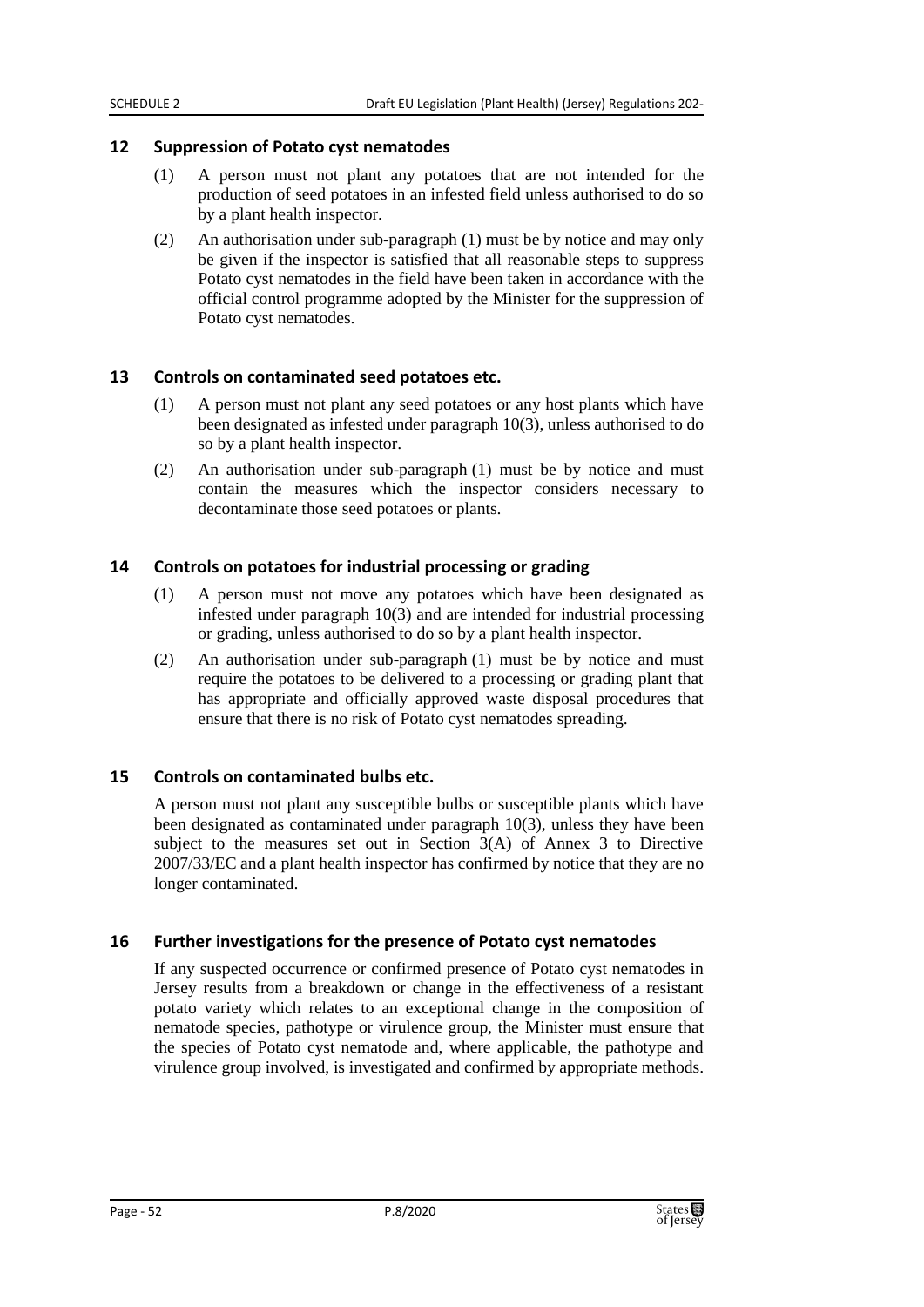#### PART 5 – MEASURES FOR THE CONTROL OF POTATO RING ROT

### **17 Interpretation of Part 5**

In this Part  $-$ 

"certified seed potatoes" means seed potatoes which derive in direct line from potato material that has been obtained under an officially approved programme in the EU;

"contaminated" means designated by a plant health inspector as contaminated for the purposes of Article 5(1)(a) of Directive 93/85/EEC;

"first growing year", in the case of measures to be taken in relation to a contaminated place of production, means the first growing year following the growing year in which the place of production is designated as contaminated for the purposes of Article 5(1)(a) of Directive 93/85/EEC;

"object" means any item of machinery, vehicle, vessel, store or other object, including packaging material;

"possibly contaminated" means determined by a plant health inspector as possibly contaminated for the purposes of Article 5(1)(b) of Directive 93/85/EEC;

"susceptible material" means tubers or plants of *Solanum tuberosum* L.;

"zone" means any area, including any individual premises.

### **18 Official surveys and testing**

- (1) The Minister must ensure that systematic official surveys for Potato ring rot are carried out in Jersey on tubers of *Solanum tuberosum* L. and, where appropriate, on plants of *Solanum tuberosum* L., in accordance with Article 2(1) of Directive 93/85/EEC.
- (2) Where the presence of Potato ring rot in susceptible material is suspected, the Minister must ensure that –
	- (a) official testing is carried out using the method set out in Annex 1 to Directive 93/85/EEC and in accordance with the conditions specified in point 1 of Annex 2 to Directive 93/85/EEC to confirm or refute its presence;
	- (b) the following are retained and appropriately conserved pending completion of the official testing –
		- (i) all tubers sampled, and wherever possible, all plants sampled,
		- (ii) any remaining extract and additional preparation material for the screening tests, and
		- (iii) all relevant documentation; and
	- (c) pending the confirmation or refutation of its presence, where suspect diagnostic visual symptoms of Potato ring rot have been seen or symptoms of Potato ring rot have been identified by a positive immunofluorescence test or other appropriate positive test –
		- (i) the movement of all lots or consignments from which the samples have been taken, other than those which are under official control, is prohibited, except where it has been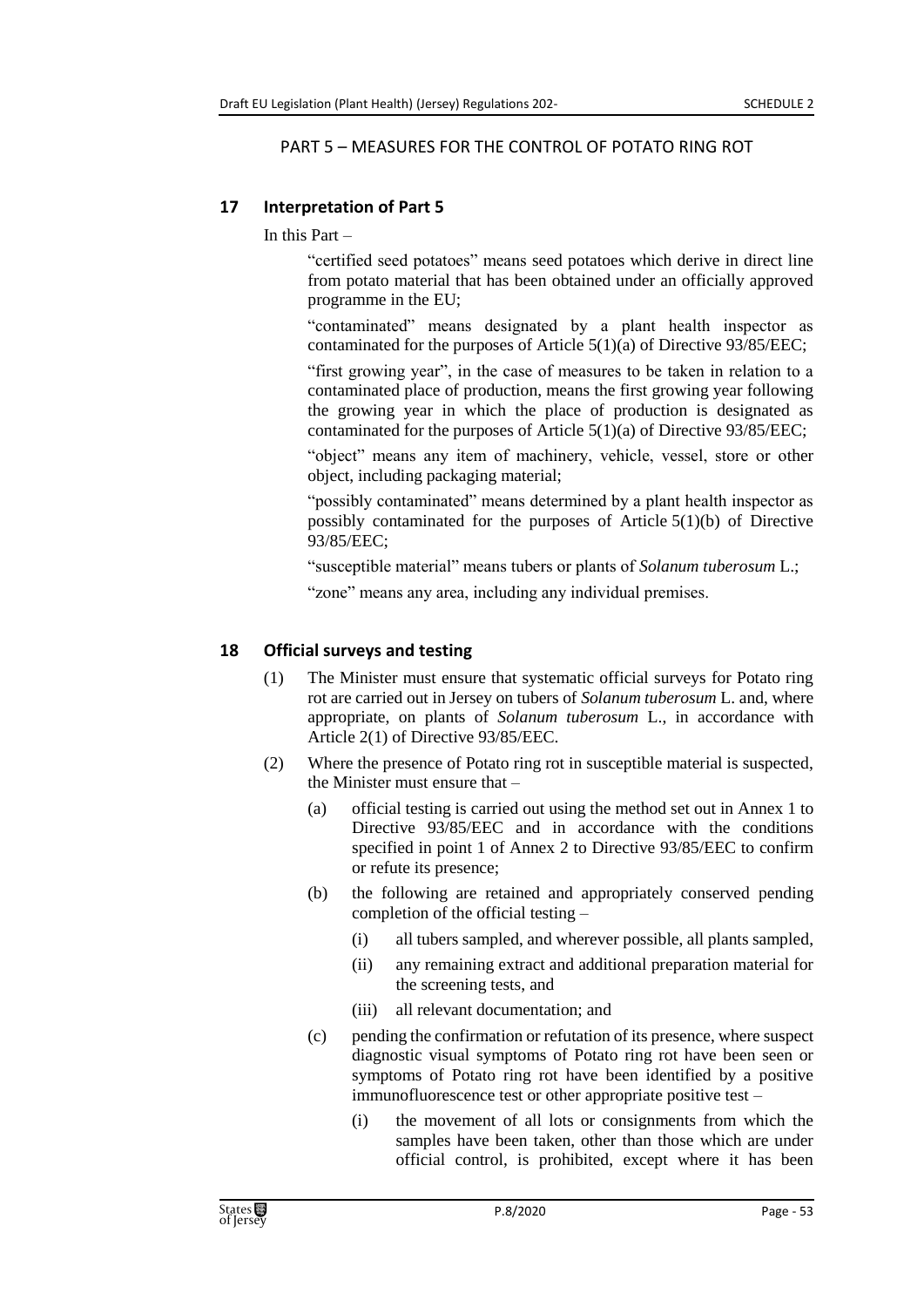established that there is no identifiable risk of Potato ring rot spreading,

- (ii) steps are taken to trace the origin of the suspected occurrence, and
- (iii) additional appropriate precautionary measures based on the level of estimated risk to prevent any spread of the plant pest are taken.
- (3) The Minister may by notice specify measures for the purposes of subparagraph  $(2)(c)(i)$  to (iii).

## **19 Measures to be taken following the confirmation of the presence of Potato ring rot**

- (1) If the presence of Potato ring rot is confirmed in a sample of susceptible material following official testing carried out under paragraph 18(2)(a) or sub-paragraph  $(2)$ , the Minister must ensure that  $-$ 
	- (a) the susceptible material, the consignment or lot and any object from which the sample was taken and, where appropriate, the place of production and field from which the susceptible material was harvested are designated as contaminated by a plant health inspector;
	- (b) a plant health inspector determines the extent of the probable contamination through pre- or post-harvest contact or through any production link with anything designated as contaminated under paragraph (a), taking into account the matters set out in point 1 of Annex 3 to Directive 93/85/EEC; and
	- (c) a zone is demarcated by a plant health inspector on the basis of the designation made under paragraph (a), taking into account the matters set out in point 2 of Annex 3 to Directive 93/85/EEC.
- (2) Where susceptible material has been designated as contaminated under sub-paragraph (1)(a), the Minister must ensure that testing is carried out on potato stocks which are clonally related to that susceptible material in the manner specified in paragraph 18(2)(a) in order to determine the probable primary source of infection and the extent of the probable contamination.
- (3) Any such testing must be carried out on as much susceptible material as is necessary to determine the probable primary source of infection and the extent of the probable contamination.
- (4) Any designation by a plant health inspector under this paragraph must be made by notice.
- (5) Where any susceptible material or object is determined by a plant health inspector under sub-paragraph  $(1)(b)$  to be possibly contaminated, the inspector must by notice designate that material or object as possibly contaminated.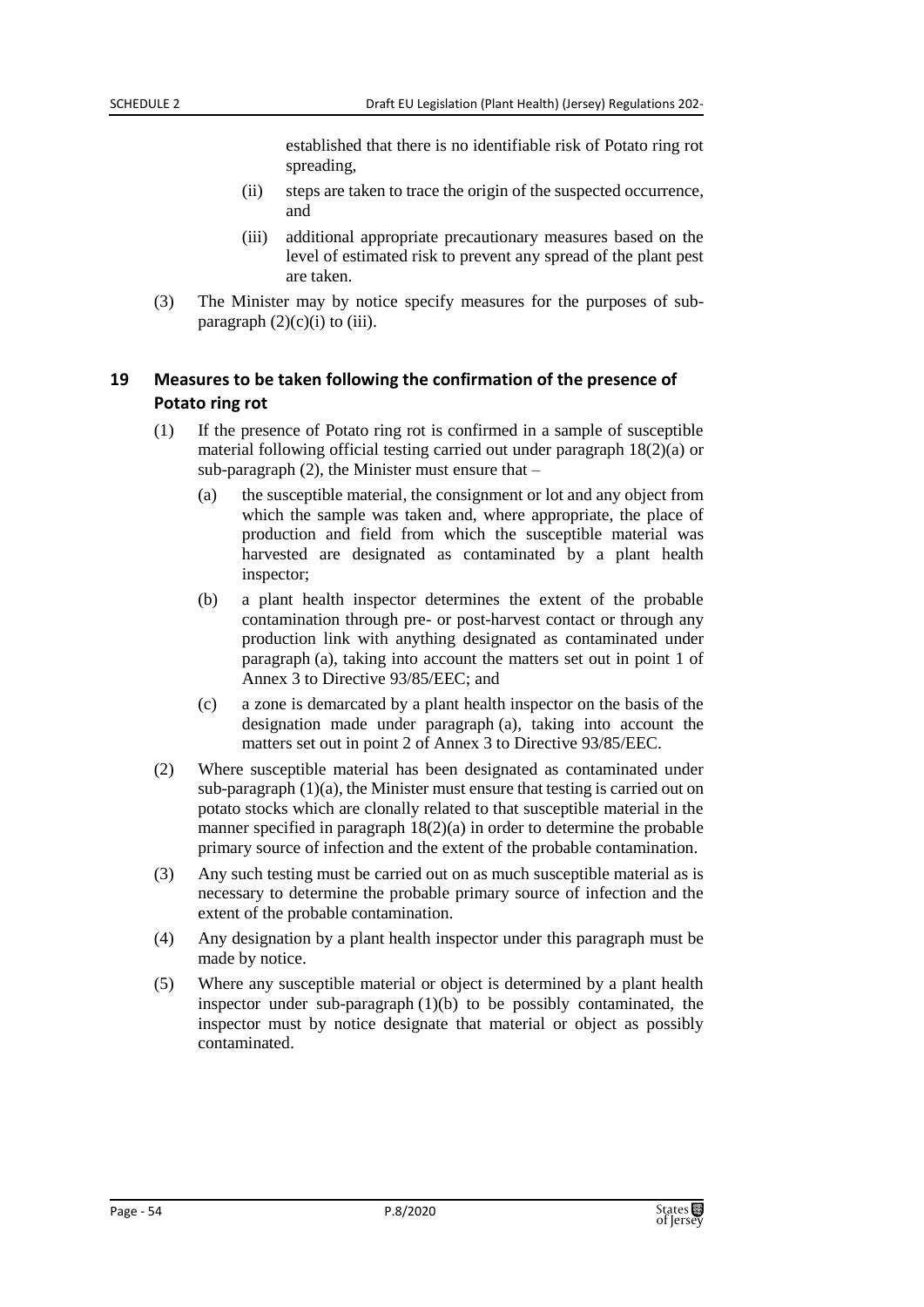### **20 Restrictions in relation to susceptible material or objects contaminated or possibly contaminated with Potato ring rot**

- (1) A person must not knowingly plant or knowingly cause or permit to be planted –
	- (a) any contaminated susceptible material; or
	- (b) any possibly contaminated susceptible material.
- (2) Where susceptible material or an object has been designated as contaminated or possibly contaminated under paragraph 19(1), a plant health inspector must serve a notice requiring that –
	- (a) in the case of contaminated susceptible material, the material be disposed of by destruction or by any other measure that complies with point 1 of Annex 4 to Directive 93/85/EEC;
	- (b) in the case of possibly contaminated susceptible material, the material be used or disposed of in accordance with point 2 of Annex 4 to Directive 93/85/EEC; and
	- (c) in the case of a contaminated object or a possibly contaminated object, the object be –
		- (i) disposed of by destruction, or
		- (ii) cleansed and disinfected so that there is no identifiable risk of Potato ring rot surviving or spreading.
- (3) Anything cleansed and disinfected in accordance with subparagraph  $(2)(c)(ii)$  is no longer treated as contaminated for the purposes of Directive 93/85/EEC.

## **21 Measures in relation to a contaminated place of production**

- (1) A plant health inspector must serve the following notices on any occupier or other person who is in charge of a contaminated place of production –
	- (a) in relation to any contaminated field which is part of the place of production, a notice containing the first set of eradication measures or a notice containing the second set of eradication measures; and
	- (b) in relation to any field which part of the place of production and is not contaminated, a notice containing the third set of eradication measures.
- (2) The first set of eradication measures are
	- (a) the measures to be taken in the field from the date of receipt of the notice and for at least three growing years from the start of the first growing year so as to eliminate volunteer potato plants, and other naturally-found host plants, of Potato ring rot;
	- (b) a prohibition on the planting of any of the following in the field during that period –
		- (i) potato tubers, plants or true seeds,
		- (ii) naturally-found host plants of Potato ring rot, or
		- (iii) crops for which there is a risk of Potato ring rot surviving or spreading;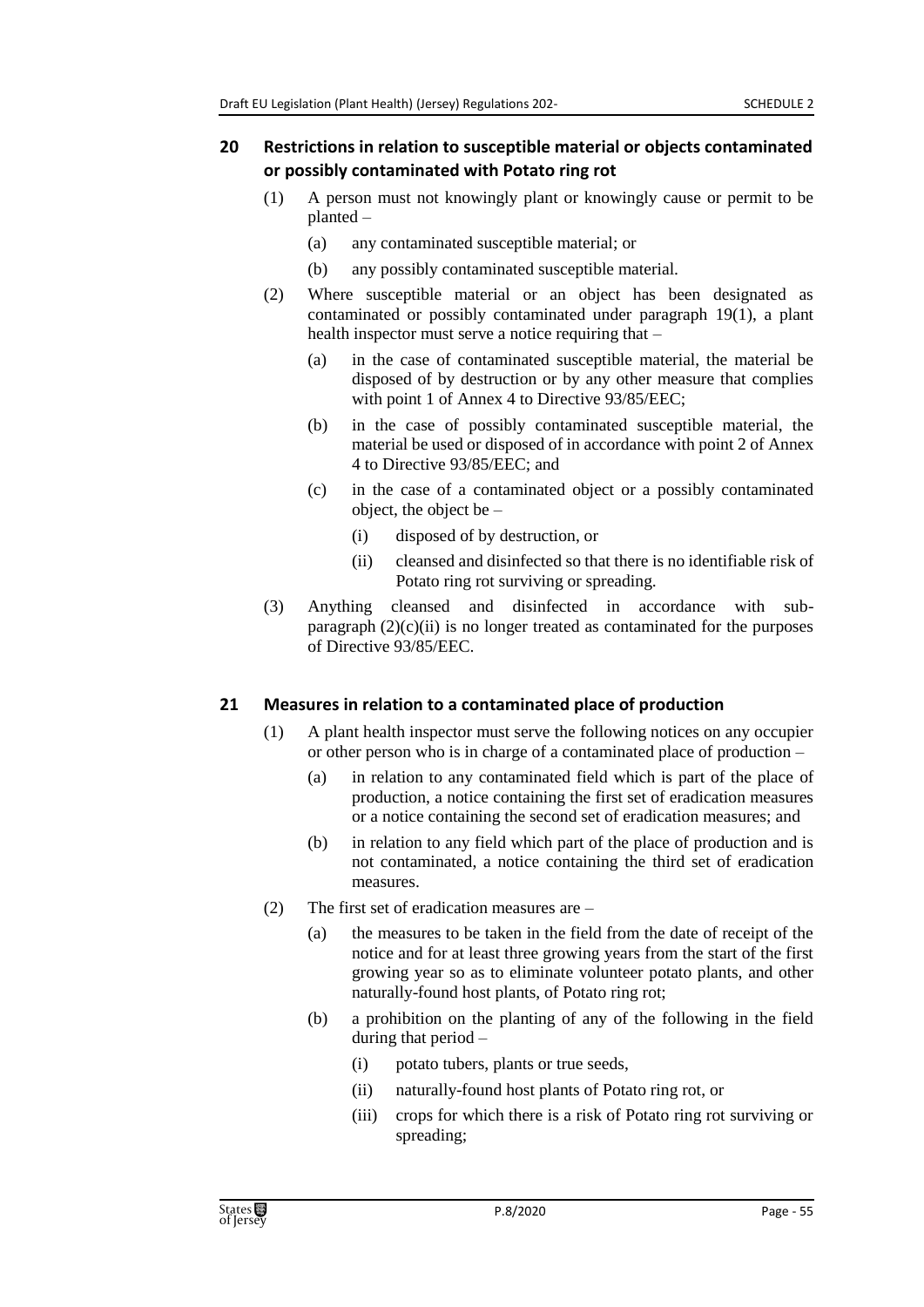- (c) a requirement that in the first potato cropping season following that period only potatoes for ware production be planted in the field, provided that the field has been found free from volunteer potato plants and other naturally found host plants of Potato ring rot for at least two consecutive growing years prior to planting, and that the harvested tubers be subjected to official testing using the method set out in Annex 1 to Directive 93/85/EEC; and
- (d) a requirement that in the next potato cropping season only potatoes for seed or ware production be planted in the field following an appropriate rotation cycle (which, where the potatoes are to be planted for seed production, must include a break of at least two consecutive growing years when no potatoes are planted).
- (3) The second set of eradication measures are
	- (a) the measures to be taken in the field from the date of receipt of the notice and for four growing years from the start of the first growing year so as to eliminate volunteer potato plants, and other naturallyfound host plants, of Potato ring rot;
	- (b) a requirement that, during that period, the field be maintained in bare fallow or in permanent pasture with frequent close cutting or intensive grazing; and
	- (c) a requirement that in the first potato cropping season following that period only potatoes for seed or ware production be planted, provided that the field has been found free from volunteer potato plants and other naturally-found host plants of Potato ring rot for at least two consecutive growing years prior to planting, and that the harvested tubers be subjected to official testing using the method set out in Annex 1 to Directive 93/85/EEC.
- (4) The third set of eradication measures are
	- (a) where a plant health inspector is satisfied that the risk of volunteer potato plants and other naturally-found host plants of Potato ring rot has been eliminated, a prohibition on the planting of any of the following in the field from the date of receipt of the notice and for the first growing year –
		- (i) potato tubers, plants or true seeds,
		- (ii) naturally-found host plants of Potato ring rot, and
		- (iii) certified seed potatoes, unless they are for ware production only;
	- (b) a requirement that in the subsequent growing year only the following potatoes be planted for seed or ware production –
		- (i) certified seed potatoes, and
		- (ii) seed potatoes officially tested for the absence of Potato ring rot and grown under official control at a place of production which is not a contaminated place of production;
	- (c) a requirement that during at least the third growing year only certified seed potatoes or seed potatoes grown under official control from certified seed potatoes be planted for seed or ware production; and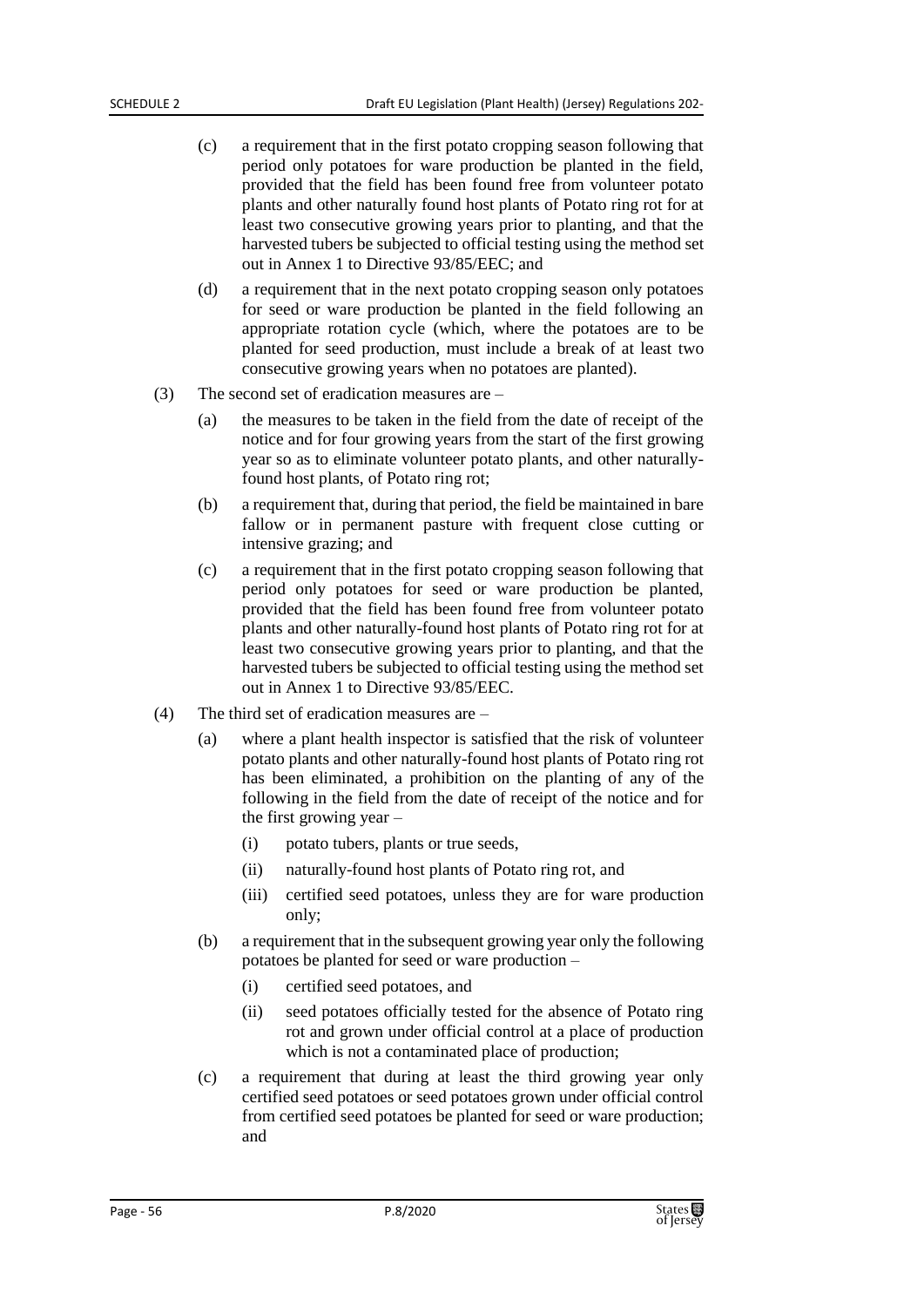- (d) the measures to be taken in the field from the date of receipt of the notice to the end of the third growing year so as to eliminate volunteer potato plants, and naturally-found host plants, of Potato ring rot and a requirement that official testing be carried out on harvested tubers in each field using the method set out in Annex 1 to Directive 93/85/EEC.
- (5) A notice served by a plant health inspector under sub-paragraph (1) must additionally include a requirement that all machinery and storage facilities at the place of production which are used for potato production be cleansed and disinfected immediately and following the first growing year and specify the appropriate methods for cleansing and disinfecting the machinery and storage facilities.
- (6) The measures which may be specified in a notice under sub-paragraph (1) or (5) may be included in a notice with other appropriate measures.
- (7) The person on whom a notice is served under paragraph (1) must ensure that the measures specified in the notice are taken in the required manner.
- (8) Where a plant health inspector serves a notice containing the first set of eradication measures, the Minister must ensure that an official survey is carried out in relation to the field mentioned in sub-paragraph (2)(d) in accordance with Article 2 of Directive 93/85/EEC.

### **22 Additional measures applicable to a unit of protected crop production**

- (1) This paragraph applies to the planting of any potato tubers, plants or true seeds in a contaminated unit of protected crop production where it is possible to replace all of the growing medium in the unit.
- (2) A person must not plant any potato tubers, plants or true seeds in the unit without the written authorisation of a plant health inspector.
- (3) A plant health inspector may not grant an authorisation under subparagraph (2) unless –
	- (a) all of the measures to eliminate Potato ring rot and to remove all host plants which are specified in a notice in relation to the place of production in which the unit is situated have been complied with;
	- (b) the growing medium in the unit has been completely changed; and
	- (c) the unit and all equipment used on the unit has been cleansed and disinfected to eliminate Potato ring rot and to remove all host plant material.
- (4) Where an authorisation is granted under sub-paragraph (2), the authorisation may specify that only certified seed potatoes, mini-tubers or micro-plants derived from officially tested sources may be used in the production.

## **23 Measures to be taken in demarcated zones for the control of Potato ring rot**

(1) This paragraph applies where a plant health inspector has demarcated a zone under paragraph 19(1)(c).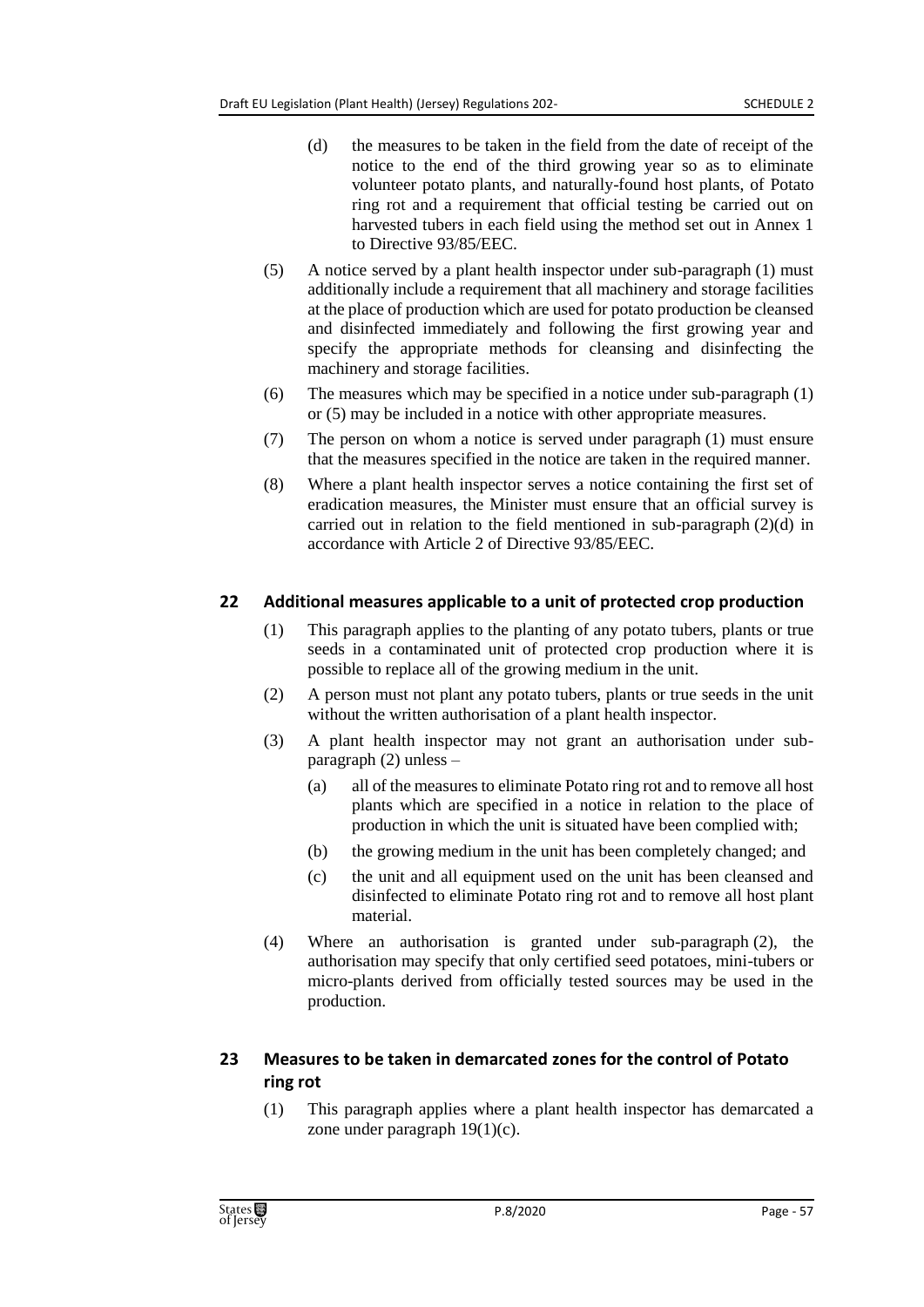- (2) The Minister may, by notice, specify further prohibitions, restrictions and other measures which are to apply in the demarcated zone to prevent the risk of Potato ring rot surviving or spreading.
- (3) The Minister may, in particular, specify in a notice under paragraph (2) that $-$ 
	- (a) any machinery or storage facilities at premises within the demarcated zone which used for potato production must be cleansed and disinfected in an appropriate manner so that there is no identifiable risk of Potato ring rot surviving or spreading;
	- (b) only certified seed potatoes or seed potatoes grown under official control may be planted during the specified period;
	- (c) any seed potatoes grown in a place of production which is possibly contaminated must be officially tested after harvesting; and
	- (d) potatoes intended for planting must be handled separately from all other potatoes at premises within the zone or that a system of cleansing and, where appropriate, disinfection must be carried out between the handling of seed and ware potatoes during the specified period.
- (4) A notice under sub-paragraph (2)
	- (a) must be in writing;
	- (b) must describe the extent of the demarcated zone;
	- (c) must specify the date on which each measure is to take effect and for how long;
	- (d) must be published in a manner appropriate to bring it to the attention of the public; and
	- (e) may be amended, suspended or revoked, in whole or in part, by further notice.
- (5) Any premises which are partly within and partly outside a demarcated zone must be treated as within that zone for the purposes of this paragraph.
- (6) A notice published in accordance with sub-paragraph (4) is to be treated as having been served on –
	- (a) any occupier or other person in charge of any premises within the demarcated zone; and
	- (b) any person who operates machinery or carries out any other activity in relation to the production of potatoes within the demarcated zone.
- (7) The Minister must ensure that
	- (a) premises growing, storing or handling potato tubers and premises which operate potato machinery under contract are supervised by plant health inspectors for the duration of the specified period;
	- (b) an official survey is carried out during the specified period in accordance with Article 2 of Directive 93/85/EEC; and
	- (c) a programme is established, where appropriate, for the replacement of all seed potato stocks over an appropriate period of time.
- (8) For the purposes of sub-paragraphs (3) and (7), the "specified period" means the period specified in the notice which must be at least three growing seasons following the year in which the zone was demarcated.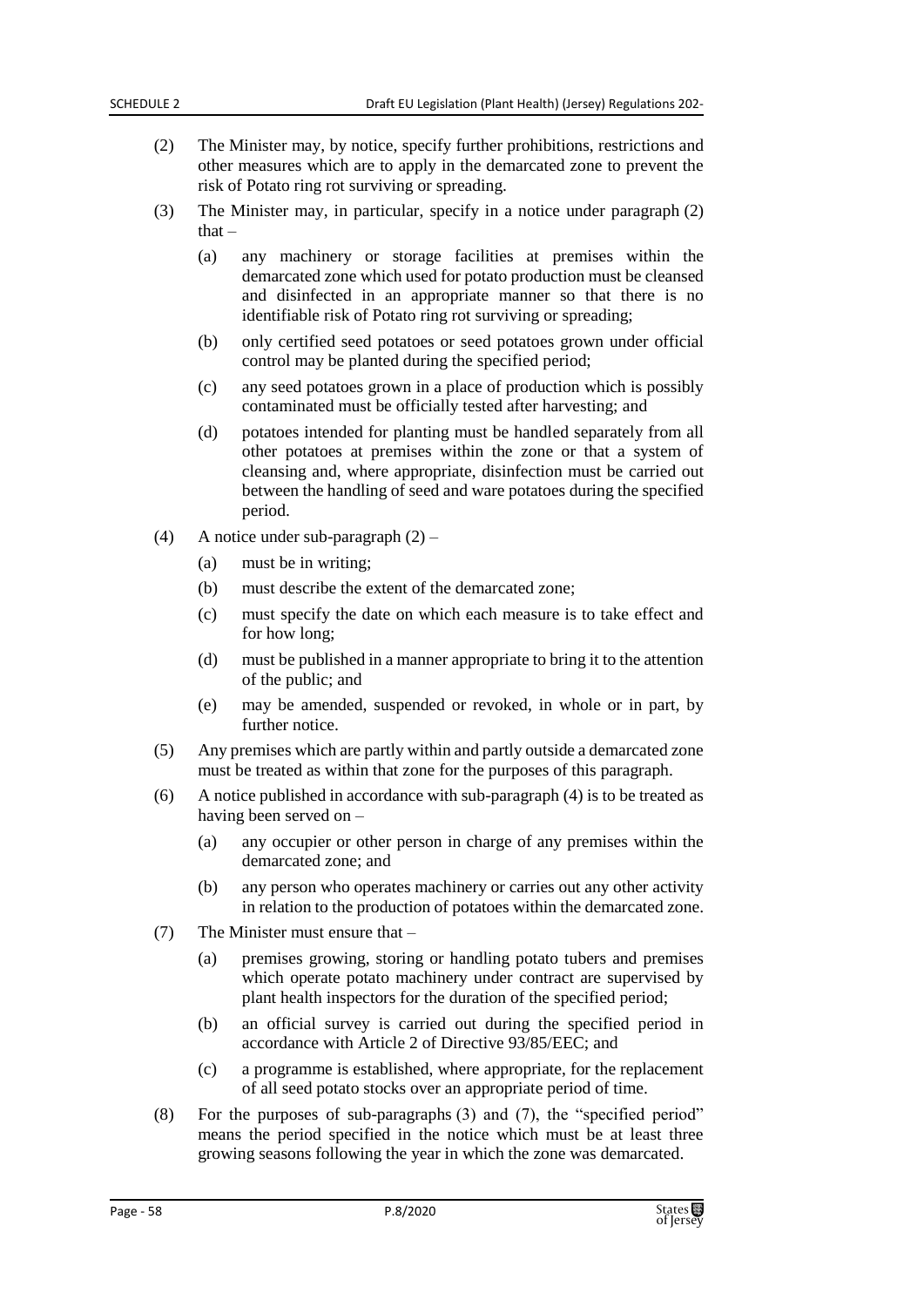#### PART 6 – MEASURES FOR THE CONTROL OF POTATO BROWN ROT

### **24 Interpretation of Part 6**

In this Schedule –

"certified seed potatoes" means seed potatoes which derive in direct line from potato material that has been obtained under an officially approved programme in the EU;

"contaminated" means designated by a plant health inspector as contaminated for the purposes of Article 5(1)(a)(ii) of Directive 98/57/EC;

"first growing year", in the case of measures to be taken in relation to a contaminated place of production, means the first growing year following the growing year in which the contaminated place of production is designated as contaminated for the purposes of Article  $5(1)(a)(ii)$  of Directive 98/57/EC;

"object" means any item of machinery, vehicle, vessel, store or other object, including packaging material;

"possibly contaminated" means determined by a plant health inspector as possibly contaminated for the purposes of Article  $5(1)(a)(iii)$  or  $(c)(iii)$  of Directive 98/57/EC;

"susceptible material" means plants (including tubers), other than true seed, of *Solanum tuberosum* L. or plants, other than fruit or seeds, of *Solanum lycopersicum* L.;

"zone" means any area, including any individual premises.

## **25 Official surveys and testing**

- (1) The Minister must ensure that annual systematic official surveys are carried out in Jersey to identify the presence of Potato brown rot on susceptible material in accordance with Article 2 of Directive 98/57/EC.
- (2) Where the presence of Potato brown rot is suspected, the Minister must ensure that –
	- (a) official testing is carried out to confirm or refute its presence
		- (i) in the case of susceptible material, using the method set out in Annex 2 to Directive 98/57/EC and in accordance with the conditions specified in point 1 of Annex 3 to Directive 98/57/EC, and
		- (ii) in any other case, using any officially approved method; and
	- (b) pending the confirmation or refutation of its presence, where suspect diagnostic visual symptoms of Potato brown rot have been seen and a positive result in a rapid screening test has been obtained or a positive result in the screening tests specified in point 2 of section 1 and section 3 of Annex 2 to Directive 98/57/EC has been obtained –
		- (i) the movement of all plants and tubers from all crops, lots or consignments from which the samples have been taken, other than those which are under official control, is prohibited,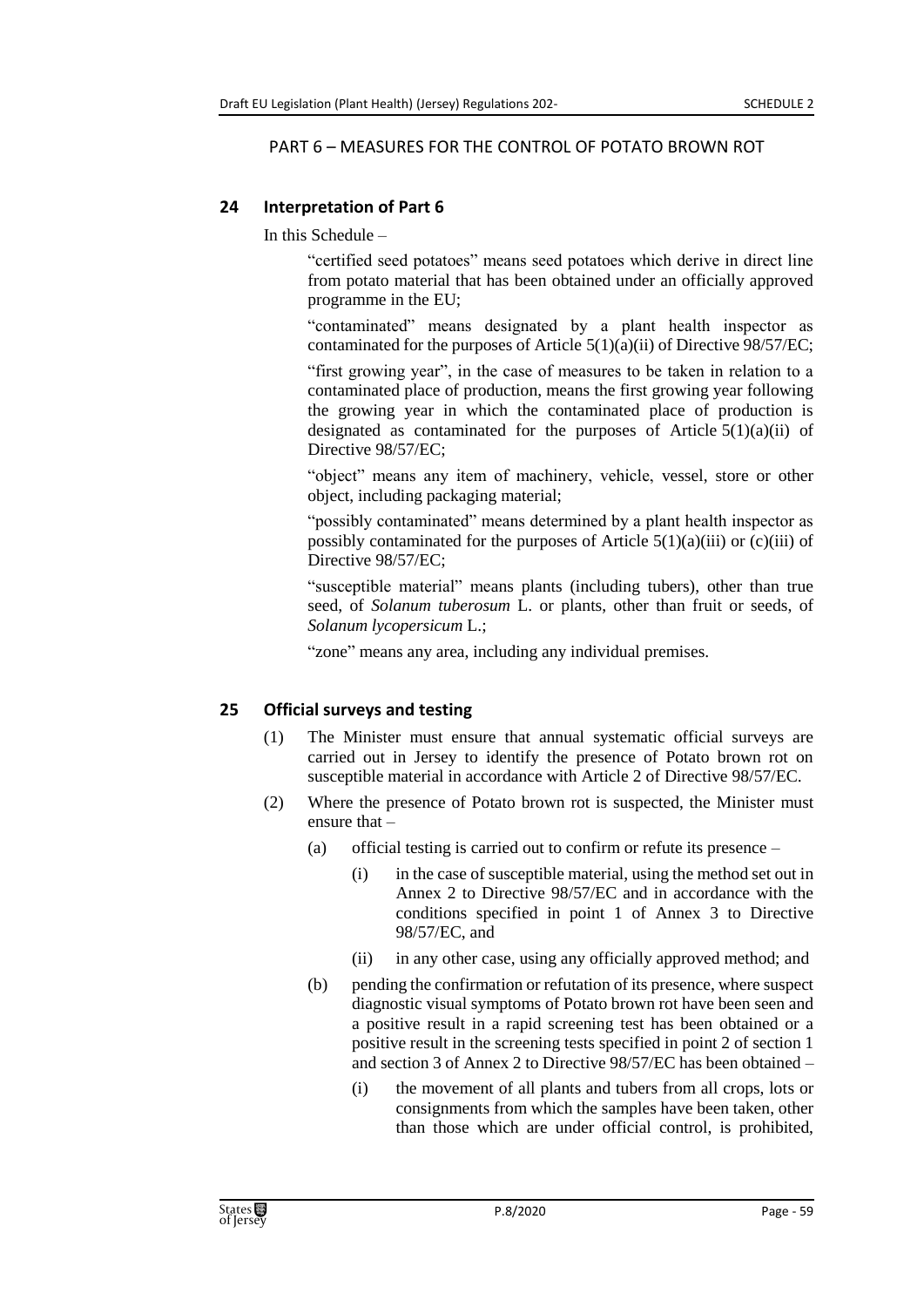except where it has been established that there is no identifiable risk of Potato brown rot spreading,

- (ii) steps are taken to trace the origin of the suspected occurrence, and
- (iii) additional appropriate precautionary measures based on the level of estimated risk are taken to prevent any spread of Potato brown rot.
- (3) The Minister may by notice specify measures for the purposes of subparagraph  $(2)(b)(i)$  to  $(iii)$ .

## **26 Measures to be taken following the confirmation of the presence of Potato brown rot**

- (1) If the presence of Potato brown rot is confirmed following official testing carried out under paragraph 25(2)(a), the Minister must ensure that the actions specified in sub-paragraphs (2) to (4) are taken in accordance with sound scientific principles, the biology of Potato brown rot and the relevant production, marketing and processing systems of host plants of Potato brown rot.
- (2) In the case of susceptible material, the actions are
	- (a) an investigation by a plant health inspector to determine the extent and the primary sources of the contamination in accordance with Annex 4 to Directive 98/57/EC;
	- (b) further official testing, including on all clonally related seed potato stocks;
	- (c) the designation of the following as contaminated by a plant health inspector—
		- (i) the susceptible material and consignment or lot from which the sample was taken,
		- (ii) any objects which have been in contact with that sample, and
		- (iii) any unit or field of protected crop production and any place of production of the susceptible material from which the sample was taken;
	- (d) a determination by a plant health inspector of the extent of probable contamination through pre- or post-harvest contact, through production, irrigation or spraying links or through clonal relationship; and
	- (e) the demarcation of a zone by a plant health inspector on the basis of the designation under paragraph (c), the determination made under paragraph (d) and the possible spread of Potato brown rot in accordance with point 2(i) of Annex 5 to Directive 98/57/EC;
- (3) In the case of host plants, other than susceptible material, where the production of susceptible material is identified to be at risk by a plant health inspector, the actions are –
	- (a) an investigation by a plant health inspector to determine the extent and the primary sources of the contamination in accordance with Annex 4 to Directive 98/57/EC;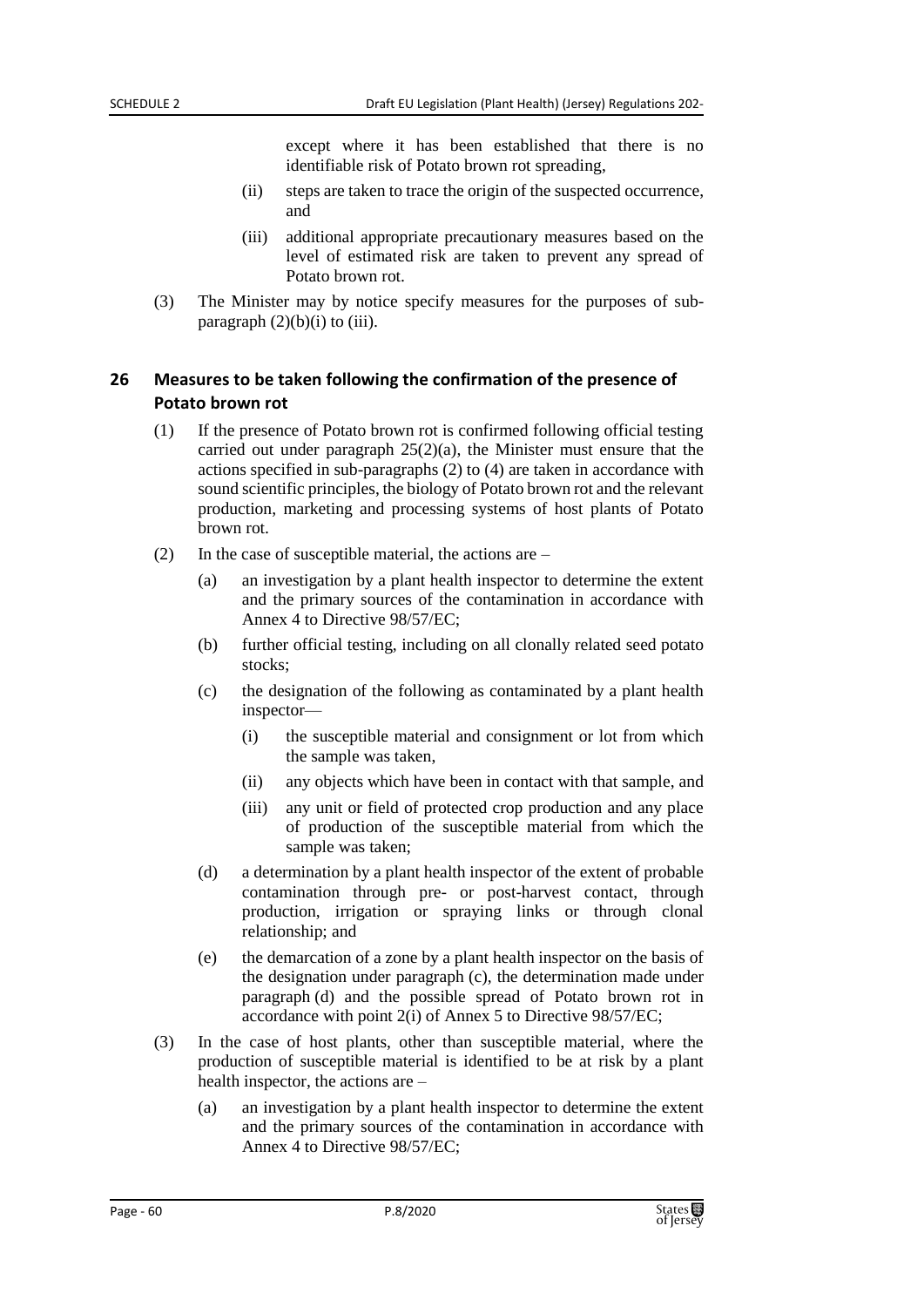- (b) the designation by a plant health inspector of host plants from which the sample was taken as contaminated;
- (c) a determination of the probable contamination by a plant health inspector; and
- (d) the demarcation of a zone by a plant health inspector on the basis of the designation under paragraph (b), the determination made under paragraph (c) and the possible spread of Potato brown rot in accordance with point 2(i) of Annex 5 to Directive 98/57/EC.
- (4) In the case of surface water and associated wild solanaceous host plants where production of susceptible material is identified by a plant health inspector to be at risk through irrigation, spraying or flooding of surface water, the actions are –
	- (a) an investigation by a plant health inspector to establish the extent of the contamination, which includes an official survey at appropriate times on samples of surface water and, if present, wild solanaceous host plants;
	- (b) the designation of surface water from which the sample was taken by a plant health inspector, to the extent appropriate and on the basis of the investigation under paragraph (a);
	- (c) a determination by a plant health inspector of the probable contamination on the basis of the designation made under paragraph (b); and
	- (d) the demarcation of a zone by a plant health inspector on the basis of the designation under paragraph (b), the determination made under paragraph (c) and the possible spread of Potato brown rot in accordance with point 2(ii) of Annex 5 to Directive 98/57/EC.

### **27 Restrictions in relation to susceptible material or objects contaminated or possibly contaminated with Potato brown rot**

- (1) A person must not knowingly plant or knowingly cause or permit to be planted –
	- (a) any contaminated susceptible material; or
	- (b) any possibly contaminated susceptible material.
- (2) Where susceptible material or an object has been designated as contaminated or possibly contaminated under paragraph 26(2), a plant health inspector must serve a notice requiring that –
	- (a) in the case of contaminated susceptible material, the material be subjected to any measure that complies with point 1 of Annex 6 to Directive 98/57/EC;
	- (b) in the case of possibly contaminated susceptible material, the material be used or disposed of in accordance with point 2 of Annex 6 to Directive 98/57/EC; and
	- (c) in the case of a contaminated object or a possibly contaminated object, the object be –
		- (i) disposed of by destruction, or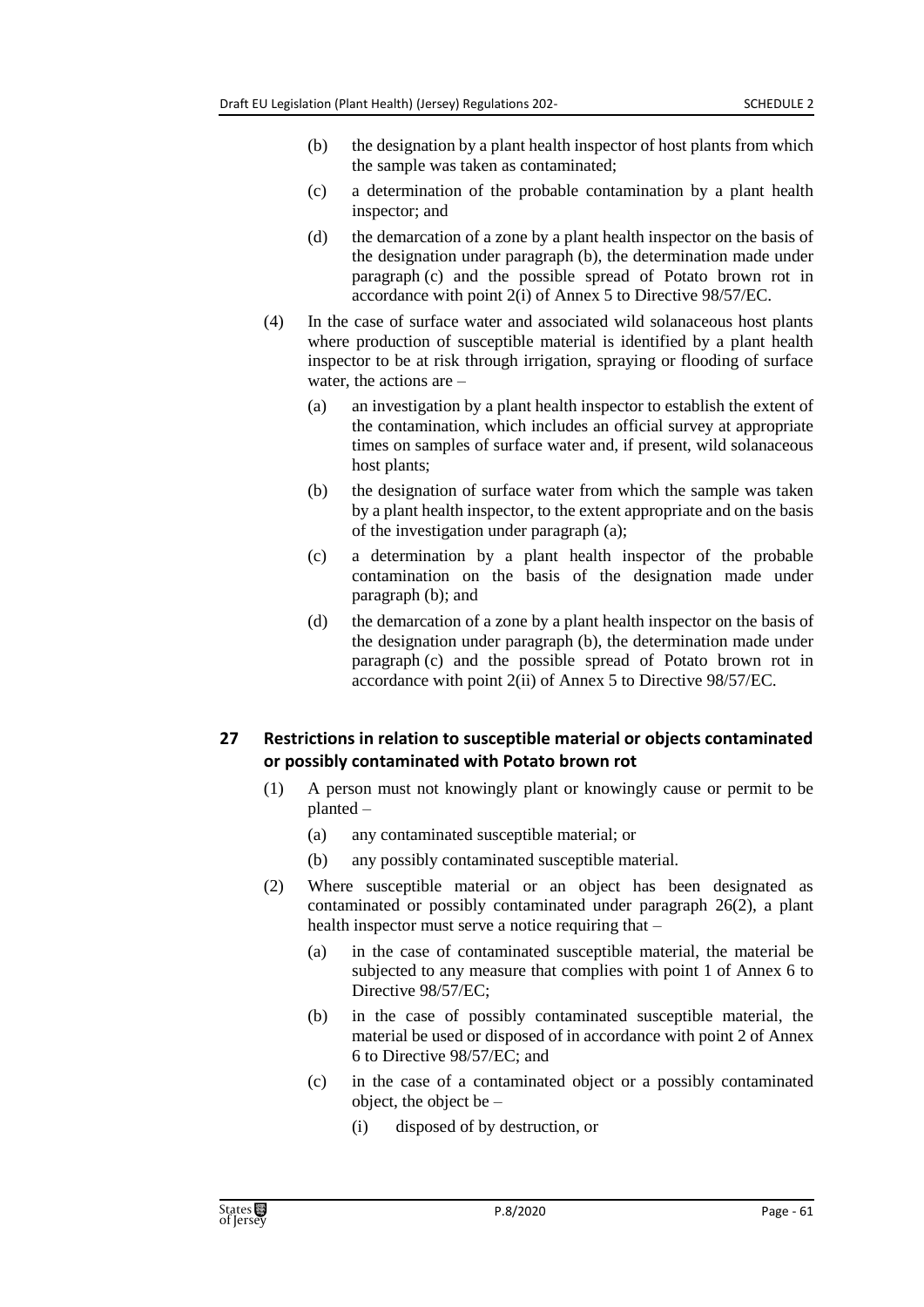- (ii) cleansed and disinfected so that there is no identifiable risk of Potato brown rot surviving or spreading.
- (3) Anything cleansed and disinfected in accordance with sub-paragraph (2) is no longer treated as contaminated for the purposes of Directive 98/57/EC.

### **28 Measures which may be required in relation to a contaminated place of production**

- (1) A plant health inspector must serve the following notices on any occupier or other person who is in charge of a contaminated place of production which is in a zone demarcated by a plant health inspector under paragraph  $26(2)(e)$  –
	- (a) in relation to a contaminated field or unit of protected crop production which is part of the place of production, a notice containing the first set of eradication measures or a notice containing the second set of eradication measures; and
	- (b) in relation to a field which is part of the place of production and is not contaminated and, where the inspector is satisfied that the risk of volunteer potato and tomato plants and other naturally-found host plants of Potato brown rot has been eliminated, a notice containing the third set of eradication measures.
- (2) The first set of eradication measures are
	- (a) the measures to be taken in the field or the unit from the date of receipt of the notice and for at least four growing years from the start of the first growing year so as to eliminate any volunteer potato and tomato plants and other host plants, including solanaceous weeds, of Potato brown rot;
	- (b) a prohibition on the planting of any of the following in the field or the unit during that period –
		- (i) potato tubers, plants or true seeds,
		- (ii) tomato plants or seeds,
		- (iii) taking into account the biology of Potato brown rot, other host plants or plants of the species Brassica in respect of which there is a risk of Potato brown rot surviving, and
		- (iv) crops in respect of which there is a risk of Potato brown rot spreading;
	- (c) a requirement that in the first potato or tomato cropping season following that period only potatoes for ware production be planted in the field or the unit, provided that the field or the unit has been found free from volunteer potato and tomato plants and other host plants, including solanaceous weeds, during official inspections of Potato brown rot, for at least the two consecutive growing years prior to planting, and that harvested tubers or tomato plants be subjected to official testing using the method set out in Annex 2 to Directive 98/57/EC; and
	- (d) a requirement that an appropriate rotation cycle be applied in subsequent potato or tomato cropping seasons, which must be at least two years where potatoes are to be planted for seed production.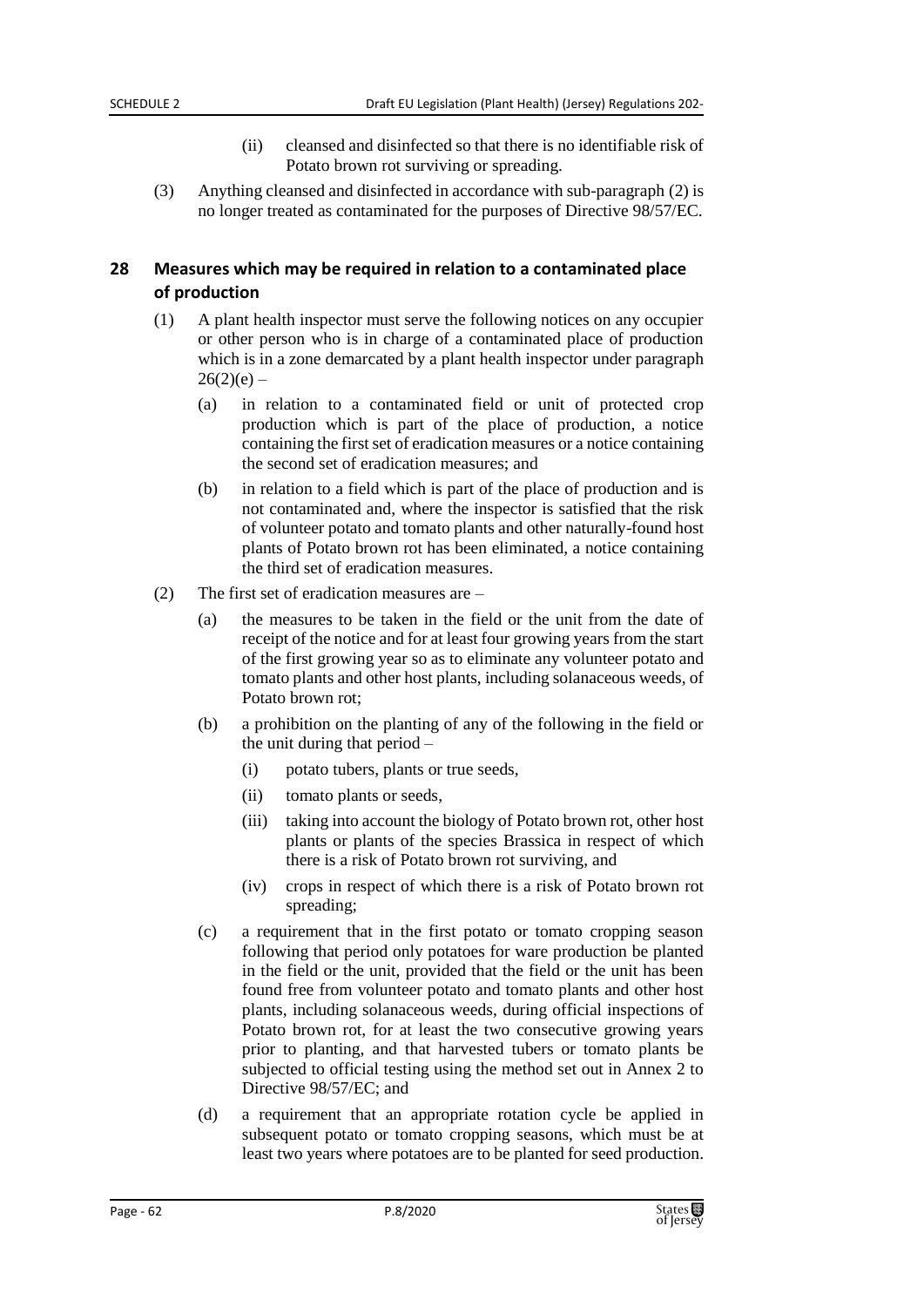- (3) The second set of eradication measures are
	- (a) the measures to be taken in the field or the unit from the date of receipt of the notice and for five growing years from the start of the first growing year so as to eliminate volunteer potato and tomato plants and other naturally-found host plants, including solanaceous weeds, of Potato brown rot;
	- (b) a requirement that
		- (i) during the first three of those growing years, the field or the unit be maintained –
			- (A) in bare fallow,
			- (B) in cereals, if the inspector is satisfied that there is no risk of Potato brown rot spreading,
			- (C) in permanent pasture with frequent close cutting or intensive grazing, or
			- (D) as grass for seed production, and
		- (ii) during the fourth and fifth growing years, only non-host plants of Potato brown rot in respect of which there is no risk of Potato brown rot surviving or spreading be planted in the field or the unit; and
	- (c) a requirement that in the first potato or tomato cropping season following that period only potatoes for seed or ware production be planted, provided that the field or the unit has been found free from volunteer potato and tomato plants and other host plants, including solanaceous weeds, during official inspections of Potato brown rot, for at least the two consecutive growing years prior to planting, and that harvested tubers or tomato plants be subjected to official testing using the method set out in Annex 2 to Directive 98/57/EC.
- (4) The third set of eradication measures are
	- (a) a requirement that from the date of receipt of the notice and for the first growing year no host plants of Potato brown rot be planted or only the following potatoes and tomato plants be planted in the field –
		- (i) certified seed potatoes for ware production, and
		- (ii) tomato plants grown from seed which meets the requirements of Directive 2000/29/EC, for fruit production;
	- (b) a requirement that, if potatoes are to be planted in the first subsequent growing year, only the following potatoes be planted for seed or ware production in that year –
		- (i) certified seed potatoes, and
		- (ii) seed potatoes officially tested for the absence of Potato brown rot and grown under official control at a place of production which is not contaminated;
	- (c) a requirement that, if tomato plants are to be planted in the first subsequent growing year, only the following tomato plants be planted for plant or fruit production in that year –
		- (i) tomato plants grown from seed which meets the requirements of Directive 2000/29/EC, and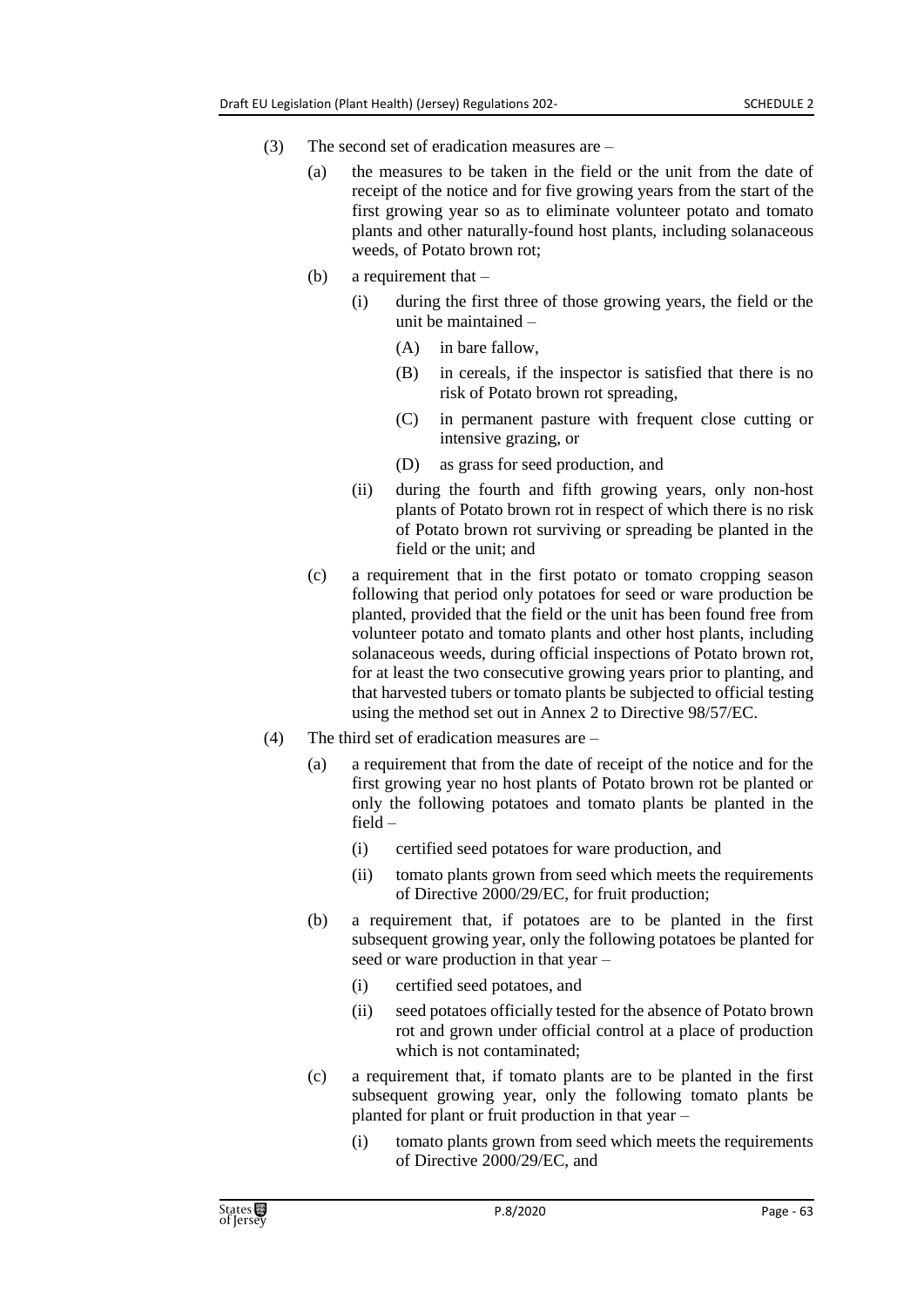- (ii) if vegetatively propagated, tomato plants grown from seed which meets the requirements of Directive 2000/29/EC and grown under official control at a place of production which is not contaminated;
- (d) a requirement, in the case of potatoes, that in the second subsequent growing year and any other subsequent growing year, only certified seed potatoes or seed potatoes grown under official control from certified seed potatoes be planted for seed or ware production in the field;
- (e) a requirement, in the case of tomatoes, that during the second subsequent growing year and any other subsequent growing year, only tomato plants grown from seed which meets the requirements of Directive 2000/29/EC or if, vegetatively propagated, tomato plants grown from seed which meets the requirements of Directive 2000/29/EC and grown under official control be planted for plant or fruit production in the field;
- (f) the measures to be taken in the field from the date of receipt of the notice to the end of the growing year specified in the notice so as to eliminate volunteer potato plants, and naturally-found host plants, of Potato brown rot; and
- (g) official inspections of growing crops at appropriate times and official testing of harvested potatoes in accordance with the method set out in Annex 2 to Directive 98/57/EC.
- (5) A notice served by a plant health inspector under sub-paragraph (1) must additionally –
	- (a) include a requirement that all machinery and storage facilities at the place of production which are used for potato production be cleansed and disinfected immediately and following the first growing year and specify the appropriate methods for cleansing and disinfecting the machinery and storage facilities; and
	- (b) prohibit any irrigation or spraying programme at the place of production or specify how any irrigation or spraying programme at the place of production must be carried out for the purpose of preventing the spread of Potato brown rot.
- (6) The measures which may be specified in a notice under sub-paragraph (1) may be included in a notice with other appropriate measures.
- (7) The person on whom a notice is served under paragraph (1) must ensure that the measures specified in the notice are taken in the required manner.

#### **29 Additional measures in relation to units of protected crop production**

- (1) This paragraph applies to the planting of any potato tubers, plants or true seeds in a contaminated unit of protected crop production where it is possible to replace all of the growing medium in the unit.
- (2) A person must not plant any potato tubers, plants or true seeds, tomato plants or seeds or other host plants of Potato brown rot in the unit without the written authorisation of a plant health inspector.
- (3) A plant health inspector may not grant an authorisation under subparagraph (2) unless –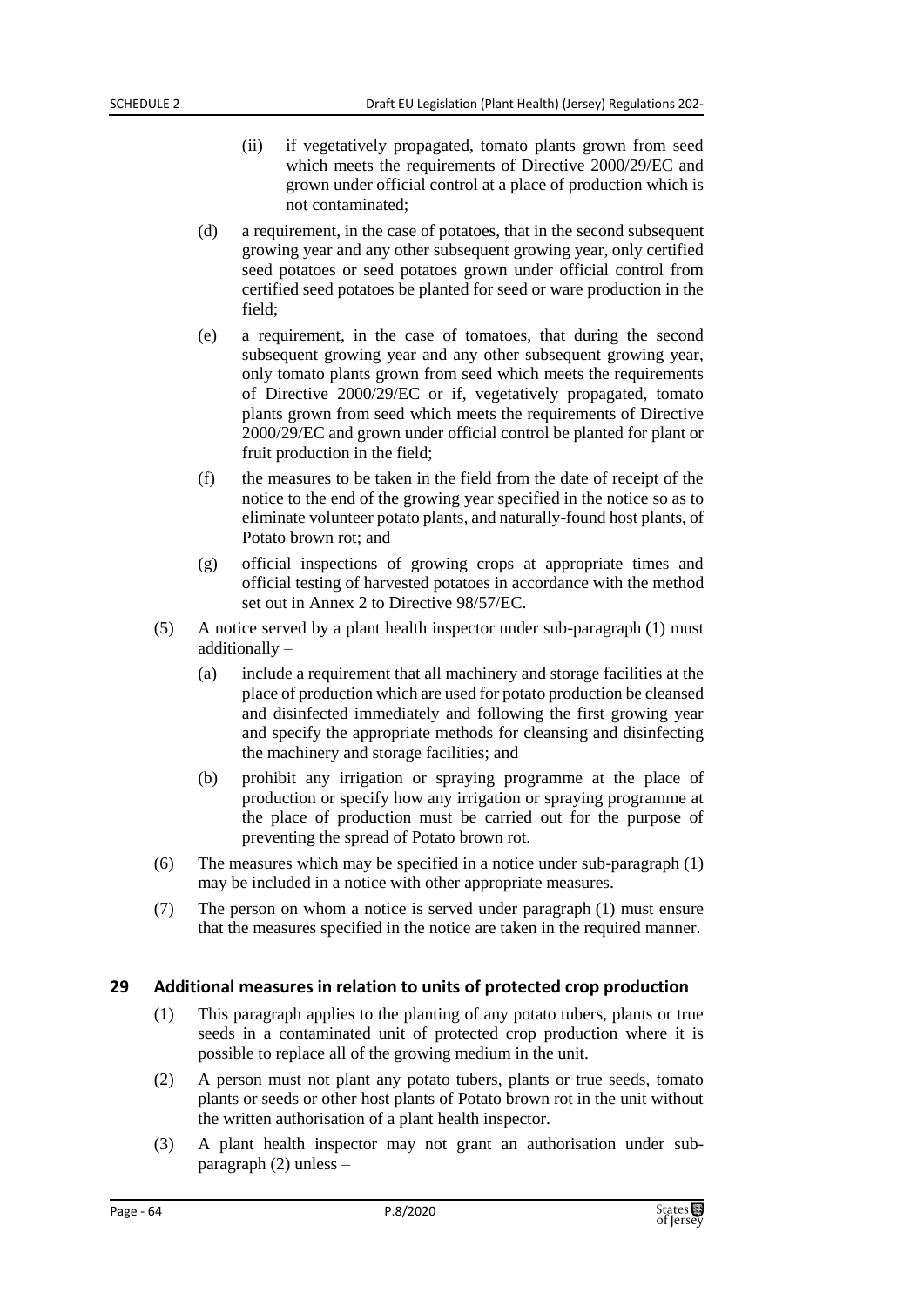- (a) all of the measures to eliminate Potato brown rot and to remove all host plants of Potato brown rot which are specified in a notice in relation to the place of production in which the unit is situated have been complied with;
- (b) the growing medium in the unit has been completely changed; and
- (c) the unit and all of the equipment used on the unit has been cleansed and disinfected to eliminate Potato brown rot and remove all host plant material.
- (4) An authorisation under sub-paragraph (2) may
	- (a) in relation to potato production, specify that only certified seed potatoes or mini-tubers or micro-plants derived from officially tested sources may be used in the production;
	- (b) in relation to tomato production, specify that only seed which meets the requirements of Directive 2000/29/EC or, if vegetatively propagated, tomato plants produced from seed which meets the requirements of Directive 2000/29/EC and grown under official control, may be used in the production;
	- (c) prohibit any irrigation or spraying programme at the place of production; and
	- (d) specify how any irrigation or spraying programme at the place of production must be carried out for the purpose of preventing the spread of Potato brown rot.

# **30 Measures to be taken in demarcated zones for the control of Potato brown rot**

- (1) This paragraph applies where a plant health inspector has demarcated a zone in relation to a confirmed finding of Potato brown rot under paragraph 26.
- (2) The Minister may, by notice, specify further prohibitions, restrictions and other measures which are to apply in the demarcated zone to prevent the risk of Potato brown rot surviving or spreading.
- (3) The Minister may, in particular, specify in a notice under paragraph (2) that –
	- (a) any machinery or storage facilities at premises within the demarcated zone which are used for growing, storing or handling potato tubers or tomatoes within the zone, or any premises within the zone from which machinery for potato or tomato production is operated under contract, must be cleansed and, where appropriate, disinfected so that there is no identifiable risk of Potato brown rot surviving or spreading;
	- (b) in the case of potato crops, only certified seed potatoes or seed potatoes grown under official control may be planted during the specified period;
	- (c) potatoes intended for planting must be handled separately from all other potatoes at premises within the zone or that a system of cleansing and, where appropriate, disinfection must be carried out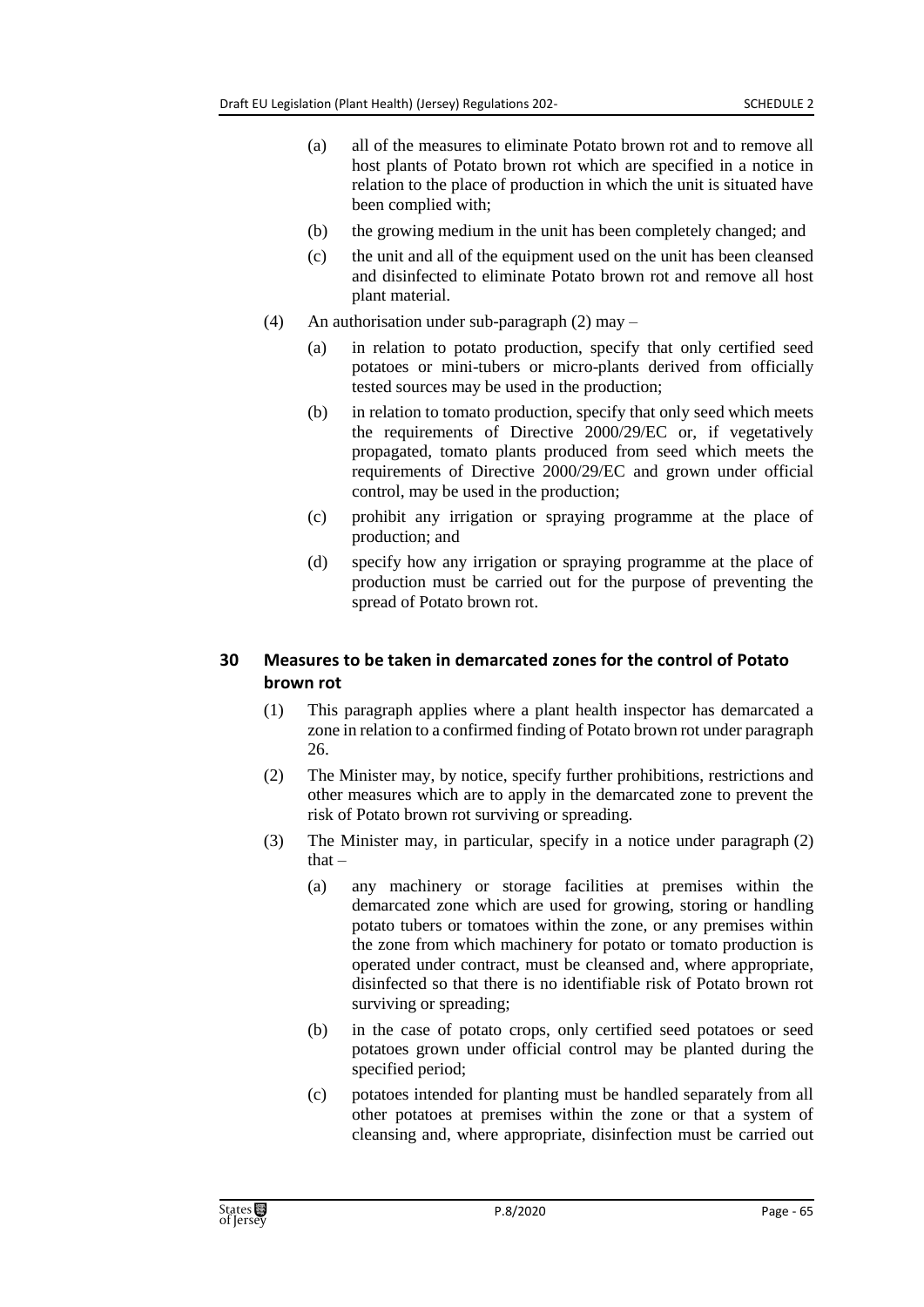between the handling of seed and ware potatoes during the specified period;

- (d) in the case of tomato crops, only tomato plants grown from seed which meets the requirements of Directive 2000/29/EC or, if vegetatively propagated, tomato plants produced from such seed and grown under official control may be planted during the specified period;
- (e) contaminated surface water must not be used for the irrigation or the spraying of specified plant material and, where appropriate, other host plants of Potato brown rot, without the prior written authorisation of a plant health inspector; and
- (f) if liquid waste discharges have been contaminated, any waste from industrial processing or packaging premises in the zone which handle specified plant material must be disposed of under the supervision of a plant health inspector.
- (4) A notice under sub-paragraph (2)
	- (a) must be in writing;
	- (b) must describe the extent of the demarcated zone;
	- (c) must specify in relation to each measure whether it applies generally or to an area of surface water in the demarcated zone;
	- (d) must specify the date on which each measure takes effect and for how long;
	- (e) must be published in a manner appropriate to bring it to the attention of the public; and
	- (f) may be amended, suspended or revoked, in whole or in part, by further notice.
- (5) Any premises which are partly within and partly outside a demarcated zone must be treated as within that zone for the purposes of this paragraph.
- (6) A notice published in accordance with sub-paragraph (4) is to be treated as having been served on –
	- (a) any occupier or other person in charge of any premises within the demarcated zone; and
	- (b) any person who
		- (i) has a right to use any contaminated surface water,
		- (ii) has any contaminated surface water on premises within the demarcated zone which the person occupies or is in charge of, and
		- (iii) any person who operates machinery or carries out any other activity in relation to the production of potatoes or tomatoes within the demarcated zone.
- (7) The Minister may only specify
	- (a) the measures referred to in sub-paragraph  $(3)(a)$  to  $(d)$  where the zone has been demarcated for the purposes of Article  $5(1)(a)(iv)$  of Directive 98/57/EC; and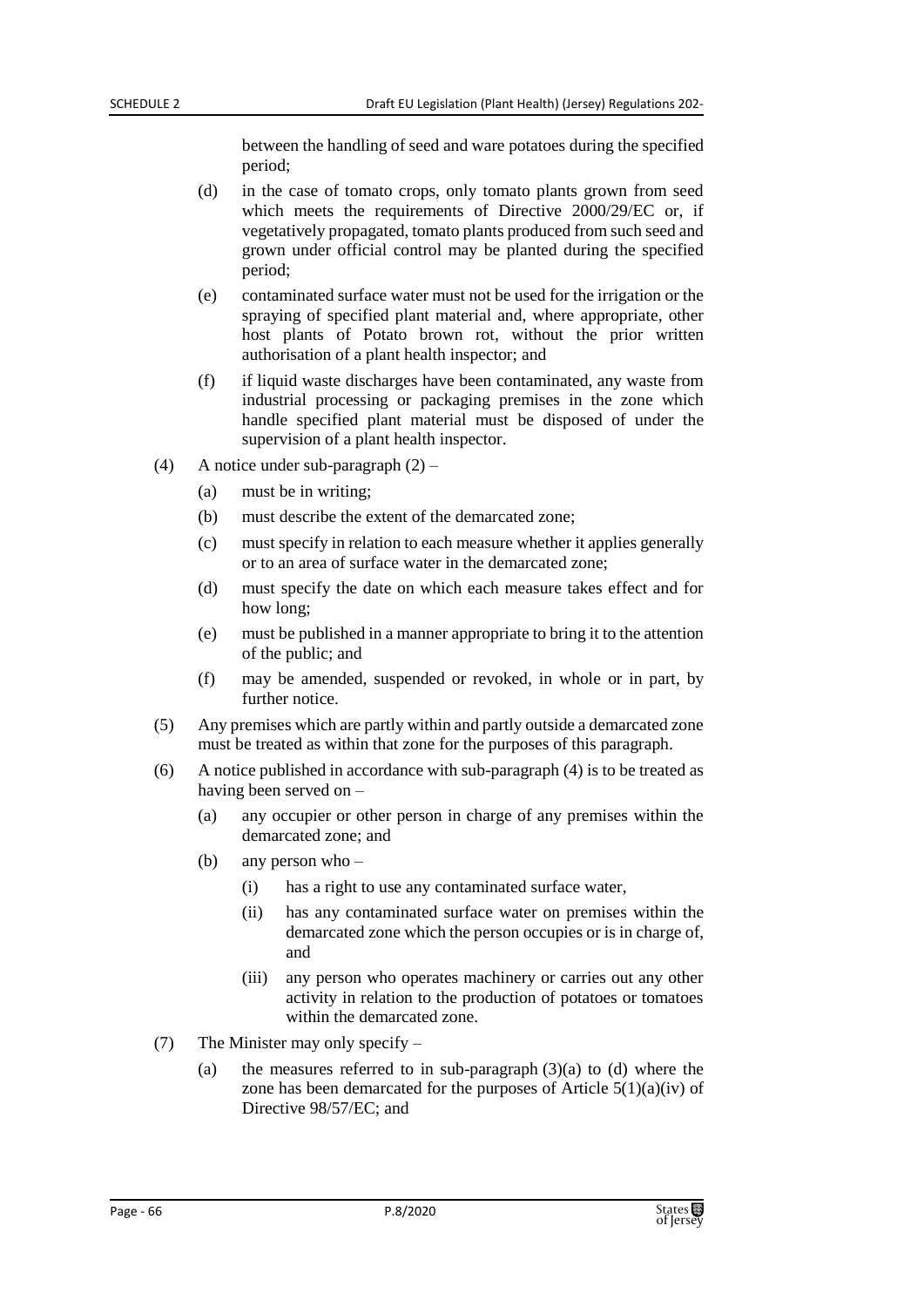- (b) the measures referred to in sub-paragraph  $(3)(e)$  and  $(f)$  where the zone has been demarcated for the purposes of Article  $5(1)(c)(iii)$  of Directive 98/57/EC.
- (8) The Minister must ensure that
	- (a) premises growing, storing or handling potato tubers and premises which operate potato machinery under contract are supervised by plant health inspectors during the specified period;
	- (b) an official survey is carried out in accordance with Article 2 of Directive 98/57/EC during the specified period;
	- (c) a programme is established, where appropriate, for the replacement of all seed potato stocks over an appropriate period of time.
- (9) For the purposes of sub-paragraphs (3) and (9), the "specified period", in relation to a zone demarcated under paragraph 26, must be at least three growing seasons following the year in which the zone was demarcated.

### PART 7 – MEASURES RELATING TO EGYPTIAN POTATOES

# **31 Measures for the purposes of Article 7 of Commission Implementing Decision 2011/787/EC**

- (1) In this Part, "Egyptian potatoes" means any tubers of *Solanum tuberosum* L., originating in Egypt, which are introduced into the Union territory under Commission Implementing Decision 2011/787/EC.
- (2) No professional operator may
	- (a) move any Egyptian potatoes within Jersey unless they are labelled to indicate that they originate in Egypt;
	- (b) process, prepare, wash or package any Egyptian potatoes at premises in Jersey other than at premises that the Minister has approved in writing for that purpose.
- (3) Paragraph (2)(b) does not apply to the packing or preparation of any Egyptian potatoes in a shop, restaurant, canteen, club, public house, school, hospital, or similar establishment (including a vehicle or a fixed or mobile stall) for delivery to the final consumer.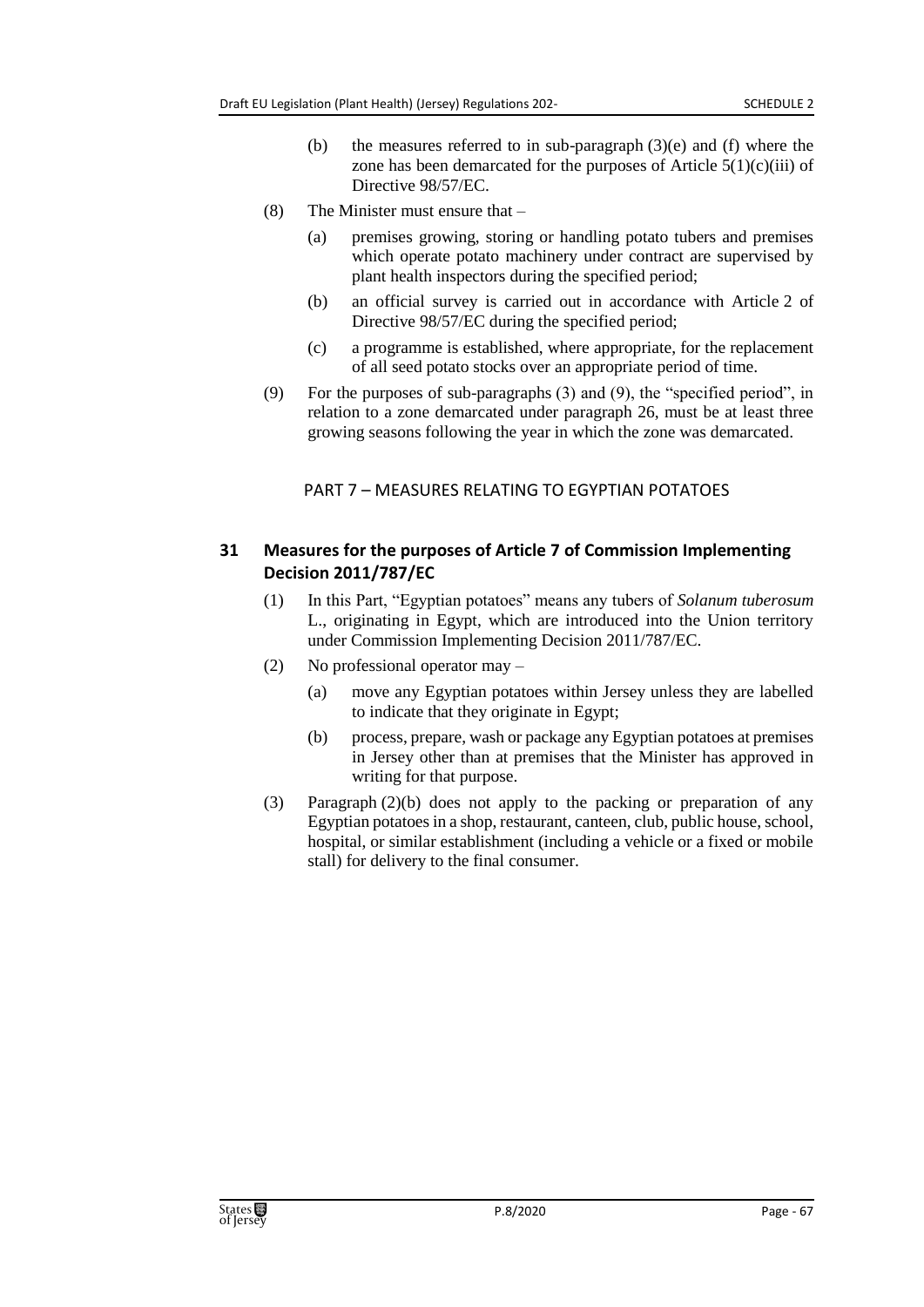# **SCHEDULE 3**

## (Regulation 38(1))

### **OFFENCES: RELEVANT PROVISIONS IN THE EU REGULATIONS**

| <b>Provision of the EU Plant Health</b><br><b>Regulation</b> | <b>Subject matter</b>                                                                                                                                                                                                                                            |
|--------------------------------------------------------------|------------------------------------------------------------------------------------------------------------------------------------------------------------------------------------------------------------------------------------------------------------------|
| Article $5(1)$ (as read with Article $8(1)$ )                | Prohibits the introduction of a Union<br>quarantine pest into the Union territory,<br>the movement of a Union quarantine pest<br>within the Union territory or the holding,<br>multiplication or the release of Union<br>quarantine pest in the Union territory. |
| Article $9(3)$ (as read with Article 33(1))                  | Requires professional operators to<br>immediately notify competent authorities<br>of any evidence they may have<br>concerning an imminent danger of the<br>entry of:                                                                                             |
|                                                              | - a Union quarantine pest or a pest<br>subject to measures adopted under Article<br>$30(1)$ into the Union territory or into a<br>part of the Union territory where it is not<br>yet present, or                                                                 |
|                                                              | - a protected zone quarantine pest into<br>the respective protected zone.                                                                                                                                                                                        |
| Article 14(1) (as read with Articles 16<br>and $33(1)$ )     | Requires a professional operator who<br>suspects or becomes aware that:                                                                                                                                                                                          |
|                                                              | - a Union quarantine pest or a pest<br>subject to measures adopted under Article<br>$30(1)$ is present in plants, plant products<br>or other objects which are under the<br>operator's control,                                                                  |
|                                                              | - a protected zone quarantine pest is<br>present in plants, plant products or other<br>objects which are under the operator's<br>control in the respective protected zone,                                                                                       |
|                                                              | to immediately notify the competent<br>authority and take precautionary<br>measures to prevent the establishment<br>and spread of the pest.                                                                                                                      |
| Article 14(3)                                                | Requires a professional operator:<br>- to consult the competent authority<br>where the professional operator has                                                                                                                                                 |

# PART 1 – EU PLANT HEALTH REGULATION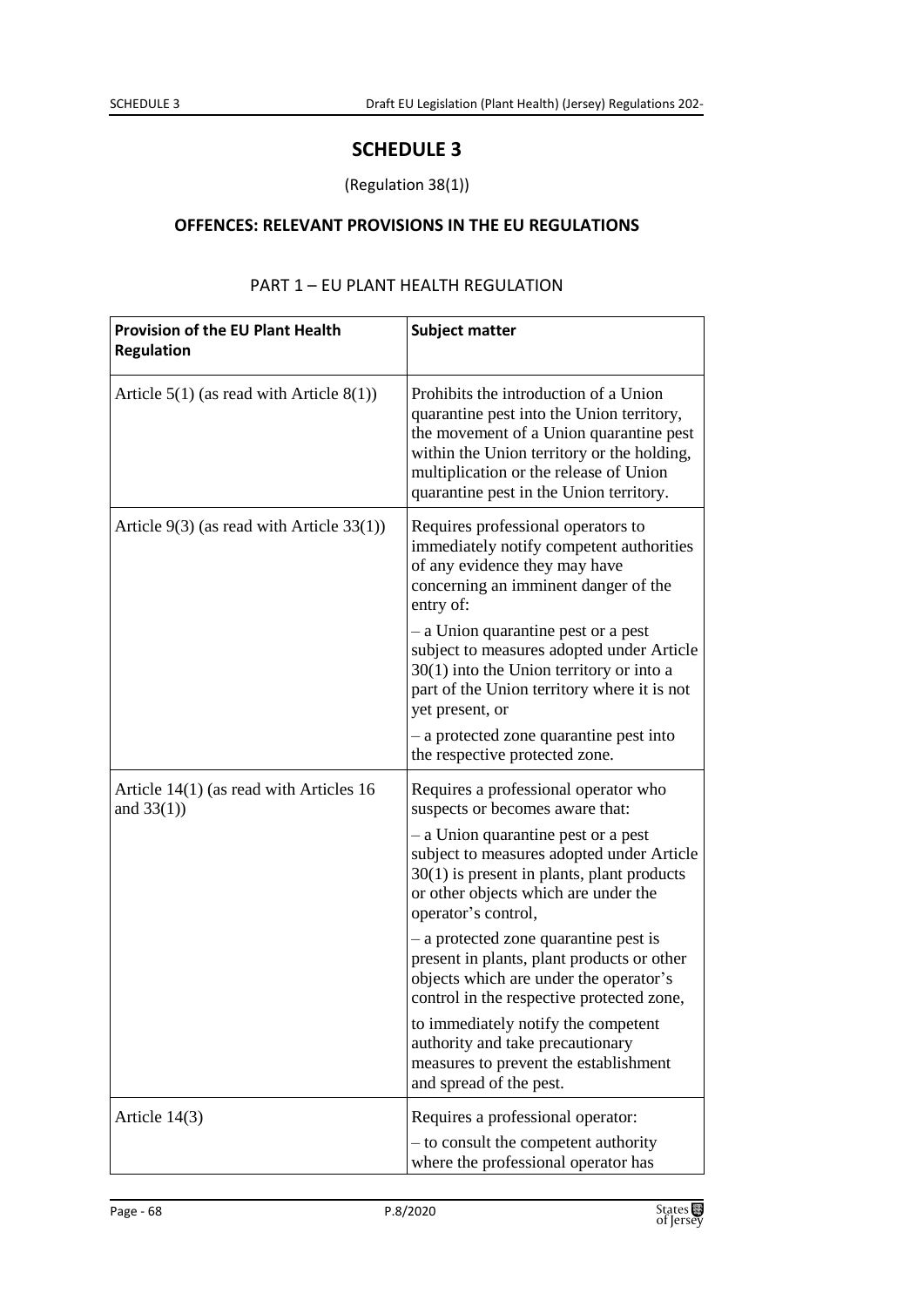| <b>Provision of the EU Plant Health</b><br><b>Regulation</b>                                                    | <b>Subject matter</b>                                                                                                                                                                                                                                                                                                             |
|-----------------------------------------------------------------------------------------------------------------|-----------------------------------------------------------------------------------------------------------------------------------------------------------------------------------------------------------------------------------------------------------------------------------------------------------------------------------|
|                                                                                                                 | received an official confirmation<br>concerning the presence of a Union<br>quarantine pest in plants, plant products<br>or other objects which are under the<br>operator's control, and                                                                                                                                           |
|                                                                                                                 | - where applicable, proceed with the<br>actions required under Article 14(4) and<br>(7)                                                                                                                                                                                                                                           |
| Article $15(1)$ (as read with Articles 15(2),<br>16 and $33(1)$ )                                               | Requires a person who is not a<br>professional operator to immediately<br>notify the competent authority where the<br>person becomes aware of:                                                                                                                                                                                    |
|                                                                                                                 | - the presence of a Union quarantine pest<br>or has reason to suspect the presence of a<br>Union quarantine pest,                                                                                                                                                                                                                 |
|                                                                                                                 | - the presence of a protected zone<br>quarantine pest, or has reason to suspect<br>the presence of a protected zone<br>quarantine pest, in the respective<br>protected zone.                                                                                                                                                      |
| Article $32(2)$                                                                                                 | Prohibits the introduction of a protected<br>zone quarantine pest into the respective<br>protected zone, the movement of a<br>protected zone quarantine pest within the<br>respective protected zone or the holding,<br>multiplication or the release of a<br>protected zone quarantine pest in the<br>respective protected zone. |
| Article 37(1) (as read with Article 39 and<br>Article 17 of the Phytosanitary<br><b>Conditions Regulation</b> ) | Restricts the introduction of a Union<br>regulated non-quarantine pest into the<br>Union territory or the movement of a<br>Union regulated non-quarantine pest<br>within the Union territory by a<br>professional operator on plants for<br>planting through which it is transmitted.                                             |
| Article $40(1)$ (as read with Articles 47<br>and $48(1)$ )                                                      | Prohibits the introduction into the Union<br>territory of certain plants, plant products<br>or other objects if they originate from all<br>or certain third countries or territories.                                                                                                                                             |
| Article $41(1)$ (as read with Articles 47<br>and $48(1)$ )                                                      | Prohibits:<br>– the introduction into the Union territory<br>of certain plants, plant products or other<br>objects from third countries unless the<br>special requirements in respect of those                                                                                                                                    |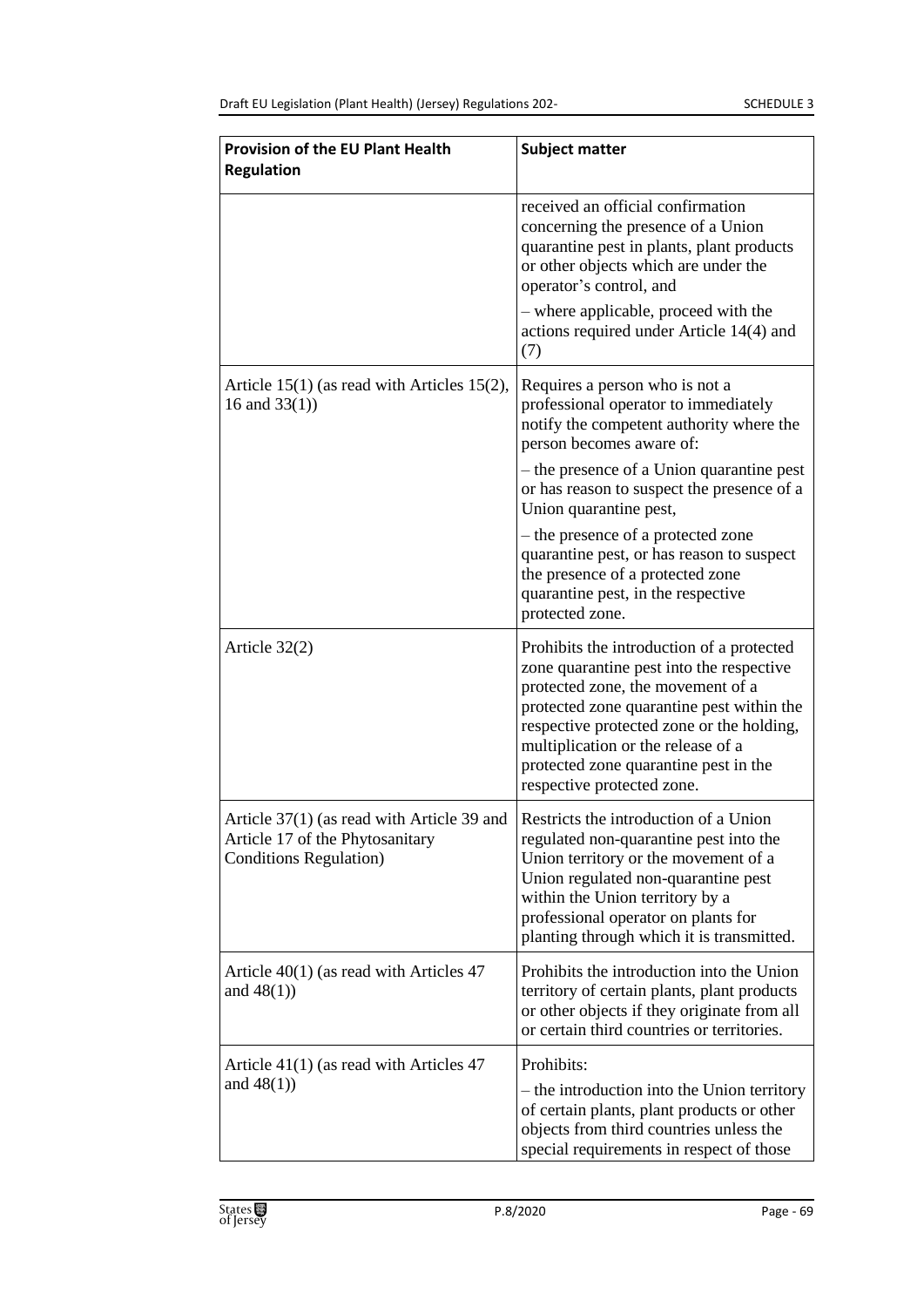| <b>Provision of the EU Plant Health</b><br><b>Regulation</b>   | <b>Subject matter</b>                                                                                                                                                                                                 |
|----------------------------------------------------------------|-----------------------------------------------------------------------------------------------------------------------------------------------------------------------------------------------------------------------|
|                                                                | plants, plant products or other objects are<br>fulfilled:                                                                                                                                                             |
|                                                                | – the movement within the Union<br>territory of certain plants, plant product or<br>other objects unless the special<br>requirements in respect of those plants,<br>plant products or other objects are<br>fulfilled. |
| Article $42(2)$ (as read with Articles 47<br>and $48(1)$ )     | Prohibits the introduction into the Union<br>territory of high-risk plants, plant<br>products or other objects from third<br>countries.                                                                               |
| Article $43(1)$                                                | Prohibits the introduction into the Union<br>territory of wood packaging material,<br>whether or not actually in use in the<br>transport of objects of all kind, unless it<br>fulfils the specified requirements.     |
| Article $45(1)$ , third paragraph (as read<br>with Article 55) | Requires postal services and professional<br>operators involved in sales through<br>distance contracts to make specified<br>information available to their clients<br>through the internet.                           |
| Article $53(1)$ (as read with Articles 57<br>and 58).          | Prohibits:<br>- the introduction of certain plants, plant<br>products or other objects originating from<br>third countries into certain protected<br>zones:                                                           |
|                                                                | - the introduction of certain plants, plant<br>products or other objects originating<br>within the Union territory into certain<br>protected zones.                                                                   |
| Article $54(1)$ (as read with Articles 57                      | Prohibits:                                                                                                                                                                                                            |
| and $58$ )                                                     | - the introduction of certain plants, plant<br>products or other objects into certain<br>protected zones unless the special<br>requirements in respect of those protected<br>zones are fulfilled;                     |
|                                                                | – the movement of certain plants, plant<br>products or other objects within certain<br>protected zones unless the special<br>requirements in respect of those protected<br>zones are fulfilled.                       |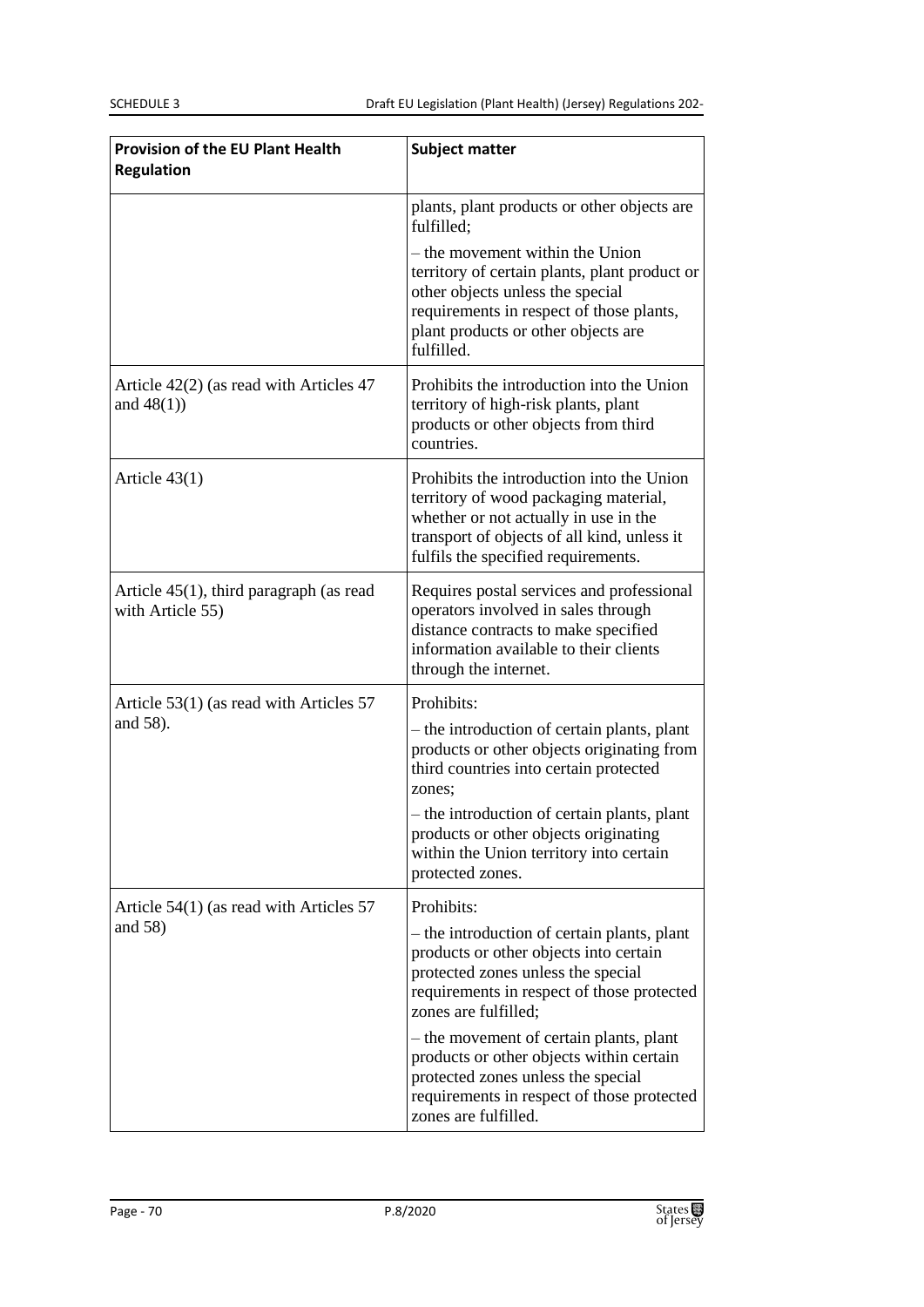| <b>Provision of the EU Plant Health</b><br><b>Regulation</b> | <b>Subject matter</b>                                                                                                                                                                                                                                                                                                   |
|--------------------------------------------------------------|-------------------------------------------------------------------------------------------------------------------------------------------------------------------------------------------------------------------------------------------------------------------------------------------------------------------------|
| Article 59                                                   | Requires vehicles, machinery or<br>packaging material used for:                                                                                                                                                                                                                                                         |
|                                                              | - specified plants, plant products or other<br>objects moving into or within the Union<br>territory, or through the Union territory,<br>to be free from Union quarantine pests<br>and pests subject to measures adopted<br>under Article 30(1),                                                                         |
|                                                              | - specified plants, plant products or other<br>objects moving into or within the<br>protected zones, or through protected<br>zones, to be free from the respective<br>protected zone quarantine pests.                                                                                                                  |
| Article $62(1)$                                              | Requires a person responsible for a<br>quarantine station or confinement facility<br>to monitor the station or facility and its<br>immediate vicinity for the unintended<br>presence of Union quarantine pests and<br>pests subject to measures adopted under<br>Article $30(1)$ .                                      |
| Article $62(2)$                                              | Requires a person responsible for a<br>quarantine station or confinement facility<br>to monitor the station or facility to take<br>appropriate action based on the<br>contingency plan referred to in point (e)<br>of Article $61(1)$ and to comply with the<br>obligations of professional operators in<br>Article 14. |
| Article $64(1)$ (as read with Article $64(2)$ )              | Prohibits the release of plants, plant<br>products and other objects from<br>quarantine stations or confinement<br>facilities unless authorised by the<br>competent authorities.                                                                                                                                        |
| Article $66(1)$ (as read with Article $65(3)$ )              | Requires certain professional operators to<br>submit an application for registration to<br>the competent authorities.                                                                                                                                                                                                   |
| Article $66(5)$ (as read with Article $65(3)$ )              | Requires registered operators, where<br>relevant:<br>- to annually submit an update<br>concerning any changes in the data<br>referred to in points (d) and (e) of Article<br>$66(2)$ or in the statements referred to in<br>points (b) and (c) of Article 66(2);                                                        |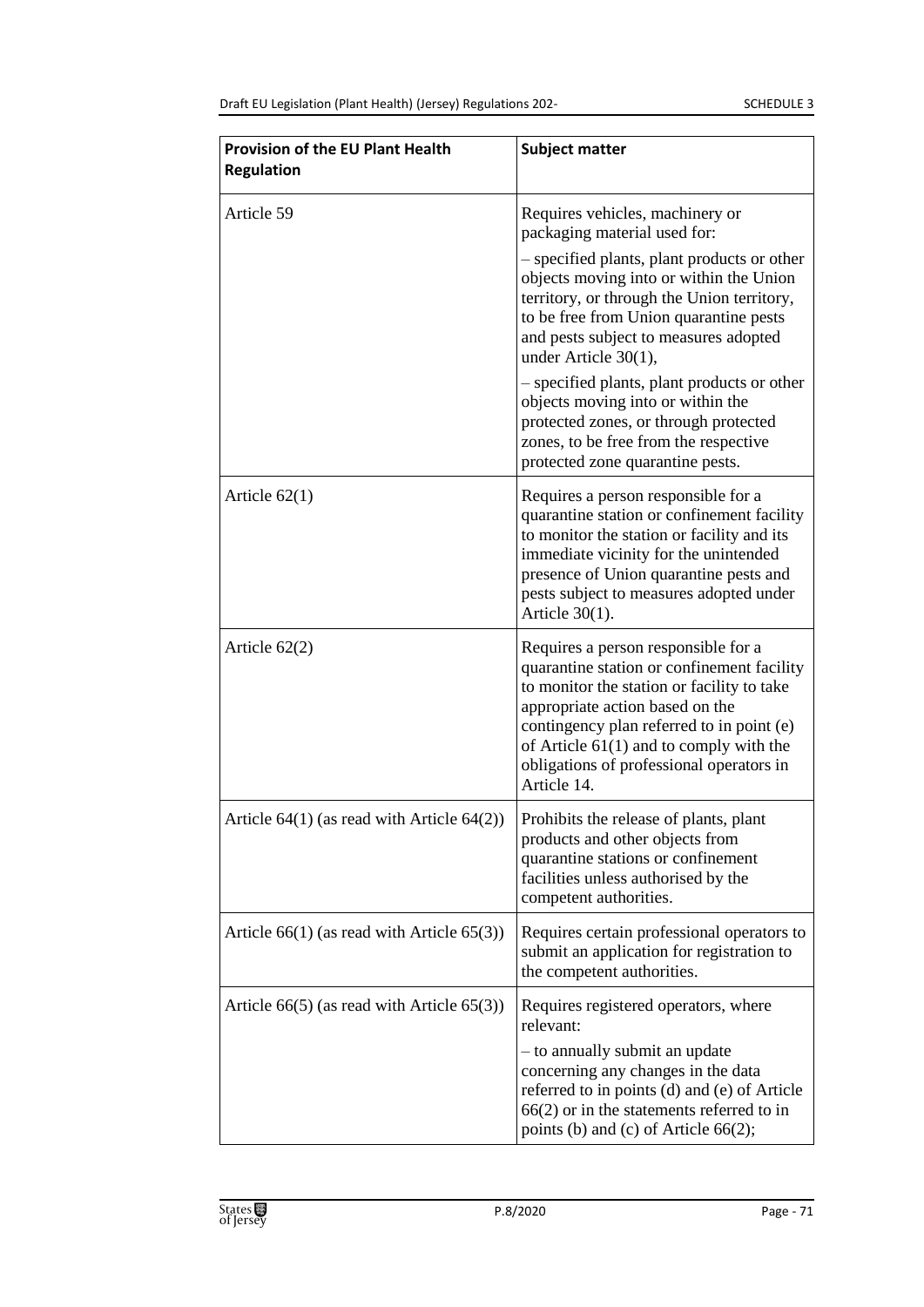| Provision of the EU Plant Health<br><b>Regulation</b>           | <b>Subject matter</b>                                                                                                                                                                                                                                                                                                                                              |
|-----------------------------------------------------------------|--------------------------------------------------------------------------------------------------------------------------------------------------------------------------------------------------------------------------------------------------------------------------------------------------------------------------------------------------------------------|
|                                                                 | - to update the data referred to in point<br>(a) of Article $66(2)$ no later than 30 days<br>after the change in that data.                                                                                                                                                                                                                                        |
| Article $69(1)$ (as read with Articles $65(3)$<br>and $69(3)$ ) | Requires a professional operator to whom<br>plants, plant products or other objects are<br>supplied that are subject to the specified<br>requirements or conditions to keep a<br>record allowing the operator to identify<br>the professional operator who supplied<br>each trade unit.                                                                            |
| Article $69(2)$ (as read with Article $69(3)$ )                 | Requires a professional operator who is<br>supplying plants, plant products or other<br>objects that are subject to the specified<br>requirements or conditions to keep a<br>record allowing the operator to identify<br>the professional operator to whom each<br>trade unit was supplied.                                                                        |
| Article 69(4)                                                   | Requires professional operators to keep<br>the records required under Article $69(1)$<br>to $(3)$ for at least three years.                                                                                                                                                                                                                                        |
| Article $70(1)$                                                 | Requires professional operators who are<br>supplied with, or supply, the plants, plant<br>products or other objects referred to in<br>Article $69(1)$ and (2) to have in place<br>traceability systems or procedures to<br>allow identification of the movements of<br>those plants, plant products and other<br>objects within and between their own<br>premises. |
| Articles $72(1)$ and $73$                                       | Prohibits the introduction into the Union<br>territory of certain plants, plant products<br>and other objects from third countries<br>unless they are accompanied by a<br>phytosanitary certificate.                                                                                                                                                               |
| Article $74(1)$                                                 | Prohibits the introduction of certain<br>plants, plant products and other objects<br>from third countries into certain protected<br>zones unless accompanied by a<br>phytosanitary certificate.                                                                                                                                                                    |
| Article 79(1) (as read with Articles 81, 82<br>and $83)$        | Prohibits the movement of certain plants,<br>plant products and other objects within<br>the Union territory without a plant<br>passport.                                                                                                                                                                                                                           |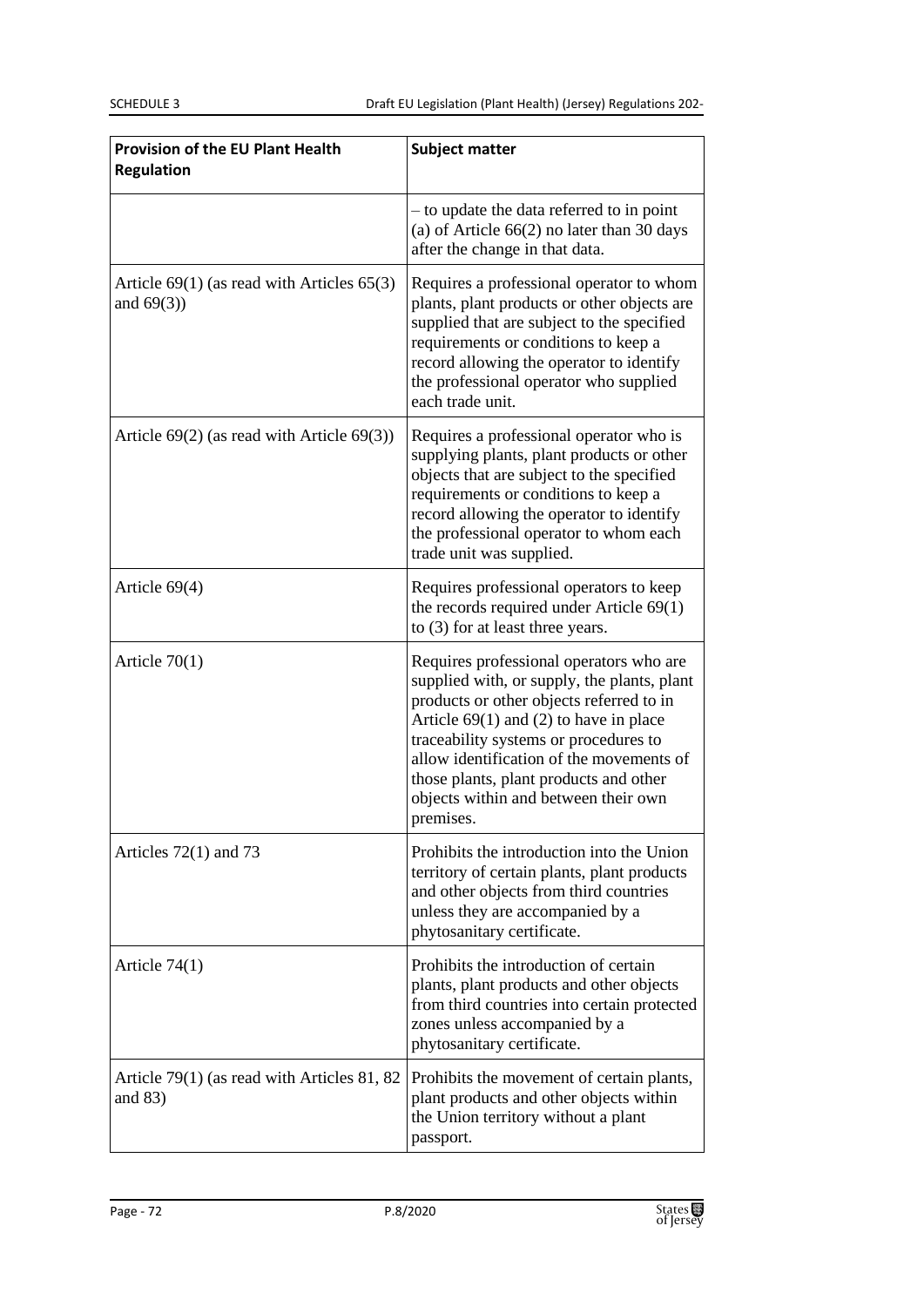| <b>Provision of the EU Plant Health</b><br><b>Regulation</b> | <b>Subject matter</b>                                                                                                                                                                                                                                                                                           |
|--------------------------------------------------------------|-----------------------------------------------------------------------------------------------------------------------------------------------------------------------------------------------------------------------------------------------------------------------------------------------------------------|
| Article 80(1) (as read with Articles 81, 82<br>and $83)$     | Prohibits the introduction of certain<br>plants, plant products and other objects<br>into certain protected zones, or the<br>movement of certain plants, plant<br>products and other objects within certain<br>protected zones, without a plant passport.                                                       |
| Article $84(1)$                                              | Prohibits professional operators from<br>issuing plant passports unless they are<br>authorised and from issuing plant<br>passports for plants, plant products or<br>other objects for which they are not<br>responsible.                                                                                        |
| Article 84(3)                                                | Prohibits authorised professional<br>operators from issuing plant passports<br>except at specified premises, collective<br>warehouses or dispatching centres.                                                                                                                                                   |
| Article 85 (as read with Article 87)                         | Prohibits authorised professional<br>operators from issuing plant passports for<br>plants, plant products or other objects<br>unless the specified requirements are<br>fulfilled in respect of those plants, plant<br>products or other objects.                                                                |
| Article $86(1)$ (as read with Articles $86(2)$ )<br>and 87)  | Prohibits authorised professional<br>operators from issuing plant passports for<br>plants, plant products or other objects to<br>be introduced into, or moved within, a<br>protected zone unless the specified<br>requirements are fulfilled in respect of<br>those plants, plant products or other<br>objects. |
| Article 88                                                   | Requires professional operators to attach<br>plant passports to the trade unit of the<br>plants, plant products or other objects<br>concerned, or where the plants, plant<br>products or other objects are moved in a<br>package, bundle or container, to that<br>package, bundle or container.                 |
| Article $90(1)$                                              | Requires an authorised operator to:<br>- identify and monitor the points in its<br>production process and certain other<br>points concerning the movement of<br>plants, plant products and other objects<br>where the authorised operator intends to<br>issue a plant passport in respect of those              |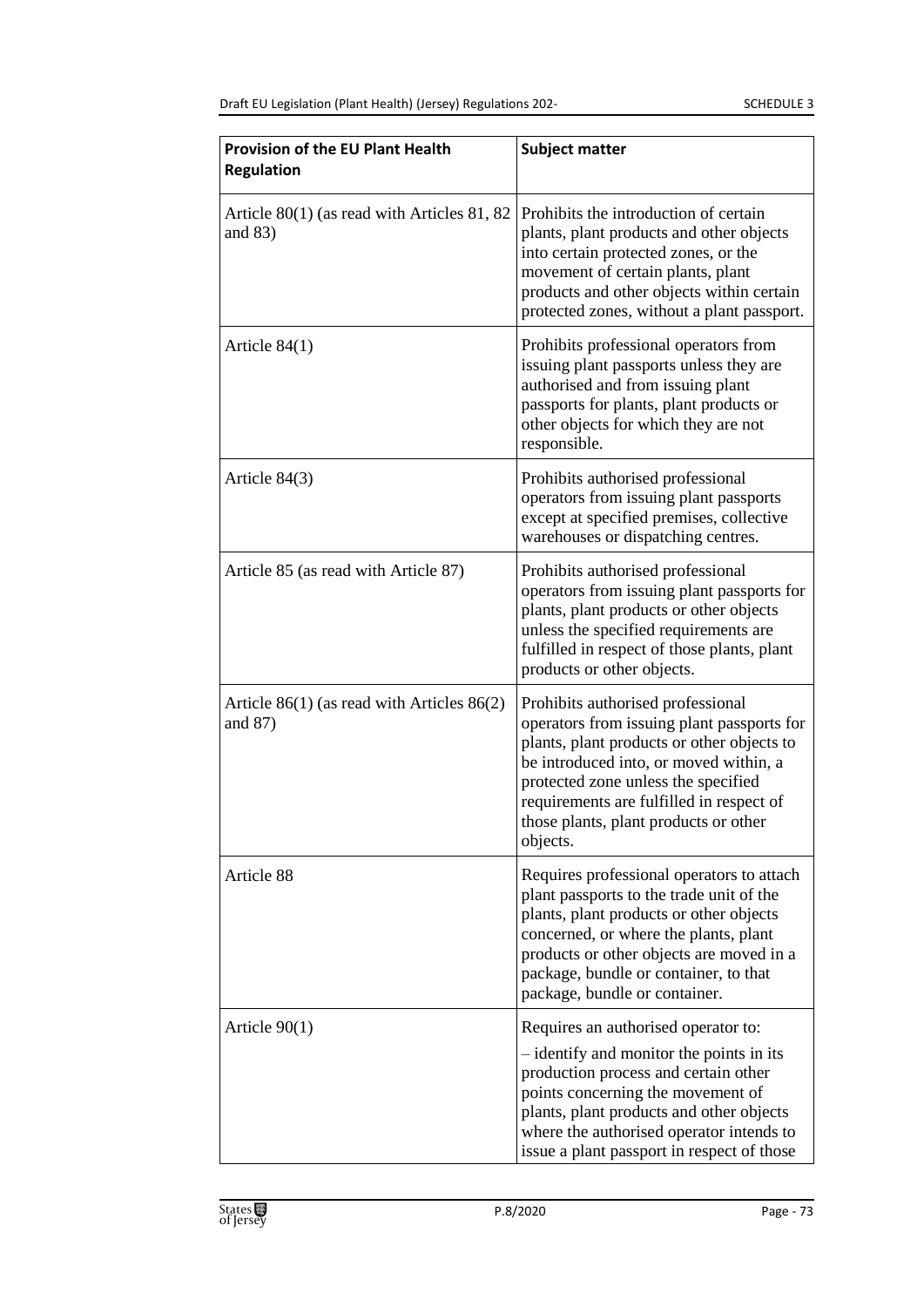| <b>Provision of the EU Plant Health</b><br><b>Regulation</b> | <b>Subject matter</b>                                                                                                                                                                                   |
|--------------------------------------------------------------|---------------------------------------------------------------------------------------------------------------------------------------------------------------------------------------------------------|
|                                                              | plants plant products and other objects;<br>and                                                                                                                                                         |
|                                                              | - keep records concerning the<br>identification and monitoring of those<br>points for at least three years.                                                                                             |
| Article $90(2)$                                              | Requires authorised operators to ensure<br>that appropriate training is given to its<br>personnel involved in the examinations<br>referred to in Article 87.                                            |
| Article 93(1)                                                | Prohibits authorised operators from<br>issuing replacement plant passports<br>unless certain conditions are fulfilled.                                                                                  |
| Article 93(5)                                                | Requires authorised operators who to<br>retain replaced plant passports or their<br>contents for at least three years.                                                                                  |
| Article $96(1)$                                              | Prohibits the marking of wood packaging<br>material, wood or other objects in the<br>Union territory by any person who is not<br>authorised in accordance with Article 98<br>or in the manner required. |
| Article $97(1)$                                              | Prohibits the repairing of wood packaging<br>material by any person who is not<br>authorised in accordance with Article 98<br>or in the manner required.                                                |

#### PART 2 – OFFICIAL CONTROLS REGULATION

| <b>Provision of the Official Controls</b><br><b>Regulation</b> | <b>Subject matter</b>                                                                                                                                                                                                                                                  |
|----------------------------------------------------------------|------------------------------------------------------------------------------------------------------------------------------------------------------------------------------------------------------------------------------------------------------------------------|
| Article $47(5)$                                                | Requires the operator responsible for a<br>relevant consignment entering the Union<br>to ensure that it is presented for official<br>controls at the border control post of first<br>arrival into the Union.                                                           |
| Article $50(1)$                                                | Requires the operator of a relevant<br>consignment to which Article $47(1)$<br>applies to present the original official<br>certificates or documents which are<br>required to accompany the consignment<br>to the competent authorities of the border<br>control post. |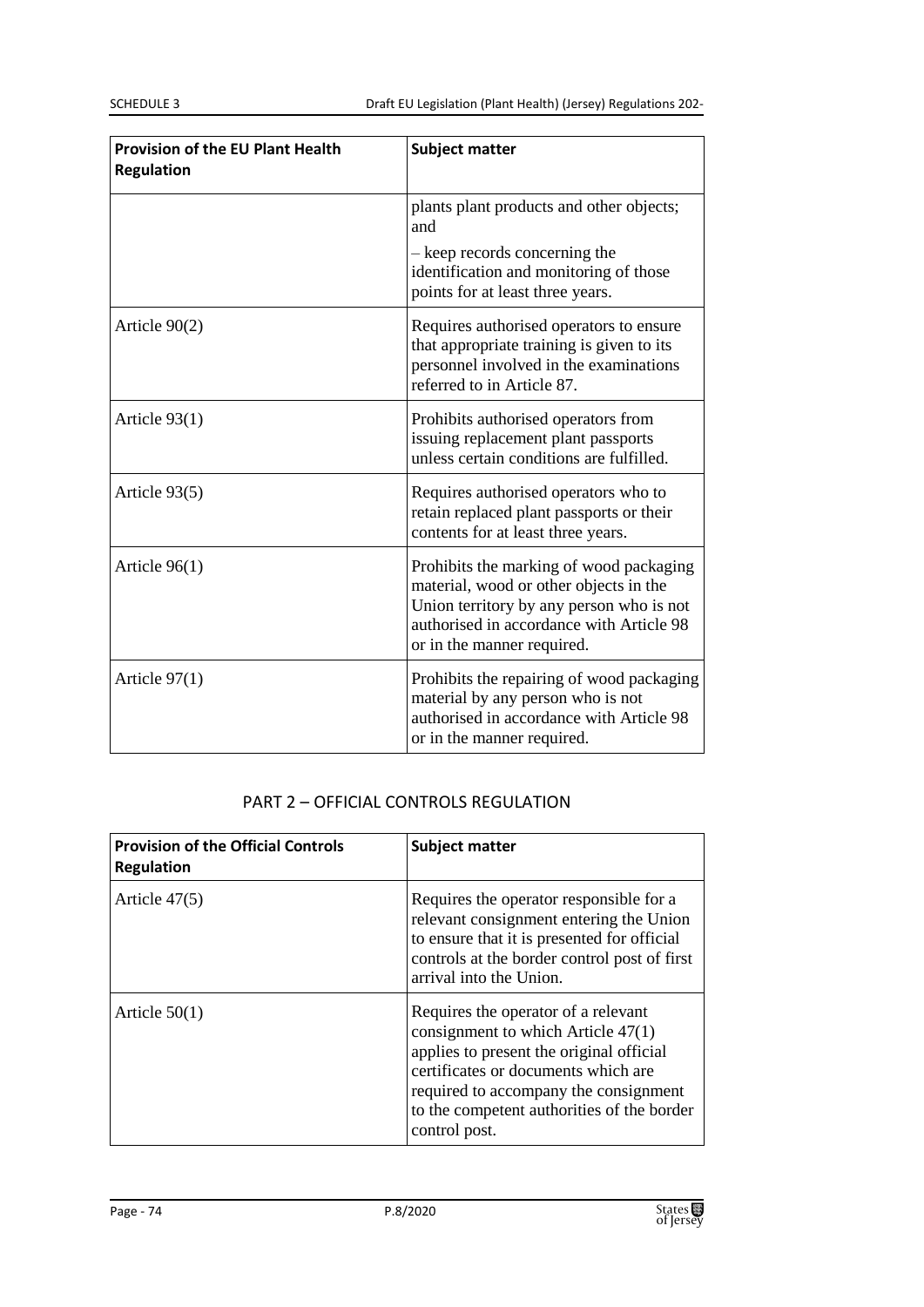| <b>Provision of the Official Controls</b><br><b>Regulation</b> | <b>Subject matter</b>                                                                                                                                                                                                                          |
|----------------------------------------------------------------|------------------------------------------------------------------------------------------------------------------------------------------------------------------------------------------------------------------------------------------------|
| Article $50(3)$                                                | Prohibits the operator of a relevant<br>consignment from splitting the<br>consignment until official controls have<br>been performed and the CHED has been<br>finalised.                                                                       |
| Article $56(1)$                                                | Requires the operator of a relevant<br>consignment to complete the relevant part<br>of the CHED.                                                                                                                                               |
| Article $56(4)$                                                | Requires the operator of a relevant<br>consignment to give prior notification to<br>the competent authorities of the border<br>control post of arrival of the consignment<br>prior to the physical arrival of the<br>consignment in the Union. |

#### PART 3 – OTHER EU LEGISLATION

| <b>Provision of EU legislation</b>                                                                                                                                                                                                                                                                                         | <b>Subject matter</b>                                                                                                                                                                                                                      |  |
|----------------------------------------------------------------------------------------------------------------------------------------------------------------------------------------------------------------------------------------------------------------------------------------------------------------------------|--------------------------------------------------------------------------------------------------------------------------------------------------------------------------------------------------------------------------------------------|--|
| Commission Delegated Regulation (EU) 2019/1602 supplementing Regulation<br>(EU) 2017/625 of the European Parliament and of the Council concerning the<br><b>Common Health Entry Document accompanying consignments of animals and</b><br>goods to their destination (OJ L 250, 30.9.2019, p.6)                             |                                                                                                                                                                                                                                            |  |
| Article 3 (as read with Article $4(a)$ , $5(1)$ )<br>(b), (d), $5(2)(a)$ and (c) and $6(a)$ )                                                                                                                                                                                                                              | Requires the operator responsible for a<br>consignment to ensure that a CHED<br>accompanies the consignment before it is<br>released for free circulation in accordance<br>with Article $57(2)(b)$ of the Official<br>Controls Regulation. |  |
| Commission Delegated Regulation (EU) 2019/2124 supplementing Regulation<br>(EU) 2017/625 of the European Parliament and of the Council as regards rules<br>for official controls of consignments of animals and goods in transit, transhipment<br>and onward transportation through the Union (OJ L 321, 12.12.2019, p.73) |                                                                                                                                                                                                                                            |  |
| Article $5(a)$ and (b)                                                                                                                                                                                                                                                                                                     | Requires the operator who is responsible<br>for a relevant consignment that has been<br>given authorisation for onward<br>transportation to enter certain details in<br>the CHED and submit the CHED.                                      |  |
| Article 6                                                                                                                                                                                                                                                                                                                  | Requires the operator who is responsible<br>for a relevant consignment that has been<br>given authorisation for onward<br>transportation to comply with the                                                                                |  |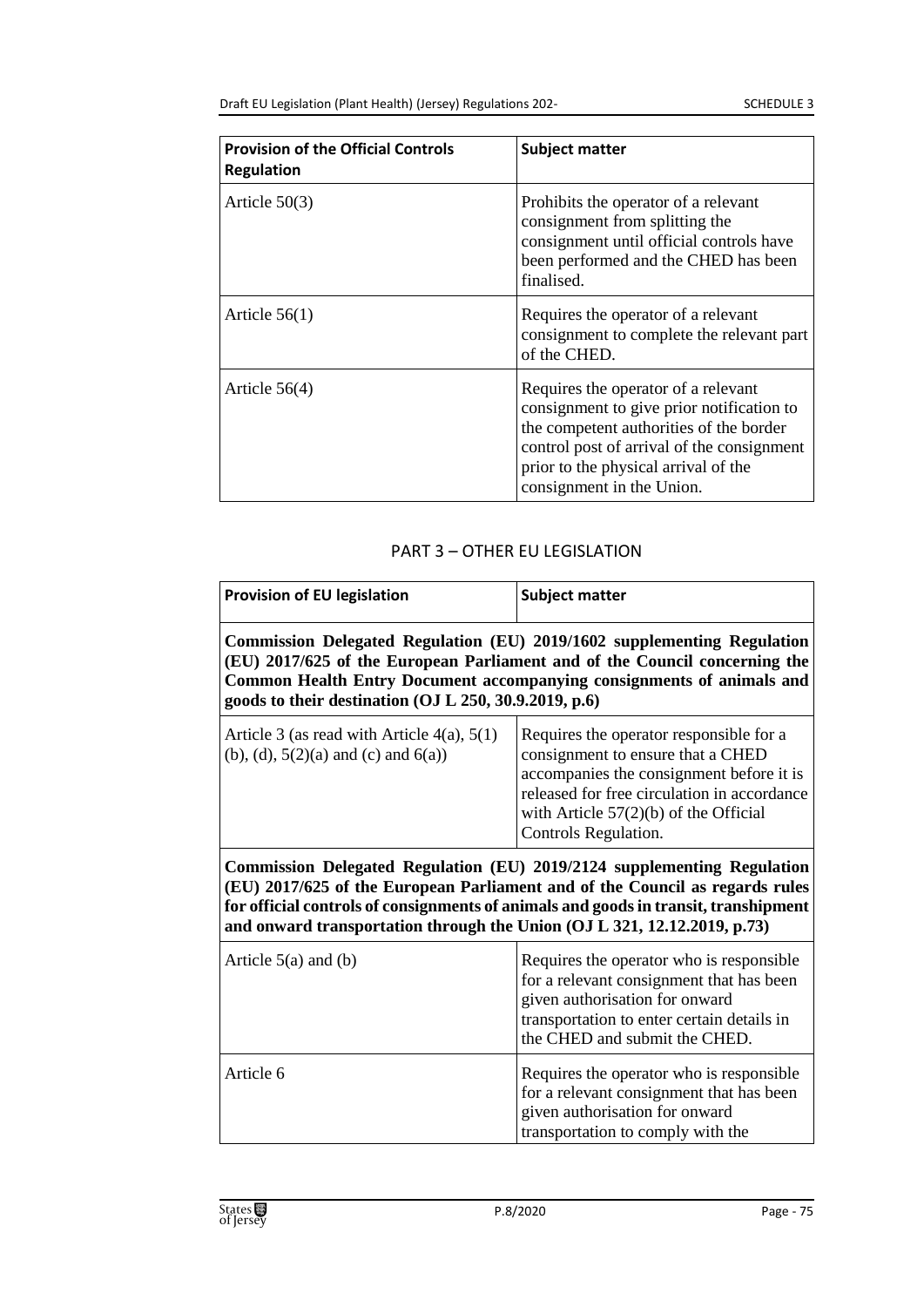SCHEDULE 3 Draft EU Legislation (Plant Health) (Jersey) Regulations 202-

| <b>Provision of EU legislation</b> | <b>Subject matter</b>                                                                                                                                                                                       |
|------------------------------------|-------------------------------------------------------------------------------------------------------------------------------------------------------------------------------------------------------------|
|                                    | specified conditions relating to its<br>transportation and storage.                                                                                                                                         |
| Article $16(1)$ and $(3)$          | Requires the operator who is responsible.<br>for a transhipped relevant consignment to<br>notify the specified information to<br>competent authorities.                                                     |
| Article $22(4)$                    | Requires the operator who is responsible<br>for a relevant consignment that is in transit<br>through the Union territory to take specific<br>measures relating to the transportation of<br>the consignment. |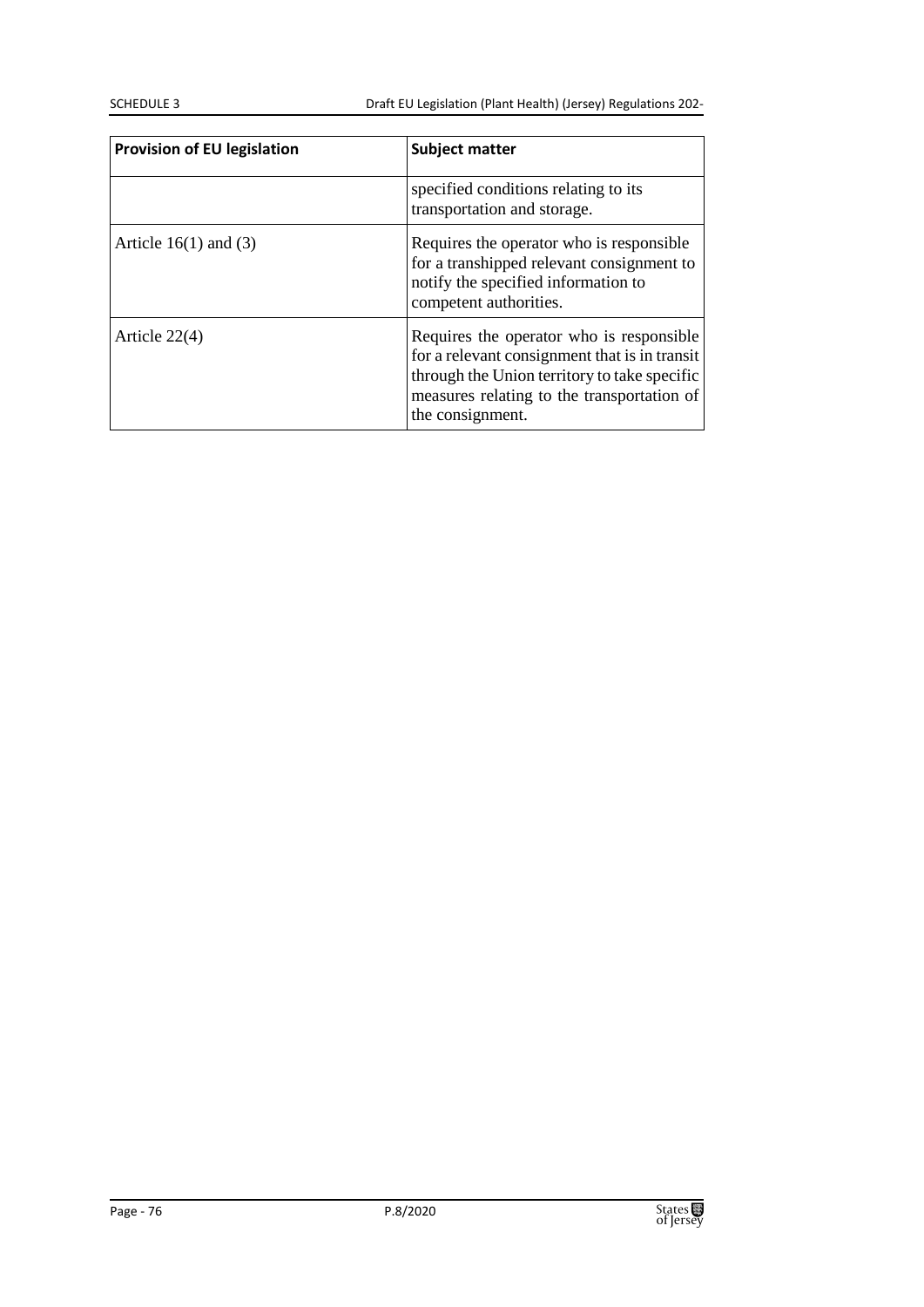# **SCHEDULE 4**

### (Regulation 38(1))

### **OFFENCES RELATING TO EU EMERGENCY DECISIONS**

| <b>EU decision</b>                                     | <b>Provision of EU decision</b>                                                                                                                                                             |
|--------------------------------------------------------|---------------------------------------------------------------------------------------------------------------------------------------------------------------------------------------------|
| Commission Decision 98/109/EC                          | Article 1 (requirements in relation to the<br>introduction into the Union territory of<br>specified cut flowers originating in<br>Thailand)                                                 |
| Commission Decision 2002/757/EC                        | Article $3(1)$ to (3) (requirements in<br>relation to the introduction into the Union<br>territory of susceptible plants and<br>susceptible wood originating in the USA)                    |
|                                                        | Article $3(4)$ (requirements in relation to<br>the movement within the Union territory<br>of certain plants intended for planting<br>originating in third countries, other than<br>the USA) |
|                                                        | Article 4 (prohibition on the introduction<br>into the Union territory of susceptible<br>bark originating in the USA)                                                                       |
|                                                        | Article 5 (requirements in relation to the<br>movement within the Union territory of<br>certain plants intended for planting<br>originating in the Union)                                   |
| Commission Decision 2004/200/EC                        | Article 1 (prohibition on the introduction<br>of the specified organism into the Union<br>territory and its spread within the Union<br>territory)                                           |
|                                                        | Article $3(1)$ (requirements in relation to<br>the movement within the Union territory<br>of specified seeds originating in the<br>Union territory)                                         |
| <b>Commission Implementing Decision</b><br>2011/787/EU | Article $1(1)$ (requirements in relation to<br>the introduction into the Union territory<br>of specified tubers originating in Egypt)                                                       |
| <b>Commission Implementing Decision</b><br>2012/138/EU | Article 2 (requirements in relation to the<br>introduction into the Union territory of<br>specified plants originating in third<br>countries, other than China)                             |
|                                                        | Article $3(1)$ and (2) (requirements in<br>relation to the introduction into the Union                                                                                                      |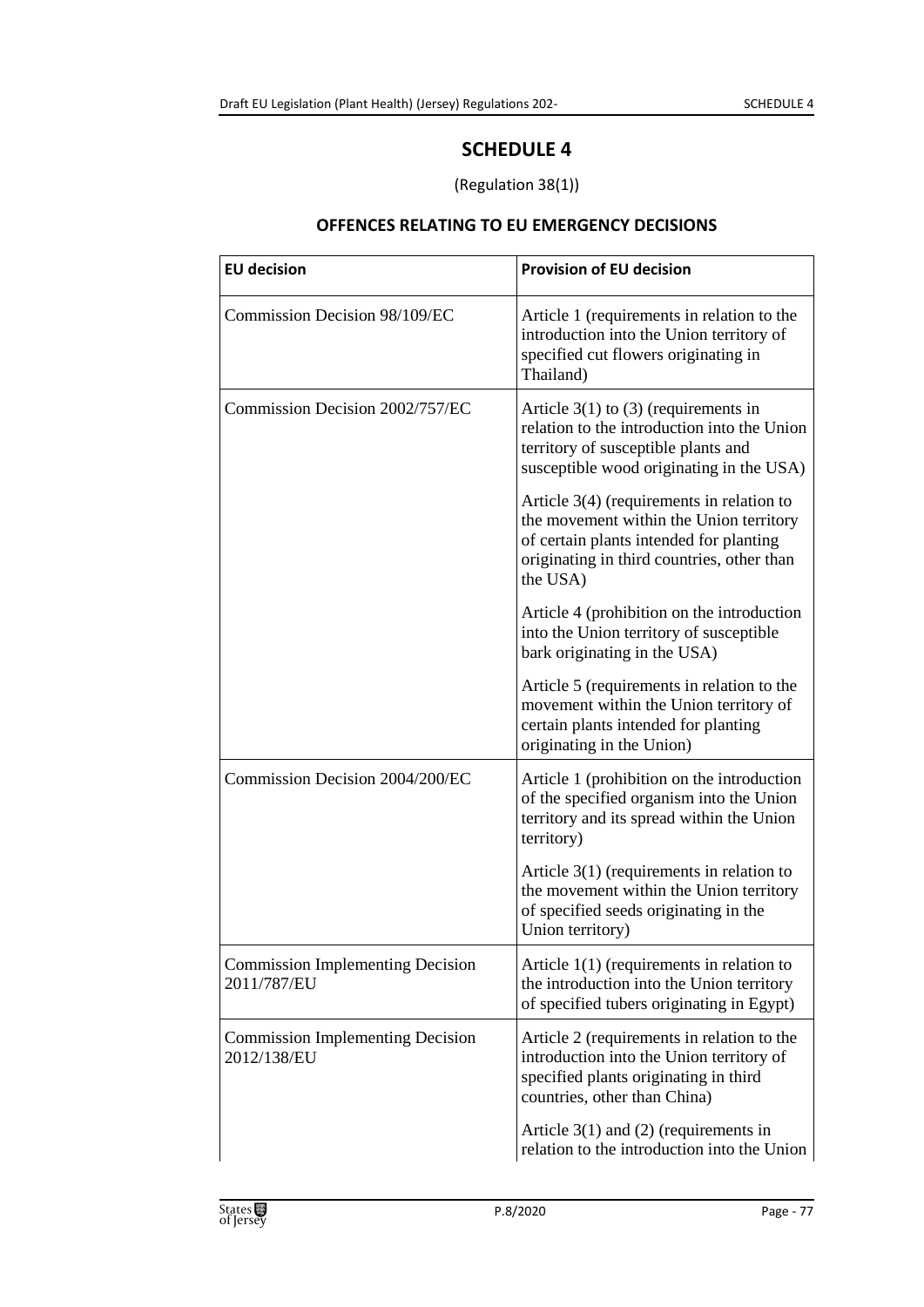| <b>EU decision</b>                                       | <b>Provision of EU decision</b>                                                                                                                                                                                                                                                                   |
|----------------------------------------------------------|---------------------------------------------------------------------------------------------------------------------------------------------------------------------------------------------------------------------------------------------------------------------------------------------------|
|                                                          | territory of specified plants originating in<br>China)                                                                                                                                                                                                                                            |
|                                                          | Article 4 (requirements in relation to the<br>movement within the Union territory of<br>specified plants originating in, or<br>introduced into, demarcated areas or<br>specified plants introduced into the Union<br>territory in accordance with Article 2 or<br>3)                              |
| <b>Commission Implementing Decision</b><br>2012/270/EU   | Article 1 (prohibition on the introduction<br>of any specified organism into the Union<br>territory and the spread of any specified<br>organism within the Union territory)                                                                                                                       |
|                                                          | Article $2(1)$ (requirements in relation to<br>the introduction into the Union territory<br>of potato tubers originating in third<br>countries where one or more of the<br>specified organisms are known to be<br>present)                                                                        |
|                                                          | Article 3 (requirements in relation to the<br>movement within the Union territory of<br>potato tubers originating in demarcated<br>areas or potato tubers introduced into the<br>Union territory from third countries<br>where one or more of the specified<br>organisms are known to be present) |
| <b>Commission Implementing Decision</b><br>2012/535/EU   | Article $10(1)$ and (2) (requirements in<br>relation to the movement within the<br>Union territory of susceptible plants,<br>susceptible wood or susceptible bark)                                                                                                                                |
| <b>Commission Implementing Decision</b><br>2012/697/EU   | Article 2 (requirements in relation to the<br>introduction into the Union territory of<br>specified plants originating in third<br>countries)                                                                                                                                                     |
|                                                          | Article 3 (requirements in relation to the<br>movement within the Union territory of<br>specified plants originating in demarcated<br>areas)                                                                                                                                                      |
| <b>Commission Implementing Decision</b><br>(EU) 2015/789 | Article 9 (requirements in relation to the<br>movement within the Union territory of<br>specified plants, other than which have<br>been grown for the entire production<br>cycle in vitro or plants belonging to                                                                                  |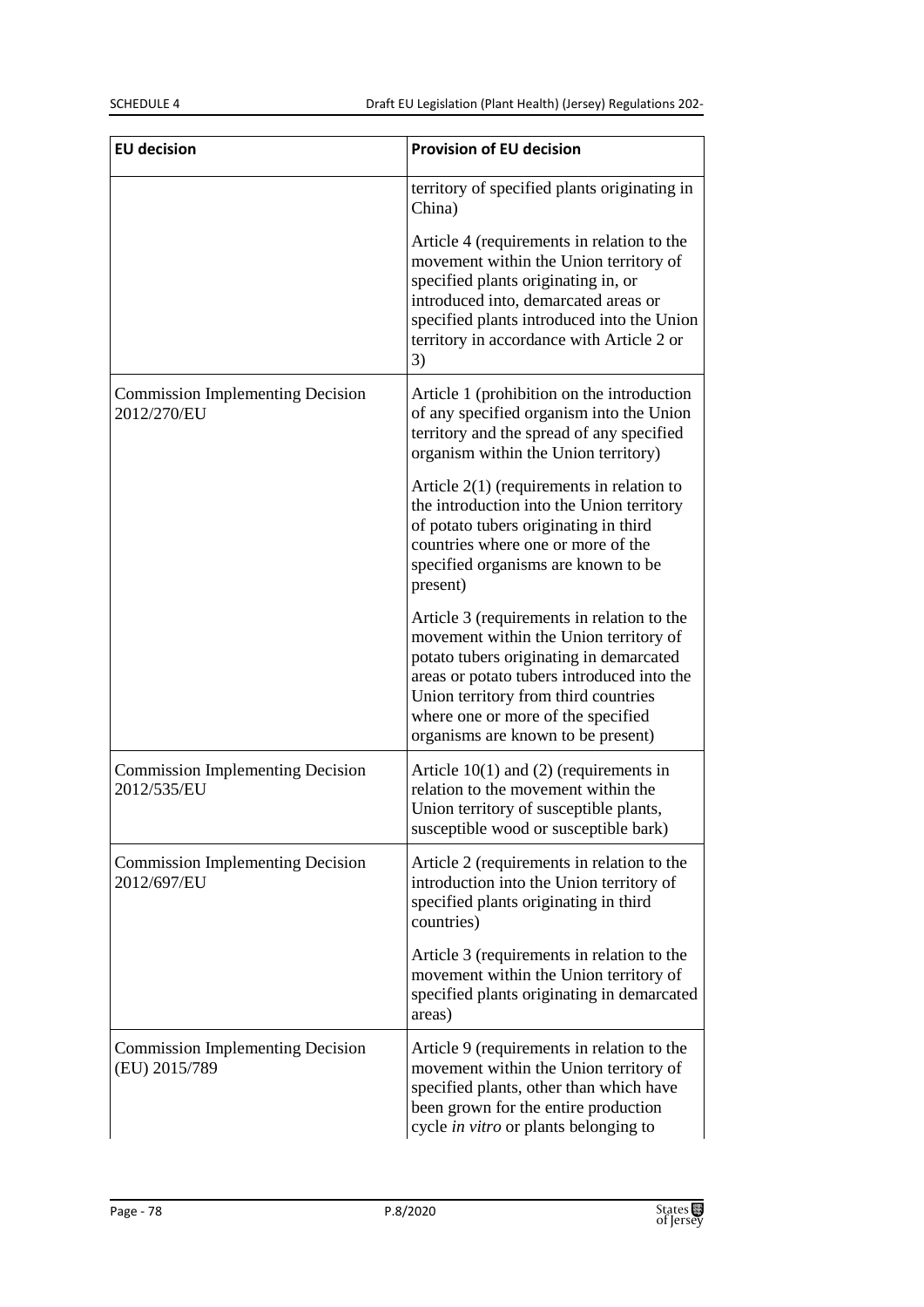| <b>EU decision</b>                                       | <b>Provision of EU decision</b>                                                                                                                                                                                                                                                      |
|----------------------------------------------------------|--------------------------------------------------------------------------------------------------------------------------------------------------------------------------------------------------------------------------------------------------------------------------------------|
|                                                          | varieties of specified plants listed in<br>Annex III)                                                                                                                                                                                                                                |
|                                                          | Article 9a (requirements in relation to the<br>movement within the Union territory of<br>specified plants which have been grown<br>for the entire production cycle in vitro<br>and for at least part of their life in<br>demarcated areas)                                           |
|                                                          | Article 15 (requirements in relation to the<br>introduction of specified plants for<br>planting, other than seeds, originating in<br>Costa Rica or Honduras)                                                                                                                         |
|                                                          | Article 16 (requirements in relation to the<br>introduction into the Union territory of<br>specified plants originating in third<br>countries where the specified organism is<br>not present)                                                                                        |
|                                                          | Article $17(1)$ (requirements in relation to<br>the introduction into the Union territory<br>of specified plants originating in third<br>countries where the specified organism is<br>known to be present)                                                                           |
| <b>Commission Implementing Decision</b><br>(EU) 2015/893 | Article $2(a)$ (requirements in relation to<br>the introduction into the Union territory<br>of specified plants originating in third<br>countries where the specified organism is<br>known to be present)                                                                            |
|                                                          | Article $3(a)$ (requirements in relation to<br>the introduction into the Union territory<br>of specified wood originating in third<br>countries where the specified organism is<br>known to be present)                                                                              |
|                                                          | Article 4 (requirements in relation to the<br>movement within the Union territory of<br>specified plants originating in, or<br>introduced into, demarcated areas or<br>specified plants introduced into the Union<br>territory from third countries in<br>accordance with Article 2) |
|                                                          | Article 5 (requirements in relation to the<br>movement within the Union territory of<br>specified wood originating in demarcated<br>areas, specified wood retaining all or part<br>of its round surface which has been                                                               |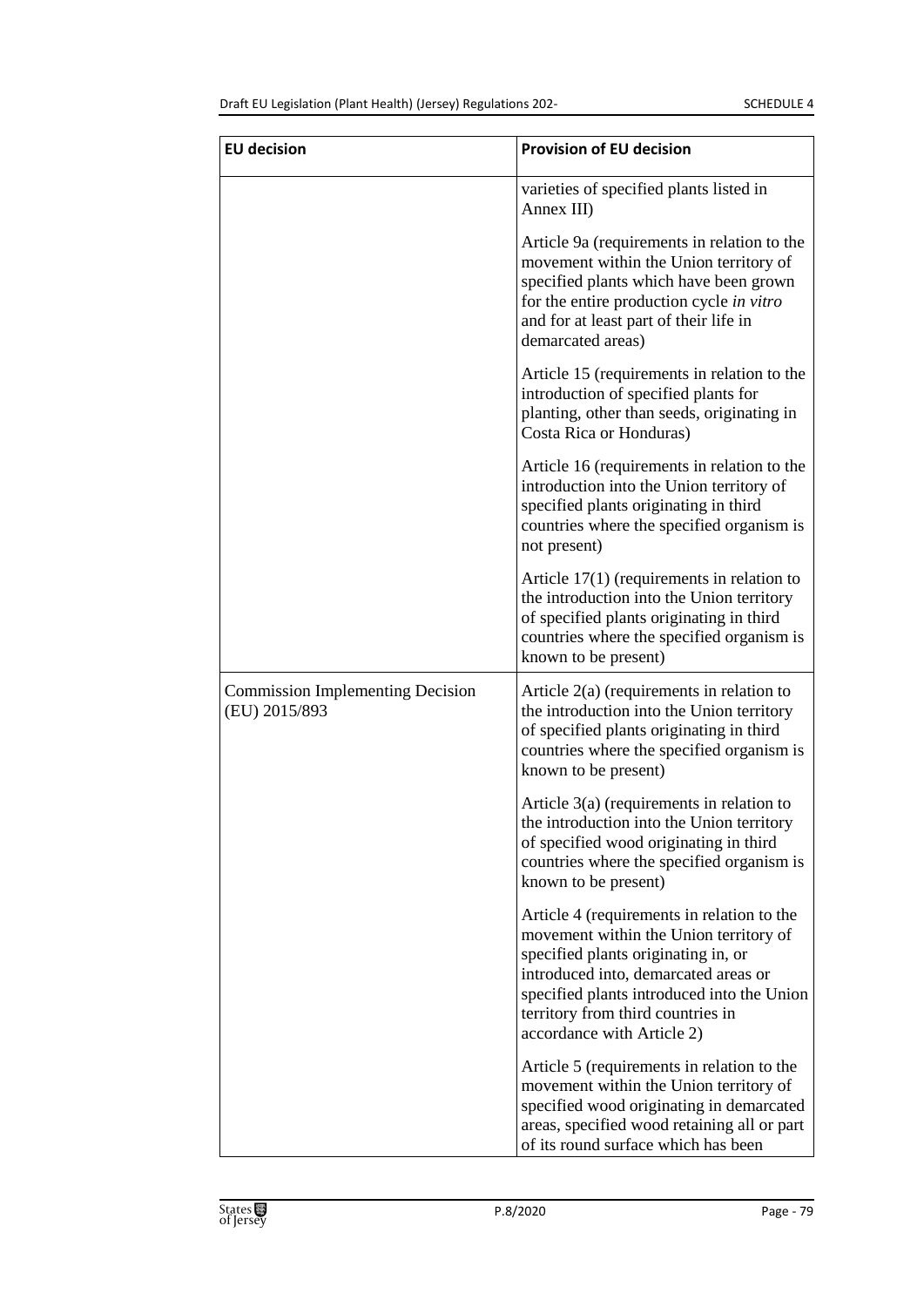| <b>EU decision</b>                                        | <b>Provision of EU decision</b>                                                                                                                                                                                                                                                                                                                                                                  |
|-----------------------------------------------------------|--------------------------------------------------------------------------------------------------------------------------------------------------------------------------------------------------------------------------------------------------------------------------------------------------------------------------------------------------------------------------------------------------|
|                                                           | introduced into demarcated areas or<br>specified wood packaging material<br>originating in demarcated areas)                                                                                                                                                                                                                                                                                     |
| <b>Commission Implementing Decision</b><br>(EU) 2016/715  | Article 5 (requirements in relation to the<br>introduction into the Union territory of<br>specified fruits originating in South<br>Africa or Uruguay)                                                                                                                                                                                                                                            |
|                                                           | Article 5a (requirements in relation to<br>introduction into the Union territory of<br>specified fruits originating in Argentina<br>or Brazil)                                                                                                                                                                                                                                                   |
| <b>Commission Implementing Decision</b><br>(EU) 2017/198  | Article 1 (prohibition on the introduction<br>of the specified organism into the Union<br>territory and its spread within the Union<br>territory)                                                                                                                                                                                                                                                |
|                                                           | Article 2 (requirements in relation to the<br>introduction into the Union territory of<br>specified plants originating in third<br>countries)                                                                                                                                                                                                                                                    |
|                                                           | Article 3 (requirements in relation to the<br>movement within the Union territory of<br>specified plants originating in the Union<br>or specified plants introduced into the<br>Union territory from third countries in<br>accordance with Article 2)                                                                                                                                            |
| <b>Commission Implementing Decision</b><br>2018/638       | Article $3(a)$ and (b) (requirements in<br>relation to introduction into the Union<br>territory of specified plants originating in<br>third countries other than Switzerland)                                                                                                                                                                                                                    |
| <b>Commission Implementing Decision</b><br>(EU) 2018/1503 | Article $7(1)$ , (6) and (7) (requirements in<br>relation to the movement within the<br>Union territory of specified plants<br>originating in demarcated areas, specified<br>plants introduced into demarcated areas<br>or specified plants introduced into the<br>Union territory from third countries<br>where the specified organism is known to<br>be present in accordance with Article 11) |
|                                                           | Article 8 (requirements in relation to the<br>movement within the Union territory of<br>specified wood originating in demarcated<br>areas or specified wood retaining all or<br>part of its round surface introduced into<br>demarcated areas)                                                                                                                                                   |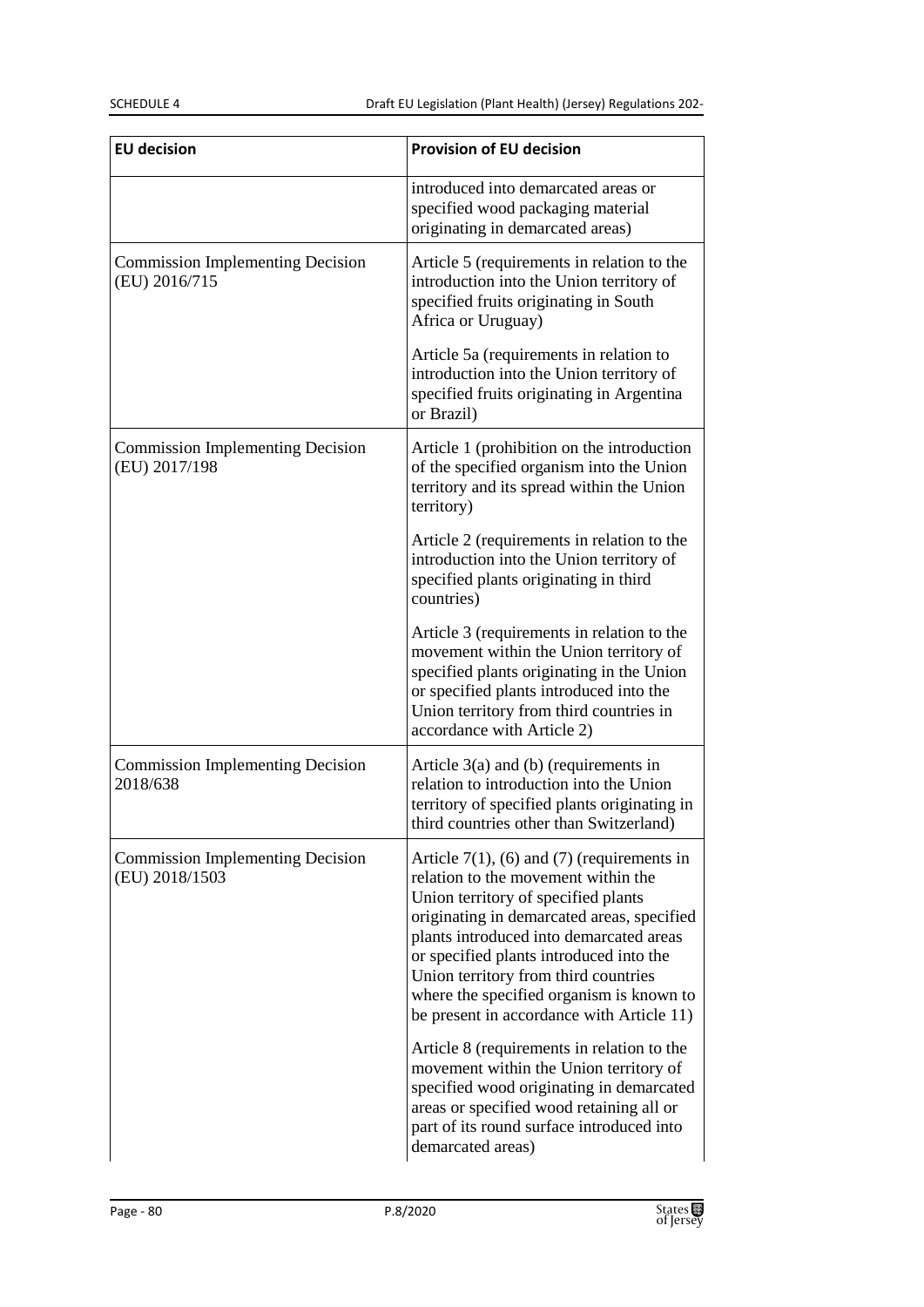| <b>EU decision</b>                                        | <b>Provision of EU decision</b>                                                                                                                                                                       |
|-----------------------------------------------------------|-------------------------------------------------------------------------------------------------------------------------------------------------------------------------------------------------------|
|                                                           | Article 9 (requirements in relation to<br>movement within the Union territory of<br>specified wood packaging material<br>originating in demarcated areas)                                             |
|                                                           | Article 11 (requirements in relation to the<br>introduction into the Union territory of<br>specified plants originating in third<br>countries where the specified organism is<br>known to be present) |
|                                                           | Article 12 (requirements in relation to the<br>introduction into the Union territory of<br>specified wood originating in third<br>countries where the specified organism is<br>known to be present)   |
| <b>Commission Implementing Decision</b><br>(EU) 2019/1615 | Article 2 (prohibition on the introduction<br>of the specified organism into the Union<br>territory and on its spread within the<br>Union territory)                                                  |
|                                                           | Article $5(1)$ and $(5)$ (requirements in<br>relation to the movement within the<br>Union territory of specified plants<br>originating in the Union territory)                                        |
|                                                           | Article 6 (requirements in relation to<br>introduction into the Union territory of<br>specified plants originating in third<br>countries)                                                             |
| <b>Commission Implementing Decision</b><br>(EU) 2019/1739 | Article 2 (prohibition on the introduction<br>of the specified organism into the Union<br>territory and on its spread within the<br>Union territory)                                                  |
|                                                           | Article 5 (requirements in relation to the<br>introduction into the Union territory of<br>specified plants originating in third<br>countries)                                                         |
| <b>Commission Implementing Decision</b><br>(EU) 2019/2032 | Article 6 (requirements in relation to the<br>movement within the Union territory of<br>specified plants)                                                                                             |
|                                                           | Article 7 (requirements in relation to the<br>movement of specified wood and isolated<br>bark from an infested zone to a buffer<br>zone or from a demarcated area)                                    |
|                                                           | Article 8 (requirements in relation to the<br>movement of wood packaging material                                                                                                                     |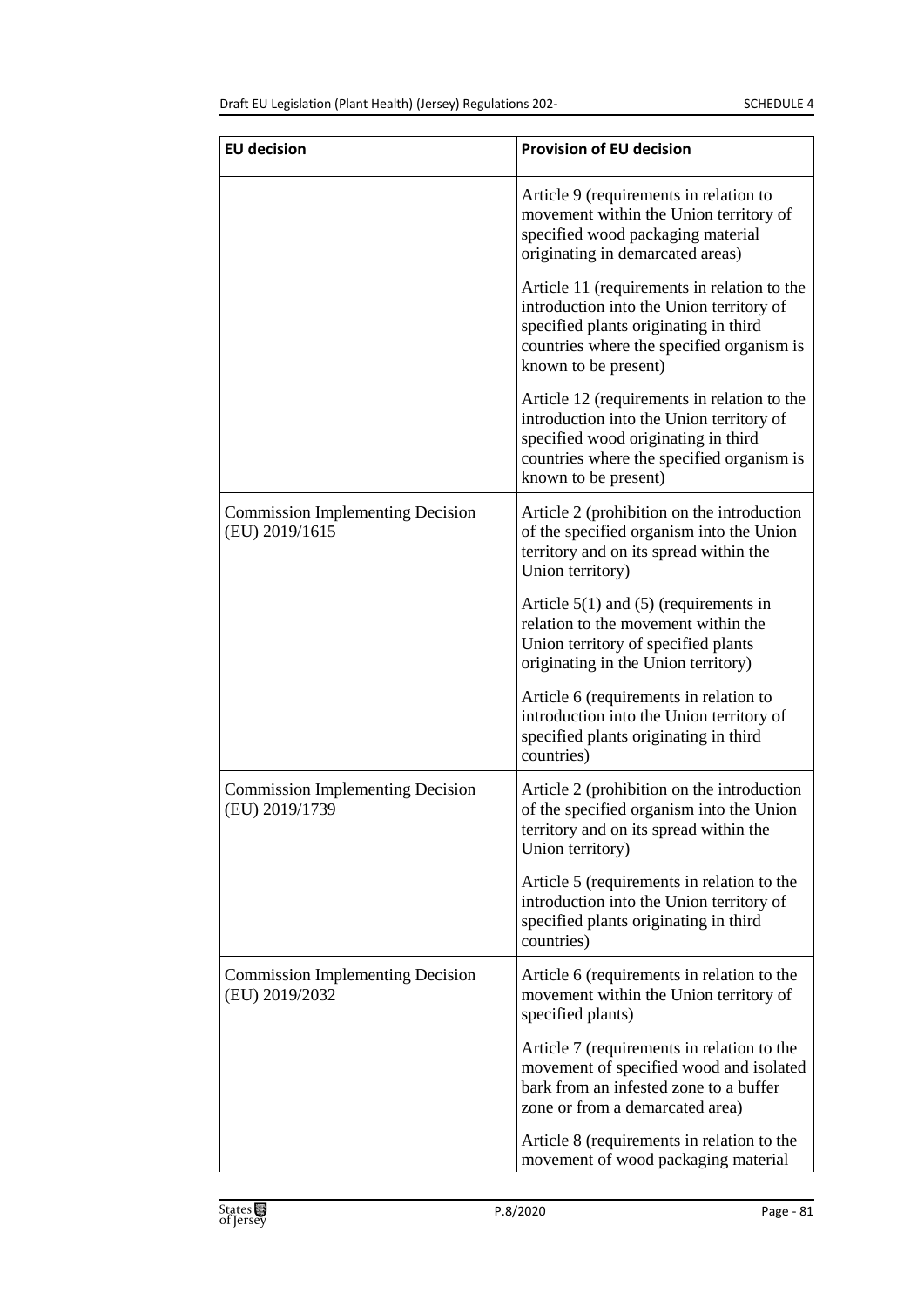SCHEDULE 4 Draft EU Legislation (Plant Health) (Jersey) Regulations 202-

| <b>EU</b> decision | <b>Provision of EU decision</b>                                                                                                                                               |
|--------------------|-------------------------------------------------------------------------------------------------------------------------------------------------------------------------------|
|                    | from an infested zone to a buffer zone or<br>from a demarcated area)                                                                                                          |
|                    | Article 9 (requirements in relation to the<br>introduction into the Union territory of<br>specified plants originating in non-<br>European third countries)                   |
|                    | Article 10 (requirements in relation to the<br>introduction into the Union territory of<br>specified wood or isolated bark<br>originating in non-European third<br>countries) |